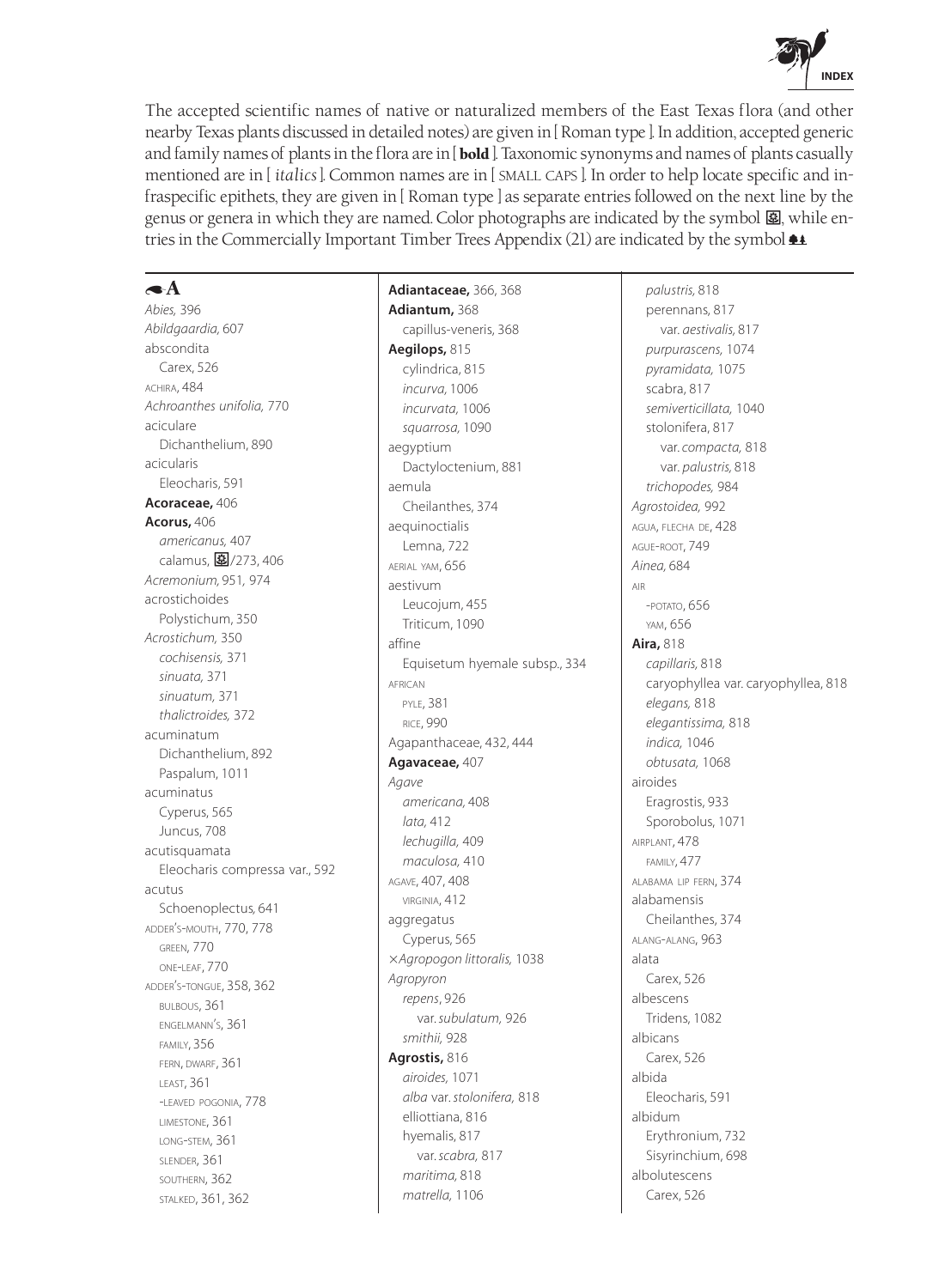**Aletris,** 749 aurea, **图**/273, 749 farinosa, **图**/273, 749 **Alisma,** 423 *parviflorum,* 423 *plantago-aquatica*, 423 var. *parviflorum,* 423 subsp. *subcordatum,* 423 subcordatum, 423 **Alismataceae,** 422 alismoides Ottelia, 677 ALKALI BULRUSH, 511 GRASS, 916 SACATON, 1071 TULE, 641 **Alliaceae,** 430 ALLIGATOR -FLAG, 737 POWDERY, 737 **Allium,** 432 *acetabulum,* 435 ampeloprasum, 435 *bivalve,* 442 canadense, 435 var. canadense, **图**/274, 435 subsp. *ecristatum,* 435 var. ecristatum, 435 var. fraseri, 435 var. hyacinthoides, 436 var. mobilense, **图**/274, 436 cepa, 436 drummondii, **图**/274,436 elmendorfii, 436 *fragrans,* 442 *fraseri,* 436 *gracile,* 442 *hyacinthoides,* 436 *inodorum,* 428 *longicuspis,* 438 *mobilense,* 436 neapolitanum, 438 *oschaninii,* 436 perdulce, 438 var. *perdulce,* 438 var. *sperryi,* 438 *porrum,* 435 runyonii, 438 sativum, 438 stellatum, 438 vineale, 440 almum Paspalum, 1011 *Alocasia macrorrhiza,* 463 *Aloe,* 409 *,* 415 *yuccafolia,* 409

ALOE AMERICAN-, 410, 412 FALSE, 410, 412 WIDE -LEAF FALSE, 412 YUCCA, 415 aloifolia Yucca, 415 alopecuroides Lycopodiella, 327 Saccharum, 1044 **Alopecurus,** 818 carolinianus, 820 myosuroides, 820 **Alophia,** 684 drummondii, m/275, 684 **Alstroemeria,** 442 *brasiliensis,* 442 *psittacina,* 443 pulchella, 443 **Alstroemeriaceae,** 442 ALTA FESCUE, 951 ALTERNATE LEAF FLAT SEDGE, 573 amabilis Eragrostis, 933 **Amaryllidaceae,** 443 *Amaryllis belladonna,* 450 *,* 452 *bifida,* 452 *bulbisperma,* 449 *candida,* 461 *punicea,* 452 *tubispatha,* 450 AMARYLLIS, 443, 450, 452 FALL*,* 450 AMAZON -LILY, 444 SPRANGLETOP*,* 970 ambigua Xyris, 1141 ambiguus Gymnopogon, 956 Tridens, 1082 *Amborella,* 403 *,* 404 AMERICAN -ALOE, 410, 412 BALSAM -SCALE, PAN-, 923 BARNYARD GRASS, 921 BEAKGRAIN, 884 BULRUSH, 641, 642 BUR -REED, 1127 CENTURY -PLANT, 408 CROWN GRASS, LATIN, 1012 CUPSCALE*,* 1046 EEL -GRASS, 677 ELODEA, SOUTH, 672 FIVE -MINUTE GRASS, 1088

FROG S -BIT, 674 ' PILLWORT, 354 SCOURING -RUSH, 334 SPONGEPLANT, 674 TRIPOGON, 1088 WATER -PLANTAIN, 423 WILD -CELERY, 677 americana Diarrhena, 884 Pilularia, 354 Vallisneria, 677 americanum Crinum, 449 Sparganium, 1127 americanus Schoenoplectus, 641 *Amianthium,* 739*,* 746 *muscitoxicum,* 739 *nuttallii,* 745 AMOLE, 412 PLANT, 410 *Amorphophallus,* 463 ampeloprasum Allium, 435 *Ampelopsis,* 852 amphibola Carex, 528 *Anabaena azollae,* 338 *Anacharis densa,* 672 ANACHARIS LIGHT GREEN, 672 NARROW -LEAF, 672 *Ananas comosus,* 477 Anarthriaceae, 796 *Anastrophus compressus,* 840 *furcatus,* 840 anceps Lachnocaulon, 660 Panicum, 995 *Andrena,* 731 androcladum Sparganium, 1127 **Andropogon,** 820 *annulatus,* 909 *aristatum,* 909 *bladhii,* 843 *contortus,* 957 *divergens,* 1048 *drummondii,* 1064 *elliottii,* 822 *exaristatus,* 843 gerardii, **图**/275, 821 subsp. *chrysocomus,* 822 subsp. gerardii, 822 subsp*. hallii,* 821, 822 var. *paucipilus,* 822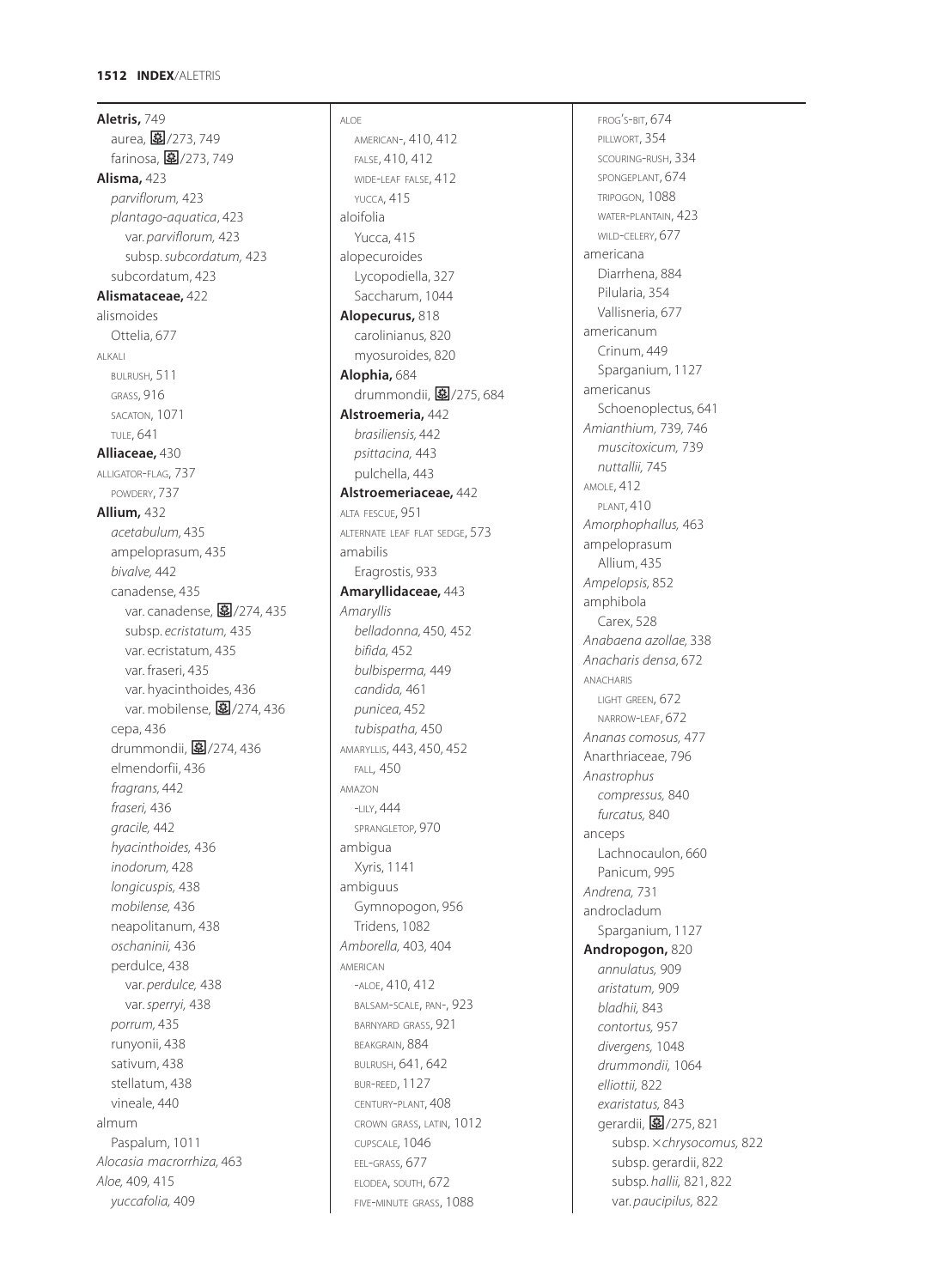### **1513** ARISTIDA/**INDEX**

APPRESSED

**Andropogon** *(cont.) glaucopsis,* 824 glomeratus, 2775, 822 var. *glaucopsis,* 822*,* 824 var. *hirsutior,* 822 var. *pumilus,* 822 gyrans, 822 var. gyrans, 822 var. stenophyllus, 824 *hallii,* 822 *hassleri,* 843 *hybridus,* 843 *intermedius,* 843 *melanocarpus,* 957 *paucipilus,* 822 *perangustatus,* 824 *saccharoides* var. *longipaniculatus,* 844 *scoparius* var. *frequens,* 1048 var. *virilis,* 1048 *sericeus,* 909 *tener,* 1050 ternarius,  $\frac{3}{2}$ /275, 824 *vimineum,* 978 virginicus**,** 824 var. *glaucopsis,* 824 var. *glaucus,* 824 var. *stenophyllus,* 824 andropogonoides Chloris, 868 **Androstephium,** 1128 coeruleum, 图/275, 1128 *Aneilema nudicaule,* 492 *nudiflorum,* 492 **Anemia,** 336 mexicana, 336 **Anemiaceae,** 336 *Angiopteris,* 356 ANGIOSPERMS, 403 ANGLE CARIC SEDGE, FOUR-, 552 PIPEWORT SEVEN-, 659 TEN-, 658 -STEM BEAK RUSH, 625 SEDGE, 625 ANGLETON'S BLUESTEM, 909 angusta Phalaris, 1029 angustifolia Commelina erecta var., 492 angustifolium Dichanthelium aciculare var., 890 Sisyrinchium, 698

ANIMATED OAT, 838 annectens Carex, 528 annua Fimbristylis, 608 Poa, 1036 ANNUAL BEARD GRASS, 1038 BLUE-EYED-GRASS*,* 700 BLUEGRASS, 1036 BULRUSH, 616 FESCUE, 950, 1096 FIMBRY, 608 GREEN-HEAD SEDGE, 618 HAIR GRASS, 818 JUNE GRASS, 1040 KOELERIA, 1040 RABBIT'S-FOOT GRASS, 1038 RYE GRASS, 974 SILVER HAIR GRASS, 818 TICKLE GRASS, 816 annulatum Dichanthium, 909 anomala Tinantia, 494 anthelatus Juncus, 708 **Anthenantia,** 824 *rufa,* 825 texana, 825 villosa, 825 **Anthericaceae,** 461 *Anthericum,* 462*,* 749 *flavescens,* 462 *torreyi,* 462 **Anthoxanthum,** 826 aristatum, 826 odoratum, 826 *Anthurium,* 463 *Anticlea,* 742 antidotale Panicum, 996 antisyphilitica Ephedra, 390 ANTLER FERN, 371 APAREJO GRASS, 986 MUHLY, 986 aphylla Apteria, 481 *Apios,* 852 apoda Selaginella, 330 Aponogetonaceae, 672 appressa Lycopodiella, 327

BOG CLUB-MOSS, 327 CLUB-MOSS, 327 SOUTHERN, 327 **Apteria,** 481 aphylla, 276, 481 var. *hymenanthera,* 481 *hymenanthera,* 481 *setacea,* 481 AQUARIUM WATER-MOSS, 381 aquatica Zizania, 1102 aquaticum Orontium, 469 aquilinum Pteridium, 342 **Araceae,** 462 arachnifera Poa, 1036 ARBORVITAE, 392 ORIENTAL-, 392 *Archaefructus,* 404 *Archilochus alexandri,* 409 *Areca catechu,* 473 **Arecaceae,** 473 arenicola Selaginella, 330 areolata Woodwardia, 340 Arethusa, 757 racemosa, 779 ARGENTINE BAHIAGRASS, 1018 ARGENTINIAN FINGER GRASS, 948 **Argyrochosma,** 368 dealbata, 370 microphylla, 370 *Argyropsis candida,* 461 **Arisaema,** 464 *atrorubens,* 466 dracontium,  $\frac{3}{2}$ /276, 465 *quinatum,* 466 triphyllum, 465 subsp. *pusillum,* 465*,* 466 subsp. quinatum, 466 subsp. triphyllum, 图/276, 466 aristatum Anthoxanthum, 826 Dichanthium, 909 Lolium perenne var., 974 **Aristida,** 826 *affinis,* 831 basiramea, 829 desmantha, 829 dichotoma, 829 *glauca,* 832 *intermedia,* 830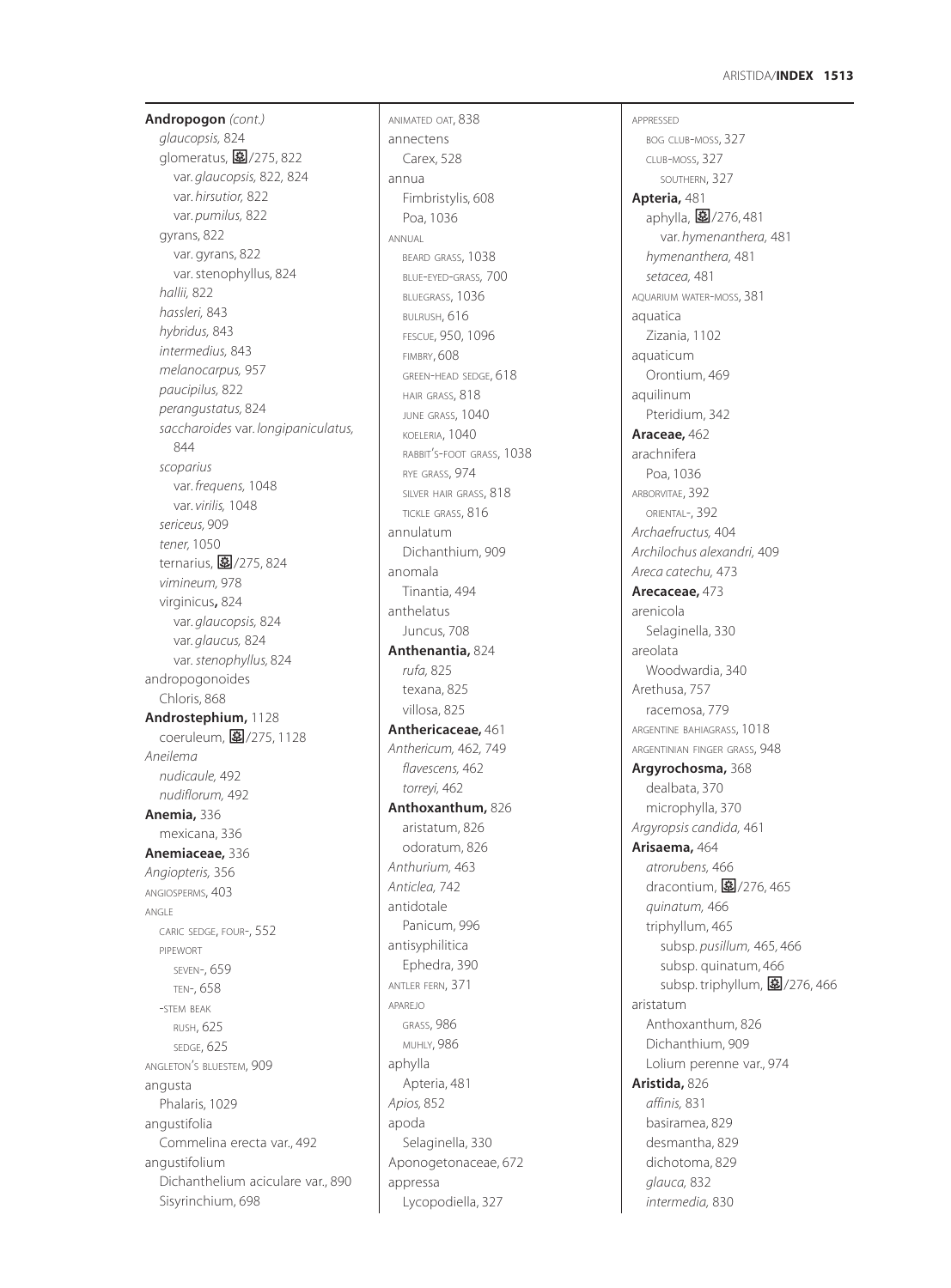### **1514 INDEX** /ARISTIDA

**Aristida** *(cont.)* lanosa, 830 longespica, 830 var. geniculata, 830 var. longespica, 830 oligantha, 830 palustris, 830 purpurascens, 831 var. purpurascens, 831 var. virgata, 831 purpurea, 831 var. longiseta, 831 var. nealleyi, 832 var. purpurea, 832 var. wrightii, 832 ramosissima, 832 *reverchonii,* 831 *virgata,* 831 *wrightii,* 832 ARISTIDA FEW -FLOWER, 830 LONG -AWNED, 831 Aristolochiaceae, 405 aristulata Fuirena simplex var., 614 Lipocarpha, 621 ARIZONA COTTON -TOP, 912 CRESTED -CORALROOT, 767 arizonica Hexalectris spicata var., 767 arkansana Carex, 528 Glyceria, 954 Limnodea, 972 Yucca, 415 ARKANSAS CARIC SEDGE, 528 MANNA GRASS, 954 YUCCA, 415 ARMENIAN GRAPE -HYACINTH, 668 AROID FAMILY, 462 aromaticum Ctenium, 876 ARROW ARUM, 470 GREEN, 470 -FEATHER THREEAWN, 831 FROG-, 776 GOLDEN FROG-, 774 GRASS, 831 -LEAF ELEPHANT'S-EAR, 472 ' WHITE FROG-, 776 -WOOD, BRAZILIAN, 484 ARROWHEAD, 422, 426 BULL -TONGUE, 427

COMMON, 428 DELTA, 430 DOWNY, 428 GIANT, 428 GRASS -LEAF, 427 GRASSY, 427 HOODED, 428 LONG -BARB, 428 MIDWESTERN, 427 NIPPLE -BRACT, 428 SCYTHE-FRUIT, 427 SHORT -BEAK, 427 ARROWROOT, 737 FAMILY, 736 QUEENSLAND, 484 WEST INDIAN, 737 **Arthraxon,** 832 *ciliaris,* 834 *cryptatherus* var. *ciliaris,* 834 subsp. *ciliaris,* 834 hispidus, 834 var. *hispidus,* 834 Arthrophyta, 332 articulatus Cyperus, 566 ARUM, 462 ARROW, 470 GREEN, 470 ARROW, 470 VIRGINIA, 470 arundinace a Cinna, 872 Festuca, 951 arundinaceum Dulichium, 582 **Arundinaria,** 834 gigantea, 276,834 subsp. *gigantea,* 836 subsp. *tecta,* 836 **Arundo,** 836 donax, 836 ashei Juniperus, 393 ASHE S JUNIPER, 393 ' ASIAN CRAB GRASS, 912 RICE, 990 ASIATIC DAYFLOWER, 491 HOLLY FERN, 344 **Asparagaceae,** 475 **Asparagus,** 476 *aethiopicus,* 476 *densiflorus,* 476 officinalis, **图**/276, 476

*setaceus,* 476

ASPARAGUS, 476, 477 COMMON, 476 FAMILY, 475 -FERN, 476 GARDEN, 476 SPRENGER, 476 *Aspergillus,* 826 ASPHODEL COASTAL FALSE, 1130 FALSE, 1130 FAMILY BOG, 748 FALSE, 1128 Asphodelaceae, 415, 475, 663 *Asphodelus,* 663 Aspidiaceae, 343 *Aspidium ludovicianum,* 348 asplenioides Athyrium filix-femina subsp., 344 **Asplenium,** 337 *asplenioides,* 344 *nidus,* 337 platyneuron, <mark>0</mark>/276, 337 var. *bacculum-rubrum,* 337 resiliens, 337 Asteraceae, 507, 752, 795, 796 **Astrolepis,** 370 integerrima, 370 sinuata, 371 ASYMMETRIC -FRUITED FINGER CARIC SEDGE, 534 *Atamosco candida,* 461 ATAMOSCO -LILY, 450 **Athyrium,** 344 filix-femina subsp. asplenioides, 344 ATLANTIC CAMASSIA, 664 CARIC SEDGE, 528 NARROW -LEAF, 528 DEATH -CAMAS, 748 YAM, 656 atlantica Carex, 528 atlanticum Sisyrinchium, 698 atropurpurea Eleocharis, 591 Pellaea, 378 atrovirens Scirpus, 646 aurea Aletris, 749 Phyllostachys, 1032 AUSTRALIAN BEARD GRASS, 843 BLUESTEM, 843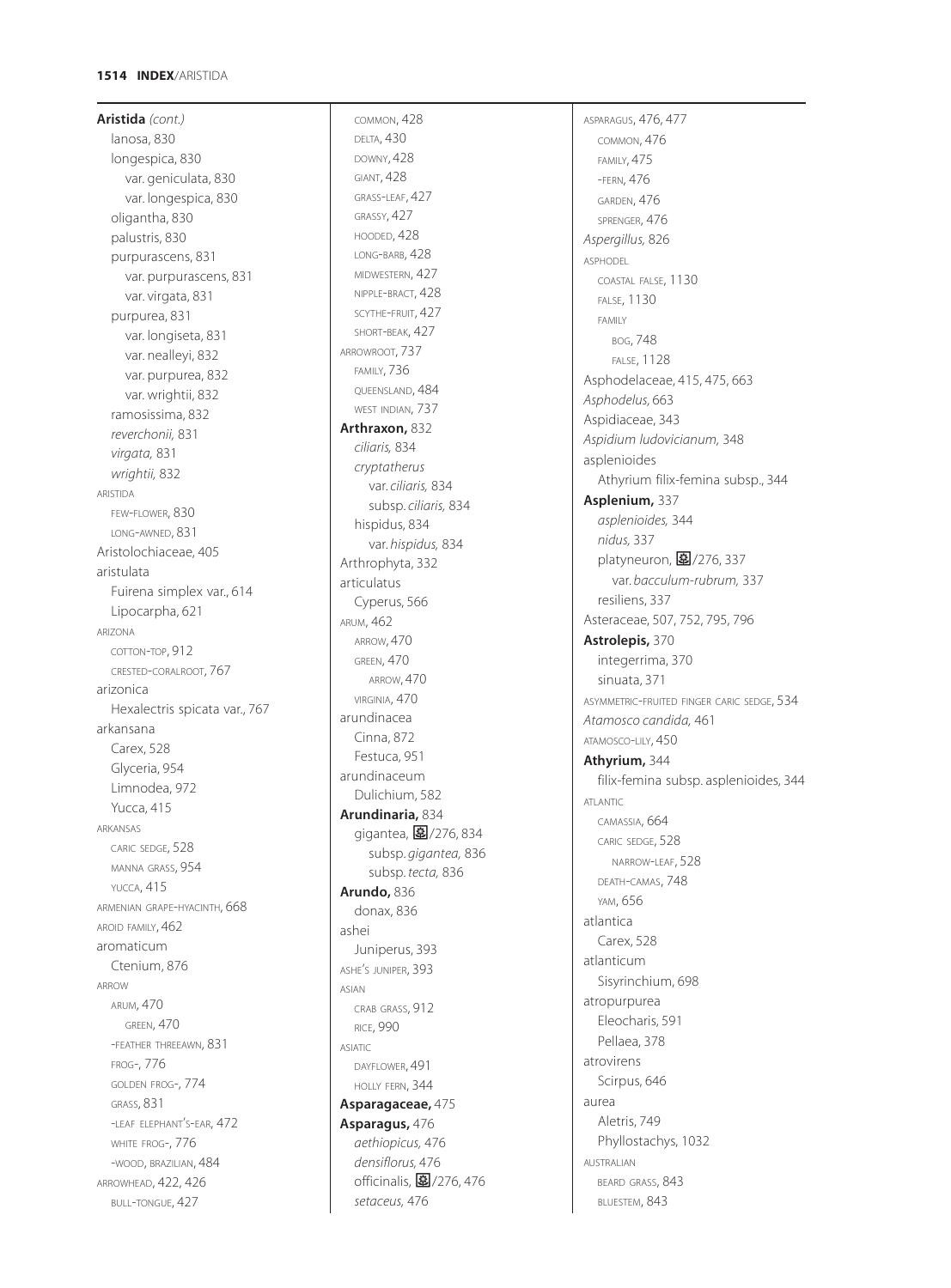### **1515** BEAK/**INDEX**

australis Carex albicans var., 526 Phragmites, 1030 austrina Carex, 528 AUTUMN BENT GRASS, 817 BLUE GRASS, 1036 CORALROOT, 760 CROCUS, 485 FAMILY, 485 RAIN-LILY, 460 TRESSES, 784 ZEPHYR-LILY, 460 autumnalis Fimbristylis, 608 Poa, 1036 **Avena,** 836 *byzantina,* 838 fatua, 838 var. *sativa,* 838 sativa, 838 *sterilis,* 838 avenaceum Piptochaetium, 1034 AWN FLAT SEDGE, BENT-, 577 AWNED DICHANTHIUM, 909 FLAT SEDGE, 580 HALFCHAFF SEDGE, 621 AWNLESS BARNYARD GRASS, 920 BLUESTEM, 843 FLUFF GRASS*,* 1084 **Axonopus,** 839 *affinis,* 840 compressus, 839 fissifolius, 840 furcatus, 840 **Azolla,** 338 caroliniana, 277, 339 mexicana, 339 **Azollaceae,** 338

# $\triangle$ B

BABY PONDWEED, 1114 BACHELOR'S-BUTTONS, BOG, 660 BACKACHE-ROOT, 749 *Bactris gasipaes,* 473 BAHAMA GRASS, 878 BAHIA GRASS, 1018 ARGENTINE, 1018 COMMON, 1018 PENSACOLA, 1018 BALD BROME, 858

-CYPRESS, 394, 396 MEXICAN, 396 MONTEZUMA, 396 SOUTHERN, 394 -RUSH, 634 SHORT-BEAK, 634 BALDWIN'S FLAT SEDGE, 566 NUT-RUSH, 649 SPIKE-RUSH, 591 YELLOW-EYED-GRASS, 1141 baldwiniana Xyris, 1141 baldwinii Eleocharis, 591 Saccharum, 1044 Scleria, 649 BALL-MOSS, 478 SMALL, 478 BALM INDIAN-, 1132 BALSAM-SCALE, 923 PAN-AMERICAN, 923 BAMBOO, 834, 1032 BLACK, 1034 FISH-POLE, 1032 GOLDEN, 1032 RED-BERRIED, 1124 YELLOW, 1032 BAMBOOBRIER, 1122 BAMBOOVINE, 1121, 1124 *Bambusa aurea,* 1034 BANANA, 482, 737 YUCCA, 413 BANDANNA-OF-THE-EVERGLADES, 484 BARBA NEGRA, 957 BARBADOS-LILY, 450, 452 barbata Bouteloua, 848 Bulbostylis, 512 BARBERRY, 1090 EUROPEAN, 1090 barbinodis Bothriochloa, 842 BARLEY, 796, 838*,* 958, 960, 962, 1052, 1089 COMMON, 962 FOX-TAIL, 960 HARE, 962 LITTLE, 962 MOUSE, 962 BARNYARD GRASS, 918, 920 AMERICAN, 921 AWNLESS, 920 COAST, 921

LARGE, 920 ROUGH, 921 MILLET, JAPANESE, 918 barrelieri Eragrostis, 934 BARREN FLAT SEDGE, PINE-, 578 BASAL-FRUIT CARIC SEDGE, 528 basiantha Carex, 528 basiramea Aristida, 829 BASKET GRASS, 988 LONG-LEAF, 988 PLANT, 489 SELAGINELLA, 330 BAYARD LONG'S CARIC SEDGE, 542 BAY-LEAF SMILAX, 1121 BAYONET -GRASS, 511 TEXAS-, 420 SPANISH-, 413, 415, 420 BEAD FERN, 348 GRASS, 1008 BEAK BALD-RUSH, SHORT-, 634 BEAK -RUSH, POINT-, 625 SEDGE LONG-, 636 SHORT-, 634 CARIC SEDGE SHORT-, 530 SOUTHERN BELLOWS-, 526 -RUSH, 621 ANGLE-STEM, 625 BRISTLE-LEAF, 628 CLUSTER, 630 FEW-FLOWER, 634 GLOBE, 628 GRAY'S, 630 HARVEY'S, 630 HORNED, 626, 632 INDIANOLA, 630 LITTLE, 636 NODDING, 632 PLANK, 630 POINT-BEAK, 625 SHORT-BRISTLE HORNED, 626 SLENDER, 630 STOUT, 628 TALL, 632 THREAD, 636 SEDGE, 621 ANGLE-STEM, 625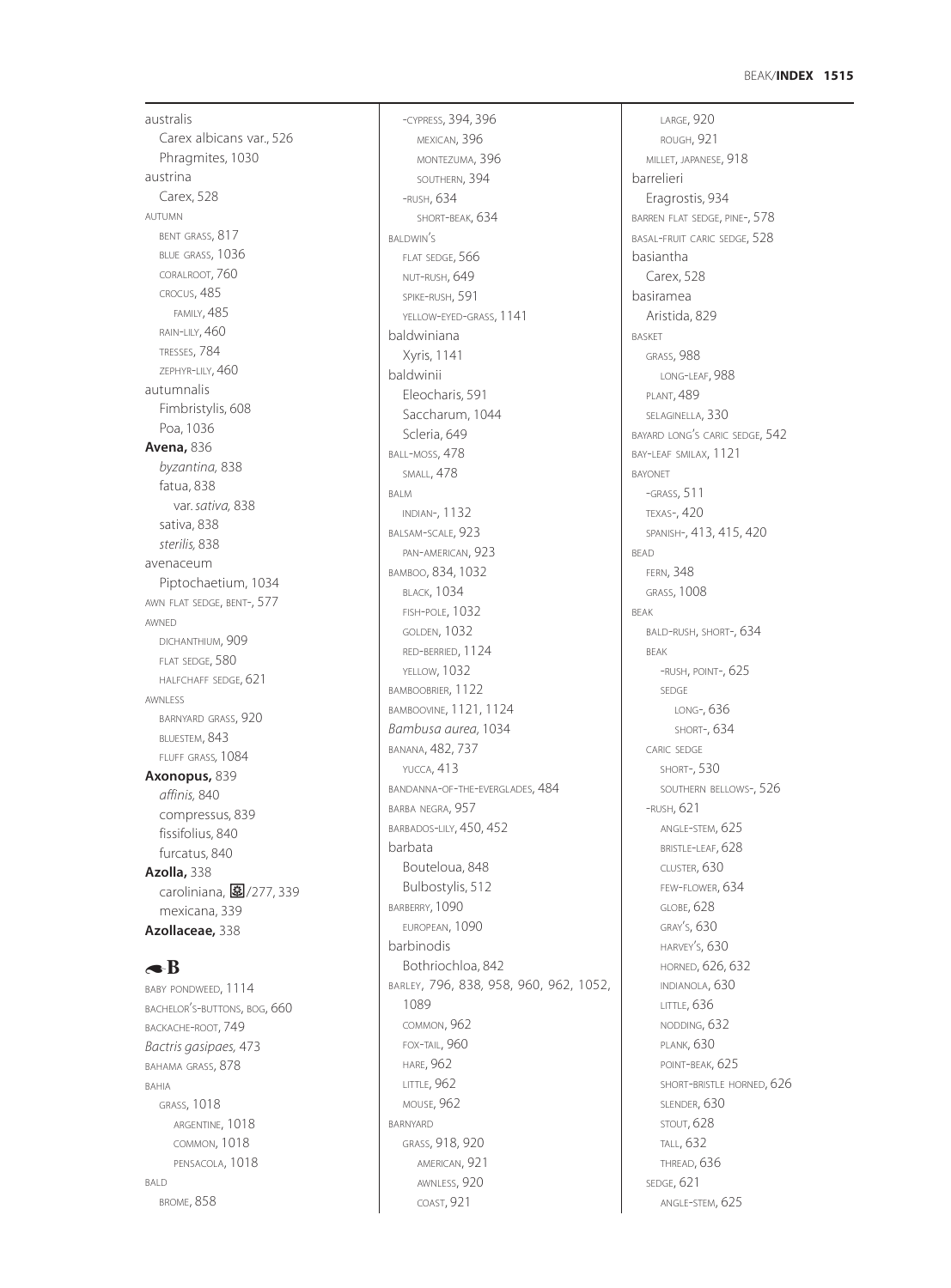# **1516 INDEX**/BEAK

BEAK *(cont.)* BROWNISH, 625 BUNCHED, 625 CLUSTERED, 630 COARSE-GLOBE, 636 COASTAL-PLAIN, 638 ELLIOTT'S, 628 FAIRY, 636 FASCICLED, 628 FEATHER-BRISTLE, 634 FEW-FLOWER, 636 FLAT-FRUIT, 636 GLOBE, 628 GRAY'S, 630 HARVEY'S, 630 INDIANOLA, 630 LARGE, 632 LONG-BEAK, 636 LOOSE-HEAD, 626 MILLET, 634 MINGLED, 634 NODDING, 632 PINELAND, 634 PLUMED, 636 SAVANNAH, 626 SHORT-BEAK, 634 SLENDER, 630 SOUTHERN, 632 SPREADING, 626 TALL HORNED, 632 THREAD-LEAF, 628 TRACY'S, 638 BEAKED CARIC SEDGE, SMALL-, 544 DITCH-GRASS, 1118 PANICUM, 995 SPIKE-RUSH, 602 TROUT-LILY, 734 BEAKGRAIN, 882 AMERICAN, 884 HAIRY, 884 BEAN, 473 BEAR-GRASS, 413, 751, 752 FAMILY, 750 LINDHEIMER'S, 751 TEXAS, 752 BEARD BEARD GRASS, SPLIT-, 824 BLUESTEM, SPLIT-, 824 -FLOWER, 778 GRASS, 840, 955, 956, 1038, 1044 ANNUAL, 1038 AUSTRALIAN, 843 BLUESTEM, 820 BUSHY, 822 CANE, 842

HYBRID, 843 LONG-SPIKE, 844 PINHOLE, 843 SILVER, 844 SILVERY, 824 SPLIT-BEARD, 824 RICE, BROWN-, 990 OLD-MAN'S-, 480 SNAKE-, 504 BEARDED CARIC SEDGE, 531 FLAT SEDGE, 580 GOAT GRASS, 815 GRASS-PINK*,* 758 SHORT HUSK, 852 SKELETON GRASS, 956 SPRANGLETOP, 968 BEARDLESS DARNEL RYE GRASS, 974 BEARING CARIC SEDGE, HEAD-, 530 *Beaucarnea,* 750 BECK'S LADIES'-TRESSES, 790 beckettii Cryptocoryne, 469 BEECH FERN, 384 BROAD, 384 SOUTHERN, 384 **Belamcanda,** 685 chinensis, 图/277, 685 belangeri Hilaria, 958 BELL SUNNY-, 669 TEXAS SUNNY-, 670 YELLOW SUNNY-, 669 BELLADONNA-LILY, 444, 450 BELLOWS-BEAK CARIC SEDGE, SOUTHERN, 526 BELLS FEATHER-, 742, 744 HONEY-, 442 MERRY-, 485 BELLWORT, 485, 486, 506 LARGE, 486 MEALY, 486 PERFOLIATE, 486 SESSILE-LEAF, 486 SMALL, 486 BENGHAL DAYFLOWER, 492 BENJAMIN BUSH'S CARIC SEDGE, 530 BENT -AWN FLAT SEDGE, 577 PLUME GRASS, 1044 CARIC SEDGE, 552 GRASS, 816 AUTUMN, 817 CREEPING, 817

ELLIOTT'S, 816 PERENNIAL, 817 RED-TOP, 817 ROUGH, 817 SPRING, 817 UPLAND, 817 WATER, 1040 WINTER, 817 -SPIKE FOUNTAIN GRASS, 1028 SPIKE-RUSH, 594 *Berberis vulgaris,* 1090 BERG'S WITCHGRASS, 996 bergii Panicum, 996 BERMUDA GRASS, 878 BERNARD'S-LILY, ST., 462 BERRY JUNIPER, RED-, 393 berteroi Echinodorus, 424 berteronianus Tragus, 1080 BETEL NUT, 473 BETHLEHEM, STAR-OF-, 668, 669 bicolor Sorghum, 1063 bicornis Digitaria, 912 bifaria Cleistes, 759 bifidum Hippeastrum, 450 Paspalum, 1012 biflora Burmannia, 482 biflorum Polygonatum, 506 biforme Sisyrinchium, 698 BIG BLUESTEM, 822 CARPET GRASS, 840 CENCHRUS, 864 DUCKWEED, 723 FLORIDA PASPALUM, 1014 -FOOT WATER-CLOVER, 354 PASPALUM, 1014 QUAKING GRASS, 854 SANDBUR, 864 TOP LOVE GRASS, 936 bigelovii Poa, 1037 BIGELOW'S BLUE GRASS, 1037 BILLION-DOLLAR GRASS, 918 BIOTA, 392 bipartitus Cyperus, 566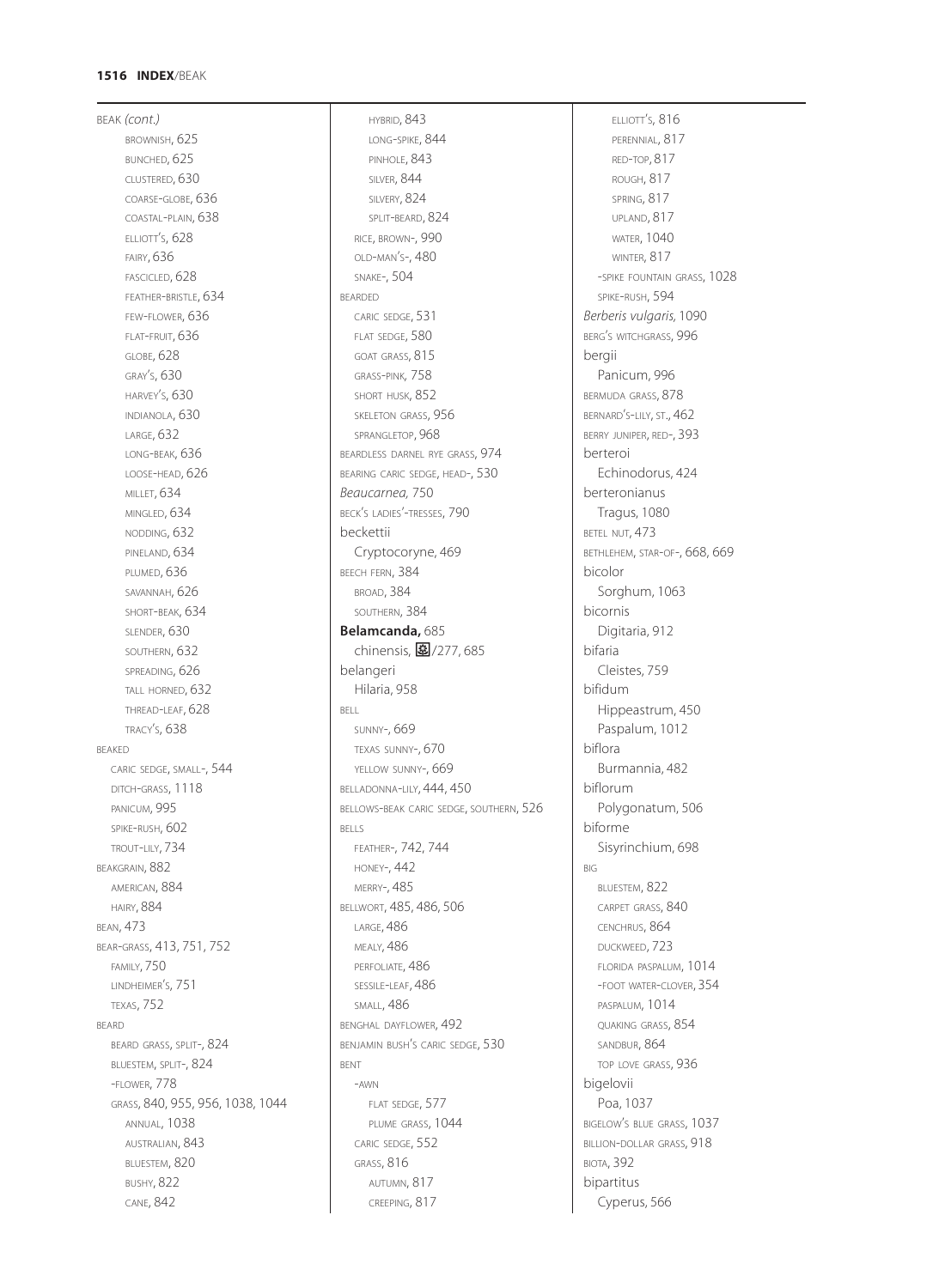*Bipolaris,* 1072 BIRD'S-NEST FERNS, 337 BIRD-OF-PARADISE, 482, 737 BIRDS ORCHID, THREE-, 791 BIRTHROOT, 1131 BISCUIT-LEAVES, 1122 biternatum Botrychium, 357 bivalve Nothoscordum, 442 BLACK BAMBOO, 1034 BERRY-LILY, 685 DEATH-CAMAS, 744 -FOOTED QUILLWORT, 324 -FRUIT SPIKE-RUSH, 596 GRAMA, 849 -MARGINED CARIC SEDGE, FLORIDA, 548 -MOSS, 480 OAT GRASS, 1034 SPEAR GRASS, 957 -SEED NEEDLE GRASS, 1034 SPEAR GRASS, 1034 -SNAKEROOT, 744 -STEM SPLEENWORT, 337 -TWITCH, 820 BLADDER CARIC SEDGE, GREATER, 540 FERN, 346 LOWLAND, 346 SOUTHERN, 346 BLADDERY CARIC SEDGE, 540 bladhii Bothriochloa, 843 BLADY GRASS, 963 blanda Carex, 530 BLASPHEMEVINE, 1119, 1121 **Blechnaceae,** 339 *Blechnum,* 339 *Blephariglottis chapmanii,* 772 *ciliaris,* 773 *conspicua,* 772 *cristata,* 773 *lacera,* 776 blephariglottis Platanthera, 772 *Blepharoneuron tricholepis,* 796 BLOOD  $-$ LIV, 444 ROSETTE GRASS, 894 BLUE CARIC SEDGE, 536 FERN, 378

FLAG, 692 SOUTHERN, 692 ZIGZAG, 691 -EYED-GRASS, 696 ANNUAL, 700 DOTTED, 700 DWARF, 700 EASTERN, 698 LEAST, 700 NARROW-LEAF, 698 PALE, 700 PRAIRIE, 698 ROADSIDE, 700 SPEAR-BRACT, 702 SPREADING, 700 SWORD-LEAF, 700 WHITE, 698 WIRY, 698 FUNNEL-LILY, 1128 GRAMA, 849 GRASS, 1035 AUTUMN, 1036 BIGELOW'S, 1037 BULBOUS, 1037 CANADA, 1037 CHAPMAN'S, 1037 ELLIOTT'S, 822 JUNE, 1037 KENTUCKY, 1037 SYLVAN, 1038 TEXAS, 1036 WOODLAND, 1038 IRIS, GIANT, 691 -JACKET, 498 -JOINT PANIC GRASS, 1002 MUD-PLANTAIN, 1108 PALM, 475 PALMETTO, 475 PANIC, 996 GRASS, 996 RIDGE CARRION-FLOWER, 1121 STEM, 475 -THREAD, 481 NORTHERN, 482 SOUTHERN, 482 THREEAWN, 832 BLUEGRASS ANNUAL, 1036 ENGLISH, 952 QUEENSLAND, 909 BLUESTEM, 820, 840, 908, 1047 ANGLETON'S, 909 AUSTRALIAN, 843 AWNLESS, 843 BEARD GRASS, 820 BIG, 822

BRISTLE-JOINT, 843 BROOMSEDGE, 824 BUSHY, 822 CANE, 842 COASTAL, 824 EASTERN LITTLE, 1048 ELLIOTT'S, 822 FALSE, 1047 FEATHER, 824 HYBRID, 843 KING RANCH, 843, 909 KLEBERG'S, 909 KR, 843 LITTLE, 1048 FALSE, 1048 LONG-SPIKE SILVER, 844 PERFORATED, 843 PINHOLE, 843 QUEENSLAND, 909 SAND, 822 SILKY, 909 **SILVER, 844** SLENDER, 1050 FALSE, 1050 SPLIT, 824 -BEARD, 824 VIRGINIA, 824 VIRILE LITTLE, 1048 WHEAT GRASS, 928 YELLOWSEDGE, 824 BLUNT -GLUME PANIC GRASS, 904  $-LOBE$ CLIFF FERN, 351 WOODSIA, 346, 351 SPIKE-RUSH, 600 BOATFLOWER, 488, 494 BOG ASPHODEL, 749 FAMILY, 748 BACHELOR'S-BUTTONS, 660 -BUTTON PINELAND, 660 WHITE-HEAD, 660 -BUTTONS, 660 TINY, 660 CARIC SEDGE, PRICKLY, 528 CLUB-MOSS, 326, 328 APPRESSED, 327 FOXTAIL, 327 PROSTRATE, 327 SLENDER, 329 -MAT*,* 724 SABER, 726 SWORD, 726 TONGUE-SHAPED, 726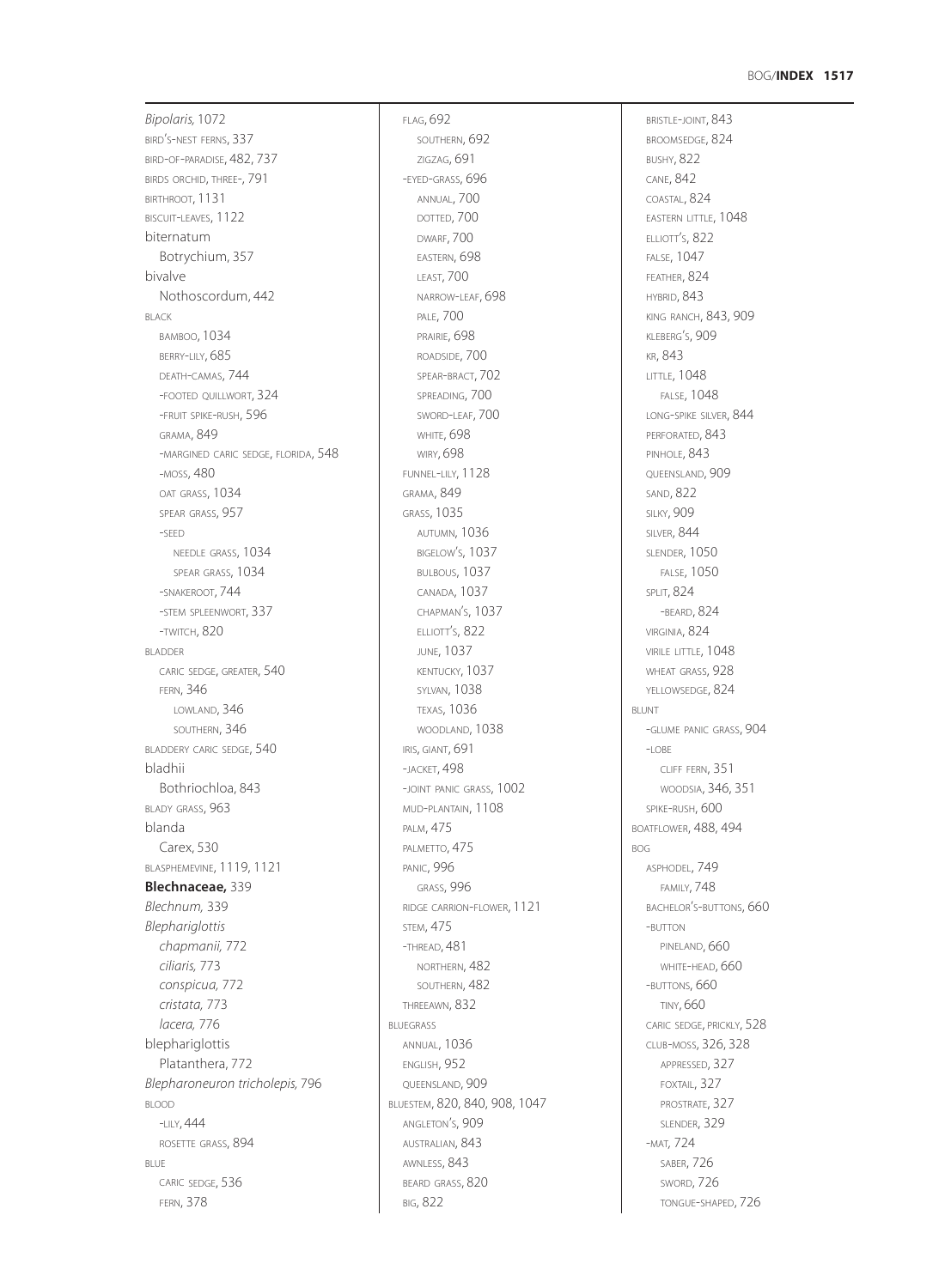# **1518 INDEX**/BOG

BOG *(cont.)* -MOSS, 738 STREAM, 738 ORCHID, 771 RUSH, 710 -TORCH, 776 YELLOW-EYED GRASS, 1141 **Bolboschoenus,** 510 *capillaris* var. *crebra,* 512 maritimus subsp. paludosus, 511 *paludosus,* 511 robustus, 图/277, 511 BOLIVIAN-JEW, 489 bona-nox Smilax, 1120 BONNET, WATER-, 472 BOSC'S PANIC GRASS, 892 boscianum Paspalum, 1012 boscii Dichanthelium, 892 BOSTON FERN, 348 WILD, 348 SWORD FERN, 348 **Bothriochloa,** 840 barbinodis, 842 var. barbinodis, 842 var. perforata, 843 bladhii, 843 *edwardsiana,* 843 exaristata, 843 *hassleri,* 843 hybrida, 843 *intermedia,* 843 ischaemum var. *ischaemum,* 844 var. songarica, 843 laguroides subsp. torreyana, 844 longipaniculata, 844 *saccharoides,* 844 var. *longipaniculata,* 844 var. *torreyana,* 844 **Botrychium,** 356 biternatum, 277, 357 dissectum, 277, 357 var. *obliquum,* 357 var. *oblongifolium,* 357 var. *tenuifolium,* 357 *lunaria,* 358 lunarioides, 358 *obliquum* var. *elongatum,* 357 *tenuifolium,* 357 virginianum, 358 botryoides Muscari, 668

BOTTLEBRUSH GRASS, 923 BOTTOMS, TINY BUG-, 660 BOURBON LILY, 734 **Bouteloua,** 844 aristidoides, 848 *aristoides,* 844 barbata, 848 curtipendula,  $\boxed{3}/278.848$ var. caespitosa, 849 var. curtipendula, 849 *dactyloides,* 862 eriopoda, 849 gracilis, 849 hirsuta, 37/278, 849 subsp. *pectinata,* 850 var. *pectinata,* 850 pectinata, 27278, 849 repens, 850 rigidiseta,  $\boxed{3}$ /278, 850 trifida, 850 uniflora, 850 *Bracharia ciliatissima,* 1092 *fasciculata,* 1092 var. *reticulata,* 1092 *mozambicensis,* 1096 *mutica,* 1092 *plantaginea,* 1096 *platyphylla,* 1092*,* 1096 *ramosa,* 1094 *reptans,* 1094 *texana,* 1094 brachyanthum Panicum, 996 brachycarpus Juncus, 708 **Brachyelytrum,** 850 erectum, 852 brachyphyllus Juncus, 708 BRACKEN, 340 FERN, 342 WESTERN, 342 SAW-LEAVED, 379 BRAKE, 378 BUCKHORN, 364 CHINESE, 379 LADDER, 379 CLIFF-, 376, 378 FAMILY, 365 LADDER, 379 PASTURE, 342 PURPLE CLIFF-, 378 -STEM CLIFF-, 378 SPIDER, 379 WRIGHT'S CLIFF-, 378

BRANCHED BUR-REED, 1127 brasiliensis Wolffia, 724 Brassicaceae, 507, 703 BRAUN'S SCOURING-RUSH, 334 BRAZILIAN ARROW-WOOD, 484 SATIN-TAIL, 963 WATER-MEAL, 724 WATERWEED, 672 BRAZOS RAIN-LILY, 446 RIVER YUCCA, 418 BREAD -AND-BUTTER, 1122 WHEAT, 1089, 1090 BREAST-ROOT, 749 brevibarbe Saccharum, 1045 brevicaulis Iris, 691 brevicrinis Carex crinita var., 531 brevifolia Kyllinga, 618 brevifolius Gymnopogon, 956 brevilabris Spiranthes, 782 brevior Carex, 530 brevirostra Sagittaria, 427 breviseta Fuirena, 613 BRIERVINE, 1122 BRIGHT GREEN SPIKE-RUSH, 594 BRISTLE BEAK SEDGE, FEATHER-, 634 -CONE PINE, 397 GRASS, 1052 BUR, 1058 COASTAL, 1055 GIANT, 1056 **GREEN, 1060** HAIRY-LEAF, 1060 HOOKED, 1058 JAPANESE, 1055 KNOT-ROOT, 1056 PLAINS, 1055, 1056 REVERCHON'S, 1058 ROUGH, 1058 SCHEELE'S, 1058 SOUTHWESTERN, 1058 STREAMBED, 1055 TEXAS, 1058 YELLOW, 1056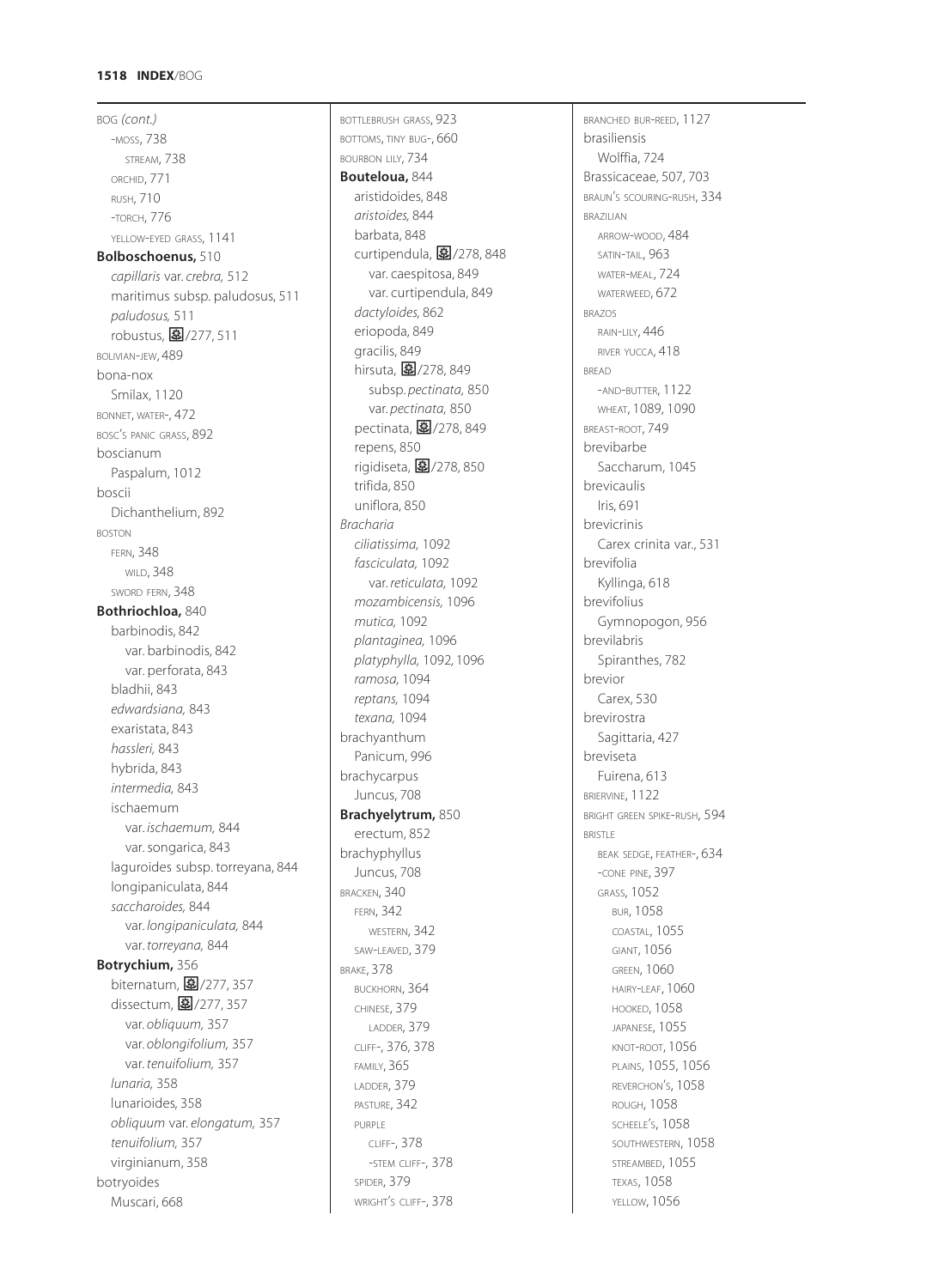BRISTLE *(cont.)* GREENBRIER, 1124 HORNED BEAK-RUSH, SHORT-, 626 INDIAN GRASS, LONG-, 1062 -JOINT BLUESTEM, 843 -LEAF BEAK-RUSH, 628 -SEED GOLDSTAR, 682 STAR-GRASS, 682 YELLOW STAR-GRASS, 682 -STALK CARIC SEDGE, ROLAND HARPER'S, 542 UMBRELLA SEDGE*,* 578 **BRISTLY** DOG-TAIL GRASS, 878 FLAT SEDGE, 572 FOXTAIL, 1058 BRITTLE FERN, 346 LOWLAND, 346 WATER-NYMPH, 676 BRITTON'S CARIC SEDGE, 552 NUT-RUSH, 650 SPIKE-RUSH, 592 brittonii Eleocharis, 592 **Briza,** 854 maxima, 854 *media,* 854 minor, 854 BROAD BEECH FERN, 384 HALBERD FERN, 351  $-$ LEAF CARPET GRASS, 839 CAT-TAIL, 1138 CHASMANTHIUM, 865 LIVER-SEED GRASS, 1092 PANIC GRASS, 897 PONDWEED, 1114 ROSETTE GRASS, 897 SIGNAL GRASS, 1092 WOOD-OATS, 865 -WING CARIC SEDGE, 526 *Brodiaea,* 1127*,* 432 *uniflora,* 440 BROME FESCUE, 1097 GRASS, 854 BALD, 858 CANADA, 860 CHEAT GRASS, 861 DOWNY, 861 GREAT, 857 HAIRY WOODLAND, 860 HUNGARIAN, 858

JAPANESE, 858 MEADOW, 858 MEDITERRANEAN, 860 RESCUE, 857 RYE, 860 SIXWEEKS GRASS, 1097 SMOOTH, 858 SOFT, 858 SPREADING, 858 TEXAS, 861 *Bromelia,* 477 **Bromeliaceae,** 477 BROMELIAD, 477 *Bromelica,* 977 BROMO, 858 bromoides Carex, 530 Vulpia, 1097 *Bromopsis,* 858 *inermis* subsp. *inermis,* 858 subsp. *pumpellianus,* 858 *texensis,* 861 **Bromus,** 854 *alopecurus,* 860 catharticus, 857 *commutatus,* 858*,* 861 diandrus, 857 hordeaceus, 858 subsp. *divaricatus,* 858 subsp. *hordeaceus,* 858 subsp. *molliformis,* 858 subsp. *pseudothominei,* 858 inermis, 858 japonicus, 858 lanceolatus, 860 *macrostachys,* 860 *molliformis,* 858 *mollis,* 858 *nottowayanus,* 860 pubescens, 860 *purgans,* 860 *racemosus,* 861 *rigidus,* 857*,* 858 secalinus, 860 var. *velutinus,* 861 *spicatus,* 1088 tectorum, 861 var. *glabratus,* 861 var. *tectorum,* 861 texensis, 861 *unioloides,* 857 *willdenowii,* 857 BROMUS RIPGUT, 857 -LIKE CARIC SEDGE, 530

BRONCO GRASS, 861 BROODING-POGONIA, 791 BROOK CROWN GRASS, 1011 PASPALUM, 1011 BROOM-CORN, 1063 BROOMCORN MILLET, 1001 BROOMSEDGE, 824 BLUESTEM, 824 BROOM-SEDGE, 831 BROWN -BEARD RICE, 990 -SEED CROWN GRASS, 1018 PASPALUM, 1018 -STEM SPLEENWORT, 337 -TOP LIVER-SEED GRASS, 1092 SIGNAL GRASS, 1092 BROWNISH BEAK SEDGE, 625 BROWNTOP, 977, 1092 -MILLET, 1092 NEPALESE, 977 BRUNETTA, 767 *Buccaferrea cirrhosa,* 1118 **Buchloe,** 861 dactyloides, 862 BUCKHORN BRAKE, 364 FERN, 364 buckleyanus Tridens, 1084 buckleyi Tradescantia, 496 BUCKLEY'S FLUFF GRASS, 1084 SPIDERWORT, 496 TRIDENS, 1084 YUCCA, 416 BUFFALO GRASS, 846, 861, 862, 958*,* 998 BUFF-CREST, 767 BUFFEL GRASS, 1024*,* 1025 BUG-BOTTOMS, TINY, 660 BULB LIP FERN, 371 PANIC GRASS, 996 WOODRUSH, 716 bulbifera Dioscorea, 656 bulbispermum Crinum, 449 bulbosa Luzula, 716 Poa, 1037 **Bulbostylis,** 511 barbata, 512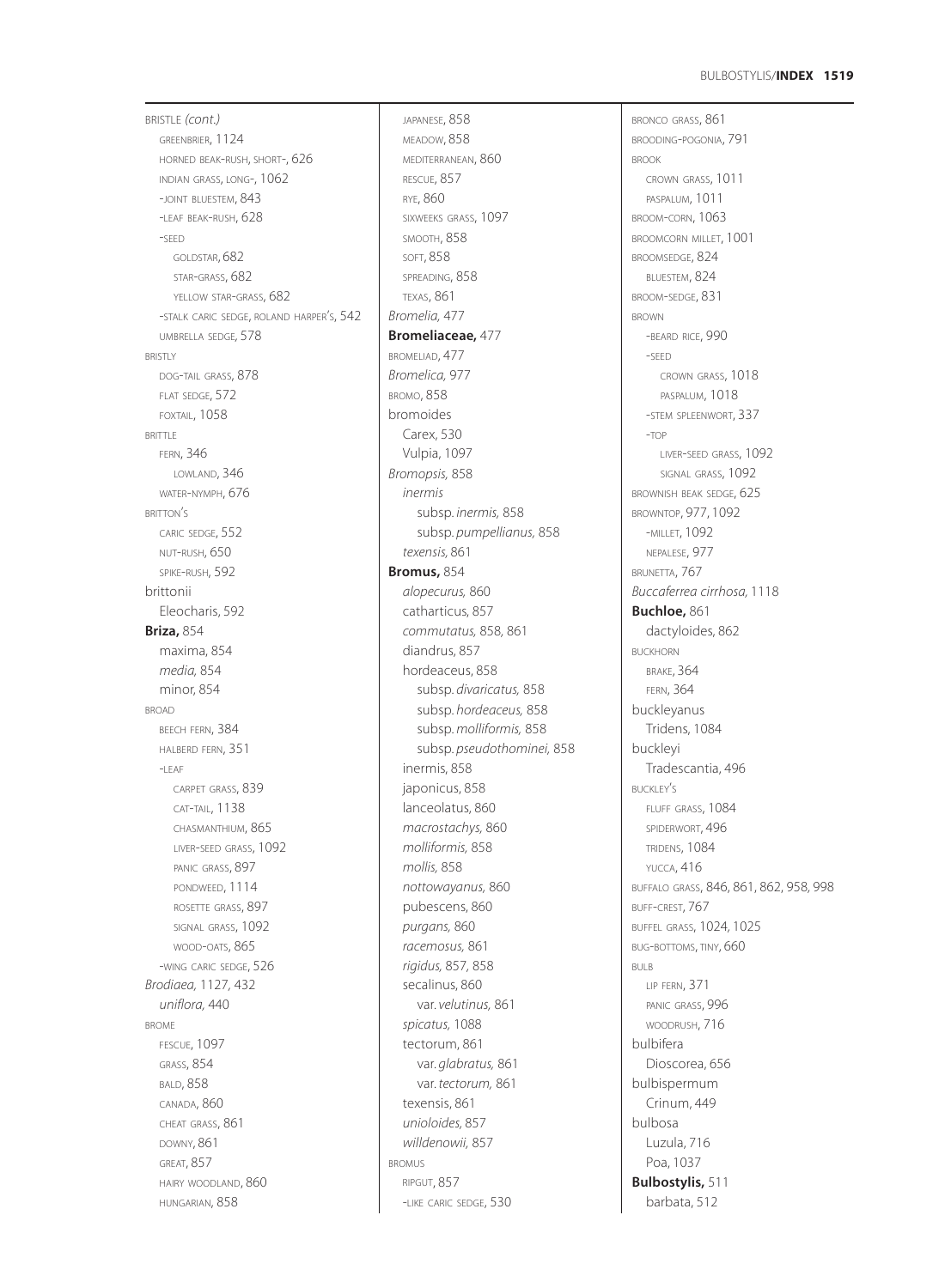**Bulbostylis** *(cont.)* capillaris, 512 ciliatifolia, 512 var. ciliatifolia, 512 var. coarctata, 514 *coarctata,* 514 *fendleri,* 514 juncoides, 514 var. *ampliceps,* 514 bulbostylis Carex, 530 bulbosum Panicum, 996 BULBOUS ADDER S -TONGUE, 361 ' BLUE GRASS, 1037 BULL PASPALUM, 1012 -TONGUE ARROWHEAD, 427 BULLBRIER, 1119, 1120, 1122 BULRUSH, 510, 614, 638, 642, 644 ALKALI, 511 AMERICAN, 641, 642 ANNUAL, 616 CALIFORNIA, 641 CANBY S, 641 ' COMMON, 646, 648 COTTON -GRASS, 646 DARK-GREEN, 646 DROOPING, 648 GEORGIA, 648 GIANT, 641 GREAT, 641, 642 GULF COAST LATERAL, 616 HALL S, 644 ' HARD -STEM, 641 KEELED, 616 LATERAL, 616 LATERAL, 614, 642 LOW LATERAL, 616 NAKED -STEM, 638 PALE, 646 PRAIRIE, 511 ROCKY MOUNTAIN, 642 RUFOUS, 648 SALTMARSH, 511, 641 SEASIDE, 511 SPREADING, 646 THREE -SQUARE, 642 TUBEROUS, 510 WOOLLY -GRASS, 646 BUNCH CUT GRASS, 966 -FLOWERED NARCISSUS, 460 -GRASS, 752 -MOSS, 478 SPEAR GRASS, 957

BUNCHED BEAK SEDGE, 625 PLUME GRASS, 1045 BUNCHFLOWER, 745, 746 FAMILY, 738 BUR BRISTLE GRASS, 1058 DEVIL S-, 862 ' FOXTAIL GRASS, 1058 GRASS, 862, 1080 **SPIKE, 1080** SPUR, 1080 BURHEAD, 423, 424 CREEPING, 424 DWARF, 424 **ERECT, 424** LANCE -LEAF, 424 UPRIGHT, 424 **Burmannia,** 481 biflora, 279,482 capitata, 482 BURMANNIA CAP, 482 FAMILY, 480 NORTHERN, 482 TWO -FLOWER, 482 **Burmanniaceae,** 480 BUR -REED, 1126 AMERICAN, 1127 BRANCHED, 1127 CHLORIS, 929 FAMILY, 1126 STAMINATE, 1127 UMBRELLA GRASS, 929 BUSH PALMETTO, 475 bushii Carex, 530 Fuirena, 613 Muhlenbergia, 983 BUSH S ' CARIC SEDGE, 530 BENJAMIN, 530 UMBRELLA SEDGE, 613 BUSHY BEARD GRASS, 822 BLUESTEM, 822 -PONDWEED, 674 BUTLER S QUILLWORT, 324 ' butleri Isoetes, 324 Butomaceae, 672, 735 *Butomus umbellatus,* 1127 BUTTER, BREAD -AND-, 1122 BUTTERFLY ORCHID, 771 BUTTON BOG -

PINELAND, 660 WHITE -HEAD, 660 -RODS, 657 BUTTONS BOG-, 660 TINY, 660 BOG BACHELOR S-, 660 ' **WHITE-, 659** BYZANTINE GLADIOLUS, 686

# $\bullet$ C

CABALLO, COLA DE, 334 CABBAGE, SKUNK-, 745 Cabombaceae, 403 Cactaceae, 703 CADILLO, 864 caduca Rhynchospora, 625 caespitosa Bouteloua curtipendula var., 849 *Caladium,* 463 calamus Acorus, 406 CALAMUS, 406 FAMILY, 406 SWEET, 407 *Calathea,* 736 CALIFORNIA BULRUSH, 641 CLUB -RUSH, 641 COTTON -TOP, 912 CRAB GRASS, 912 FAN PALM, 473 TULE, 641 YEW, 391 californica Digitaria, 912 californicus Schoenoplectus*,* 641 CALLA, 462 -LILY, 463 **Callisia,** 489 repens, 489 **Calopogon,** 757 *barbatus,* 758*,* 759 *multiflorus,* 759 oklahomensis, **皨**/279, 758 *pulchellus,* 758 .<br>tuberosus, **图**/279,758 CALTROP CARIC SEDGE, SANGAMON, 552 calycina Ehrharta, 922 Sagittaria montevidensis subsp., 428 CAMAS, 664 ATLANTIC DEATH-, 748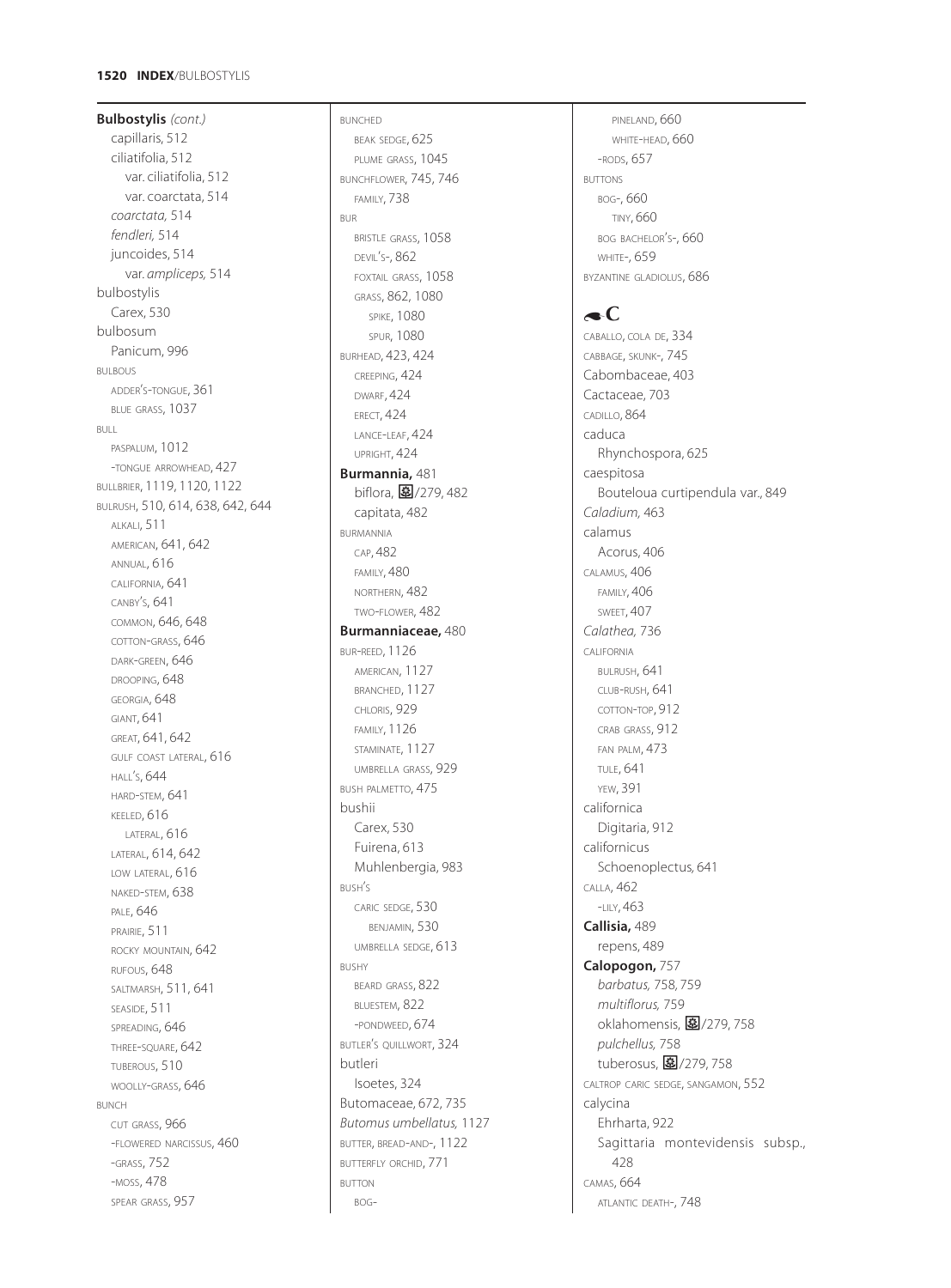### **1521** CAREX /**INDEX**

CAMAS *(cont.)* BLACK DEATH-, 744 COASTAL DEATH-, 744 DEATH-, 666, 744, 745, 746 EASTERN, 664 FAMILY, DEATH-, 738 -LILY, 664 NUTTALL <sup>S</sup> DEATH-, 745 ' PINE BARREN DEATH-, 744 POISON-, 745 PRAIRIE, 664 SANDBOG DEATH-, 748 **Camassia,** 664 *angusta,* 664*,* 666 scilloides, **图**/279, 664 *quamash,* 664 CAMASSIA, ATLANTIC, 664 CAMPERNELLE JONQUIL, 458 campestre Sisyrinchium, 698 *Campsi,* 852 *Campulosus aromaticus,* 876 CANADA BLUE GRASS, 1037 BROME, 860 GARLIC, 435 WILD. ONION, 435 RYE, 926 canadense Allium, 435 canadensis Elymus, 926 Phalaris, 1029 CANARY GRASS*,* 1028, 1029 CAROLINA, 1029 REED, 1029 SOUTHERN, 1029 WILD, 1029 CAÑATILLA, 390 CANBY S ' BULRUSH*,* 641 CLUB -RUSH, 641 candida Zephyranthes, 460 CANDLE EASTER-, 745 SWAMP-, 669 CANE, 834 BEARD GRASS, 842 BLUESTEM, 842 DUMB-, 463 GIANT, 834, 836, 1034 NOBLE-, 1045 SHATTER, 1064 SOUTHERN, 834 SWITCH, 834

CANEBRAKES, 834 **Canna,** 482 *coccinea,* 485 *edulis,* 484*,* 485 *flaccida,* 484  $\times$ generalis, 484 *glauca,* 484 *glauca C. indica,* 484 。<br>indica, <mark>夓</mark> /279, 485 *orchioides,* 484*,* 485 CANNA, 482, 737 COMMON GARDEN, 484 FAMILY, 482 GOLDEN, 484 LOUISIANA, 484 **Cannaceae,** 482 canterae Chloris, 870 CAÑUELA, 334 CANYON MUHLY*,* 984 SPIDERWORT, 498 CAP BURMANNIA, 482 SPIKE -RUSH, CONE-, 606 capillacea Carex atlantica var., 528 capillare Panicum, 998 capillarioides Panicum, 998 capillaris Aira caryophyllea var., 818 Bulbostylis, 512 Eragrostis, 934 Muhlenbergia, 983 CAPILLARY HAIR SEDGE, 512 *Capillipedium,* 843 capillus-veneris Adiantum, 368 capitata Burmannia, 482 CAPITATE SPIKE -RUSH, 594 capitatus Juncus, 708 capitellata Rhynchospora, 625 Capparaceae, 507, 703 CAPPED RUSH *,* 708 *Capriola dactylon,* 878 **Carex,** 514 abscondita, 526 alata, 526 albicans var. australis, 526 var. *albicans,* 526

albolutescens, 526 *albula,* 516 amphibola, 528 var. *globosa,* 530 var. *turgida,* 540 annectens, 528 arkansana, 528 atlantica, 528 var. atlantica, 528 var. capillacea, 528 *aureolensis,* 536 austrina, 528 basiantha, 528 blanda, 530 brevior, 530 *brittoniana,* 552 bromoides subsp. bromoides, 530 *buchananii,* 516 bulbostylis, 530 bushii, 530 caroliniana, 530 *var. cuspidata,* 530 cephalophora, 530 var. *angustifolia,* 542 var. *leavenworthii,* 542 cherokeensis, **图**/280, 530 comosa, 2/280, 531 complanata, 27/280, 531 *conica,* 516 corrugata, **图**/280, 531 crebriflora, 531 crinita var. brevicrinis, **图**/280, 531 crus-corvi, <mark>毫</mark>/280, 531 davisii, 534 debilis var. debilis, 534 decomposita, 534 digitalis var. *asymmetrica,* 534 var. floridana, 534 var. macropoda, 534 edwardsiana, 534 emoryi, 534 festucacea, 534 *filifolia,* 516 fissa var. fissa, 536 *flacca,* 516 flaccosperma, 536 var. *glaucodea,* 536 *floridana,* 548 *folliculata* var. *australis,* 542 frankii, 536 *geyeri,* 516 gigantea, 536 。。<br>glaucescens, **国**/281, 536 glaucodea, 536 granularis, 536 var. *haleana,* 536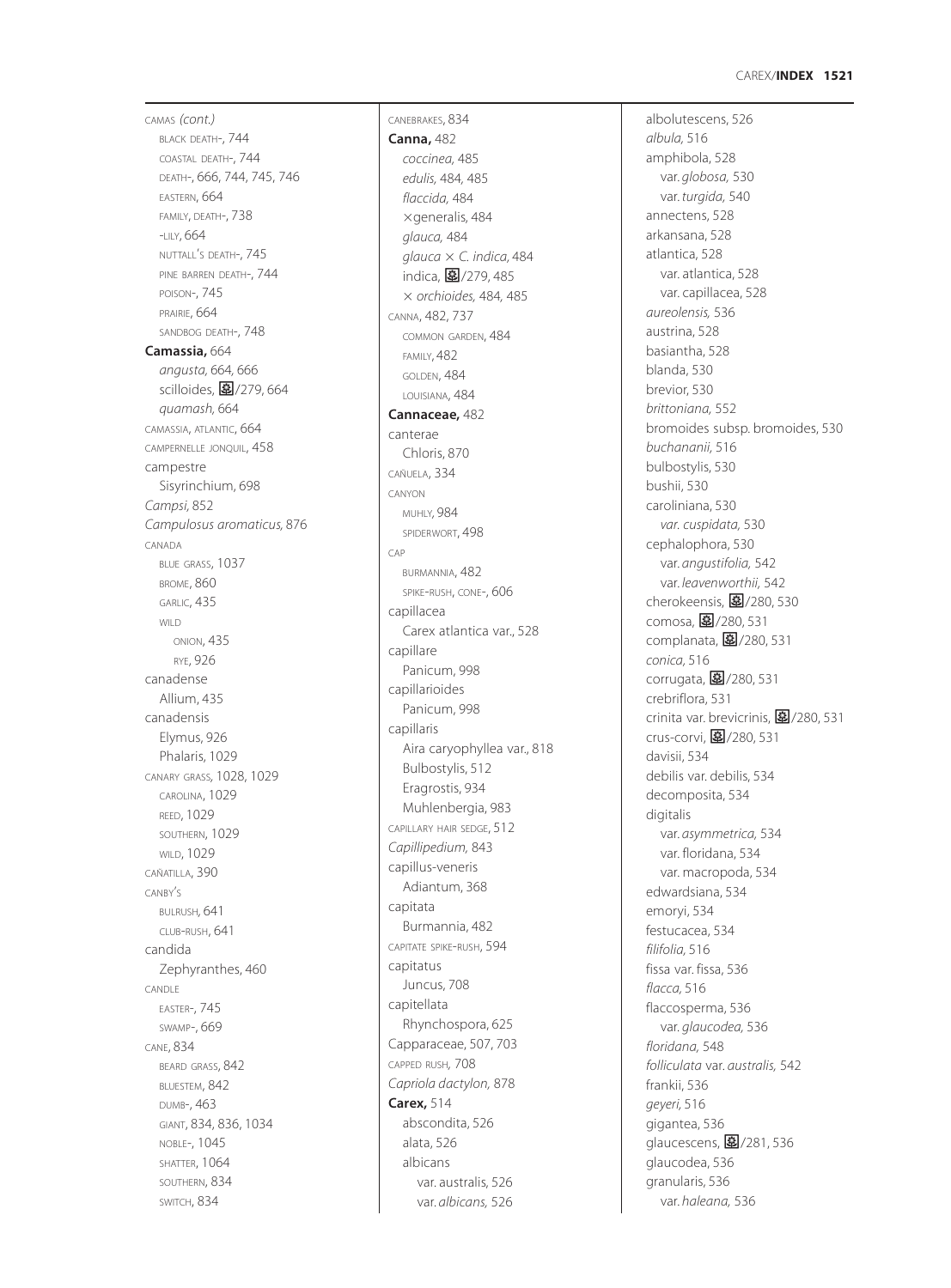### **1522 INDEX**/CAREX

**Carex** *(cont.)* gravida, 536 var. *lunelliana,* 540 grisea, 540 *harperi,* 542 *hirsutella,* 531 hyalina, 540 hyalinolepis, 540 intumescens,  $$/281, 540$ joorii, 540 kraliana, 540 leavenworthii, 542 leptalea subsp. harperi, 542 lonchocarpa, 542 longii, 542 louisianica,  $\frac{1}{2}$ /281, 542 *lunelliana,* 540 lupuliformis, 542 lupulina, 图/281, 542 lurida, 图/281, 544 meadii, 544 microdonta, 544 microrhyncha, 544 *morrowii* var. *morrowii,* 516 muehlenbergii, 544 var. *australis,* 528 var. *austrina,* 528 var. enervis, 544 var. muehlenbergii, 544 *muskingumensis,* 516 nigromarginata var. floridana, 548 oklahomensis, 548 *oligocarpa,* 534 *onusta,* 544 oxylepis var. oxylepis, 548 ozarkana, 548 perdentata, 548 *physorhyncha,* 526 *plana,* 544 planispicata, 550 planostachys, 550 reniformis, 550 retroflexa, 550 var. *texensis,* 552 rosea, 550 shinnersii, 550 socialis, 550 *stipata* var. *stipata,* 531 striatula, 550 stricta, 552 styloflexa, 552 tenax, 27/281, 552 tetrastachya, 552 texensis, 552 triangularis, 552 tribuloides var. sangamonensis, 552

typhina, 图/281, 552 *umbellta,* 544 verrucosa, 556 vulpinoidea, 556 *willdenowii* var. *pauciflora,* 528 caribaea Eustachys, 948 CARIBBEAN FINGER GRASS, 948 CARIC SEDGE, 514 ARKANSAS, 528 ASYMMETRIC-FRUITED FINGER, 534 ATLANTIC, 528 BASAL-FRUIT, 528 BAYARD LONG'S, 542 BEARDED, 531 BENJAMIN BUSH'S, 530 BENT, 552 BLADDERY, 540 BLUE, 536 BRITTON'S, 552 BROAD-WING, 526 BROME-LIKE, 530 BUSH'S, 530 CAROLINA, 530 CAT-TAIL, 552 CEDAR, 550 CHARMING, 530 CHEROKEE, 530 CLOSE-FLOWERED, 531 COASTAL PLAIN, 531 COMMON FOX, 556 COMPANION, 550 CONNECTING, 528 CONSPICUOUSLY-TOOTHED, 548 CROW-FOOT, 531 CYPRESS -KNEE, 534 -SWAMP, 540 EASTERN FOX, 552 WOODLAND, 530 EDWARDS PLATEAU, 534 EMERSON DAVIS', 534 EMORY'S, 534 FALSE HAIR, 530 FESCUE, 534 -LIKE, 534 FEW-FLOWERED, 540 FINE-LINE, 550 FLACCID-FRUIT<sub>536</sub> FLAT-FRUIT, 531 FLORIDA BLACK-MARGINED, 548 FOUR-ANGLE, 552 FOX-TAIL, 556 FRANK'S, 536 GIANT, 536

GLAUCESCENT, 536 GLOBOSE, 530 GOTTHLIF MUHLENBERG'S, 544 VEINLESS, 544 GRANULAR, 536 GRAY-GREEN FRUIT, 536 GREATER BLADDER, 540 GREEN-WHITE, 526 HAMMOCK, 536 HEAD-BEARING, 530 HEAVY, 536 -FRUIT, 536 HIDDEN-FRUIT, 526 HIRSUTE, 531 HOLD-FAST, 552 HOP, 542 - LIKE, 542 HYALINE-SCALE, 540 INFLATED, 540 NARROW-LEAF, 540 JOSEPH F. JOOR'S, 540 FRANK'S, 536 KIDNEY-SHAPE, 550 LEAVENWORTH'S, 542 LIMESTONE-MEADOW, 536 LINED, 550 LITTLE -SNOUT, 544 -TOOTH, 544 LONG-STALKED FINGER, 534 LONG'S, 542 LOUISIANA, 542 LOW WOODLAND, 550 MEAD'S, 544 MUHLENBERG'S, 544, 548 NARROW-LEAF, 528 ATLANTIC, 528 OKLAHOMA, 548  $OVAL}$ -LEAF,  $530$ OZARK, 548 PRICKLY BOG, 528 PRUNE-FRUIT, 531 RAVEN-FOOT, 531 REFLEXED, 550 -FRUIT, 550 ROBERT KRAL'S, 540 ROLAND HARPER'S BRISTLE-STALK, 542 SALLOW, 544 SAMUEL MEAD'S, 544 SANDSTONE, 548 SANGAMON CALTROP, 552 SHARP MARGIN, 536 -SCALE, 548 SHINNERS', 550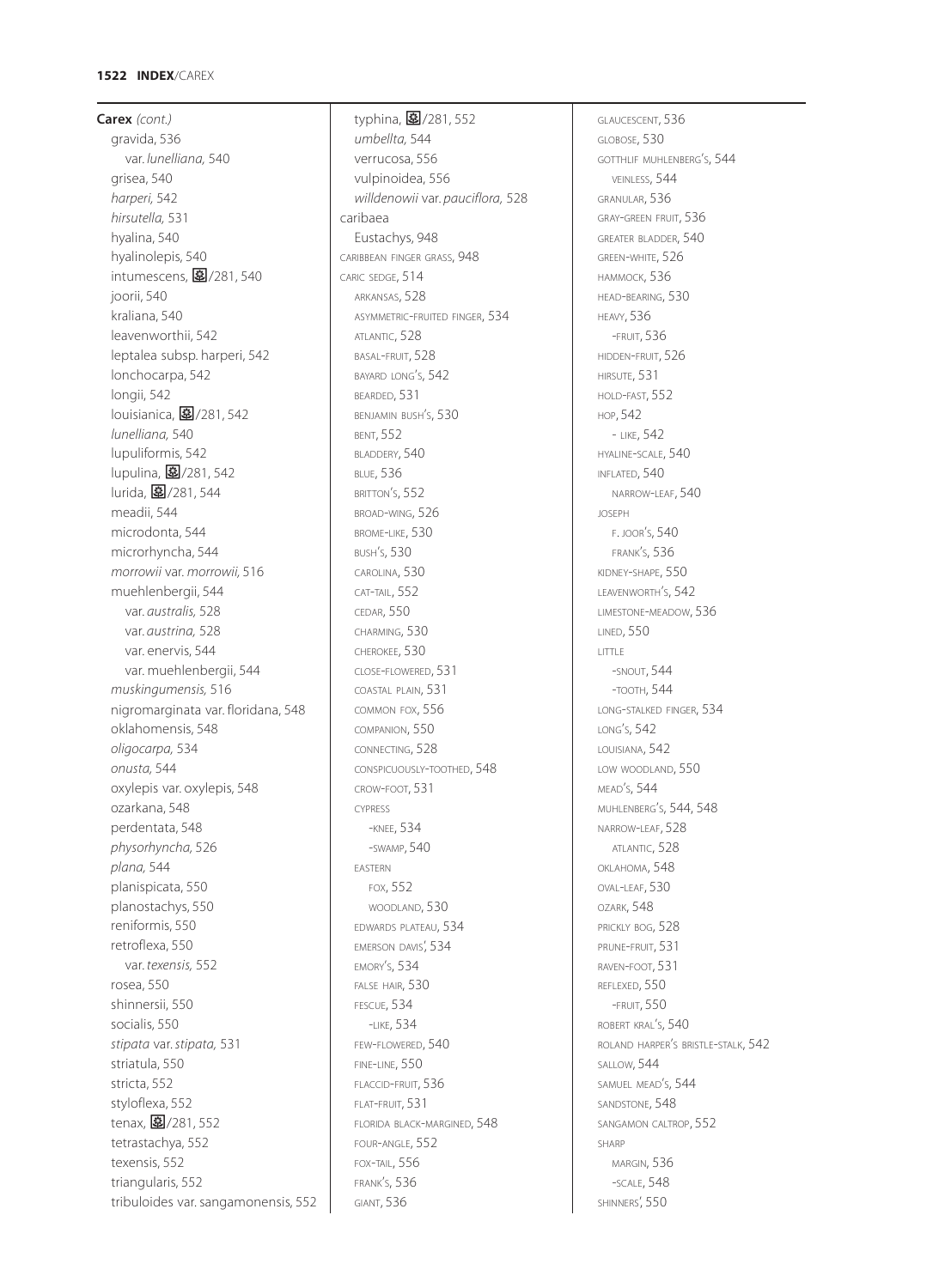CARIC SEDGE *(cont.)* SHORELINE, 540 SHORT, 530 -BEAK, 530 -HAIR, 531 SINGLE -PLAIN, 550 SLENDER WOODLAND, 534 SMALL -BEAKED, 544 -TOOTH, 544 SOUTHERN, 528 BELLOWS -BEAK, 526 LONG, 542 WAXY, 536 SPEAR -FRUIT, 542 STELLATE, 550 TEXAS, 552 THICKET, 526 THIN -FRUIT, 536 TISSUE, 540 TRIANGULAR, 552 TUSSOCK, 552 UPRIGHT, 552 WARTY, 556 WEAK, 534 WHITE -EDGE, 534 WHITISH YELLOW, 526 WIDOW, 528 WILLIAM EMORY S, 516, 534 ' WINGED, 526 WIRE, 552 WRINKLE -FRUIT, 531 YELLOW -FRUIT, 528 carinata Isolepis, 616 CARNAUBA WAX PALM, 473 CAROLINA CANARY GRASS, 1029 CARIC SEDGE, 530 CLUB -MOSS, 329 CRAB GRASS, 913 DAYFLOWER, 491 FIMBRY, 608 FOXTAIL, 820 JOINT -TAIL, 874 LILY, 735 LOVE GRASS, 938 MOSQUITO FERN, 339 NUT-GRASS, 651 -RUSH, 651 YELLOW-EYED-GRASS, 1141 caroliniana Azolla, 339 Carex, 530 Commelina, 491

Fimbristylis, 608 Phalaris, 1029 Pseudolycopodiella, 329 Xyris, 1141 carolinianus Alopecurus, 820 CARP GRASS, 832 SMALL, 834 CARPET GRASS*,* 1076, 839 BIG, 840 BROAD -LEAF, 839 COMMON, 839, 840 NARROW -LEAF, 840 TROPICAL, 839 VELVET, 910 CARRION -FLOWER, 1131 BLUE RIDGE, 1121 *Carya,* 852 *ovata,* 466 caryophyllea Aira, 818 castanea Fimbristylis, 608 *Catapodium rigidum,* 882 CATBRIER, 1118, 1120, 1121 FAMILY, 1118 CATCHFLY GRASS, 966 CAT GREENBRIER, 1121 catharticus Bromus, 857 CAT -TAIL, 1025, 1030, 1137 BROAD -LEAF, 1138 CARIC SEDGE *,* 552 COMMON, 1138 FAMILY, 1136 GRASS, 1030, 1040 NARROW -LEAF, 1137, 1138 SOUTHERN, 1137 *Cattleya,* 754 CEBOLLETA, 446, 461 *Cecora*, 1028 CEDAR, 391 CARIC SEDGE, 550 COASTAL RED-, 394 EASTERN RED-, 394 MOUNTAIN-, 393 PANIC, 902 POST-, 393 RED-, 394 ROCK-, 393 ROSETTE GRASS, 902 SOUTHERN RED-, 394 VIRGINIA RED-, 394 CELERY AMERICAN WILD-, 677

CELESTIAL, 694 DUCK-, 677 -LILY, 694 PRAIRIE, 694 WATER-, 677 WILD-, 677 cellulosa Eleocharis, 592 celsa Dryopteris, 347 *Cenchropsis myosuroides,* 864 Cenchrus, 862 *carolinianus,* 865 *ciliaris,* 1022 *,* 1024 echinatus, 864 *incertus,* 865 *longisetus,* 1028 longispinus, 864 myosuroides, 864 。<br>spinifex, **图**/282, 864 CENCHRUS, BIG, 864 CENTIPEDE GRASS, 944 Centrolepidaceae, 796 CENTURY -PLANT, 407, 408 AMERICAN, 408 cepa Allium, 436 cephalantha Rhynchospora, 625 cephalophora Carex, 530 *Ceratophyllum,* 404 **Ceratopteris,** 371 thalictroides, 371 cereale Se cale, 1052 cernua Isolepis, 616 Palhinhaea, 328 Spiranthes, 782 Yucca, 416 CEVADILLA, 740 *Chaetochloa corrugata,* 1055 *glauca,* 1025 *lutescens,* 1025 *villosissima,* 1060 CHAFF SEDGE, HALF-, 620 CHAIN FERN, 339, 340 NARROW -LEAF, 340 NETTED, 340 VIRGINIA, 340 CHAIRMAKER S ' CLUB -RUSH, 641 RUSH, 642 chalarocephala Rhynchospora, 626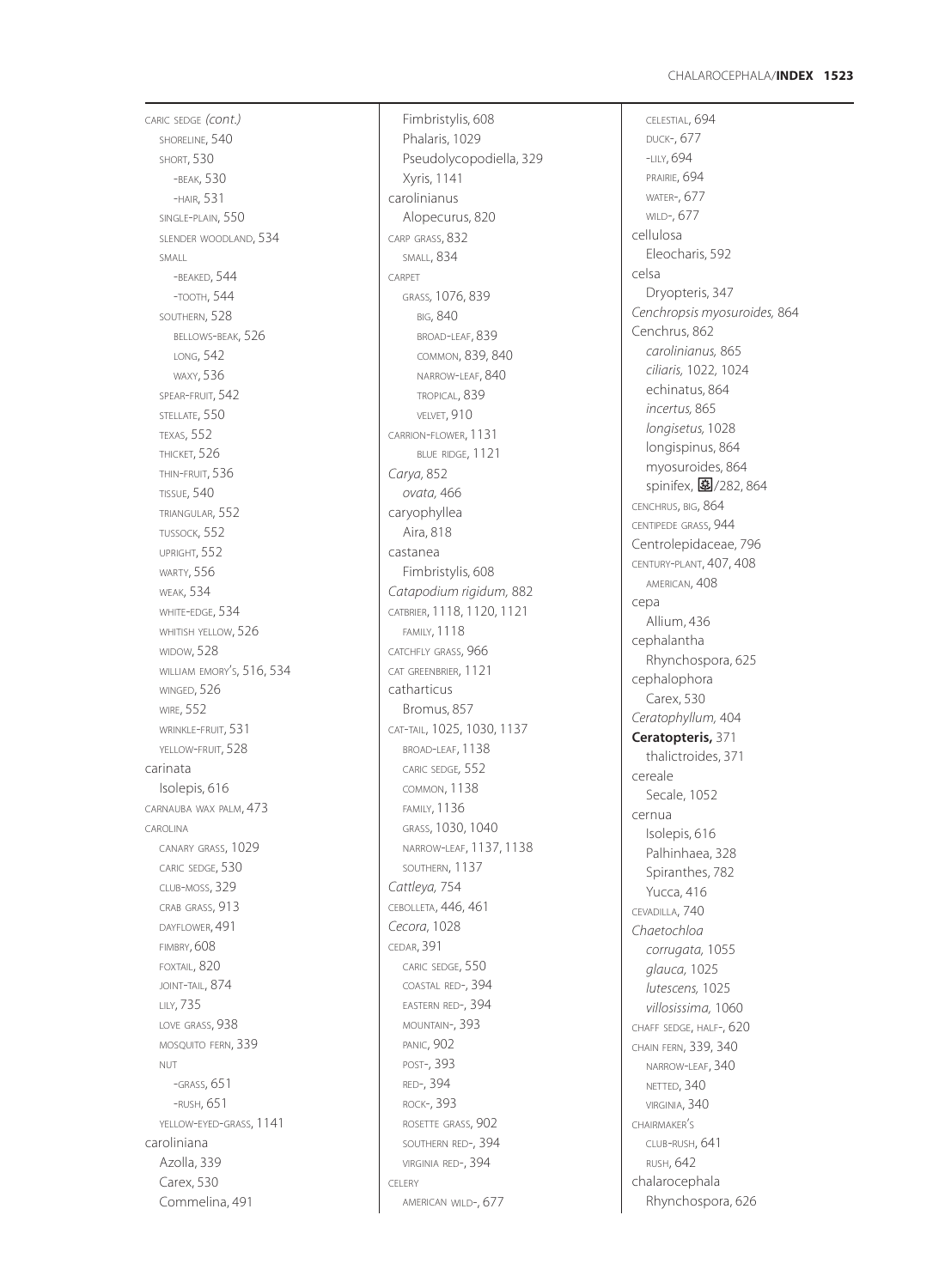#### **1524 INDEX** /CHAPMAN S '

CHAPMAN S ' BLUE GRASS, 1037 CLUB -MOSS, 327 FINGER ORCHID, 772 FRINGED ORCHID, 772 ORCHID, 772 POA, 1037 TRIDENS, 1084 YELLOW STAR-GRASS, 682 chapmaniana Poa, 1037 chapmanii Platanthera, 772 Tridens flavus var., 1084 CHARMING CARIC SEDGE, 530 CHASE S GLENWOOD GRASS, 1046 ' **Chasmanthium,** 865 latifolium, **图**/282, 865 laxum, 865 subsp. *sessiliflorum,* 866 var. *sessiliflorum,* 866 sessiliflorum, 865 CHASMANTHIUM BROAD -LEAF, 865 LONG -LEAF, 865 SLENDER, 865 CHATTERBOX, 762, 764 CHEAT, 860 CHEATGRASS, 861, 856 BROME, 861 EUROPEAN, 861 Cheilanthaceae, 366 **Cheilanthes**, 372 aemula, 374 alabamensis, 374 *castanea,* 374 *dealbata,* 370 eatonii, 374 feei, 374 horridula, 376 *integerrima,* 370 lanosa, 376 lindheimeri, 376 *parvifolia,* 370 *sinuata,* 371 tomentosa, 376 CHEROKEE CARIC SEDGE, 530 cherokeensis Carex, 530 CHERRIES, INDIAN, 465 CHESS, 854, 860 DOWNY, 861 HAIRY, 858 JAPANESE, 858 SOFT, 858 CHESTNUT, WATER-, 586, 593

CHICKEN CORN, 1064 -FOOT GRASS, 948 CHINABRIER, 1120, 1121 CHINAROOT, 1124 chinensis Belamcanda, 685 CHINESE BRAKE, 379 FOUNTAIN GRASS, 1022 FOXTAIL, 1055 LADDER BRAKE, 379 SILVER GRASS*,* 978 YAM, 656 CHINT L, 566 ' CHIVES, 432 chlorideus Enteropogon, 929 **Chloris,** 866 andropogonoides, 868 *argentina,* 948 *bahiensis,* 948 canterae, 870 *capensis* var. *bahiensis,* 948 *caribaea,* 948 *chloridea,* 929 ciliata, 870 var. *texana,* 870 cucullata, 870 *cucullata,* 871 gayana, 870 *latisquamea,* 871 *petraea,* 948 *pluriflora,* 1081 subdolichostachya, 871 texensis, 871 verticillata, 871 virgata, 871 CHLORIS BURY -SEED, 929 FRINGED, 870 SHOWY, 871 *Chondrosum,* 846 *barbata,* 848 *eriopodum,* 849 *gracile,* 849 *hirsutum,* 849 *pectinatum,* 850 *trifidum,* 850 CHRISTMAS FERN, 350 GRASS, 1078 CHUFA, 570 FLAT SEDGE, 570 CHURCH -MOUSE THREEAWN, 829 cilianensis Eragrostis, 934

ciliare Pennisetum, 1024 ciliaris Digitaria, 912 Eragrostis, 934 Platanthera, 773 ciliata Chloris, 870 Scleria, 650 CILIATE NUT -RUSH, 650 ciliatifolia Bulbostylis, 512 ciliatissima Urochloa, 1092 **Cinna,** 872 *arkansana,* 972 arundinacea, 872 *var. inexpansa,* 872 cinnamomea Osmunda, 364 CINNAMON FERN, 362, 364 FAMILY, 362 VINE, 656 circulare Paspalum laeve var., 1016 cirrhosa Ruppia, 1118 **Cladium,** 556 jamaicense, 556 mariscoides, 558 subsp. *jamaicense,* 556 *mariscus,* 556 *,* 558 clandestinum Dichanthelium, 894 clandestinus Sporobolus, 1071 CLAPWEED, 390 clavellata Platanthera, 773 *Claviceps paspali,* 1008 *purpurea,* 964*,* 1008 *,* 1052 *Cleistachne,* 1063 **Cleistes***,* 759 bifaria, <mark>皨</mark>/282, 759 *divaricata,* 759 var. *bifaria,* 759 CLIFF FERN, 351 BLUNT -LOBE, 351 -BRAKE, 376, 378 PURPLE, 378 -STEM, 378 WRIGHT S, 378'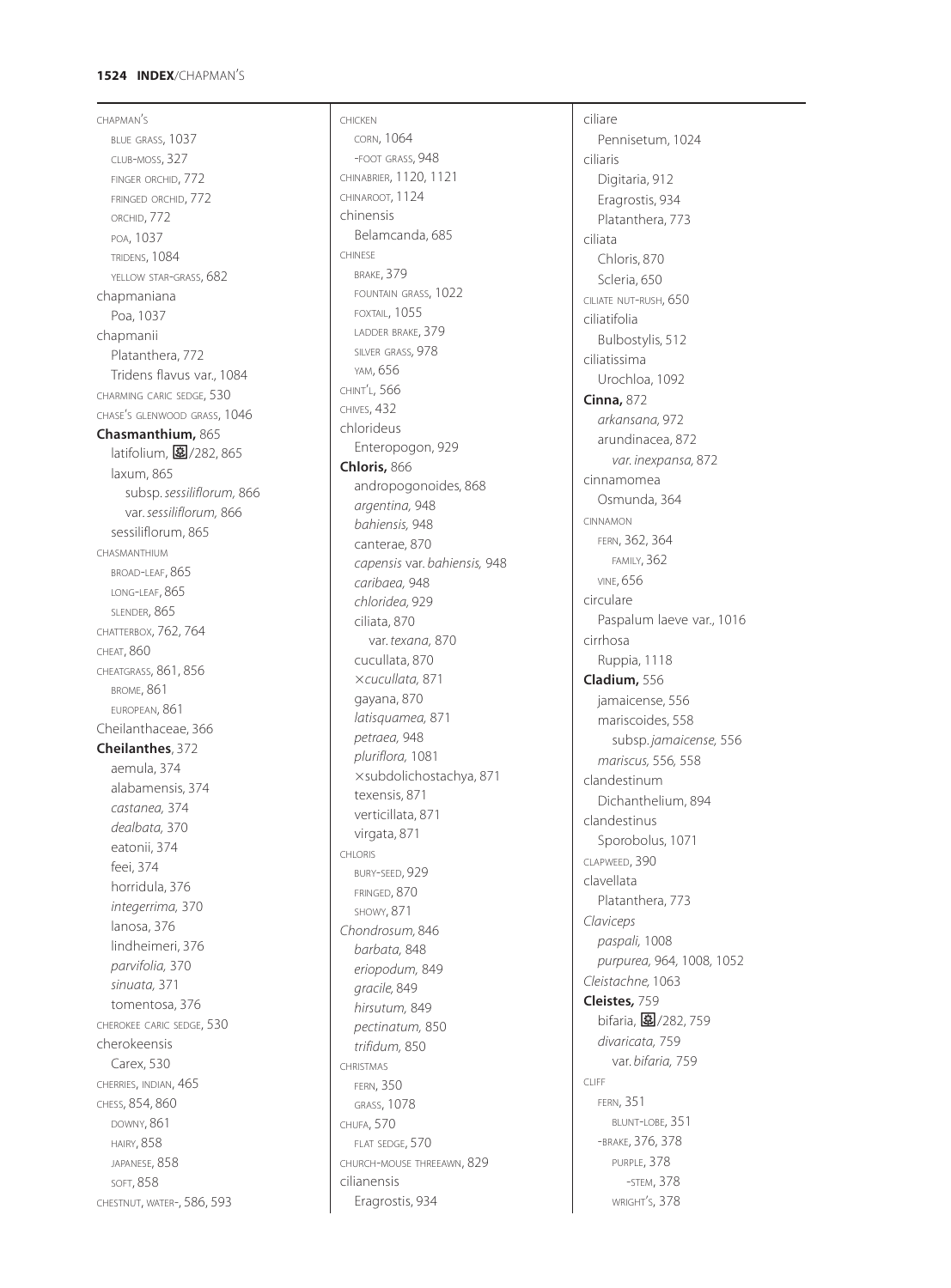### COMMON/**INDEX 1525**

CLIMBING DAYFLOWER, 491 FERN, 352 AMERICAN, 352 FAMILY, 352 JAPANESE, 352 OLD WORLD, 352 *Clintonia,* 502 CLOAK FERN FALSE, 368, 370 LONG, 371 POWDERY, 370 FALSE, 370 SCALY, 370 SMALL-LEAF FALSE, 370 SOUTHWESTERN, 370 STAR-SCALED, 370 WAVY, 371 SCALY, 371 CLOSE-FLOWERED CARIC SEDGE, 531 CLOVER BIG-FOOT WATER-, 354 WATER-, 353, 354 HAIRY, 354 CLUB GOLDEN-, 469 -HEAD CUT GRASS, 966 -MOSS, 326, 328 APPRESSED BOG, 327 BOG, 328 CAROLINA, 329 CHAPMAN'S, 327 CREEPING, 327 FAMILY, 324 FEATHER-STEM, 327 FOXTAIL, 327 BOG, 327 NODDING, 328 PROSTRATE BOG, 327 SLENDER, 327, 329 BOG, 329 SOUTHERN, 327 APPRESSED, 327 STAG-HORN, 328 TIGHT-LEAF, 327 -RUSH, 638 CALIFORNIA, 641 CANBY'S, 641 CHAIRMAKER'S, 641 HALL'S, 644 HARD-STEM, 641 ROCKY MOUNTAIN, 642 SALTMARSH, 511 SEASIDE, 511 SOFT-STEM, 642 CLUBPOD GOLDSTAR, 680

CLUSTER BEAK-RUSH, 630 -LILY, 1127 FAMILY, 1127 CLUSTERED BEAK SEDGE, 630 FEATHER GRASS, 952 coarctata Bulbostylis ciliatifolia var., 514 coarctatum Saccharum, 1045 COARSE-GLOBE BEAK SEDGE, 636 COAST BARNYARD GRASS, 921 COCK-SPUR, 921 LATERAL BULRUSH, GULF, 616 REDWOOD, 392 YUCCA, GULF, 416 COASTAL BLUESTEM, 824 BRISTLE GRASS, 1055 DEATH-CAMAS, 744 FALSE ASPHODEL, 1130 FOXTAIL, 1055 LOVE GRASS, 940 PLAIN CARIC SEDGE, 531 ROSETTE GRASS, 892 -PLAIN BEAK SEDGE, 638 FLAT SEDGE, 580 YELLOW-EYED-GRASS, 1141 RED-CEDAR, 394 SACAHUISTA, 1065 SALT GRASS, 916 SANDBUR, 864 COCK'S -COMB, 767 SHINING, 766 -FOOT, 880 COCK-SPUR COAST, 921 GRASS, 918 GULF, 920 LONG-AWN, 921 COCO -DE-MER, 473 -GRASS, 578 COCONUT DOUBLE-, 473 PALM, 473 *Cocos nucifera,* 473 COCO-YAM, 466*,* 468, 472 **Coelorachis,** 872 cylindrica, 874 rugosa, 874

coeruleum Androstephium, 1128 cognata Digitaria, 913 COGON, 963 GRASS, 963 **Coix,** 874 lacryma-jobi, 874 COLA DE CABALLO, 334 Colchicaceae, 485 *Colchicum,* 485 *Coleogeton pectinatus,* 1114 COLIC ROOT, 656, 749 GOLDEN, 749 SOUTHERN, 749 **WHITE, 749** YELLOW, 749 **Colocasia,** 466 esculenta,  $\boxed{3}/282,468$ var. *antiquorum,* 468 var. *aquatilis,* 468 var. *nymphaeifolia,* 468 COLOMBIA WOLFFIA, 724 COLOMBIAN WATER-MEAL, 724 colona Echinochloa, 920 COLORADO GRASS, 1094 colorata Rhynchospora, 626 coloratum Panicum, 998 columbiana Wolffia, 724 COLUMBUS GRASS, 1065  $COMB's$ CROWN GRASS*,* 1011 PASPALUM, 1011 **Commelina,** 490 *benghalensis,* 492 caroliniana, 491 diffusa, 491 erecta var. angustifolia, 492 var. deamiana, 492 var. erecta, 27/282, 492 *nudiflora,* 492 virginica, 492 **Commelinaceae,** 488 *Commelinantia anomala,* 494 COMMON ARROWHEAD, 428 ASPARAGUS, 476 BAHIA GRASS, 1018 BARLEY, 962 BULRUSH, 646 CARPET GRASS, 839, 840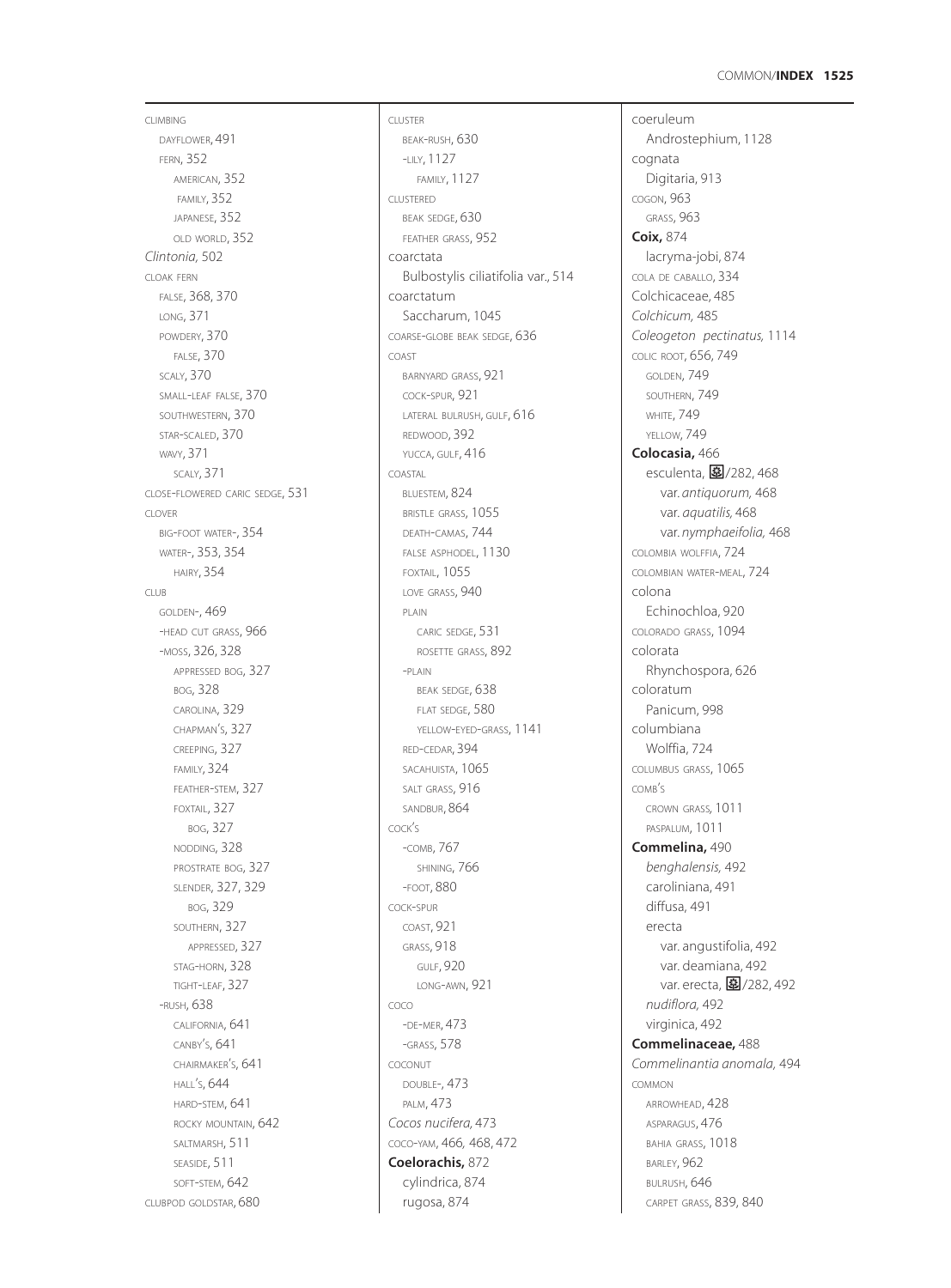### **1526 INDEX**/COMMON

COMMON *(cont.)* CAT-TAIL, 1138 CURLY-MESQUITE, 958 DAYFLOWER, 491 DUCKMEAT, 723 FOX CARIC SEDGE, 556 FOXTAIL, 820 FROG'S-BIT, 674 GARDEN CANNA, 484 GOLDSTAR, 682 GRAPE FERN, 358 -HYACINTH, 668 GREENBRIER, 1122 HARD GRASS, 1050 HEMICARPHA, 621 LADIES'-TRESSES, 782 MILLET, 1001 OAT, 838 ONION, 436 POOLMAT, 1148 REED, 1030 RUSH, 710 SALVINIA, 380 SANDBUR, 864 SCOURING-RUSH, 334 SILVER HAIR GRASS, 818 SIXWEEKS GRASS, 1097, 1098 SNOWDROP, 455 SPIKE-RUSH, 600 THREE-SQUARE, 642 VELVET GRASS, 958 WATER -HYACINTH, 1107 -NYMPH, 676 WATERWEED, 672 **WHEAT, 1090** WOLFFIA, 724 WOODSIA, 351 YELLOW STAR-GRASS, 680 communis Gladiolus, 686 commutatum Dichanthelium, 894 comosa Carex, 531 COMPANION CARIC SEDGE, 550 complanata Carex, 531 compositus Sporobolus, 1072 compressa Eleocharis, 592 Poa, 1037 COMPRESSED SPIKE-RUSH, 592 compressum Eriocaulon, 658

compressus Axonopus, 839 Cyperus, 566 CONCHO GRASS, 1094 CONE -CAP SPIKE-RUSH, 606 PINE, BRISTLE-, 397 CONFEDERATE SPIDERWORT, 498 congestus Tridens, 1084 Coniferophyta, 391 CONIFERS, 389, 391 conjugatum Paspalum, 1012 CONNECTING CARIC SEDGE, 528 consanguineum Dichanthelium, 894 conspicua Platanthera blephariglottis var., 772 CONSPICUOUSLY-TOOTHED CARIC SEDGE, 548 constricta Yucca, 416 contortum Saccharum brevibarbe var., 1045 contortus Heteropogon, 957 contracta Eriochloa, 945 *Convallaria,* 502 *biflora,* 506 *racemosa,* 504 **Convallariaceae,** 500 convexum Paspalum, 1012 Convolvulaceae, 654 **Cooperia,** 445 drummondii, 27/283, 446 *jonesii,* 448*,* 461 pedunculata, 2 $/283$ , 446 traubii, 446 *Copernicia prunifera,* 473 COPPER IRIS, 691 -LILY, 449, 450 RIO GRANDE, 450 CORAL GREENBRIER, 1124 **Corallorhiza,** 760 *arizonica,* 767 *micrantha,* 760 odontorhiza, 图/283, 760 var. *pringlei,* 761 wisteriana, 图/283, 761 CORALROOT, 760 ARIZONA CRESTED-, 767 AUTUMN, 760 CRESTED-, 766, 767

EARLY SOUTHERN, 761 FALL, 760 GLASS MOUNTAIN-, 766 MOUNTAIN CRESTED-, 766 LATE, 760 SOUTHERN, 760 SHINING-, 766 SMALL-FLOWER, 760 SPIKED CRESTED, 767 SPRING, 761 TEXAS CRESTED-, 767 WISTER'S, 761 CORD GRASS, 1065 FRESHWATER, 1065 GULF, 1065, 1066 PRAIRIE, 1065 cordata Pontederia, 1108 cordifolius Echinodorus, 424 coriaceus Juncus, 708 CORM-BASED PANIC GRASS, 902 CORN, 403, 796, 992, 1062, 1088, 1090, 1098*,* 1100 BROOM-, 1063 CHICKEN, 1064 -FLAG, 685, 686 FALSE, 686 TURKISH, 686 GUINEA-, 1063 INDIAN, 1100 KAFIR-, 1063 corniculata Rhynchospora, 626 CORN-LILY, 683, 745 CORNSTALK PONDWEED, 1113 corrugata Carex, 531 Setaria, 1055 CORSAGE ORCHID, 754 *Corsia,* 480 Corsicaceae, 480 **Cortaderia,** 875 jubata, 875 selloana, 875 Costaceae, 482, 737 COTTON GRASS, 963 -GRASS BULRUSH, 646 -TOP ARIZONA, 912 CALIFORNIA, 912 TEXAS, 914 COVERED-SPIKE DROPSEED, 1072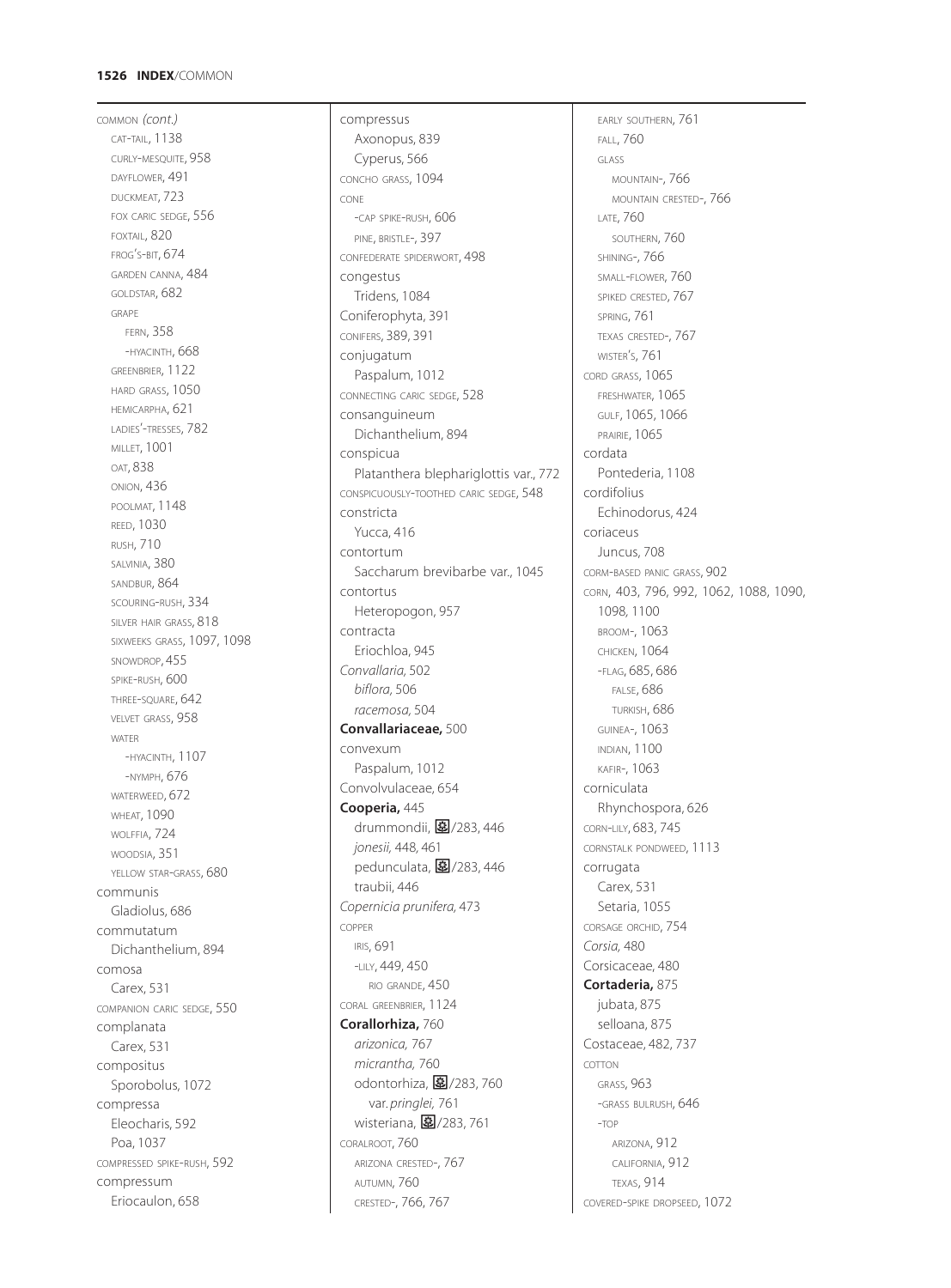COW -KILL, 593 CRAB GRASS, 909 ASIAN, 912 CALIFORNIA, 912 CAROLINA, 913 FLAT, 840 HAIRY, 914 LARGE, 914 MADAGASCAR, 912 SHAGGY, 914 SLENDER, 913 SMOOTH, 914 SOUTHERN, 912 TEXAS, 1047, 916 VIOLET, 916 CRAG -LILY, 462 TORREY S, 462 ' CRANE -FLY, 790 CRIPPLED, 791 ORCHID, 791 *Crataegus,* 393 crebriflora Carex, 531 CREEK -OATS, 865 CREEPING BENT GRASS, 817 BURHEAD, 424 CLUB -MOSS, 327 DAYFLOWER, 491 INCHPLANT, 489 LOVE GRASS*,* 940 SMOOTH, 936 ORCHID, 766 RIVER GRASS, 921 RUSH, 712 LESSER, 712 SIGNAL GRASS, 1096 SOFT GRASS, 958 SPIKE -RUSH*,* 606 WATER SPIDER ORCHID, 766 WILD RYE, 926 CREST, ORANGE-, 773 CRESTED -CORALROOT, 766, 767 ARIZONA, 767 GLASS MOUNTAIN, 766 SPIKED, 767 TEXAS, 767 FINGER ORCHID, 773 FRINGED ORCHID, 773 ORCHID, ROSE-, 778 WOOD FERN, 347 YELLOW ORCHID, 773 CRESTLESS PLUME ORCHID, 755 WILD ONION, 435

CRIMSON FOUNTAIN GRASS, 1022, 1026 crinita Carex, 531 CRINKLE -AWN, 1080 GRASS, 1078, 1080 **Crinum,** 448 americanum, **图**/283, 448 var. americanum, 449 var. traubii, 449 bulbispermum, **图**/283, 449 *herbertianum,* 449 *longifolium,* 449 *strictum,* 449 var. *traubii,* 449 *texanum,* 449 CRINUM FLORIDA, 448 -LILY, 448 CRIPPLED CRANE -FLY, 791 crispus Potamogeton, 1112 cristata Platanthera, 773 Rostraria, 1040 *Critesion jubatum,* 960 *murinum* subsp. *leporinum,* 962 *pusillum,* 962 croceum Cyperus, 566 Schoenolirion, 669 **Crocosmia,** 685 *aurea Crocosmia pottsii,* 685 crocosmiiflora, 685 crocosmiiflora Crocosmia, 685 *Crocus sativus,* 683 CROCUS, AUTUMN, 485 crotalophoroides Ophioglossum, 361 CROW -FOOT, 880, 881 CARIC SEDGE, 531 GRASS, 870 DURBAN, 881 EGYPTIAN, 881 TEXAS, 968 CROWN GRASS, 1008 BROOK, 1011 BROWN -SEED, 1018 COMB S, 1011 ' EARLY, 1019 EGYPTIAN WATER-, 1006 **FIELD, 1016** FLORIDA, 1014 GOLDEN, 1012 HAIRY -SEED, 1019

HARTWEG S, 1014 ' HORSE -TAIL, 1019 INDIAN, 1022 JOINTED, 1014 LATIN AMERICAN, 1012 MATTED, 1018 MUDBANK, 1014 PITCHFORK, 1012 RIBBED, 1018 RUSTY -SEED, 1016 SEASHORE, 1020 SLENDER, 1020 SOUR, 1012 CROW -POISON, 442, 744 crus-corvi Carex, 531 crusgalli Echinochloa, 920 crus-pavonis Echinochloa, 920 cryptandrus Sporobolus, 1072 **Cryptocoryne,** 468 beckettii, 469 **Ctenium,** 876 aromaticum, 876 cucullata Chloris, 870 CULANTRILLO, 368 CULTIVATED OAT, 838 RICE, 990 TIMOTHY, 1030  $C[\mathsf{L}]$ FERN, 340 GRASS*,* 944 LOUISIANA, 945 PRAIRIE, 945 **SILKY, 945** TEXAS, 945 CUPLET FERN FAMILY, 340 **Cupressaceae, 391** *Cupressus sempervirens,* 392 CUPSCALE, 1046 AMERICAN, 1046 INDIA, 1046 CURLED PONDWEED, 1112 CURLY -MESQUITE, 957 COMMON, 958 MUCKWEED, 1112 OAT GRASS, 882 THREEAWN, 829 curtipedicellata Eragrostis, 934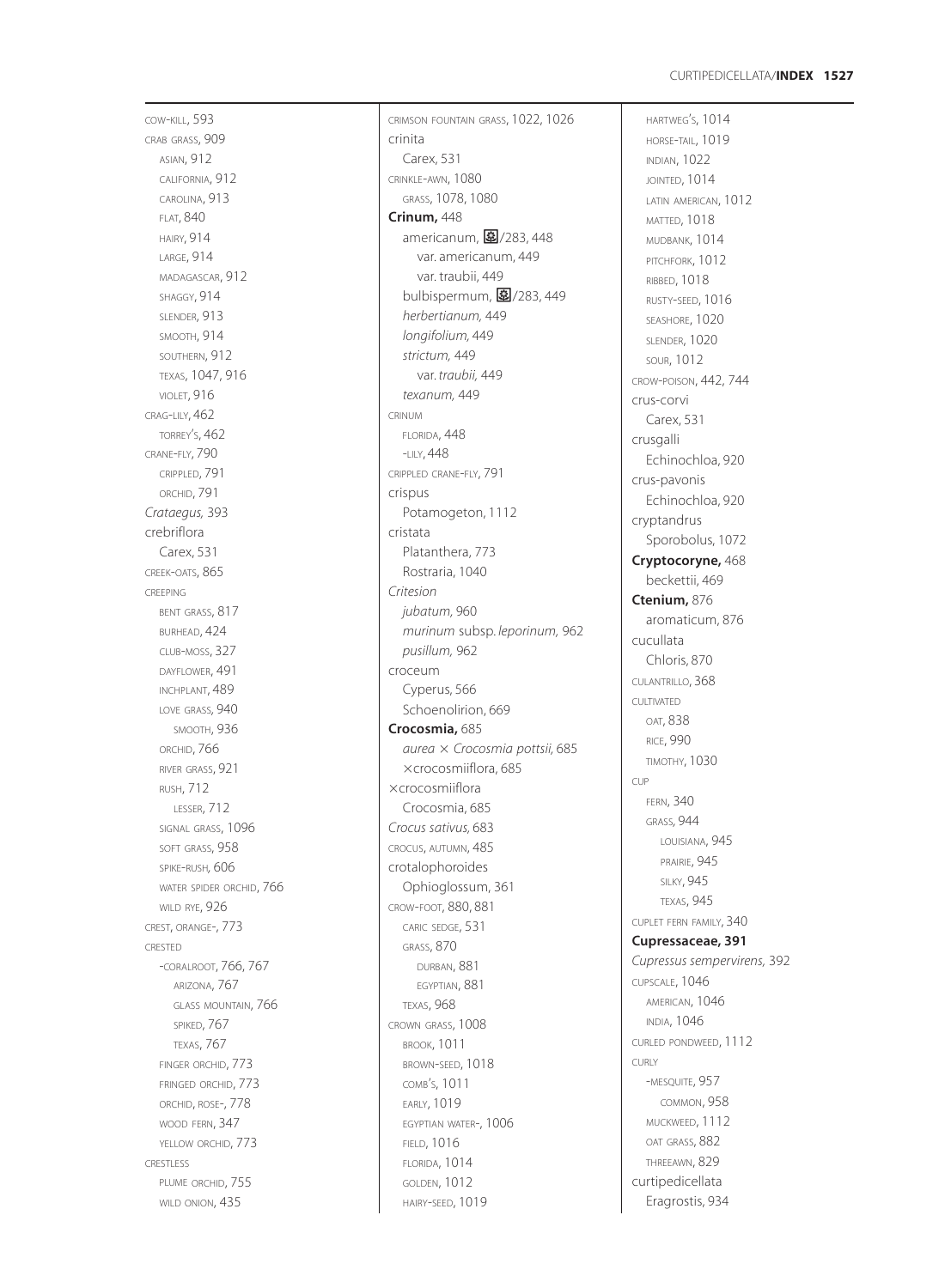# **1528 INDEX**/CURTIPENDULA

curtipendula Bouteloua, 849 CURTISS' YELLOW STAR-GRASS, 680 curtissii Hypoxis, 680 Xyris difformis var., 1142 CURVED SICKLE GRASS, 1006 curvula Eragrostis, 934 CUSHION-TUFTED PANIC GRASS, 905 CUT GRASS, 964, 990, 1103 BUNCH, 966 CLUB-HEAD, 966 GIANT, 1103 RICE, 967 SOUTHERN, 966 VIRGINIA, 967 LEAF GRAPE FERN, 357 CUTOVER MUHLY, 984 *Cyanotris scilloides,* 664 **Cycadaceae,** 401 **Cycadophyta,** 400 CYCADS, 389, 400 *Cycas,* 401 CYLINDER FLAT SEDGE, 568 cylindrica Aegilops, 815 Coelorachis, 874 Imperata, 963 *Cymbidium*, 754 *ensifolium,* 754 *pumilum,* 754 Cymodoceaceae, 1116 *Cymophyllus,* 516 **Cynodon,** 878 dactylon, 878 **Cynosurus,** 878 echinatus, 878 *virgatus,* 972 **Cyperaceae,** 506 cyperinus Scirpus, 646 **Cyperus,** 558 acuminatus, 565 aggregatus, 565 *albomarginatus,* 572 *alternifolius* subsp. *flabelliformis,* 573 *arenicola,* 577 articulatus*,* 566 bipartitus, 566 *brevifolius,* 618 *bushii,* 573 compressus, 566 croceus, 566 *cuspidatus,* 580

*cylindricus,* 578 *cyperinus* var. *rubricosus,* 646 *densus,* 573 difformis, 566 digitatus, 568 *dipsaciformis,* 582 *dissitiflorus,* 580 drummondii, 568 echinatus, 图/284, 568 elegans, 568 *engelmannii,* 576 entrerianus, 568 erythrorhizos,  $\frac{1}{2}$ /284, 570 esculentus, 570 var. *angustispicatus,* 570 var. *leptostachyus,* 570 var. *lutescens,* 570 var. *macrostachyus,* 570 *ferruginescens,* 576 filiculmis, 570 *flabelliformis,* 573 flavescens, 570 var. *poiformis,* 570 flavicomus, 572 var. *aggregatus,* 565 floribundus, 572 *fraternus* var. *robustus,* 566 *globulosus,* 566 *grayi,* 572 grayoides, 572 *hansenii,* 580 haspan, 27284, 572 var. *americanus,* 572 hystricinus, 572 *inflexus,* 580 involucratus, 573 iria, 573 lanceolatus, 573 var. *compositus,* 573 lentiginosus, 573 *longus,* 558 lupulinus, 573 *luzulae*, 568 var. *entrerianus,* 568 *martindalei,* 570 *niger,* 566 ochraceus, 573 odoratus, 576 var. *engelmannii,* 576 var. *squarrosus,* 576 *ovularis*, 568 var. *cylindricus,* 578 oxylepis, 576 *papyrus,* 558 plukenetii, 576

polystachyos, 577 var. *leptostachyus,* 577 var. *texensis,* 577 pseudothyrsiflorus, 577 pseudovegetus, 577 var. *arenicola,* 577 reflexus, 577 var. *fraternus,* 577 retroflexus, 577 var. *pumilus,* 577 *retrofractus*, 572*,* 582 var. *dipsaciformis,* 582 var. *hystricinus,* 572 retrorsus, 578 var. *cylindricus,* 578 var. *robustus,* 566 *rivularis,* 566 *robustus,* 568 rotundus, 578 *sesquiflorus,* 618 setigerus, 578 squarrosus, 580 var. *runyonii,* 580 *stenolepis,* 580 strigosus,  $\boxed{3}$ /284, 580 var. *hansenii,* 580 var. *stenolepis,* 580 surinamensis, 580 *tenuifolius,* 618 *tenuis* var. *lentiginosus,* 573 thyrsiflorus, 580 *uniflorus*, 572 var. *floribundus,* 572 var. *pseudothyrsiflorus,* 577 var. *pumilus,* 577 var. *retroflexus,* 577, 578 *vegetus,* 577 virens, 580 var. *arenicola,* 577 subsp. *drummondii,* 568 var. *robustus,* 568 CYPRESS, 392 BALD-, 394, 396 FAMILY, 391 -KNEE CARIC SEDGE, 534 SEDGE, 534 MEXICAN BALD-, 396 MONTEZUMA BALD-, 396 POND-, 396 SOUTHERN, 394 BALD-, 394 ROSETTE GRASS, 894 -SWAMP CARIC SEDGE, 540 Cypripediaceae, 761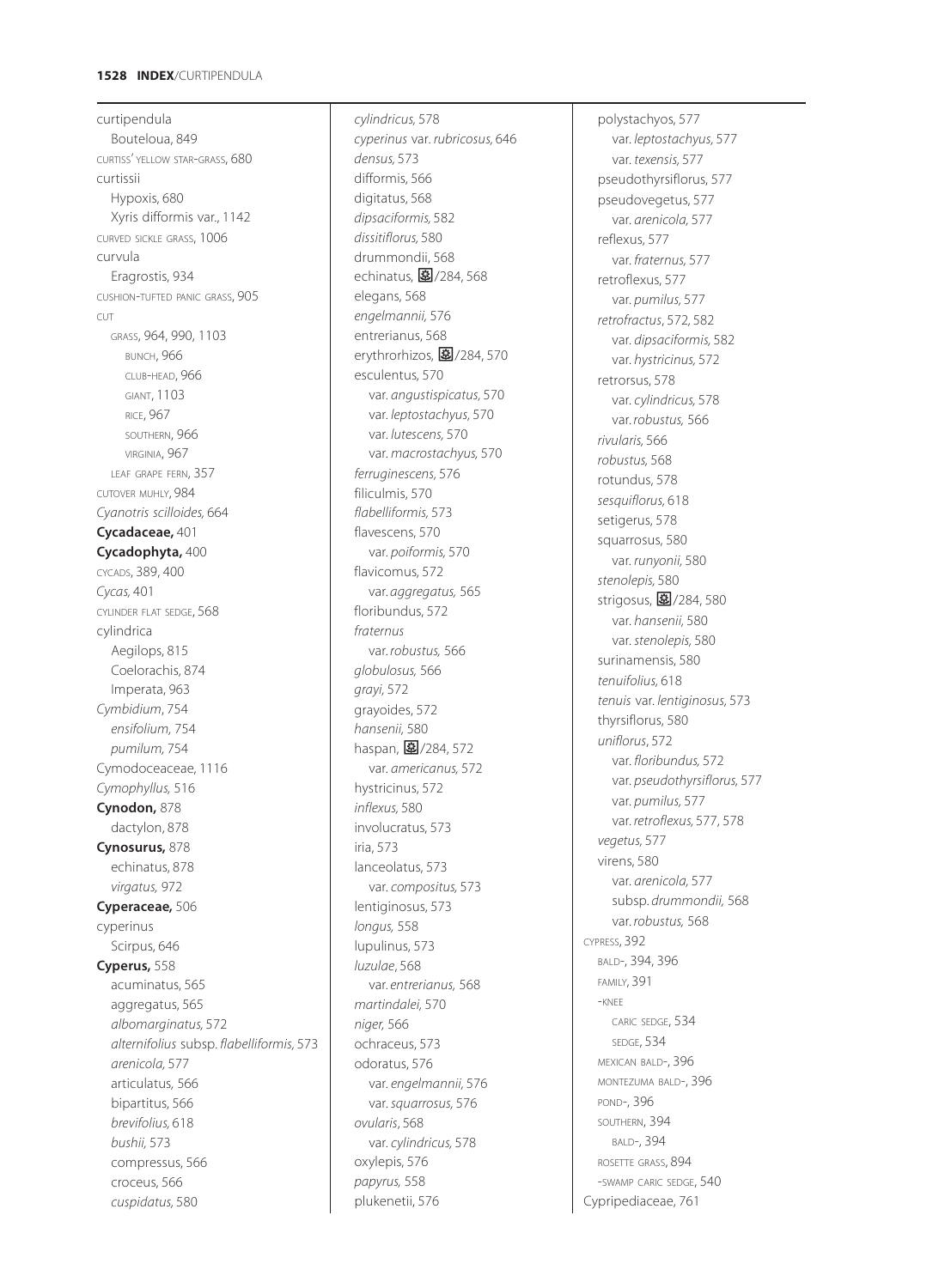# **Cypripedium,** 761

*calceolus*, 762 var. *pubescens,* 762 *daultonii,* 762 kentuckiense, 27/284, 761 *parviflorum*, 762 var. *pubescens,* 762 *pubescens,* 762 *Cyrtanthus,* 444 *Cyrtobagous,* 381 **Cyrtomium,** 344 falcatum, 346 **Cystopteris,** 346 *fragilis* var. *protrusa,* 346 protrusa, 346

# $\bullet$ D

**Dactylis,** 880 glomerata, 880 **Dactyloctenium,** 880 aegyptium, 881 dactyloides Buchloe, 862 Tripsacum, 1088 dactylon Cynodon, 878 DAFFODIL, 455, 458 FAMILY, 443 GARLIC, 438 DAGGER FERN, 350 -LEAF SPIKE -RUSH, 596 PLANT, 415 SPANISH-, 420 DALLAS FERN, 348 JEWEL FERN, 348 DALLIS GRASS, 1012 DALMATIAN IRIS, 692 **Danthonia,** 881 sericea, 881 spicata, 882 DANTHONIA DOWNY, 881 POVERTY, 882 DANUBE GRASS*,* 1030 DARK -GREEN BULRUSH, 646 DARNEL, 972, 973, 974*,* 976 LOVE GRASS, 933 POISON, 974 RYE GRASS, 974 BEARDLESS, 974 DASHEEN, 466 *,* 468 **Dasylirion,** 751 *lindheimerianum,* 752 texanum, 751

*Dasyochloa,* 945 *,* 1081 DATE PALM, 473 DÁTILES, PALMA DE, 420 Davalliaceae, 343, 348 DAVIS' CARIC SEDGE, EMERSON, 534 davisii Carex, 534 DAWN REDWOOD, 392 DAYFLOWER, 490 ASIATIC, 491 BENGHAL, 492 CAROLINA, 491 CLIMBING, 491 COMMON, 491 CREEPING, 491 ERECT, 491 FALSE, 494 NARROW -LEAF, 492 SPREADING, 491 VIRGINIA, 492 WHITE -MOUTH, 491 DAY -LILY, 662, 663 EUROPA, 662 FAMILY, 660 FULVOUS, 662 ORANGE, 662 TAWNY, 662 DAY -LILIES, 662, 662, 734 DE MICHAROS, PALMA, 474 dealbata Argyrochosma, 370 Thalia, 737 deamiana Commelina erecta var., 492 DEATH -CAMAS, 666, 744, 745, 746 ATLANTIC, 748 COASTAL, 744 BLACK, 744 FAMILY, 738 NUTTALL S, 745 ' PINE BARREN, 744 SANDBOG, 748 debilis Carex, 534 Juncus, 708 Rhynchospora, 626 decangulare Eriocaulon, 658 decipiens Fimbristylis, 610 decomposita Carex, 534 DEER FERN, 339 GRASS, 985 -TONGUE, 894 ROSETTE GRASS, 894

DELTA ARROWHEAD, 430 DE -MER, COCO-, 473 *Dendrobium,* 754 *Dendroctonus frontalis,* 397 *Dennstaedtia,* 340 **Dennstaedtiaceae,** 340 densa Egeria, 672 DENSE -TUFT HAIR SEDGE, 512 densiflorum Dichanthelium acuminatum var., 892 densum Stenanthium, 744 dentata Thelypteris, 385 depauperatum Dichanthelium, 894 *Deschampsia,* 958 DESERT SALT GRASS, 916 desmantha Aristida, 829 **Desmazeria,** 882 rigida, 882 DEVIL GREENBRIER, 1119, 1124 DEVIL S ' -BUR, 862 -HOPVINE, 1122 -SHOESTRING, 751 DEWFLOWER, 492 NAKED -STEM, 492 diandrus Bromus, 857 **Diarrhena,** 882 americana, 884 var. *obovata,* 884 obovata, 884 **Dichanthelium,** 884 aciculare, 889 var. aciculare, 890 var. *angustifolium,* 890 subsp. *neuranthum,* 890 acuminatum, 890 var. acuminatum, 892 var. *consanguineum,* 890, 894 var. densiflorum, 892 subsp. *fasciculatum,* 892 var. *fasciculatum,* 892 var. *implicatum,* 892 var. lindheimeri, 892 subsp. *longiligulatum,* 892, 908 var. longiligulatum, 892 subsp. *spretum,* 892 var. *thurowii,* 892 var. *villosum,* 890, 902 var. *wrightianum,* 908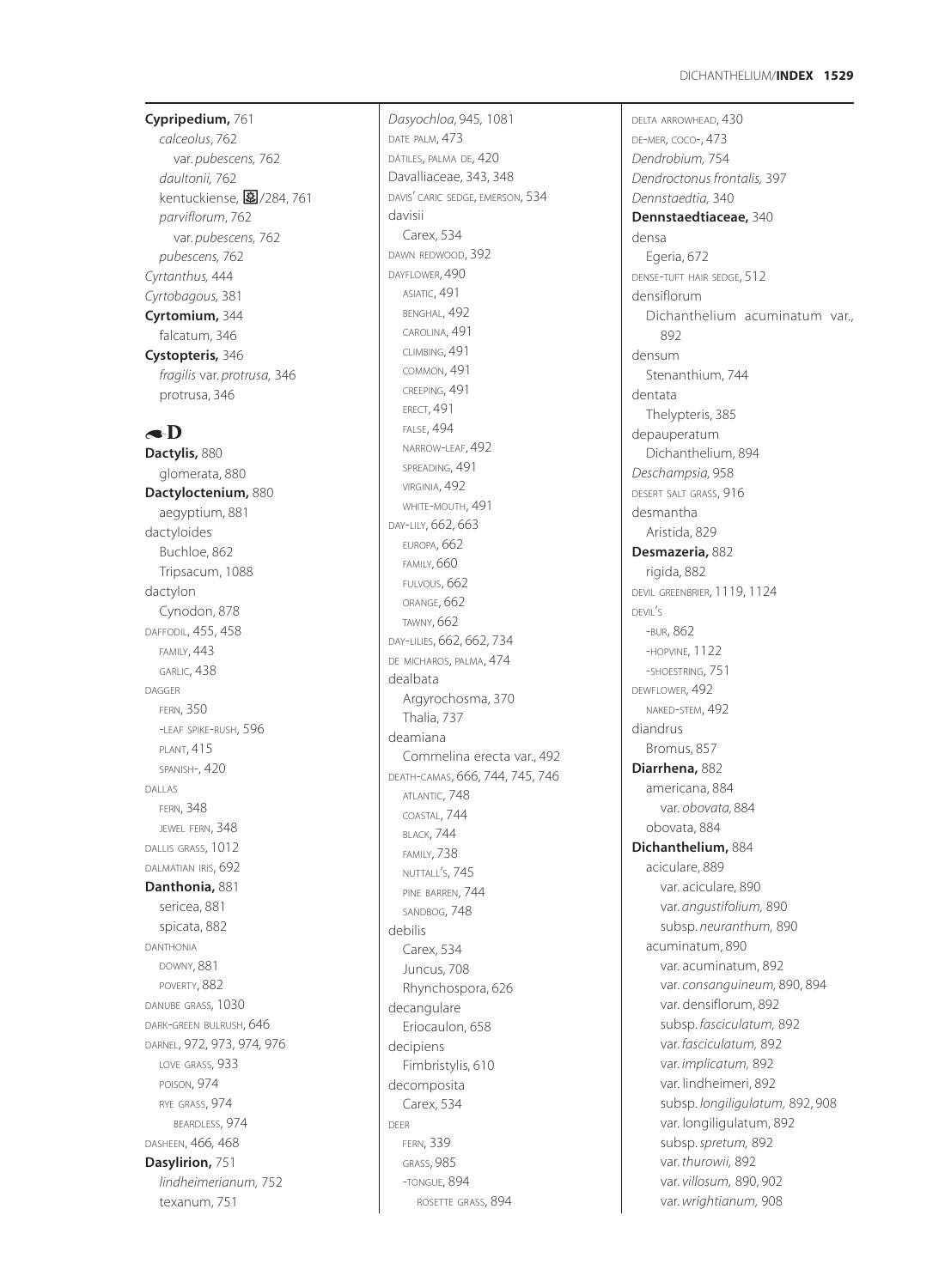**Dichanthelium** *(cont.) angustifolium,* 889, 890 boscii, 892 clandestinum, 894 commutatum, 894 subsp. *ashei,* 894 subsp. *equilaterale,* 894 subsp. *joorii,* 894 consanguineum, 894 depauperatum, 894 dichotomum, 894 subsp. dichotomum, 896 var. *ensifolium,* 897 subsp. lucidum, 896 subsp. microcarpon, 896 subsp. nitidum, 897 subsp. roanokense, 897 var. *tenue,* 906 var. *uncephyllum,* 906 subsp. yadkinense, 897 ensifolium, 897 subsp. *curtifolium,* 897 var. *unciphyllum,* 906 *fascinatum,* 890 *implicatum,* 890 *lanuginosum*, 892 var. *lindheimeri,* 892 var. *villosissimum,* 902 latifolium, 897 laxiflorum, 898 *leucoblepharis,* 906 var. *pubescens,* 906 *lindheimeri,* 892 linearifolium, 898 *longiligulatum,* 890*,* 892 *lucidum,* 896 malacophyllum, 898 nodatum, 898 oligosanthes, 898 var. oligosanthes, 900 var. scribnerianum, 900 ovale, 900 var. *addisonii,* 902 subsp. ovale, 902 subsp. praecocius, 902 subsp. pseudopubescens, 902 subsp. villosissimum, 902 var. *villosissimum,* 890 pedicellatum, 902 polyanthes, 904 var. *isophyllum,* 905 var. *polyanthes,* 905 portoricense, 904 subsp. *patulum,* 904 ravenelii, 904 *sabulorum*, 904 var. *patulum,* 904

scabriusculum, 905 scoparium, 905 sphaerocarpon, 905 var. *isophyllum,* 904 var. *polyanthes,* 904, 905 strigosum, 905 subsp. *leucoblepharis,* 906 var. leucoblepharis, 906 var. strigosum, 906 tenue, 906 *thurowii,* 890 *villosissimum*, 902 var. *praecocius,* 902 wrightianum, 908 DICHANTHELIUM LEAFY, 904 ROUND-SEED, 905 SARITA, 898 **Dichanthium,** 908 annulatum, 909 aristatum, 909 sericeum, 909 DICHANTHIUM AWNED, 909 RINGED, 909 dichotoma Aristida, 829 Fimbristylis, 610 dichotomiflorum Panicum, 1000 dichotomum Dichanthelium, 896 dichotomus Juncus, 710 *Dichromena colorata,* 626 *latifolia,* 632 *nivea,* 634 *reverchonii,* 634 DICK, SLEEPY-, 669 *Dieffenbachia,* 463 difformis Xyris, 1142 Cyperus, 566 diffusa Commelina, 491 diffusissimus Juncus, 710 diffusum Panicum, 1000 digitalis Carex, 534 **Digitaria,** 909 *adscendens,* 913 bicornis, 912 californica, 912

*chinensis,* 916 ciliaris, 912 cognata, 913 subsp. cognata, 913 subsp. pubiflora, 913 *diversiflora,* 912 filiformis var. filiformis, 914 var. villosa, 914 insularis, 914 ischaemum, 914 var. *violascens,* 916 *milanjiana,* 912 *paspaloides,* 1014 patens, 914 *pubiflora,* 913 *runyonii,* 916 sanguinalis, 914 var. *ciliaris,* 913 texana, 916 *velutina,* 910 *villosa,* 914 violascens, 916 digitatus Cyperus, 568 digynum Lachnocaulon, 660 dilatatum Paspalum, 1012 DILLIES, DODDERING-, 854 *Dimorpostachys langei,* 1016 DIMPLED TROUT-LILY, 734 *Dionea muscipula,* 966 **Dioscorea,** 654 bulbifera, 28/285, 656 *oppositifolia,* 656 *polystachya,* 656 *quaternata*, 656 villosa, 656 var. *glabrifolia,* 656 **Dioscoreaceae,** 652 *Diplachne,* 967 *dubia,* 968 *fascicularis,* 970 *panicoides,* 972 *uninervia,* 970 *Diplostachyum,* 329 discolor Tipularia, 791 *Disporum,* 502 DISSECTED GRAPE FERN, 357 dissectum Botrychium, 357 Paspalum, 1014 distans Scleria, 650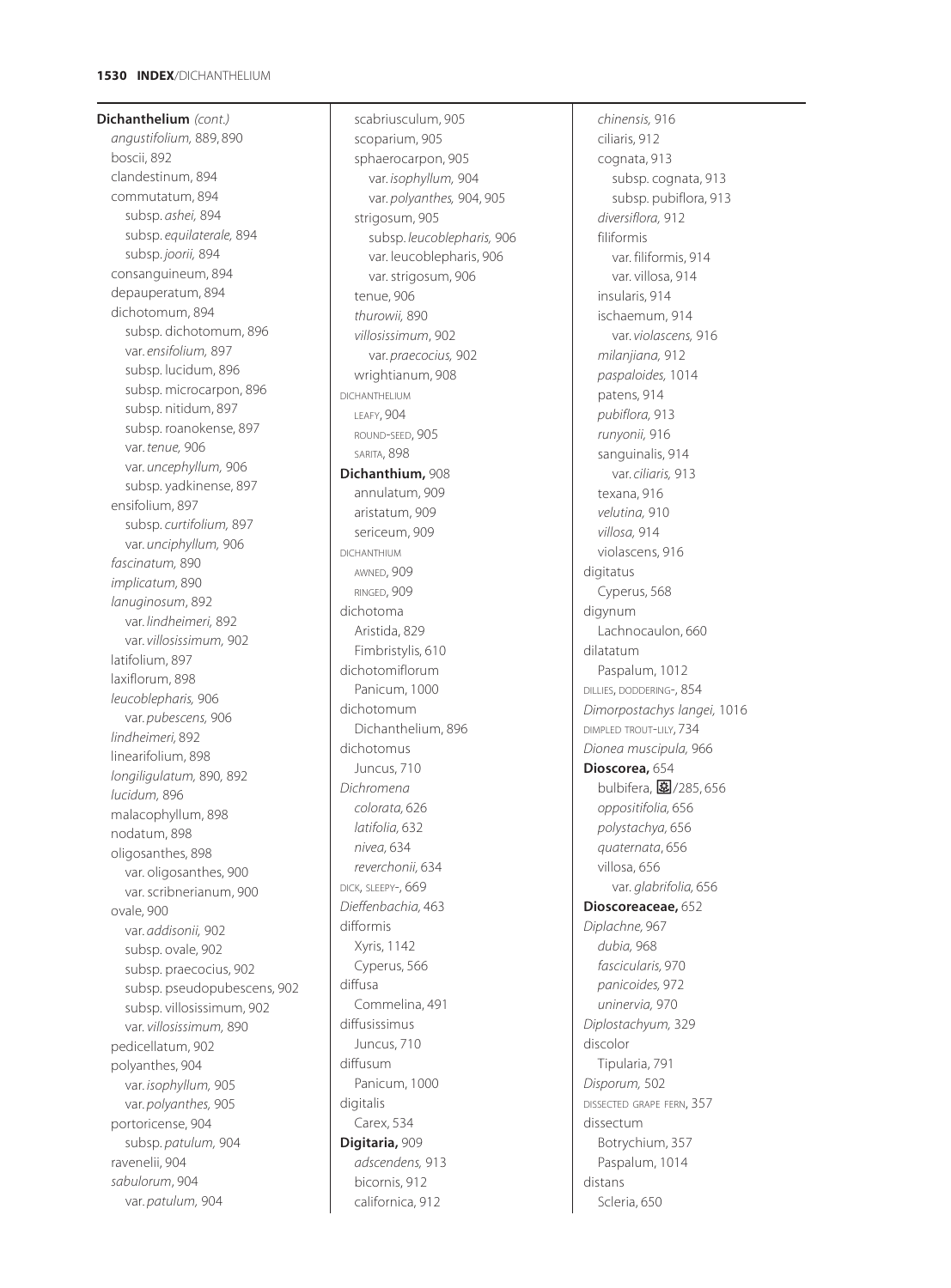**Distichlis,** 916 spicata, 916 var. *stricta,* 918 distichum Paspalum, 1014 Taxodium, 394 DITCH -GRASS, 1116 BEAKED, 1118 FAMILY, 1116 SPIRAL, 1118 -MILLET, 1022 -MOSS, 672 divaricatus Scirpus, 646 divergens Rhynchospora, 626 Schizachyrium scoparium var., 1048 diversifolius Potamogeton, 1112 DIXIE LIVER-SEED GRASS*,* 1092 DODDERING-DILLIES, 854 DOG GRASS, 926 -TAIL HEDGEHOG, 878 GRASS, 878, 963 BRISTLY, 878 SPINY, 878 -TOOTH-VIOLET, 729, 731 DOG'S-HAIR-GRASS, 582 DOGTOWN GRASS, 831 DOLLAR GRASS, BILLION-, 918 domingensis Typha, 1137 DON QUIXOTE'S-LANCE, 420 donax Arundo, 836 DOTTED BLUE-EYED-GRASS, 700 DUCKMEAT, 720 WOLFFIA, 724 DOUBLE-COCONUT, 473 DOUGLAS FIR, 391, 396 DOWNY ARROWHEAD, 428 BROME, 861 CHESS, 861 DANTHONIA, 881 MAIDEN FERN, 385 OAT GRASS, 881 SHIELD FERN, 385 Dracaenaceae, 407, 476, 502 dracontium Arisaema, 465

DRAGON GREEN-, 464, 465 -ROOT, 465 DROOPING BULRUSH, 648 DROPSEED, 1070 COVERED-SPIKE, 1072 HEAD-LIKE, 1072 HIDDEN, 1071 MEADOW, 1072 MISSISSIPPI, 1072 OZARK, 1074 PINEYWOODS, 1074 POVERTY, 1075 PRAIRIE, 1075 PUFF-SHEATH, 1074 PURPLE, 1074 -FLOWER, 1071 ROCK-, 985 ROUGH, 1071, 1072 SAND, 1072 SILVEUS', 1075 SMALL, 1074 TALL, 1072 TARGET, 1075 WHORLED, 1075 DRUG SWEETFLAG, 406 DRUMMOND'S FLAT SEDGE, 568 HALFCHAFF SEDGE, 621 ONION, 436 SABADILLA, 740 YELLOW-EYED-GRASS, 1142 drummondii Allium, 436 Alophia, 684 Cooperia, 446 Cyperus, 568 Lipocarpha, 621 Sorghum bicolor subsp., 1064 Sporobolus compositus var., 1072 Xyris, 1142 **Dryopteridaceae,** 342 **Dryopteris,** 347 celsa, 347 *cristata,* 347 *dentata,* 385 *filix-mas,* 347 *goldiana,* 347 subsp. *celsa,* 347 *hexagonoptera,* 384 ludoviciana, 347 *normalis*, 388 var. *lindheimeri,* 388 *setigera,* 384 *thelypteris* var. *pubescens,* 388 *versicolor*, 388

dubia Heteranthera, 1108 Leptochloa, 968 Muhlenbergia, 983 DUCK -CELERY*,* 677 -GRASS, 659, 1118 -LETTUCE, 677 -POTATO, 428 DUCKMEAL, 723 DUCKMEAT, 723 COMMON, 723 DOTTED, 720 DUCKWEED, 463, 721, 722, 723 FAMILY, 716 GREATER, 723 IVY, 723 -LEAF, 723 LARGE, 720 LEAST, 722 LESSER, 722 LITTLE, 722 MINUTE, 722 PALE, 723 STAR, 723 TURION, 723 VALDIVIANA, 723 DUDLEY'S RUSH, 710 dudleyi Juncus, 710 **Dulichium,** 582 arundinaceum, 582 DUMB-CANE, 463 DUNE GRASS, GULF, 1018 PASPALUM, GULF, 1018 dura Sclerochloa, 1050 DURBAN CROWFOOT GRASS, 881 DURRA, 1063, 1064 DUTCH IRIS, 694 DWARF ADDER'S-TONGUE FERN, 361 BLUE-EYED-GRASS, 700 BURHEAD, 424 GREENBRIER, 1122 LILY-TURF, 504 MEADOW GRASS, 1036 MONDO, 504 PALM, 475 PALMETTO, 475 PIPEWORT, 659 RUSH*,* LEAFY-BRACT, 708 SPIKE-RUSH, 600 -STAND SALT GRASS, 980 UMBRELLA SEDGE, 613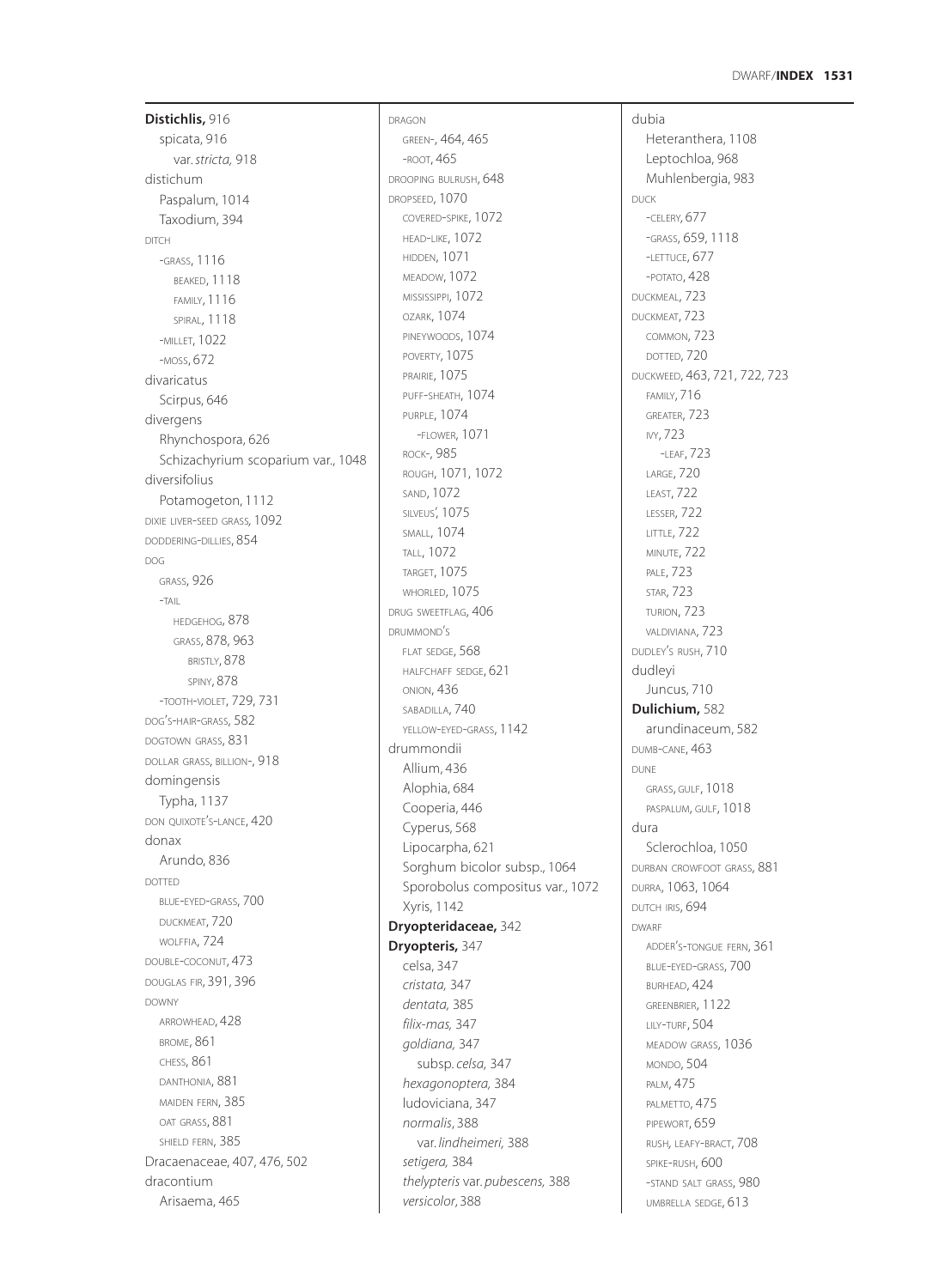$\triangleleft$ E EAR ARROW-LEAF ELEPHANT'S-, 472 ELEPHANT'S-, 466, 468, 472 EARLY CROWN GRASS, 1019 PASPALUM, 1019 SOUTHERN CORALROOT, 761 EARS, UPRIGHT ELEPHANT-, 463 EASTER -CANDLE, 745 LILY, 734 EASTERN BLUE-EYED-GRASS, 698 CAMAS, 664 FOX CARIC SEDGE, 552 GAMA GRASS, 1088, 1089 LITTLE BLUESTEM, 1048 MANNA GRASS, 955 MARSH FERN, 388 MOCK GRAMA*,* 1088 MOSQUITO FERN, 339 NARROW-LEAF SEDGE, 528 NEEDLE GRASS, 1034 RED-CEDAR, 394 WOODLAND CARIC SEDGE, 530 YELLOW STAR-GRASS, 682 EATON'S LADIES'-TRESSES*,* 782 LIP FERN, 374 ROSETTE GRASS, 892 eatonii Cheilanthes, 374 Spiranthes, 782 EBONY SPLEENWORT, 337 LITTLE, 337 Ecdeiocoleaceae, 796 **Echeandia,** 462 flavescens, 462 echinata Cenchrus, 864 Cynosurus, 878 Cyperus, 568 Luzula, 716 Pinus, 398 **Echinochloa,** 918 colona, 920 crusgalli, 920 var. *frumentacea,* 918 crus-pavonis var. macra, 920 *esculenta,* 918 *frumentacea,* 918 muricata var. microstachya, 921 *polystachya,* 918, 921 *utilis,* 918 walteri, 921

# **Echinodorus,** 423 berteroi, 424 var. *lanceolatus,* 424 cordifolius var. cordifolius, **图**/285, 424 subsp. *fluitans,* 424 *floridanus,* 423 *parvulus,* 426 *radicans,* 424 *rostratus*, 424 var. *lanceolatus,* 424 tenellus, 424 var. *latifolius,* 426 var. *parvulus,* 426 ecristatum Allium canadense var., 435 EDDO*,* 468 EDGE CARIC SEDGE, WHITE-, 534 FLAT SEDGE, WHITE-, 572 EDWARDS PLATEAU CARIC SEDGE, 534 edwardsiana Carex, 534 Tradescantia, 496 EEL-GRASS, 677, 1148 AMERICAN, 677 FAMILY, 1110 effusus Juncus, 710 **Egeria,** 672 densa, 672 *najas,* 672 EGG-LEAF ROSETTE GRASS, 900 EGYPTIAN CROWFOOT GRASS, 881 PASPALIDIUM, 1006 WATER -CROWN GRASS, 1006 GRASS, 1006 **Ehrharta,** 921 calycina, 922 **Eichhornia,** 1107 *azurea,* 1107 crassipes,  $\boxed{\Xi}$ /285, 1107 EIGHT-FLOWER SIXWEEKS GRASS, 1097 *Elaeis guineensis,* 473 elegans Cyperus, 568 Trichoneura, 1081 **Eleocharis,** 582 acicularis, 591 var. *gracilescens,* 591 var. *porcata,* 591 var. *radicans,* 601 var. *submersa,* 591

*acutisquamata,* 592*,* 593*,* 600

albida, 591 *arenicola,* 598 atropurpurea, 591 *austrotexana,* 601*,* 602 baldwinii, 591 brittonii, 592 *calva,* 594 *capillacea,* 591 *capitata* var. *verrucosa,* 602 *caribaea,* 594 cellulosa, 592 *coloradoensis,* 601 compressa, 592 var. acutisquamata, 592 var. *compressa,* 592*,* 593 *curtisii,* 606 *dulcis,* 586*,* 593 *elliptica* var. *compressa,* 593 elongata, 593 engelmannii, 593 var. *detonsa,* 593 var. *monticola,* 593 var. *robusta,* 593 equisetoides, 593 erythropoda, 593 *fallax*, 606 *flaccida,* 594 flavescens, 594 var. flavescens, 594 var. olivacea, 594 geniculata, 28/285, 594 interstincta, 594 lanceolata, 596 *lindheimeri,* 601 macrostachya, 596 melanocarpa, 596 microcarpa, 598 var. *brittonii,* 592 var. *filiculmis,* 598 minima, 598 var. *ambigua,* 598 montana, 598 subsp. *montevidensis,* 598 var. *nodulosa,* 598 montevidensis, 598 *monticola,* 593 *nodulosa,* 598 obtusa, 600 var. *detonsa,* 593 var. *lanceolata,* 596 occulta, 600 *olivacea*, 594 var. *reductiseta,* 594 *ovata*, 600 var. *detonsa,* 593 var. *engelmannii,* 593 var. *obtusa,* 600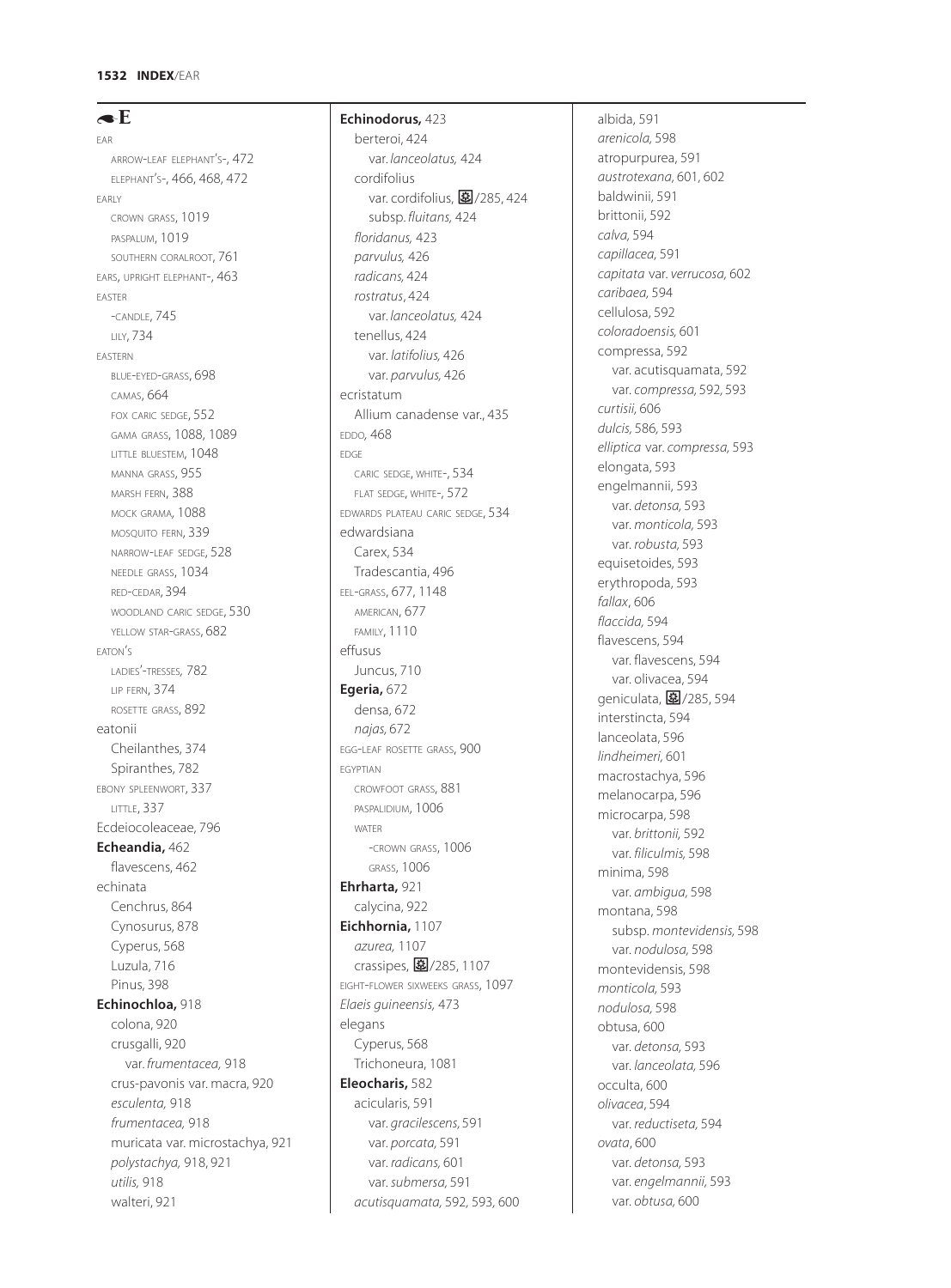**Eleocharis** *(cont.) palmeri,* 598 palustris, 600 parvula, 600 var. *anachaeta,* 601 var. *coloradoensis,* 601 *perlonga,* 596 quadrangulata, 28/285, 601 var. *crassior,* 601 radicans, 601 ravenelii, 601 reverchonii, 602 rostellata, 602 *smallii,* 600 tenuis. var. verrucosa, 602 *torreyana,* 598 tortilis, 602 tuberculosa, 606 var. *pubnicoensis,* 606 *verrucosa,* 602 vivipara, 606 wolfii, 606 *xyridiformis,* 596 ELEPHANT -EARS, UPRIGHT, 463 GARLIC, WILD, 435 GRASS, 1026 ELEPHANT'S EAR, 466*,* 468, 472 ARROW-LEAF, 472 LITTLE-, 788 **Eleusine,** 922 *coracana,* 922 indica, 922 *tristachya,* 796, 922, 923 ELFIN-SPUR, 791 **Elionurus,** 923 tripsacoides, 923 ELK SEDGE, 556 ELLIOTT'S BEAK SEDGE, 628 BENT GRASS, 816 BLUE GRASS, 822 BLUESTEM, 822 LOVE GRASS, 936 RUSH, 710 elliottiana Agrostis, 816 elliottii Eragrostis, 936 Juncus, 710 Pinus, 398 Rhynchospora, 628 Scleria ciliata var., 650 Sorghastrum, 1062 ELMENDORF WILD ONION, 436

elmendorfii Allium, 436 *Elodea,* 672, 677, 718, 1116 *canadensis,* 672, 673 *densa,* 672 ELODEA, 672 SOUTH AMERICAN, 672 elongata Eleocharis, 593 elongatus Tridens muticus var., 1086 **Elymus,** 923 *australis,* 928 canadensis, 926 var. *brachystachys,* 926 var. *villosus,* 926 *glabriflorus*, 928 var. *australis,* 928 *hirsutiglumis,* 928 *jejunus,* 928 *lanceolatus,* 928 *macgregorii,* 928 repens, 926 smithii, 928 *strictus,* 928 *triticoides,* 928 *villosa,* 924 *villosus,* 926 virginicus, 928 var. *australis,* 928 var. *glabriflorus,* 928 var. *hirsutiglumis,* 928 var. *intermedius,* 928 var. *jejunus,* 928 *Elyonurus,* 923 *Elytrigia dasytachya,* 928 *repens,* 926 var. *vaillantiana,* 926 *smithii,* 928 *vaillantiana,* 926 EMERALD -FEATHER, 476 -FERN, 476 EMERSON DAVIS' CARIC SEDGE, 534 EMORY'S CARIC SEDGE, 534 WILLIAM, 516, 534 emoryi Carex, 534 *Endoconidium temulentum,* 974 enervis Carex muehlenbergii var., 544 ENGELMAN'S ADDER'S-TONGUE, 361 RED-FLOWERED YUCCA, 409 SPIKE-RUSH, 593

engelmannii Eleocharis, 593 Hesperaloe, 409 Ophioglossum, 361 ENGLISH BLUEGRASS, 952 RYE GRASS*,* 973, 974 YEW, 391 ensifolium Dichanthelium, 897 ensigerum Sisyrinchium*,* 700 **Enteropogon,** 929 chlorideus, 929 entrerianus Cyperus, 568 **Ephedra,** 390 antisyphilitica, 390 *sinica,* 390 **Ephedraceae,** 390 *Epicampes rigens,* 985 *Epidendrum,* 754 **Epipactis,** 762 gigantea, 27/286, 762 EPIPACTIS, STREAM, 762 EPIPHYTIC FLAT SEDGE, 573 **Equisetaceae,** 332 equisetoides Eleocharis, 593 **Equisetophyta,** 332 **Equisetum,** 332 *ferrissii,* 334 *fluviatile,* 334 *giganteum,* 332 hyemale subsp. affine, 27286, 334 var. *affine,* 334 *kansanum,* 334 laevigatum, 334 *prealtum,* 334 **Eragrostis,** 929 airoides, 933 amabilis, 933 *arida,* 938 barrelieri, 934 *beyrichii,* 942 *campestris,* 940 var. *refracta,* 940 capillaris, 934 cilianensis, 934 ciliaris, 934 curtipedicellata, 934 curvula, 934 *diffusa,* 940 elliottii, 936 *floridana,* 940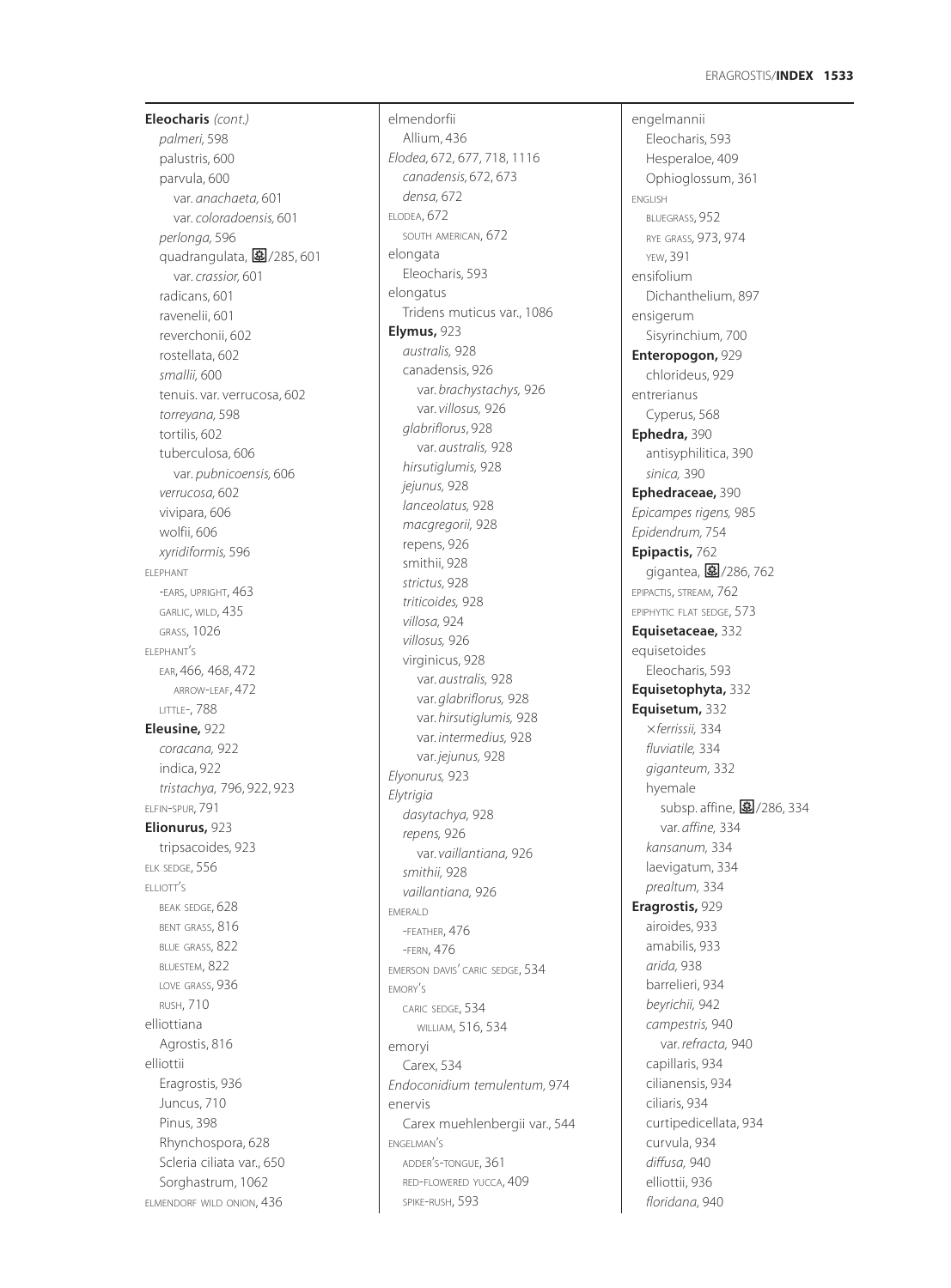# **1534 INDEX**/ERAGROSTIS

**Eragrostis** *(cont.) glomerata,* 938 hirsuta, 936 var. *laevivaginata,* 936 hypnoides, 936 intermedia, 936 var. *intermedia,* 936 japonica, 938 lehmanniana, 938 lugens, 938 *megastachya,* 934 *multicaulis,* 940 *oxylepis*, 942 var. *beyrichii,* 942 pectinacea, 938 var. miserrima, 938 var. pectinacea, 940 *pilifera,* 944 pilosa, 940 var. *perplexa,* 940 var. *pilosa,* 940 polytricha, 940 refracta, 940 reptans, 940 secundiflora subsp. oxylepis, 942 subsp. *secundiflora,* 942 sessilispica, 942 spectabilis, 942 var. *sparsihirsuta,* 942 *spicata,* 796 superba, 942 *tef,* 929 *tenella,* 934 *tephrosanthos,* 938 *trichocolea* var. *floridana,* 940 var. *trichocolea,* 940 trichodes, 942 var. *pilifera*, 944 eragrostoides Tridens, 1084 ERECT BURHEAD, 424 DAYFLOWER, 491 erecta Commelina, 492 erectum Brachyelytrum, 852 **Eremochloa,** 944 ophiuroides, 944 *Erianthus alopecuroides,* 1044 var. *hirsutus,* 1044 *brevibarbis,* 1045 *coarctatus,* 1045 var. *elliottianus,* 1045

*contortus,* 1045 *divaricatus,* 1044 *giganteus,* 1045 var. *compactus,* 1045 *laxus,* 1045 *saccharoides,* 1045 *smallii,* 1045 *strictus,* 1044 *tracyi,* 1044 **Eriocaulaceae,** 657 **Eriocaulon,** 657 *anceps,* 660 *aquaticum,* 659 compressum, 658 decangulare,  $\boxed{\Xi}$ /286, 658 kornickianum, 659 *septangulare,* 659 texense, 659 **Eriochloa,** 944 contracta, 945 punctata, 945 sericea, 945 **Erioneuron,** 945 pilosum, 946 ERIONEURON, HAIRY, 946 eriopoda Bouteloua, 849 *Erythrodes*, 776, 778 *querceticola,* 778 ERYTHRODES, LOW, 776 **Erythronium,** 731 albidum, 27/286, 732 var. *coloratum,* 732 var. *mesochoreum,* 732 *dens-canis,* 732 mesochoreum, 732 rostratum, 27/286, 734 erythropoda Eleocharis, 593 erythrorhizos Cyperus, 570 esculenta Colocasia, 468 esculentus Cyperus, 570 ETERNITY GRASS, 1014 ETTERCAP, LADY'S-, 759 etuberculatus Schoenoplectus, 641 *Eucharis,* 444 eulae Hymenocallis occidentalis var., 454 *Eulalia,* 977*,* 978*,* 1042 *viminea* var. *variabilis,* 978 EULALIA, 977, 978 Euphorbiaceae, 413

# EUROPA DAY-LILY*,* 662 BARBERRY, 1090 CHEAT GRASS, 861 YEW, 391 **Eustachys,** 946 caribaea, 948 *distichophylla,* 948 *paspaloides,* 948 subsp. *caribaea,* 948 petraea, 948 retusa, 948 *Eustylis purpurea,* 684 EVENING STAR RAIN-LILY, 446 EVERGLADES, BANDANNA-OF-THE-, 484 EVERLASTING GRASS, 945 exaristata Bothriochloa, 843 expansa Muhlenbergia, 984 EYE, PHEASANT'S-, 458 EYELASH GRASS, 849

# $\bullet$ F

Fabaceae, 795 faberi Setaria, 1055 FAIRY BEAK SEDGE, 636 -BELLS, 502 -LILY, 460 -MOSS, 338 -SWORDS, 376 falcatum Cyrtomium, 346 FALL AMARYLLIS*,* 450 CORALROOT, 760 PANICUM, 1000 WITCHGRASS, 913 FALSE ALOE, 410, 412 WIDE-LEAF, 412 ASPHODEL, 1130 COASTAL, 1130 FAMILY, 1128 BLUESTEM, 1047 LITTLE, 1048 SLENDER, 1050 CLOAK FERN, 368, 370 POWDERY, 370 SMALL-LEAF, 370 CORN-FLAG, 686 DAYFLOWER, 494 GARLIC, 440 FRAGRANT, 442 YELLOW, 442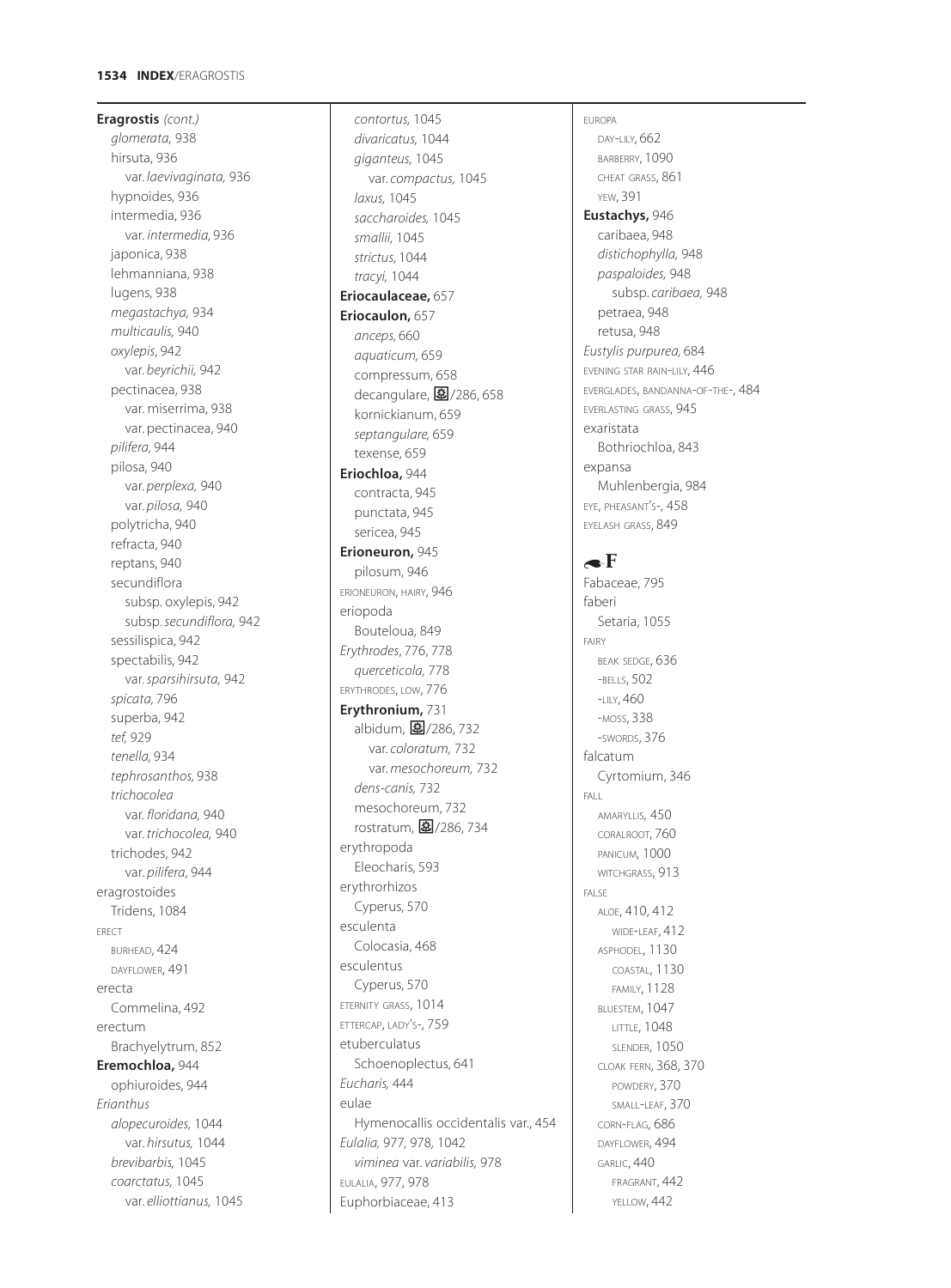#### FERN /**INDEX 1535**

FALSE *(cont.)* HAIR CARIC SEDGE, 530 HELLEBORE, 745 HOP SEDGE, 542 MAIDEN FERN, 382 NUT -GRASS, 580 OAT, 1089 PRAIRIE, 1089 PONDWEED, 1114 SAGO, 1114 REIN ORCHID, 764, 766 RHODES GRASS, 1080 MULTI -FLOWERED, 1081 SEA -ONION, 668 SOLOMON S SEAL, 502 ' LARGE, 504 SPIKENARD, 504 YUCCA, 408 RED -FLOWER, 409 FAN PALM, CALIFORNIA, 473 farinosa Aletris, 749 FASCICLED BEAK SEDGE, 628 fascicularis Leptochloa fusca subsp., 968 Rhynchospora, 628 fascinatus Juncus validus var., 714 FAST CARIC SEDGE, HOLD-, 552 fatua Avena, 838 FAWN -LILY, 731 WHITE, 732 FEATHER -BELLS, 742, 744 BLUESTEM, 824 -BRISTLE BEAK SEDGE, 634 EMERALD-, 476 FINGER GRASS, 871 -FLEECE, 742, 744 GRASS, 967 CLUSTERED, 952 -SHANK, 740 GREEN, 740 TEXAS, 742 -STEM CLUB -MOSS, 327 THREEAWN, ARROW-, 831 -TOP, 1022, 1026 PENNISETUM*,* 1026 WINDMILL GRASS, 871 feei Cheilanthes, 374 FEE <sup>S</sup> LIP FERN, 374 ' FEMALE FERN, 384 FENNELL -LEAF PONDWEED, 1114

FERN AMERICAN CLIMBING, 352 ANTLER, 371 ASIATIC HOLLY, 344 ASPARAGUS-, 476 BEAD, 348 **BEECH, 384** BLADDER, 346 BLUE, 378 BLUNT -LOBE CLIFF, 351 BOSTON, 348 SWORD, 348 BRACKEN, 342 BRITTLE, 346 BROAD BEECH, 384 HALBERD, 351 BUCKHORN, 364 BULB LIP, 371 CAROLINA MOSQUITO, 339 CHAIN, 339, 340 CHRISTMAS, 350 CINNAMON, 362, 364 FAMILY, 362 CLIFF, 351 CLIMBING FAMILY, 352 COMMON GRAPE, 358 CRESTED WOOD, 34 7 CUP, 340 -LEAF GRAPE, 357 CUPLET FAMILY, 340 DAGGER, 350 DALLAS, 348 JEWEL, 348 DISSECTED GRAPE, 357 DOWNY MAIDEN, 385 **SHIELD, 385** DWARF ADDER S -TONGUE, 361 ' EASTERN MARSH, 388 MOSQUITO, 339 EATON S LIP, 374 ' EMERALD-, 476 FALSE CLOAK, 368, 370 MAIDEN, 382 FEE <sup>S</sup> LIP, 374 ' FEMALE, 384 FLAT SEDGE, 570 FLOATING, 371, 380 FLOWERING, 336, 364 FAMILY, 336 FORK-, 322

FRANKINCENSE, 336 GRAPE, 356 GRASS, 882 HAIRY LIP, 376 HALBERD, 350 HOLLY, 344, 350 HOUSE HOLLY, 346 INDIAN -HAIR, 337 INTERRUPTED, 362, 364 JAPANESE CLIMBING, 352 NET -VEIN HOLLY, 346 JIMMY, 371 KUNTH S MAIDEN, 388 ' LADY, 344 LINDHEIMER S ' LIP, 376 MAIDEN, 388 LIP, 372 LOG, 347 LONG CLOAK, 371 LOUISANA WOOD, 347 LOWLAND BLADDER, 346 BRITTLE, 346 LADY, 344 MAIDEN, 384 **FAMILY, 382** MAIDENHAIR, 365, 368 MALE, 347 MARIANA MAIDEN, 382 MARSH, 384, 388 FAMILY, 382 MATTRESS, 368 MEXICAN, 336 MOSQUITO, 339 MIDSORUS, 339 FAMILY MOSQUITO, 338, 339 NARDOO, 353 NARROW -LEAF CHAIN, 340 NETTED CHAIN, 340 NET -VEIN HOLLY, 344 OBLIQUE GRAPE, 357 OLD WORLD CLIMBING, 352 OVATE MARSH, 388 PINELAND, 336 POLYPODY FAMILY, 364 POWDERY CLOAK, 370 FALSE CLOAK, 370 PROSTRATE GRAPE, 358 RATTLESNAKE, 358 RESURRECTION, 365 RIVAL LIP, 374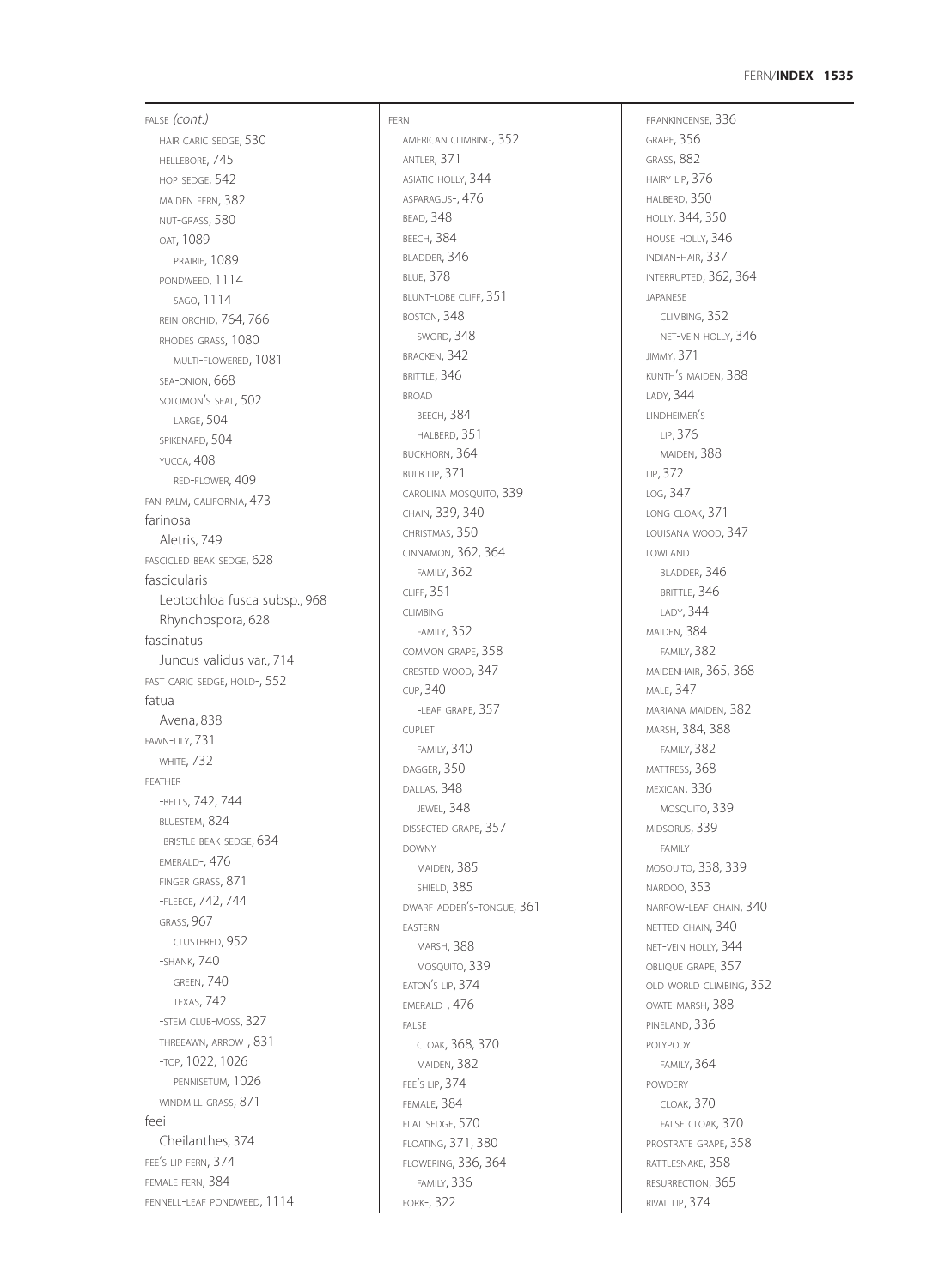# **1536 INDEX**/FERN

FERN *(cont.)* ROCKFORD, 346 ROUGH -HAIRY MAIDEN, 385 LIP, 376 ROYAL, 362 FAMILY, 362 SCALY CLOAK, 370 SENSITIVE, 348 SHIELD, 347 -SORUS, 365 SLENDER LIP, 374 SMALL-LEAF CLOAK, 370 SMOOTH LIP, 374 SOUTHERN **BEECH, 384** BLADDER, 346 GRAPE, 357 LADY, 344 MAIDENHAIR, 764 MARSH, 388 SHIELD, 388 WOOD, 347 SOUTHWESTERN CLOAK, 370 SPARSE-LOBE GRAPE, 357 SPIDER, 379 SPRING, 344 ST. JOHN'S SHIELD, 385 STAR-SCALED CLOAK, 370 SWORD, 348, 350 TEXAS LIP, 374 TORRES', 382 TREE, 365 VARIABLE MAIDEN, 385 VENUS'-HAIR, 368, 764 VIRGINIA CHAIN, 340 GRAPE, 358 WATER, 338, 339, 371 FAMILY, 338 WAVY CLOAK, 371 SCALY CLOAK, 371 WESTERN BRACKEN, 342 WHISK-, 322 FAMILY, 322 WIDESPREAD MAIDEN, 388 WILD BOSTON, 348 WINTER GRAPE, 357, 358 WOOD, 347 FAMILY, 342 WOOLLY LIP, 374, 376 ALABAMA LIP, 374 FERNS, 335 BIRD'S-NEST, 337 WHISK-, 321

FERRISS' SCOURING-RUSH, 334 FESCUE*,* 948 ALTA, 951 ANNUAL, 1096, 950 BROME, 1097 CARIC SEDGE*,* 534 FOXTAIL, 1097 GRASS, SIXWEEKS, 1096 -LIKE CARIC SEDGE, 534 MEADOW, 952 NODDING, 952 RAT-TAIL, 1097 SIXWEEKS, 1097, 1098 SQUIRREL-TAIL, 1098 TALL, 951 TEXAS, 952 **Festuca,** 948 arundinacea, 951 *bromoides,* 1097 *cristata,* 1040 *elatior,* 952 subsp. *arundinacea,* 951 var. *arundinacea,* 951 *myuros,* 1097 *nutans,* 952 *obtusa,* 952 *octoflora,* 1098 paradoxa, 952 pratensis, 952 *sciurea,* 1098 *shortii,* 952 subverticillata, 952 *unioloides,* 857 versuta, 952 festucacea Carex, 534 FETERITA, 1063 FEW-FLOWER ARISTIDA, 830 BEAK -RUSH, 634 SEDGE, 636 CARIC SEDGE, 540 NUT-RUSH, 651 PANIC GRASS, 898 FIDDLE-LEAF GREENBRIER, 1120 FIELD CROWN GRASS, 1016 FLAT SEDGE, RICE-, 573 GARLIC, 440 GRASS, 1092 PASPALUM, 1016 PINE, OLD-, 400 Filicophyta, 335 filiculmis Cyperus, 570

filifolia Rhynchospora, 628 filiformis Digitaria, 914 Sphenopholis, 1066 filipendulus Juncus, 710 filipes Panicum hallii var., 1001 filix-femina Athyrium, 344 FILLY PANICUM, 1001 fimbriata Xyris, 1142 FIMBRIATE YELLOW-EYED-GRASS, 1142 **Fimbristylis,** 607 annua, 608 autumnalis, 608 *baldwiniana,* 608 *capillaris,* 512 caroliniana, 608 castanea, 608 decipiens, 610 dichotoma, 610 *drummondii,* 612 *interior,* 612 *juncoides,* 514 miliacea, 610 *pilosa,* 612 puberula, 610 var. interior, 612 var. puberula, 612 *spadicea,* 610 var. *castanea,* 610 tomentosa, 612 vahlii, 612 FIMBRISTYLIS GLOBE, 610 SLENDER, 608 VAHL'S, 612 FIMBRY, 607 ANNUAL, 608 CAROLINA, 608 FORKED, 610 GLOBE, 610 GRASS-LIKE, 610 HAIRY, 610 MARSH, 608 SLENDER, 608 SOUTHERN, 610 TROPICAL, 610 VAHL'S, 612 WOOLLY, 612 FINE -LINE CARIC SEDGE, 550 -TOP SALT GRASS, 1071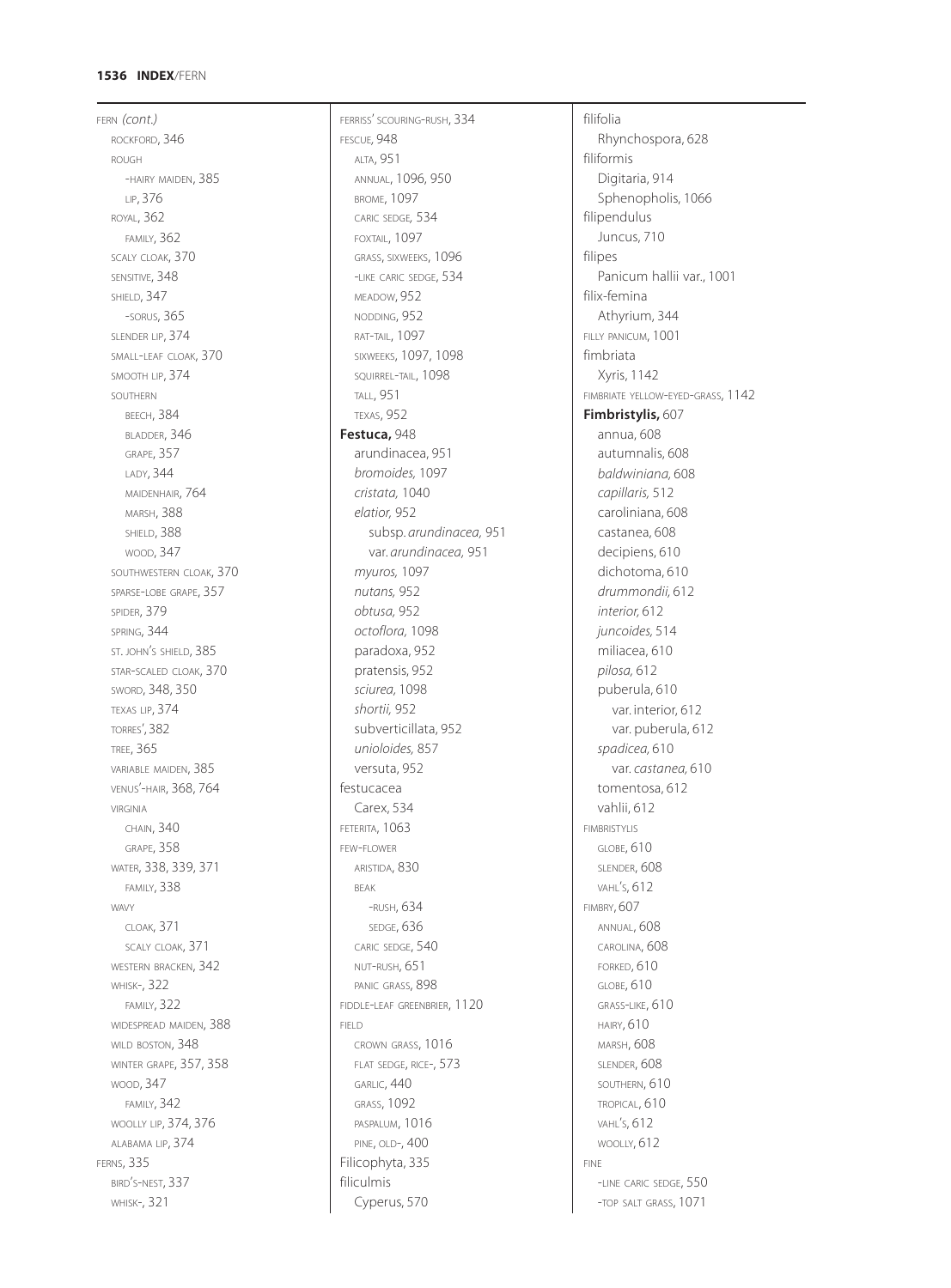FINGER CARIC SEDGE ASYMMETRIC -FRUITED, 534 LONG -STALKED, 534 CHAPMAN S, 772 ' CRESTED, 773 FLAT SEDGE, 568 GRASS, 909, 946 ARGENTINIAN, 948 CARIBBEAN, 948 FEATHER, 871 HOODED, 870 PINEWOODS, 948 SLENDER, 913 STIFF -LEAF, 948 TEXAS, 916 WEEPING, 948 WINDMILL, 871 -MILLET, 922 ORCHID, 764, 771 TUBERCLED, 774 WHITE, 772 YELLOW, 773 FIR, 391 DOUGLAS-, 391, 396 JOINT-, 390 FIRS, 396 JOINT-, 389 FISH -POLE BAMBOO, 1032 fissa Carex, 536 fissifolius Axonopus, 840 FIVE<br>-I FAF ORCHID, 768 PURPLE, 768 -MINUTE GRASS, 1088 AMERICAN, 1088 FLACCID -FRUIT CARIC SEDGE, 536 flaccosperma Carex, 536 FLAG, 688, 690 ALLIGATOR-, 737 BLUE, 692 CORN-, 685, 686 FALSE CORN-, 686 GRASS, 1072 POWDERY ALLIGATOR-, 737 RED, 691 SOUTHERN BLUE, 692 SPIRAL-, 482 TURKISH CORN-, 686 YELLOW, 692 ZIGZAG BLUE-, 691 Flagellariaceae, 796

FLAT CRAB GRASS, 840 -FRUIT BEAK SEDGE, 636 CARIC SEDGE, 531 -LEAF RUSH, 712 SEDGE, 558 ALTERNATE LEAF, 573 AWNED, 580 BALDWIN S, 566 ' BEARDED, 580 BENT -AWN, 577 BRISTLY, 572 CHUFA, 570 COASTAL -PLAIN, 580 CYLINDER, 568 DRUMMOND S, 568 ' EPIPHYTIC, 573 FERN, 570 FINGER, 568 FRAGRANT, 576 GLOBE, 568 GREAT PLAINS, 573 GREEN, 580 HASPAN, 572 INFLATED -SCALE, 565 JOINTED, 566 LARGE -HEAD, 576 LEAN, 578 MANY -SPIKE, 577 MARSH, 577 MIDWESTERN GRAY S, 572 ' ONE -FLOWER, 577 PINE -BARREN, 578 PLUKENET S, 576 ' POND, 573 POORLAND, 566 PURPLE, 578 RED -ROOT, 570 RICE -FIELD, 573 ROUGH, 582 ROYAL, 568 RUSTY, 576 SALTMARSH, 577 SHARP -SCALE, 576 SHEATHED, 572 SHINING, 566 SHORT -LEAF, 618 SLENDER, 573 -LEAF, 618 SOUTHERN, 580 STICKY, 568 STRAW -COLOR, 580 TAPER<br>-I FAF, 565 -TIP, 565

TROPICAL, 580 UMBRELLA, 573 VARIABLE, 566 WHITE -EDGE, 572 WOODRUSH, 568 YELLOW, 570 -STEM SPIKE -RUSH, 592 FLATTENED PIPEWORT, 658 flava Platanthera, 774 flavescens Cyperus, 570 Echeandia, 462 Eleocharis, 594 flavicomus Cyperus, 572 flavus Tridens, 1084 FLECHA DE AGUA, 428 FLEECE, FEATHER-, 742, 744 FLEUR -DE -LIS, 688 FLEXIBLE SASA GRASS, 977  $\times$ flexicaulis Iris, 691 flexile Panicum, 1000 FLEXUOUS SPEAR GRASS*,* 1036 FLOATING FERN, 371, 379, 380 MANNA GRASS, 955 ORCHID, 766 floribundus Cyperus, 572 FLORIDA BLACK -MARGINED CARIC SEDGE, 548 CRINUM, 448 CROWN GRASS, 1014 LADIES'-TRESSES, 784 -MOSS, 480 PASPALUM, 1014 BIG, 1014 floridana Carex digitalis var., 534 Carex nigromarginata var., 548 Spiranthes, 784 floridanum Paspalum, 1014 FLOWER BEAK SEDGE, FEW-, 636 -RUSH, FEW-, 634 BLUE RIDGE CARRION-, 1121 CARRION-, 1131 FLAT SEDGE, ONE-, 577 HALFCHAFF SEDGE, SMALL-, 621 LEOPARD-, 685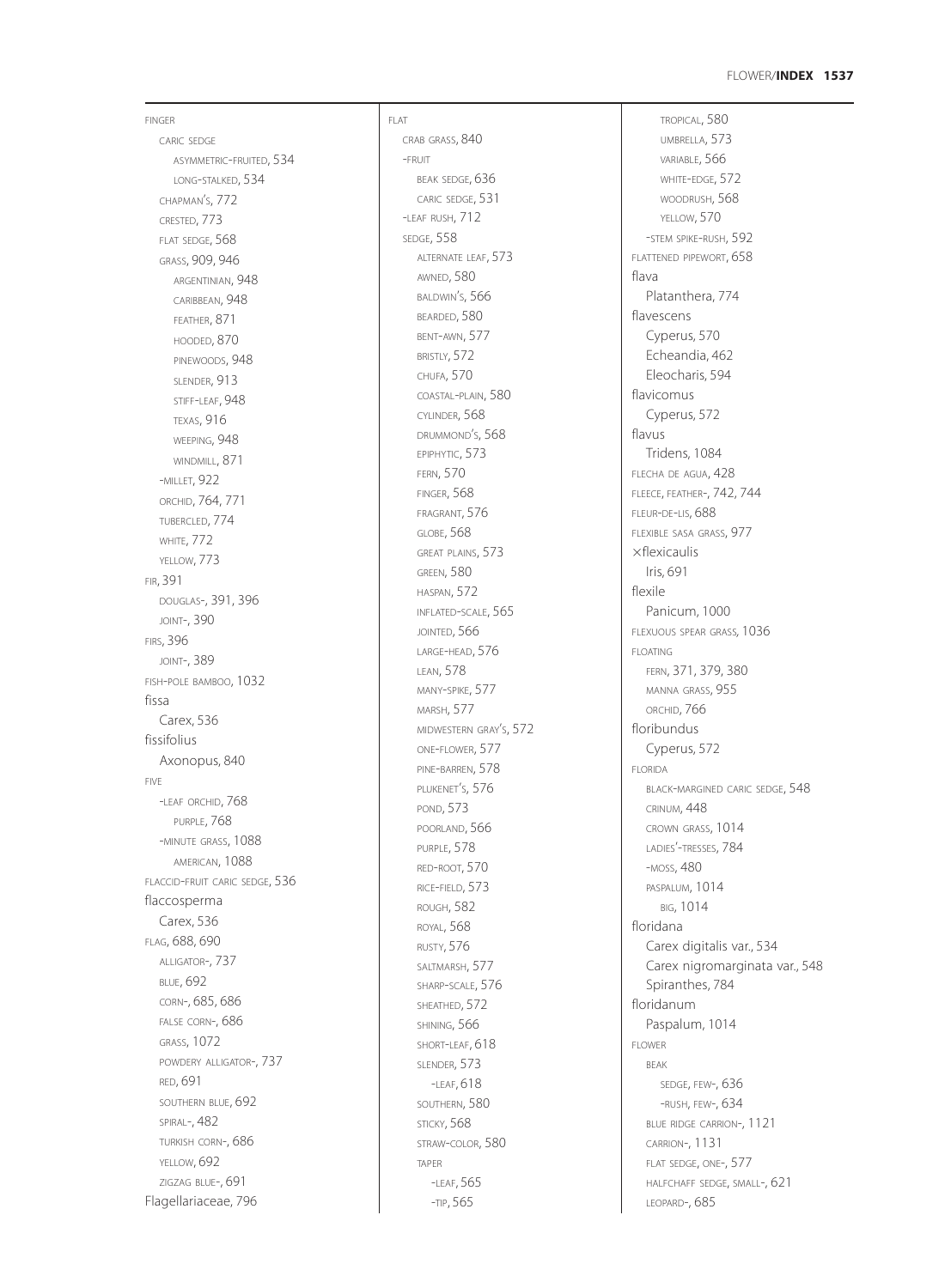### **1538 INDEX**/FLOWER

FLOWER *(cont.)* MOCCASIN, 761 NUT-RUSH, FEW-, 651 PROPELLER-, 684 SHELL-, 694 SPIDERWORT, HAIRY-, 498 TIGER-, 683 UMBRELLA SEDGE, SMALL-, 566 FLOWERED CARIC SEDGE, CLOSE-, 531 FLOWERING FERN, 336, 364 FAMILY, 336 ONION, 438 FLUFF GRASS, 945, 1081 AWNLESS, 1084 BUCKLEY'S, 1084 LONG-SPIKE, 1086 LOVE, 1084 PINE-BARREN, 1082 PINK, 1084 **WHITE, 1082** fluitans Luziola, 976 fluminensis Tradescantia, 496 fluviatilis Mayaca, 738 FLY -AWAY GRASS, 817 CRANE-, 790 CRIPPLED CRANE-, 791 ORCHID, CRANE-, 791 -POISON, 739 foliosus Potamogeton, 1113 FOOT CARIC SEDGE CROW-, 531 RAVEN-, 531 PEPPERWORT, LARGE-, 354 WATER-CLOVER, BIG-, 354 FOOTED QUILLWORT, BLACK-, 324 FOREST MUHLY, 986 FORKED FIMBRY, 610 PANIC GRASS, 894 RUSH, 710 THREEAWN, 829 FORK -FERN, 322 -TIP THREEAWN, 829 FORT THOMPSON GRASS, 1014 FOUNTAIN GRASS, 1022, 1026, 1053 BENT-SPIKE, 1028 CHINESE, 1022 CRIMSON, 1022, 1026

PURPLE, 1028 TENDER, 1026 WHITE, 1025 FOUR -ANGLE CARIC SEDGE, 552 -LEAF YAM, 656 FOWL MANNA GRASS, 955 FOX CARIC SEDGE, 556 COMMON, 556 EASTERN, 552 -TAIL BARLEY, 960 FOXTAIL, 818, 1052 BOG CLUB-MOSS, 327 BRISTLY, 1058 CAROLINA, 820 CHINESE, 1055 CLUB-MOSS, 327 COASTAL, 1055 COMMON, 820 FESCUE, 1097 GIANT, 1055 GRASS, 1044, 1058 BUR, 1058 GIANT, 1056 GREEN, 1060 KNOT-ROOT, 1056 SALT-MARSH, 1056 MEADOW, 818 -MILLET, 864, 1052, 1053, 1055 NODDING, 1055 SILM-SPIKE, 820 SLENDER MEADOW, 820 TUFTED, 820 MEADOW, 820 FRAGRANT FALSE GARLIC, 442 FLAT SEDGE, 576 LADIES'-TRESSES, 786 SPIDER-LILY, 454 SPIKE SEDGE, 618 TRESSES, 786 WILD ONION, 436 FRANK'S CARIC SEDGE, 536 JOSEPH, 536 frankii Carex, 536 FRANKINCENSE FERN, 336 FRASER'S ONION, 438 WILD, 435 fraseri Allium canadense var., 435 *Freesia,* 683 FRESHWATER CORD GRASS, 1065 FRET-LIP, GOLDEN, 774

FRINGE -LEAF PASPALUM, 1020 -LIP LADIES'-TRESSES, 784 ORANGE-, 773 ORCHID, GOLDEN, 773 FRINGED CHLORIS, 870 GREENBRIER, 1120 LIVER-SEED GRASS, 1092 NUT-RUSH, 650 ORCHID, 771, 773 CHAPMAN'S, 772 CRESTED, 773 GREEN, 776 RAGGED, 776 WHITE, 772 YELLOW, 773 SIGNAL GRASS, 1092 WINDMILL GRASS, 870 YELLOW-EYED-GRASS, 1142 FRINGELESS ORCHID, 771 YELLOW, **774** *Fritillaria,* 729 FRITILLARY, 729 FROG -ARROW, 774, 776 GOLDEN, 774 WHITE, 776 -SPEAR, 776 -SPIKE, 773 FROGBIT, 671 FROG'S-BIT, 670, 674 AMERICAN, 674 COMMON, 674 frondosa Muhlenbergia, 984 FRUIT BEAK SEDGE, FLAT-, 636 CARIC SEDGE BASAL-, 528 FLACCID-, 536 FLAT-, 531 GRAY-GREEN, 536 HEAVY-, 536 HIDDEN-, 526 PRUNE-, 531 REFLEXED-, 550 SPEAR-, 542 THIN-, 536 WRINKLE-, 531 YELLOW-, 528 NUT-RUSH, SLENDER-, 650 SPIKE-RUSH BLACK-, 596 SMALL-, 598 FRUITED FINGER CARIC SEDGE, ASYMMETRIC-, 534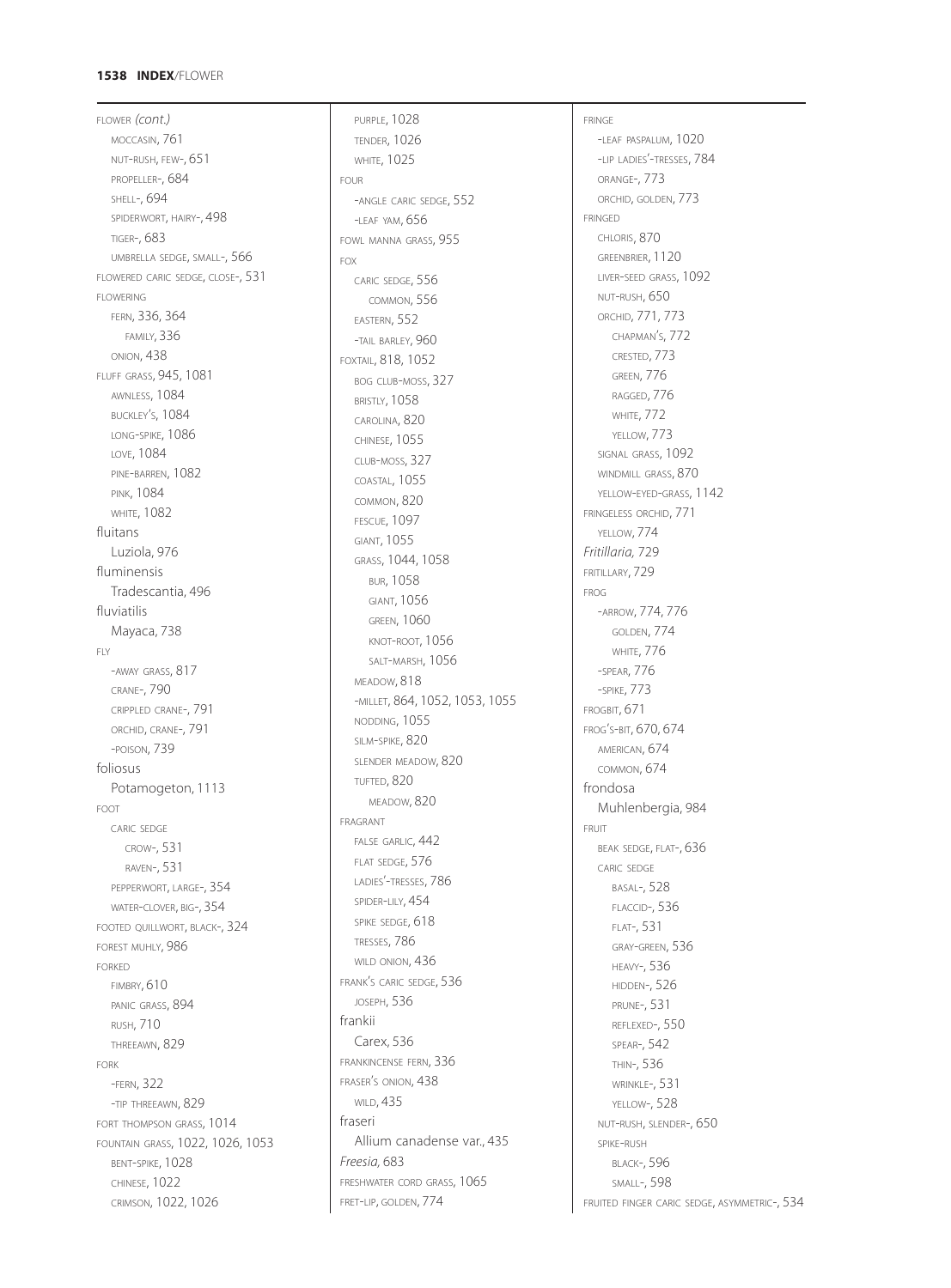# **Fuirena,** 612 breviseta, 613 bushii, 613 *ciliata,* 613 *hispida,* 614 pumila, 613 simplex, m/287, 614 var. aristulata, 614 var. simplex, 614 squarrosa, 614 var. *aristulata,* 614 var. *breviseta,* 613 var. *pumila,* 614 fulva Hemerocallis, 662 Iris, 691 FULVOUS DAY -LILY, 662 FUNNEL -LILY, 1128 BLUE, 1128 furcatus Axonopus, 840 *Furcraea,* 408 fusca Leptochloa, 968 Urochloa, 1092

# $\triangle$ G

*Galanthus,* 444, 454, 455 *nivalis,* 455 GALINGALE, SHEATHED, 582 GALLETA, 957 GALLITOS, 478 GAMA GRASS, 1088 EASTERN, 1088, 1089 GAPING GRASS, 1075 PANIC GRASS, 1075 PANICUM, 1075 GARDEN ASPARAGUS, 476 CANNA, COMMON, 484 HYACINTH*,* 666 IRIS, 692 GARLIC, 432, 433, 438 CANADA, 435 DAFFODIL, 438 FALSE, 440 FIELD, 440 FRAGRANT FALSE, 442 GREAT, 435 -HEADED, 435 NAPLES, 438 WHITE, 438 WILD, 435, 440 ELEPHANT, 435 YELLOW FALSE, 442

Chloris, 870 geminatum Paspalidium, 1006 geminiflora Nemastylis, 694 *Gemmingia chinensis,* 685  $\times$ generalis Canna, 484 geniculata Aristida longespica var., 830 Eleocharis, 594 GEORGIA BULRUSH, 648 NUT -RUSH, 650 georgiana Scleria, 650 georgianus Scirpus, 648 *Geranium maculatum,* 757 gerardii Andropogon, 822 GERMAN IRIS, 692 -MILLET, 1055 germanica Iris, 692 ghiesbreghtii Schoenocaulon, 740 GIANT ARROWHEAD, 428 BLUE IRIS, 691 BRISTLE GRASS, 1056 BULRUSH, 641 CANE, 834, 836, 1034 CARIC SEDGE, 536 CUT GRASS, 1103 FOXTAIL, 1055 GRASS, 1056 HELLEBORINE, 762 LADIES'-TRESSES, 789 LILY -TURF, 504 PLUME GRASS, 1045 RAIN -LILY, 446 REDWOOD, 392 REED, 836 SALVINIA, 381 SNOWFLAKE, 455 SOLOMON S -SEAL, 506 ' SPIDERWORT, 496 SPIRAL LADIES'-TRESSES, 786 ORCHID, 786 TULE, 642 WHITE -TOP, 632

gayana

gigantea Arundina ria, 834 Carex, 536 Epipactis, 762 Tradescantia, 496 giganteum Saccharum, 1045 GINGER, 482, 737 *Ginkgo biloba,* 402 GINKGO, 389, 402 Ginkgoaceae, 402 **Ginkgophyta,** 402 glabra Scleria ciliata var., 650 glabriflora Muhlenbergia, 984 glabrum Paspalum pubiflorum var., 1019 gladiata Wolffiella, 726 **Gladiolus,** 685 *byzantinus,* 686 .<br>communis, <mark>夓</mark>/287,686 italicus, 686 *segetum,* 686 GLADIOLUS BYZANTINE, 686 ITALIAN, 686 GLANDULAR NEOTTIA, 778 GLASS MOUNTAIN -CORALROOT, 766 CRESTED -CORALROOT, 766 glauca Smilax, 1121 Vulpia octoflora var., 1097 glaucescens Carex, 536 GLAUCESCENT CARIC SEDGE, 536 glaucodea Carex, 536 GLAUCOUS -LEAF GREENBRIER, 1121 glaucum Pennisetum, 1025 GLEN ROSE YUCCA, 418 GLENWOOD GRASS, 1046 CHASE S, 1046 ' GLOBE BEAK SEDGE, 628 COARSE-, 636 -RUSH, 628 FIMBRISTYLIS, 610 FIMBRY, 610 FLAT SEDGE, 568 GLOBOSE CARIC SEDGE, 530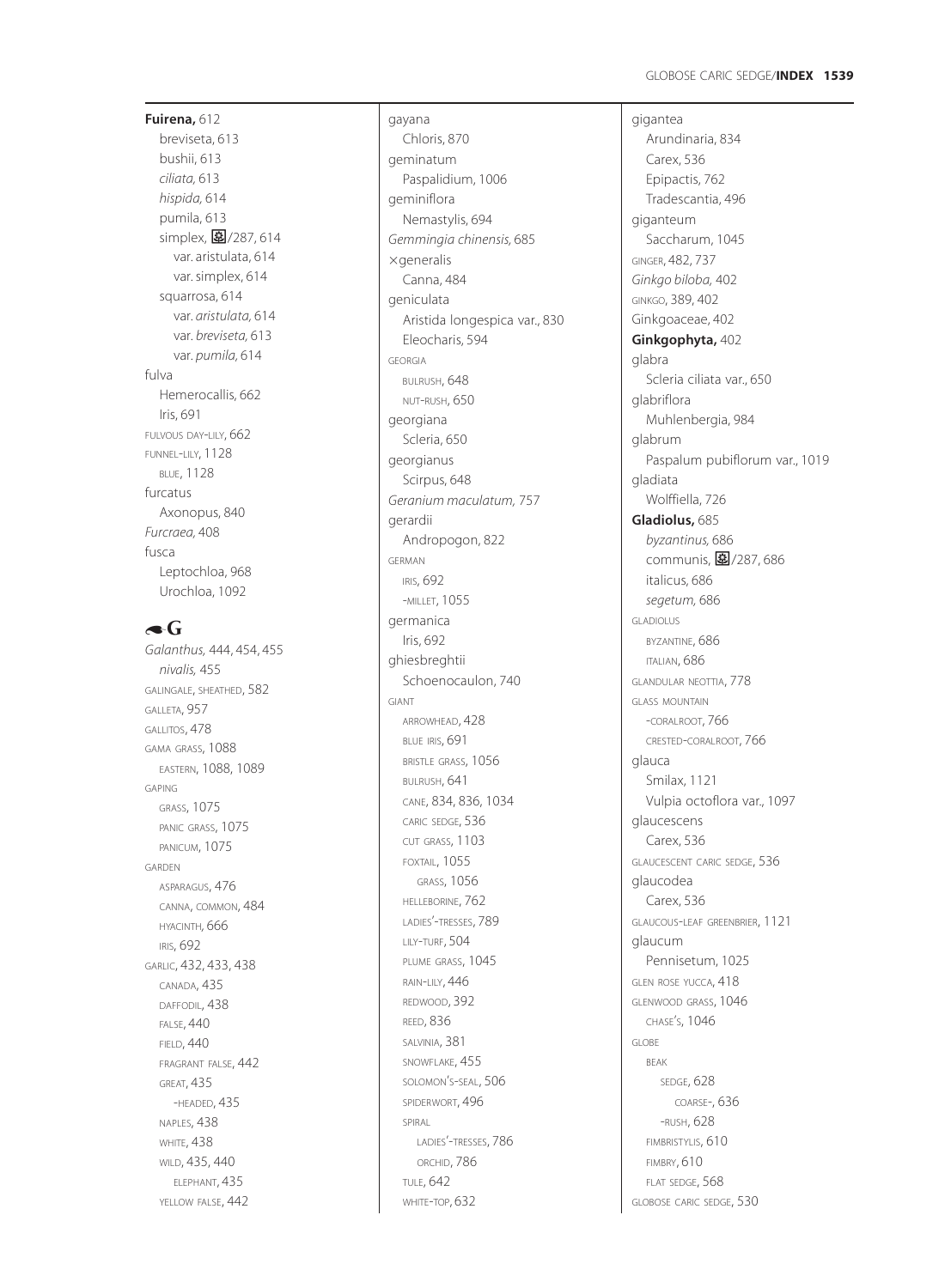### **1540 INDEX** /GLOBULARIS

globularis Rhynchospora, 628 glomerata Dactylis, 880 Rhynchospora, 630 glomeratus Andropogon, 822 *Gloriosa,* 485 GLOSS -SEED GOLD STAR, 682 YELLOW STAR-GRASS, 682 **Glyceria,** 954 arkansana, 954 septentrionalis, 955 var. *arkansana,* 954 striata, 955 Gnetaceae, 389 **Gnetophyta,** 389 GOAT GRASS, 815, 1080 JOINTED, 815 -HEAD, 862 GOLD STAR, GLOSS -SEED, 682 GOLDEN BAMBOO, 1032 CANNA, 484 -CLUB, 469 COLIC -ROOT, 749 CROWN GRASS*,* 1012 FRET -LIP, 774 FRINGE ORCHID, 773 FROG -ARROW, 774 GOLDSTAR*,* 678 BRISTLE -SEED, 682 CLUBPOD, 680 COMMON, 682 GOOSE GRASS, 922 INDIAN, 922 THREE -SPIKE, 922 GOPHER -TAIL LOVE GRASS, 934 GOTTHILF MUHLENBERG S ' CARIC SEDGE *,* 544 VEINLESS CARIC SEDGE, 544 GRACEFUL TRILLIUM, 1133 gracile Nothoscordum, 442 Trillium, 1133 gracilenta Rhynchospora, 630 gracilis Bouteloua, 849 Spiranthes lacera var., 784 GRAIN SORGHUM, 1063 GRAMA **BLACK, 849** BLUE, 849

EASTERN MOCK, 1088 GRASS, 844, 846 HAIRY, 849 MOCK, 1088 NEALLEY S, 850 ' NEEDLE, 848 ONE -FLOWER, 850 RED, 850 SIDE-OATS, 848 SIXWEEKS, 848 SLENDER, 850 TALL, 849 TEXAS, 850 THREE -AWN, 850 WOOLLY -FOOT, 849 graminea Sagittaria, 427 Gramineae, 795 gramineum Stenanthium, 744 grandiflora Zephyranthes, 461 GRANULAR CARIC SEDGE, 536 granularis Carex, 536 GRAPE COMMON, 668 FERN, 356 COMMON, 358 CUT -LEAF, 357 DISSECTED, 357 OBLIQUE, 357 PROSTRATE, 358 SOUTHERN, 357 SPARSE -LOBE, 357 VIRGINIA, 358 WINTER, 357, 358 -HYACINTH, 668 ARMENIAN, 668 STARCH, 668 GRASS, 473 ALKALI, 916 AMERICAN BARNYARD, 921 EEL-, 677 FIVE -MINUTE, 1088 ANNUAL BEARD, 1038 BLUE -EYED-, 700 HAIR, 818 JUNE, 1040 RABBIT S -FOOT, 1038 ' RYE, 974 SILVER HAIR, 818 TICKLE, 816

APAREJO, 986 ARGENTINIAN FINGER, 948 ARKANSAS MANNA, 954 ARROW, 831 ASIAN CRAB, 912 AUSTRALIAN BEARD, 843 AUTUMN BENT, 817 BLUE, 1036 AWNLESS BARNYARD, 920 FLUFF, 1084 BAHAMA, 878 BAHIA, 1018 BALDWIN S YELLOW -EYED-, 1141 ' BARNYARD, 918, 920 BASKET, 988 BAYONET-, 511 BEAD, 1008 BEAKED DITCH-, 1118 BEAR-, 413, 751, 752 BEARD, 840, 955, 956, 1038, 1044 BEARDED GOAT, 815 SKELETON, 956 BEARDLESS DARNEL RYE, 974 BENT, 816 -AWN PLUME, 1044 -SPIKE FOUNTAIN, 1028 BERMUDA, 878 BIG CARPET, 840 QUAKING, 854 BIGELOW S BLUE, 1037 ' BIG -TOP LOVE, 936 BILLION-DOLLAR, 918 BLACK OAT, 1034 -SEED NEEDLE, 1034 SPEAR, 1034 SPEAR, 957 BLADY, 963 BLOOD ROSETTE, 894 BLUE, 1035 -EYED-, 696 -JOINT PANIC, 1002 PANIC, 996 BLUESTEM BEARD, 820 WHEAT, 928 BLUNT -GLUME PANIC, 904 BOG YELLOW -EYED-, 1141 BOSC S PANIC, 892 ' BOTTLEBRUSH, 923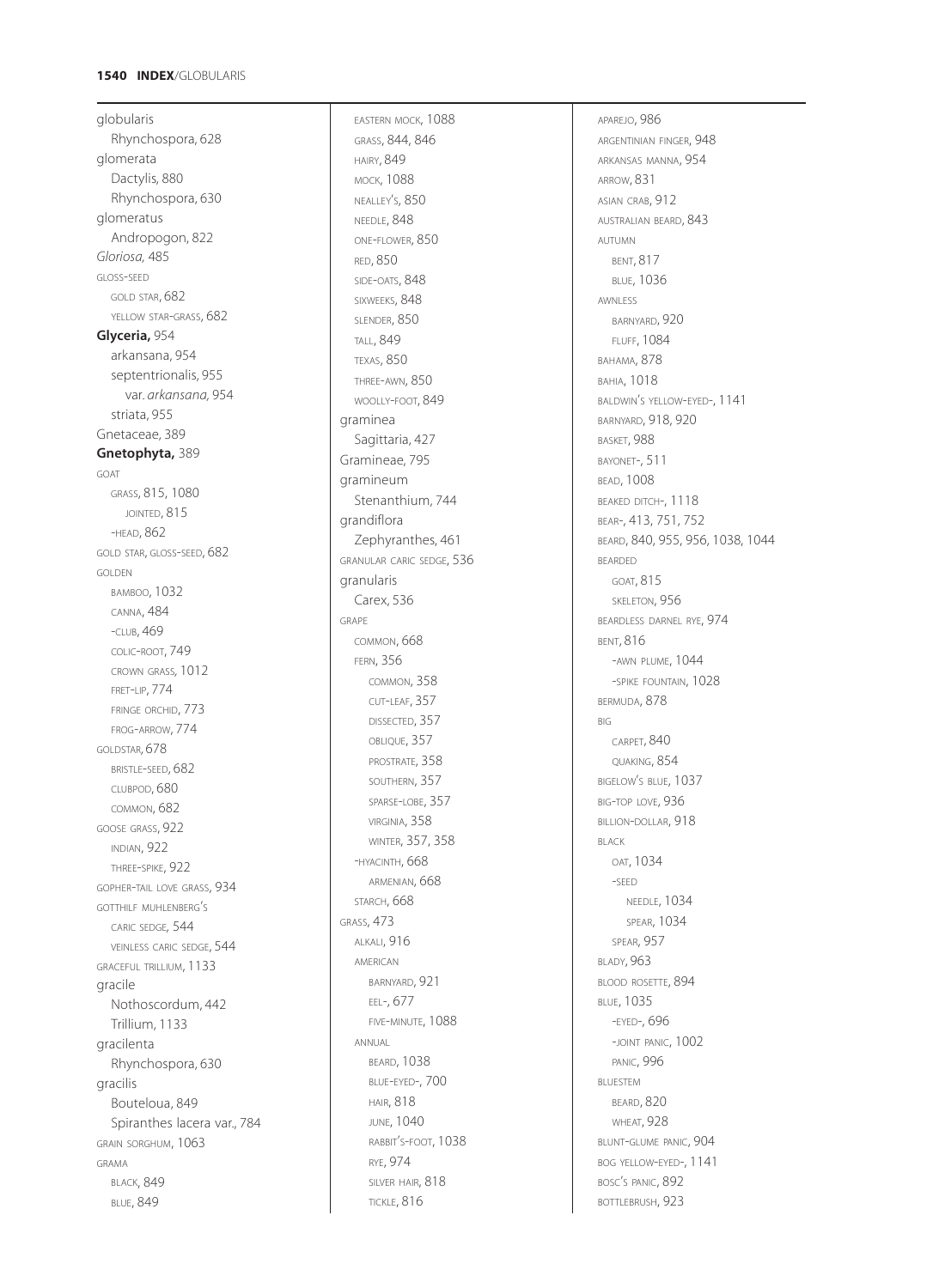### GRASS /**INDEX 1541**

GRASS *(cont.)* BRISTLE, 1052 -SEED STAR-, 682 YELLOW STAR-, 682 BRISTLY DOG -TAIL, 878 BROAD-LEAF CARPET, 839 LIVER -SEED, 1092 PANIC, 897 ROSETTE, 897 SIGNAL, 1092 BROME, 854 CHEAT, 861 SIXWEEKS, 1097 BRONCO, 861 BROOK CROWN, 1011 BROWN -SEED CROWN, 1018 -TOP LIVER-SEED, 1092 SIGNAL, 1092 BUCKLEY S FLUFF, 1084 ' BUFFALO, 846, 861, 862, 958, 998 BUFFEL, 1024 BULB PANIC, 996 BULBOUS BLUE, 1037 BULRUSH COTTON-, 646 WOOLLY-, 646 BUNCH-, 752 BUNCH CUT, 966 SPEAR, 957 BUNCHED PLUME, 1045 BUR, 862, 1080 BRISTLE, 1058 FOXTAIL, 1058 BURY -SEED UMBRELLA, 929 BUSHY BEARD, 822 CALIFORNIA CRAB, 912 CANADA BLUE, 1037 CANARY, 1028, 1029 CANE BEARD, 842 CARIBBEAN FINGER, 948 CAROLINA CANARY, 1029 CRAB, 913 LOVE, 938 NUT-, 651 YELLOW -EYED-, 1141 CARP, 832 CARPET, 839, 1076 CATCHFLY, 966 CAT -TAIL, 1030, 1040 CEDAR ROSETTE, 902

CENTIPEDE, 944 CHAPMAN S ' BLUE, 1037 YELLOW STAR-, 682 CHASE <sup>S</sup> GLENWOOD, 1046 ' CHEAT, 861 CHICKEN -FOOT, 948 CHINESE FOUNTAIN, 1022 SILVER, 978 CHRISTMAS, 1078 CLUB -HEAD CUT, 966 CLUSTERED FEATHER, 952 COAST BARNYARD, 921 COASTAL BRISTLE, 1055 LOVE, 940 PLAIN ROSETTE, 892 -PLAIN YELLOW -EYED-, 1141 SALT, 916 COCK -SPUR, 918 COCO-, 578 COGON, 963 COLORADO, 1094 COLUMBUS, 1065 COMB'S CROWN, 1011 COMMON BAHIA, 1018 CARPET, 839, 840 HARD, 1050 SILVER HAIR, 818 SIXWEEKS, 1097, 1098 VELVET, 958 YELLOW STAR-, 680 CONCHO, 1094 CORD, 1065 CORM -BASED PANIC, 902 COTTON, 963 CRAB, 909 CREEPING BENT, 817 LOVE, 940 RIVER, 921 SOFT, 958 CRIMSON FOUNTAIN, 1022, 1026 CRINKLE -AWN, 1078, 1080 CROWFOOT, 870 CROWN, 1008 CUP, 944 CURLY OAT, 882 CURTISS' YELLOW STAR-, 680 CURVED SICKLE, 1006 CUSHION -TUFTED PANIC, 905 CUT, 964, 990, 1103 CYPRESS ROSETTE, 894 DALLIS, 1012

DANUBE, 1030 DARNEL LOVE, 933 RYE, 974 DEER, 985 -TONGUE ROSETTE, 894 DESERT SALT, 916 DITCH-, 1116 DIXIE LIVER-SEED, 1092 DOG, 926 -TAIL, 878, 963 DOG S -HAIR-, 582 ' DOGTOWN, 831 DOTTED BLUE -EYED-, 700 DOWNY OAT, 881 DRUMMOND S YELLOW -EYED-, 1142 ' DUCK-, 1118, 659 DURBAN CROWFOOT, 881 DWARF BLUE -EYED-, 700 MEADOW, 1036 -STAND SALT, 980 EARLY CROWN, 1019 EASTERN BLUE -EYED-, 698 GAMA, 1088, 1089 MANNA, 955 NEEDLE, 1034 YELLOW STAR-, 682 EATON S ROSETTE, 892 ' EEL-, 677, 1148 EGG -LEAF ROSETTE, 900 EGYPTIAN CROWFOOT, 881 WATER, 1006 -CROWN, 1006 EIGHT -FLOWER SIXWEEKS, 1097 ELEPHANT, 1026 ELLIOTT S ' BENT, 816 BLUE, 822 LOVE, 936 ENGLISH RYE, 973, 974 ETERNITY, 1014 EUROPEAN CHEAT, 861 EVERLASTING, 945 EYELASH, 849 FALSE NUT-, 580 RHODES, 1080 FAMILY, 795 BEAR-, 750 DITCH-, 1116 EEL-, 1110 YELLOW -EYED-, 1138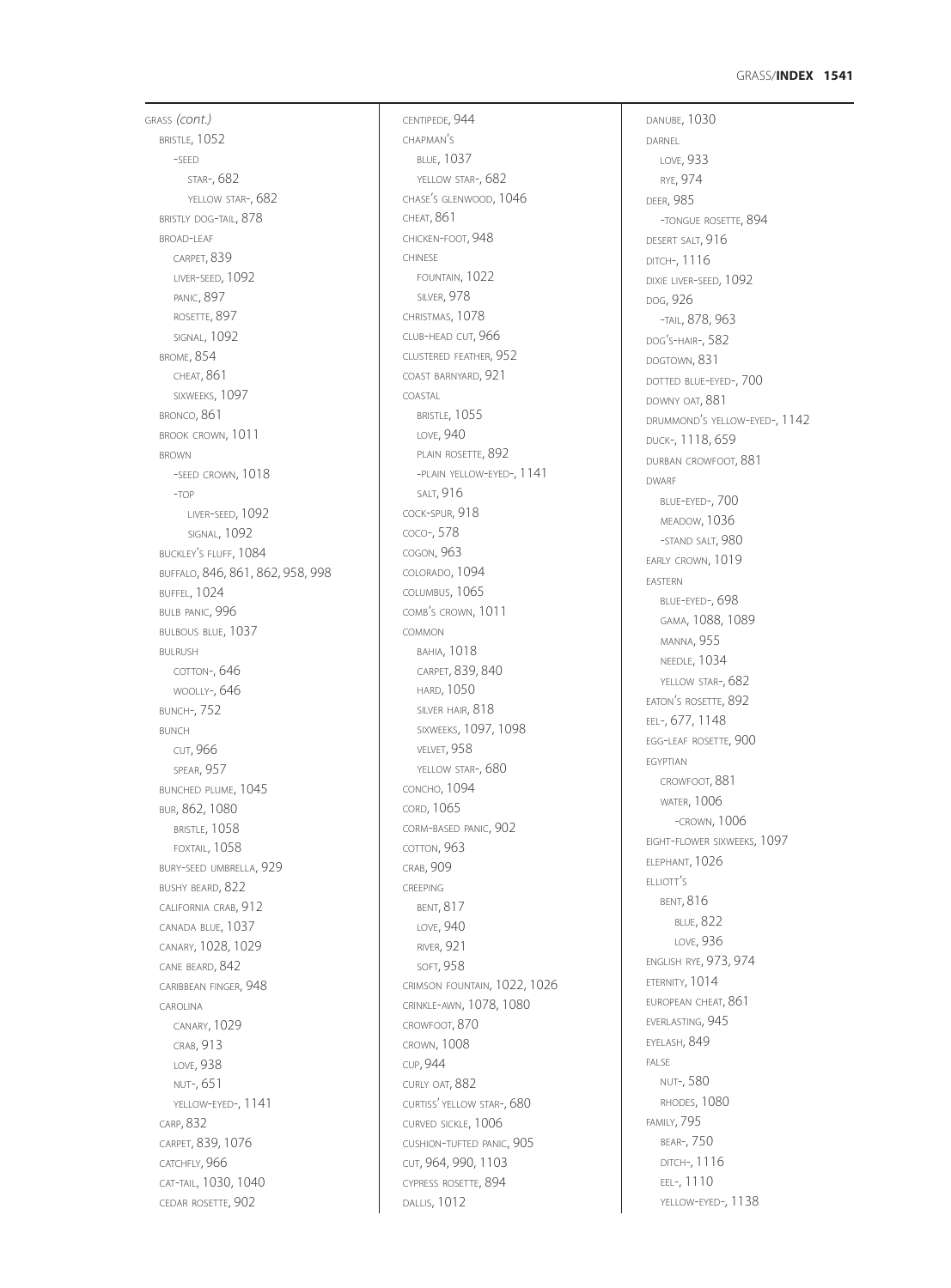#### **1542 INDEX** /GRASS

GRASS *(cont.)* FEATHER, 967 FINGER, 871 WINDMILL, 871 FERN, 882 FEW -FLOWER PANIC, 898 FIELD, 1092 CROWN, 1016 FIMBRIATE YELLOW -EYED-, 1142 FINE -TOP SALT, 1071 FINGER, 909, 946 FIVE -MINUTE, 1088 FLAG, 1072 FLAT CRAB, 840 FLEXIBLE SASA, 977 FLEXUOUS SPEAR, 1036 FLOATING MANNA, 955 FLORIDA CROWN, 1014 FLUFF, 945, 1081 FLY -AWAY, 817 FORKED PANIC, 894 FORT THOMPSON, 1014 FOUNTAIN, 1022, 1026, 1053 FOWL MANNA, 955 FOXTAIL, 1044 FRESHWATER CORD, 1065 FRINGED LIVER -SEED, 1092 SIGNAL, 1092 WINDMILL, 870 YELLOW -EYED-, 1142 GAMA, 1088 GAPING, 1075 PANIC, 1075 GIANT BRISTLE, 1056 CUT, 1103 FOXTAIL, 1056 PLUME, 1045 GLENWOOD, 1046 GLOSS -SEED YELLOW STAR-, 682 GOAT , 815, 1080 GOLDEN CROWN, 1012 GOOSE, 922 GOPHER -TAIL LOVE, 934 GRAMA, 844, 846 GREASE, 1084 GREATER QUAKING, 854 GREEN BRISTLE, 1060 FOXTAIL, 1060 GUINEA, 1092 LIVER -SEED, 1092 GULF COCK -SPUR, 920 CORD, 1065 DUNE, 1018

GUMMY LOVE, 934 HAIR, 818, 958, 983, 1071 HAIRY CRAB, 914 -LEAF BRISTLE, 1060 -NERVE, 1081 SIXWEEKS, 1097 -SEED CROWN, 1019 -SHEATH LOVE, 940 UMBRELLA-, 614 WOOLLY, 946 HALL <sup>S</sup> WITCH, 1001 ' HARD, 1050 HARPER S YELLOW -EYED-, 1144 ' HARTWEG S CROWN, 1014 ' HEDGEHOG, 862, 864 HELLER S ROSETTE, 898 ' HEMLOCK ROSETTE, 904 **HERDS, 1030** HOODED FINGER, 870 WINDMILL, 870 HOOKED BRISTLE, 1058 HORSE -TAIL CROWN, 1019 HURRAH, 1020, 1092 HYBRID BEARD, 843 IMPERIAL, 839 INDIA LOVE, 940 INDIAN, 1060, 1062 CROWN, 1022 GOOSE, 922 INLAND SALT, 916 IRIS -LEAF YELLOW -EYED-, 1144 ITALIAN RYE, 974 JAMAICA SAW-, 556 SWAMP SAW-, 556 JAPANESE, 977 BRISTLE, 1055 LAWN, 1104 LOVE, 933, 938 STILT, 977 JOHNSON, 1064, 1065 JOINT, 874, 1014 JOINTED CROWN, 1014 GOAT, 815 JUNE, 861, 964, 1040 BLUE, 1037 KANGAROO, 1078 KENTUCKY BLUE, 1037 KEY, 980 KLEIN, 998 KNOT, 1014 -ROOT BRISTLE, 1056 KOELER S, 963 '

KOREA TEMPLE, 1104 KOREAN VELVET, 1106 KUNTH <sup>S</sup> PANIC, 894 ' LACE, 934 LARGE BARNYARD, 920 CRAB, 914 SWEET VERNAL, 826 LATIN AMERICAN CROWN, 1012 LAURISA, 1025  $-I$ FAF ARROWHEAD, 427 LADIES'-TRESSES, 789 MUD -PLANTAIN, 1108 RUSH, 712 LEAFY ROSETTE, 904 LEAST BLUE -EYED-, 700 LEHMANN S LOVE, 938 ' LESSER QUAKING, 854 -LIKE FIMBRY, 610 LINDHEIMER S ' BEAR-, 751 ROSETTE, 892 LINEAR -LEAF PANIC, 898 LITTLE QUAKING, 854 LIVER -SEED, 1094, 1090 LONG-AWN COCK -SPUR, 921 HAIR, 983 AWNED WOOD, 852 -BEAK WITCH, 998 -BRISTLE INDIAN, 1062  $-$ LEAF BASKET, 988 RUSH, 1072 -SPIKE BEARD, 844 FLUFF, 1086 LOP, 858 LOUISIANA CUP, 945 YELLOW -EYED-, 1146 LOVE, 929, 1084 FLUFF, 1084 LOW NUT-, 652 SPEAR, 1036 LOWLAND SWITCH, 1004 MADAGASCAR CRAB, 912 MANILA, 1106 TEMPLE, 1106 MANNA, 954 MANY -FLOWER PANIC, 904 MARSH, 1065 MASCARENE, 1106 TEMPLE, 1106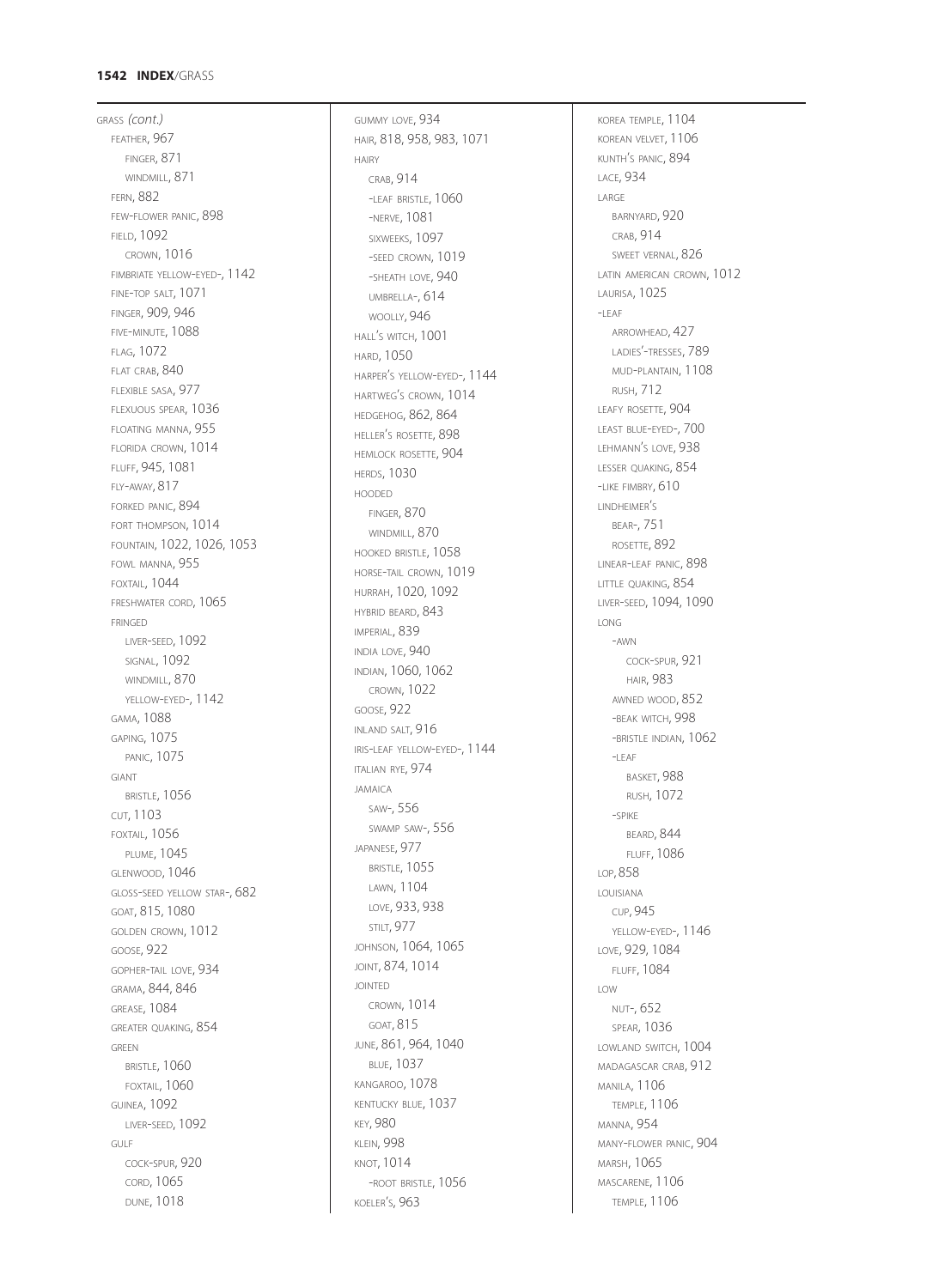### GRASS/**INDEX 1543**

GRASS *(cont.)* MATTED CROWN, 1018 MAY, 1029 MEADOW, 1037 LOVE, 940 MEDITERRANEAN LOVE, 934 **MELIC, 976** MESQUITE, 850 MONDO-, 502, 504 MONKEY-, 504 MOUNTAIN, 988 MOURNING LOVE, 938 MOZAMBIQUE LIVER-SEED, 1094 MUDBANK CROWN, 1014 MUHLENBERG'S NUT-, 651 MULTI-FLOWERED FALSE RHODES, 1081 NAPIER, 1026 NARROW -LEAF BLUE-EYED-, 698 CARPET, 840 PANIC, 889 PLUME, 1044 NEEDLE-LEAF ROSETTE, 889 NERVED MANNA, 955 NORTHERN NUT-, 570 NUT-, 578 OAT, 838, 881 OATMEAL, 966 OATS NEEDLE, 1034 OPEN-FLOWER ROSETTE, 898 ORANGE, 876 ORCHARD, 880 OZARK, 972 POVERTY, 1074 PALE BLUE-EYED-, 700 PAMPAS, 875 PANIC, 884, 992, 1094 LIVER-SEED, 1094 PAPPUS, 1004 PARA, 1090, 1092 LIVER-SEED, 1092 PARAGUAYAN WINDMILL, 870 PASPALUM, 1012 PENSACOLA BAHIA, 1018 PERENNIAL BENT, 817 RYE, 926, 973, 974 VELDT, 922 PERUVIAN WATER, 976 PHILADELPHIA PANIC, 998 WITCH, 998 PINE-BARREN FLUFF, 1082 PINELAND YELLOW-EYED-, 1146 PINEWOODS FINGER, 948

PINHOLE BEARD, 843 PINK FLUFF-, 1084 PAPPUS, 1004 -PINK, 757, 758 BEARDED, 758 OKLAHOMA, 758 TUBEROUS, 758 PITCHFORK CROWN, 1012 PLAINS BRISTLE, 1055, 1056 LOVE, 936 PLANTAIN LIVER-SEED, 1096 SIGNAL, 1096 PLUME, 978, 1040, 1063 POND LOVE, 938 POVERTY, 829, 1074, 1075 OAT, 882 WILD OAT, 882 POVERTY-, 593 PRAIRIE BLUE-EYED-, 698 CORD, 1065 CUP, 945 JUNE, 964 PANIC, 996 **PRICKLE, 1080** PURPLE FOUNTAIN, 1028 LOVE, 938, 942 NEEDLE, 832 PAMPUS, 875 SAND, 1086 QUACK, 926 QUAKING, 854 RABBIT'S-FOOT, 1038, 1040 RAT-TAIL SIXWEEKS, 1097 RAVENEL'S PANIC, 904 RED LOVE, 942 -TOP BENT, 817 REED CANARY, 1029 RESCUE, 857 REVERCHON'S BRISTLE, 1058 RHODES, 870 RIBBED CROWN, 1018 RIBBON-, 751 RICE CUT, 967 RICHARD'S YELLOW-EYED-, 1144 RIPGUT, 857 ROADSIDE BLUE-EYED-, 700 ROSETTE, 884 ROUGH BARNYARD, 921 BENT, 817

BRISTLE, 1058 -HAIR ROSETTE, 905 -LEAF YELLOW-EYED-, 1144 RUSH, 1072 YELLOW-EYED-, 1144 ROUND -FRUIT PANIC, 905 -SEED ROSETTE, 905 RUSTY-SEED CROWN, 1016 RYE, 972 SABI, 1094 SACAHUISTA, 1065 SALT, 916 -MARSH FOXTAIL, 1056 MEADOW, 968 SAND, 1086 LOVE, 942 SANDHILL, 1092 SARITA PANIC, 898 ROSETTE, 898 SASA, 977 SATIN, 984, 985 SAVANNAH HAIR, 984 PANIC, 1000 SAW-, 556 TOOTH LOVE, 942 SCHEELE'S BRISTLE, 1058 SCHRADER'S, 857 SCRIBNER'S PANIC, 900 ROSETTE, 900 SEASHORE CROWN, 1020 SEDGE-, 558 SERRATED TUSSOCK 986 SHAGGY CRAB, 914 SHAKING, 854 SHEAR-, 516 SHINING WEDGE, 1066 SHORE, 980 SHORT -LEAF SKELETON, 956 -SPIKE WINDMILL, 871 -STALKED LOVE, 934 SICKLE, 1006 SIGNAL, 1090 SILKY CUP, 945 WILD OAT, 881 SILVER, 978 BEARD, 844 HAIR, 818 -LEAF, 976 SILVERY BEARD, 824 SILVEUS', 1081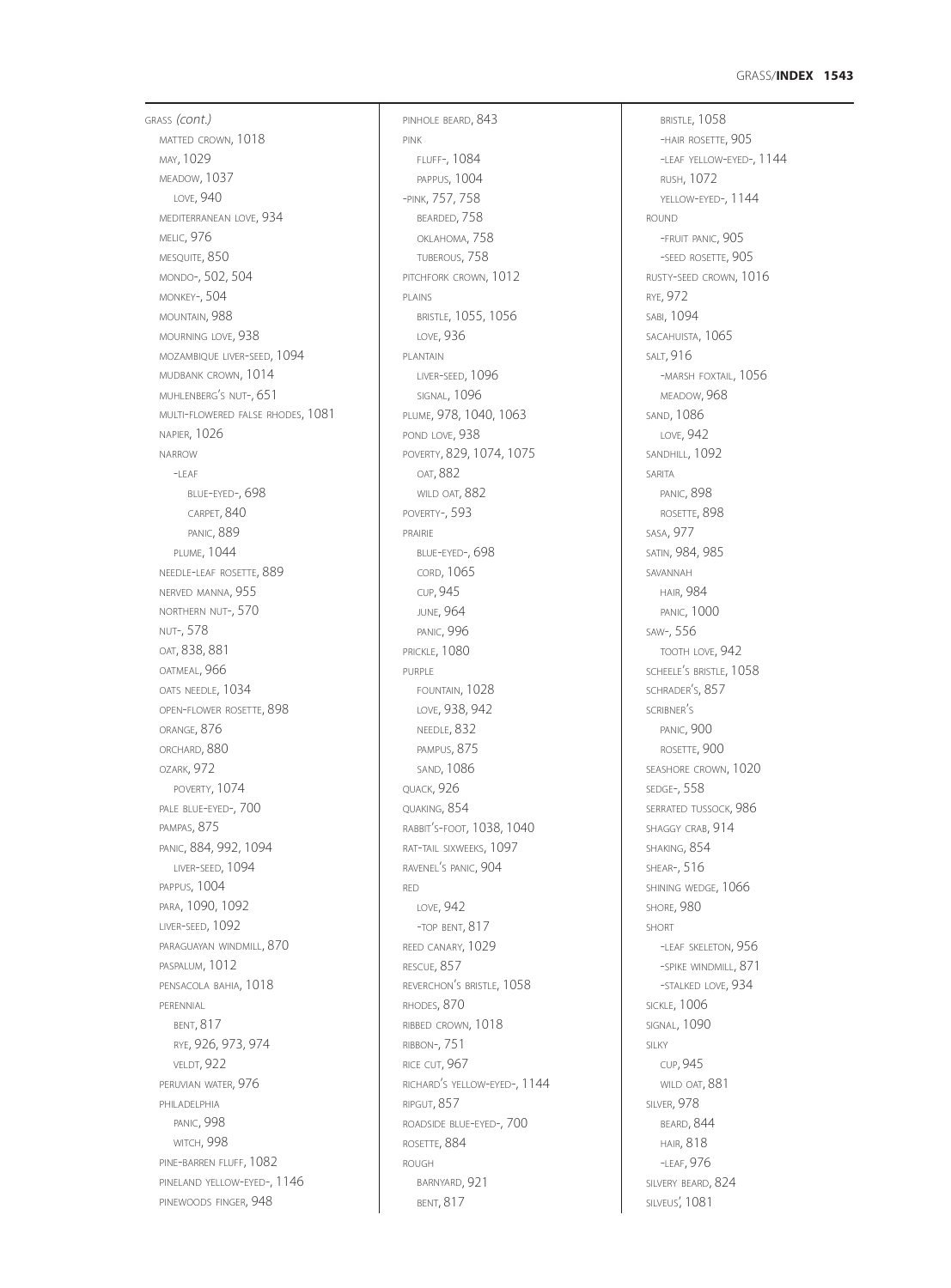### **1544 INDEX** /GRASS

GRASS *(cont.)* SIMPSON S, 1001 ' SIXWEEKS, 848, 950, 1096 FESCUE, 1096 SKELETON, 955 SKUNK -TAIL, 960 SLENDER, 970 CRAB, 913 CROWN, 1020 FINGER, 913 INDIAN, 1062 PANIC, 906 YELLOW -EYED-, 1148 SLIM-LEAF ROSETTE, 898 SKELETON, 956 -SPIKE WINDMILL, 868 SLIVER PLUME, 1044 SLOUGH, 1065 SMALL CARP, 834 -FLOWER PANIC, 1002 SWEET VERNAL, 826 SMALL S YELLOW -EYED-, 1146 ' SMOOTH CRAB, 914 CREEPING LOVE, 936 SAW-, 558 SMUT, 1072 SOFT<br>-I FAF PANIC, 898 ROSETTE, 898 -TUFT PANIC, 898 SORGHUM, 1065 SOUR, 914 CROWN, 1012 SOUTHEASTERN PANIC, 1002 SOUTHERN CANARY, 1029 CRAB, 912 CUT, 966 POVERTY, 1075 WATER, 976 YELLOW -EYED-, 1142 SOUTHWESTERN BRISTLE, 1058 SPEAR, 988, 1034 -BRACT BLUE-EYED-, 702 SPICATE SALT, 916 **SPIKE, 916** BUR, 1080 SPINY DOG -TAIL, 878 SPIRAL DITCH-, 1118 SPLIT-BEARD BEARD, 824 SPRAWLING LIVER -SEED, 1094 SIGNAL, 1094

SPREADING BLUE -EYED-, 700 LOVE, 940 WITCH, 1000 SPRING, 826 BENT, 817 SPUR BUR, 1080 SQUIRREL SIXWEEKS, 1098 -TAIL, 960 ST. AUGUSTINE, 1076 STAGGER-, 450 STAR-, 749, 878 STARVED PANIC, 894 ROSETTE, 894 STIFF-LEAF FINGER, 948 PANIC, 900 RYE, 974 **STINK, 934** STOUT LOVE, 936 STREAMBED BRISTLE, 1055 SUDAN, 1064 SUGARCANE PLUME, 1045 SWAMP SAW-, 556, 558 YELLOW STAR-, 680 SWEET VERNAL, 826 WOOD, 872 SWITCH, 1004 SWORD-, 642 LEAF BLUE -EYED-, 700 PANIC, 897 SYLVAN BLUE, 1038 TALL MARSH, 1065 NUT-, 652 SWAMP PANIC, 905 YELLOW -EYED-, 1144 TAPE-, 670, 677 TEAL LOVE, 936 TEMPLE, 1104 TENDER FOUNTAIN, 1026 TEXAS BEAR-, 752 BLUE, 1036 BRISTLE, 1058 CRAB, 916, 1047 CUP, 945 FINGER, 916 LIVER -SEED, 1094 NEEDLE, 988

SIGNAL, 1094 TUSSOCK, 988 WINDMILL, 871 WINTER, 956, 988, 1035 THOMPSON, 1014 THREAD LOVE, 942 THREE -SPIKE GOOSE, 922 TICKLE, 817 TIMOTHY CANARY, 1029 TINY LOVE, 934 TOOTHACHE, 876 TORPEDO, 1002 -TREES, 662 **TROPICAL** CARPET, 839 PANIC, 1002 T SWORD-, 642 TUFTED LOVE, 938 TUMBLE, 1047 LOVE, 942 WINDMILL, 871 TUSSOCK, 986, 990 TWISTED YELLOW -EYED-, 1148 UMBRELLA-, 612, 626 UMBRELLA, 866, 929 UPLAND BENT, 817 SWITCH, 1004 URUGUAYAN PAMPAS, 875 VARIABLE ROSETTE, 894 VASEY S, 1020 ' VELDT, 921, 922 VELVET, 958 CARPET, 910 ROSETTE, 905 VELVETY PANIC, 905 VERNAL, 826 -VIOLET, 498, 500 VIOLET CRAB, 916 VIRGINIA CUT, 967 WARTY PANIC, 1004 WATER, 976 BENT, 1040 STAR-, 1108 WATER-, 512 CROWN, 1006 WEDGE, 1066, 1068 WEEPING FINGER, 948 LOVE, 934 WESTERN UMBRELLA-, 614 WHEAT, 928 WITCH, 913 WHIP-, 652 WHITE, 964, 967, 978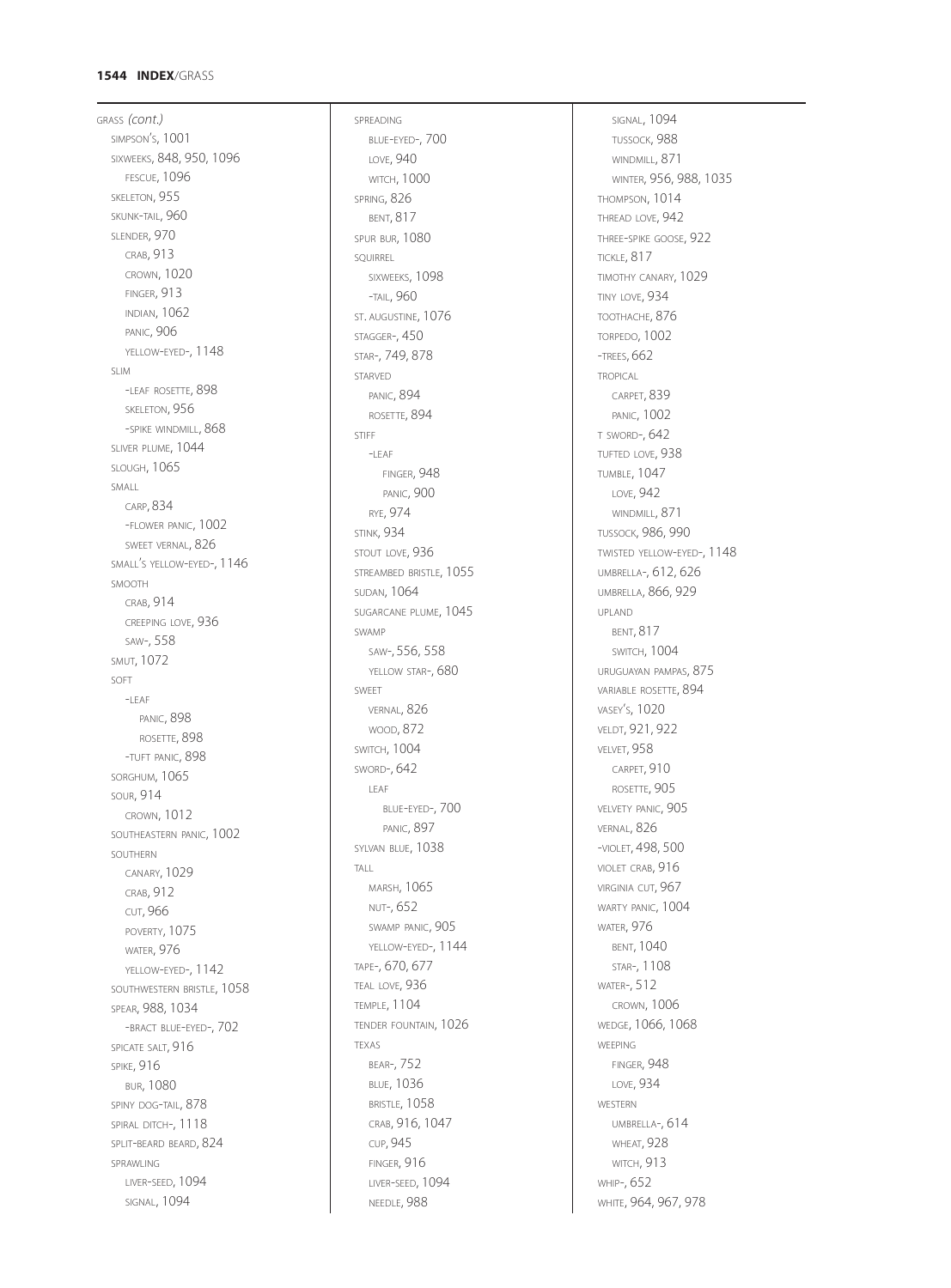### **1545** GYRANS /**INDEX**

GRASS *(cont.)* BLUE -EYED-, 698 FLUFF, 1082 FOUNTAIN, 1025 -HAIRED ROSETTE, 902 STAR-, 749 -TOP UMBRELLA-, 626 -TUBE STAR-, 749 WHORLED NUT-, 652 WIDGEON-, 1116, 1118 WILD CANARY, 1029 OAT, 881 WILMANN S LOVE, 942 ' WIMMERA RYE, 974 WINDMILL, 866, 1081 FINGER, 871 WINTER, 988 BENT, 817 WIRE, 1074 **WIRY** BLUE -EYED-, 698 **WITCH, 1000** WITCH, 926, 996, 998 WOOD REED, 872 WITCH, 998 WOODLAND BLUE, 1038 WOOL-, 646 WOOLLY, 945 ROSETTE, 892, 905 TRIPLEAWN, 830 WRIGHT S ' PANIC, 908 ROSETTE, 908 TRIPLEAWN, 832 YARD, 922 YELLOW BRISTLE, 1056 -EYED-, 1141, 1146 INDIAN, 1062 NUT-, 570 STAR-, 678, 682, 749 GRASSBUR, 864 GRASSY ARROWHEAD, 427 GRAVEYARD HYACINTH, 668 gravida Carex, 536 GRAY SABADILLA, 740 GRAY S ' BEAK SEDGE, 630 -RUSH, 630 FLAT SEDGE, MIDWESTERN, 572 LADIES'-TRESSES, 790 GRAY -GREEN FRUIT CARIC SEDGE, 536

grayi Rhynchospora, 630 grayoides Cyperus, 572 GREASE GRASS, 1084 GREAT BROME, 857 BULRUSH, 641, 642 GARLIC, 435 PLAINS FLAT SEDGE, 573 LADIES'-TRESSES, 786 SCOURING -RUSH, 334 SOLOMON S -SEAL, 506 ' GREATER BLADDER CARIC SEDGE, 540 DUCKWEED, 723 -HEADED GARLIC, 435 QUAKING GRASS, 854 GREEN ADDER S -MOUTH, 770 ' ANACHARIS, LIGHT, 672 ARROW ARUM, 470 ARUM, 470 BRISTLE GRASS, 1060 BULRUSH, DARK-, 646 -DRAGON, 464 FEATHER -SHANK*,* 740 FLAT SEDGE, 580 FOXTAIL GRASS, 1060 FRINGED ORCHID, 776 FRUIT CARIC SEDGE, GRAY-, 536 -HEAD SEDGE*,* 616 ANNUAL, 618 PERENNIAL, 618 -JACK, 465 -LILY, 740, 742 -LIP LADIES'-TRESSES, 784 MALAXIS, 770 ORCHIS, PALE, 774 REIN ORCHID, 773 SILKYSCALE, 825 SPIKE -RUSH, 594 BRIGHT, 594 SPRANGLETOP, 968 TRILLIUM, OZARK, 1136 -VEIN LADIES'-TRESSES, 789 -WHITE CARIC SEDGE*,* 526 WOOD ORCHID, 773 SMALL, 773 WOODLAND ORCHIS, 773 GREENBRIER, 1118 BRISTLE, 1124 CAT, 1121 COMMON, 1122 CORAL, 1124

DEVIL, 1119, 1124 DWARF, 1122 FAMILY, 1118 FIDDLE -LEAF, 1120 FRINGED, 1120 GLAUCOUS -LEAF, 1121 HAIRY, 1122 LANCE -LEAF, 1124 LAUREL, 1121 -LEAF, 1121 PROSTRATE, 1122 RED -BEAD, 1124 SAW, 1120 SMALL S, 1124 ' WALTER S, 1124 ' grisea Carex, 540 *Groenlandia,* 1110 GROUNDBRIER, 1122 GROUND ORCHID, LOW, 776 guadalupensis Najas, 676 GUADELOUPE WATER -NYMPH, 676 GUAIMA, ZACATE, 922 GUERNSEY -LILY, 444 GUINEA -CORN, 1063 GRASS, 1091, 1092 LIVER -SEED GRASS, 1092 GULF COAST LATERAL BULRUSH, 616 SPIKE -RUSH, 592 YUCCA, 416 COCK -SPUR GRASS, 920 CORD GRASS, 1065, 1066 DUNE GRASS, 1018 PASPALUM, 1018 PIPEWORT, 659 GUMBERRY, 1120 GUMMY LOVE GRASS, 934 *Gymnadeniopsis clavellata,* 773 *integra,* 774 *nivea,* 776 gymnocarpon Panicum, 1000 **Gymnopogon,** 955 ambiguus, 956 brevifolius, 956 Gymnospermae, 389 Gymnosperms, 389 *Gymnosporangium,* 393 *Gymnostachys,* 406 gyrans Andropogon gyrans var., 822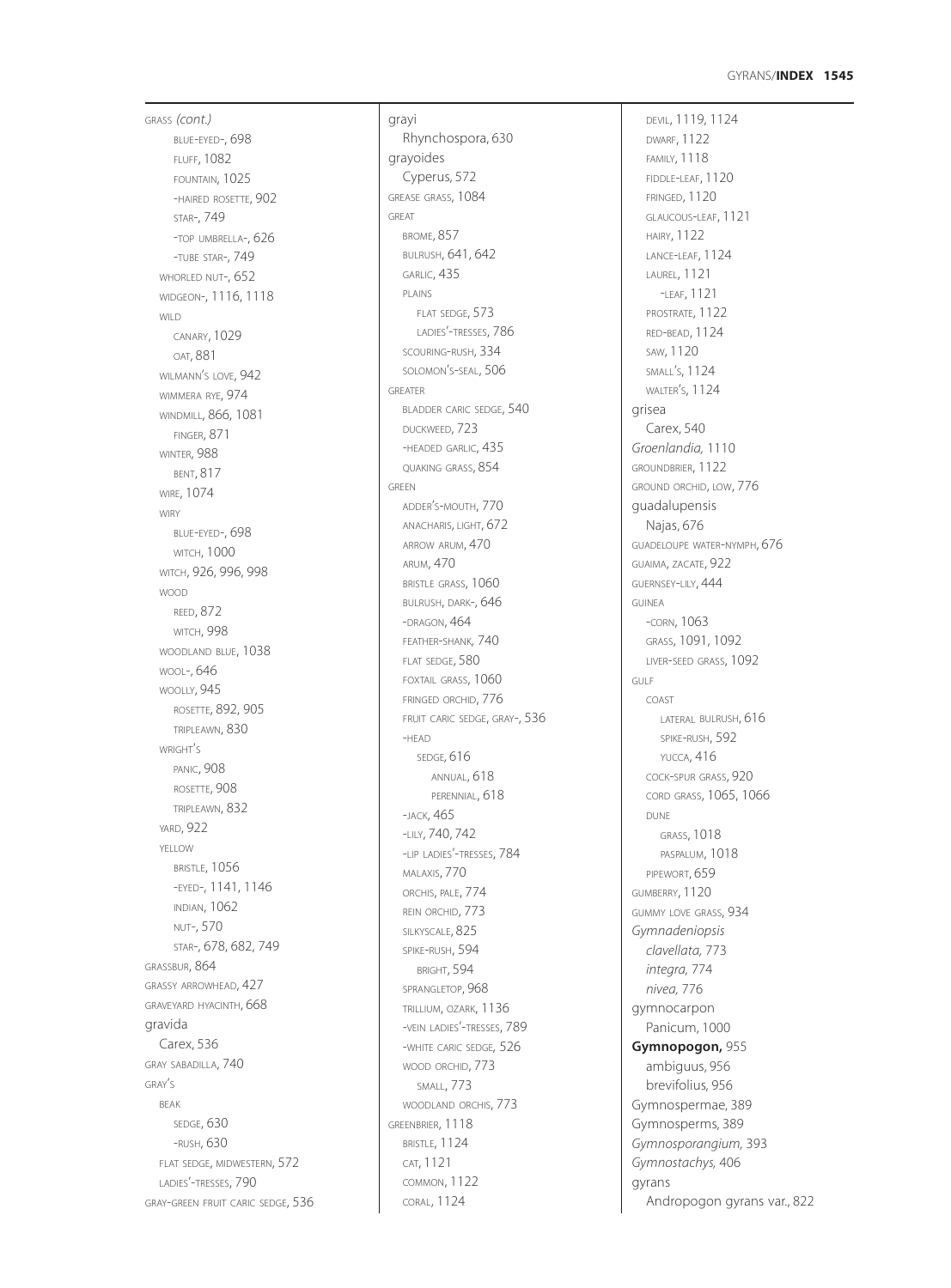# $\blacktriangleleft$ H

**Habenaria,** 764 *blephariglottis* var. *conspicua,* 772 *chapmanii,* 772 *ciliaris,* 773 *clavellata,* 773 *cristata,* 773 *flava,* 774 *integra,* 774 *lacera,* 776 *nivea,* 776 quinqueseta, 27/287, 764 var. *macroceratitis,* 764 repens, 27/287, 766 HABENARIA LONG-HORNED, 764 NUTTALL'S, 766 PINE, 764 SNOWY, 776 **Habranthus,** 449 *bifidus*, 452 *texanus,* 450 tubispathus,  $\boxed{3}$ /287, 450 *Haemanthus,* 444 Haemodoraceae, 489 HAGBRIER, 1124 HAIR CAIRC SEDGE FALSE, 530 SHORT-, 531 FERN INDIAN-, 337 VENUS'-, 368, 764 GRASS, 818, 958, 983, 1071 ANNUAL, 818 SILVER, 818 COMMON SILVER, 818 LONG-AWN, 983 SAVANNAH, 984 SILVER, 818 -GRASS, DOG'S-, 582 -LEAF PASPALUM, 1016 SEDGE, 511, 512 CAPILLARY, 512 DENSE-TUFT, 512 RUSH, 514 TREE, MAIDEN-, 401 HAIRY -AWN MUHLY, 983 BEAKGRAIN, 884 CHESS, 858 CRAB GRASS, 914 ERIONEURON, 946 FIMBRY*,* 610 -FLOWER PASPALUM, 1019 SPIDERWORT, 498

GRAMA, 849 GREENBRIER, 1122 -LEAF BRISTLE GRASS, 1060 LIP FERN, 376 MAIDEN FERN, ROUGH-, 385 -NERVE GRASS, 1081 PEPPERWORT, 354 PIPEWORT, 660 -SEED CROWN GRASS, 1019 PASPALUM, 1019 SHADOW-WITCH, 778 -SHEATH LOVE GRASS, 940 SIXWEEKS GRASS*,* 1097 TRIDENS, 946 UMBRELLA -GRASS, 614 SEDGE, 614 WATER-CLOVER, 354 WILD RYE, 926 WOODLAND BROME, 860 WOOLLY GRASS, 946 HALBERD FERN, 350 BROAD, 351 halepense Sorghum, 1064 *Halesia,* 852 HALFCHAFF SEDGE, 620 AWNED, 621 DRUMMOND'S, 621 SMALL-FLOWER, 621 HALL'S BULRUSH, 644 CLUB-RUSH, 644 PANIC, 1001 WITCH GRASS, 1001 hallii Panicum, 1001 *Hamamelis,* 852 Hamemodoraceae, 1106 HAMMOCK CARIC SEDGE, 536 SPIDER-LILY, 454 *Hapalanthus repens,* 490 HARD GRASS, 1050 COMMON, 1050 HARD-STEM BULRUSH, 641 CLUB-RUSH, 641 HARDY SWAMP LILY, 449 HARE BARLEY, 962 HARPER'S BRISTLE-STALK CARIC SEDGE, ROLAND, 542 YELLOW-EYED-GRASS, 1144 harperi Carex leptalea subsp., 542

HARTWEG'S CROWN GRASS, 1014 PASPALUM, 1014 hartwegianum Paspalum, 1014 HARVEY'S BEAK -RUSH, 630 SEDGE, 630 harveyi Rhynchospora, 630 HASPAN FLAT SEDGE, 572 haspan Cyperus, 572 *Hastingsia,* 669 HAT-PINS, 657 HAUCO, 412 HEAD BEAK SEDGE, LOOSE-, 626 -BEARING CARIC SEDGE, 530 BOGBUTTON, WHITE-, 660 FLAT SEDGE, LARGE-, 576 -LEAF PONDWEED, 1113 -LIKE DROPSEED, 1072 NUT-RUSH, LITTLE-, 651 PIPEWORT, SMALL-, 659 SEDGE ANNUAL GREEN-, 618 GREEN-, 616 PERENNIAL GREEN-, 618 WHITE-, 618 SPIKE-RUSH*,* LITTLE-, 600 HEARTS, MERRY-, 745 HEAVY CARIC SEDGE*,* 536 -FRUIT CARIC SEDGE, 536 HEDGEHOG DOG-TAIL, 878 GRASS, 862, 864 WOODRUSH, 716 HEGARI, 1063 *Helianthium parvulum,* 426 *tenellum,* 426 HELICONIA, 482, 737 Heliconiaceae, 482, 737 HELLBORINE, 762 GIANT, 762 HELLEBORE FALSE, 745 **WHITE, 745** HELLER'S ROSETTE GRASS, 898 HELLFETTER, 1119, 1124 **Hemerocallidaceae,** 660 **Hemerocallis,** 662 fulva, 27/288, 662 lilioasphodelus, 663 var. *fulvus,* 663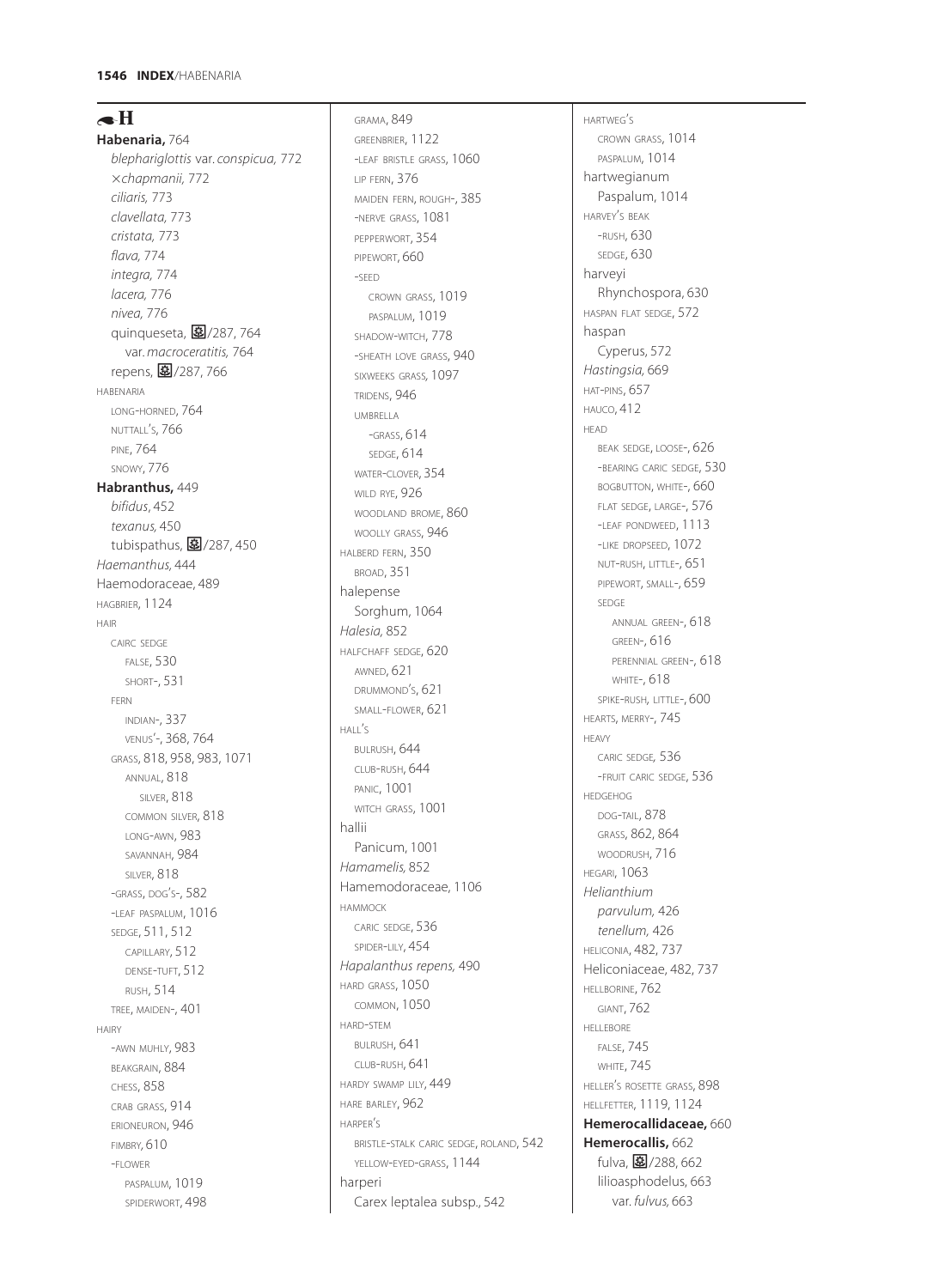*Hemicarpha aristulata,* 621 *drummondii,* 621 *micrantha,* 620, 621 var. *aristulata* , 621 var. *drummondii,* 621 var. *minor,* 621 HEMICARPHA, COMMON, 621 *Hemiphylacus,* 475 hemitomon Panicum, 1001 HEMLOCK, 396 ROSETTE GRASS, 904 heracleifolia Tectaria, 351 *Heracleum,* 351 HERBA PARIS, 1131 **Herbertia,** 686 *caerulea,* 688 lahue, 288,688 subsp. *caerulea,* 688 HERBERTIA, 688 HERDS GRASS, 1030 **Hesperaloe,** 408 engelmannii, 409 parviflora, **图**/288,409 var. *engelmannii,* 409 HESPERALOE, RED, 409 **Heteranthera,** 1108 dubia, 1108 *liebmannii,* 1108 limosa, 1108 *rotundifolia,* 1108 **Heteropogon,** 956 contortus, 957 melanocarpus, 957 *secundus,* 1080 hexagonoptera Phegopteris, 384 **Hexalectris,** 766 nitida, 8/288, 766 spicata var. arizonica, 767 var. spicata, <mark>国</mark>/288, 767 warnockii, <mark>毫</mark>/288, 767 HEXALECTRIS, SHINING, 766 hexandra Leersia, 966 hians Steinchisma, 1075 HICKORY, SHAG -BARK, 466 HIDDEN DROPSEED, 1071 -FRUIT CARIC SEDGE, 526 HIERBA DE POLLO, 491 *Hierochloe,* 826

**Hilaria,** 957 belangeri, 958 **Hippeastrum,** 450 bifidum, 450 puniceum, 452 *Hippochaete,* 332 hirsuta Bouteloua, 849 Eragrostis, 936 Hypoxis, 682 HIRSUTE CARIC SEDGE, 531 hirsutiflora Tradescantia, 498 hirtella Vulpia octoflora var., 1097 hirtellus Oplismenus, 988 hispidula Thelypteris, 385 hispidus Arthraxon, 834 HOG MILLET, 1001 **Holcus,** 958 lanatus, 958 HOLD -FAST CARIC SEDGE, 552 HOLLY ASIATIC, 344 FERN, 344, 350 HOUSE, 346 NET -VEIN, 344 JAPANESE, 346 NET -VEIN, 346 -LEAF WATER -NYMPH, 676 *Holubiella lunarioides,* 358 *Homalocenchrus virginicus,* 967 HONEY -BELLS, 442 HOODED ARROWHEAD, 428 FINGER GRASS, 870 WINDMILL GRASS, 870 HOOKED BRISTLE GRASS, 1058 PEPPERWORT, 354 HOP CARIC SEDGE, 542 -LIKE CARIC SEDGE, 542 SEDGE, FALSE, 542 HOPVINE, DEVIL S-, 1122 ' hordeaceus Bromus, 858 **Hordeum,** 958 jubatum, 960 *leporinum,* 962 murinum subsp. leporinum, 962 var. *pubens,* 962

pusillum, 962 vulgare subsp. *spontaneum,* 962 subsp. vulgare, 962 HORN CLUB -MOSS, STAG-, 328 HORNED BEAK<br>-RUSH, 626, 632 SHORT -BRISTLE, 626 SEDGE, TALL, 632 -PONDWEED, 1148 FAMILY, 1148 -RUSH, 621, 626 horridula Cheilanthes, 376 HORSEBRIER, 1122 HORSE-TAIL CROWN GRASS, 1019 PASPALUM, 1019 HORSETAIL, 332, 334 FAMILY, 332 KANSAS, 334 ROUGH, 334 SMOOTH, 334 SPIKE -RUSH, 593 HOUSE HOLLY FERN, 346 HUACO, 410, 412 major siler's<mark>, 410</mark> ' HUANG, MA, 390 humilis Tradescantia, 498 *Humulus lupulus,* 573 HUNGARIAN BROME, 858 -MILLET, 1055 HUNGRYVINE, 1122 HURRAH GRASS, 1020, 1092 HURRICANE -LILY*,* 450, 452, 455 HUSK BEARDED SHORT, 852 SHORT, 850 HYACINTH, 666, 670 ARMENIAN GRAPE-, 668 COMMON GRAPE-, 668 WATER-, 1107 FAMILY, WATER-, 1106 GARDEN, 666 GRAPE-, 668 GRAVEYARD, 668 MEADOW-, 664 PEACOCK-, 1107 POISON-, 745 STARCH GRAPE-, 668 SQUILL, 670 WATER-, 1107 WILD-, 664, 745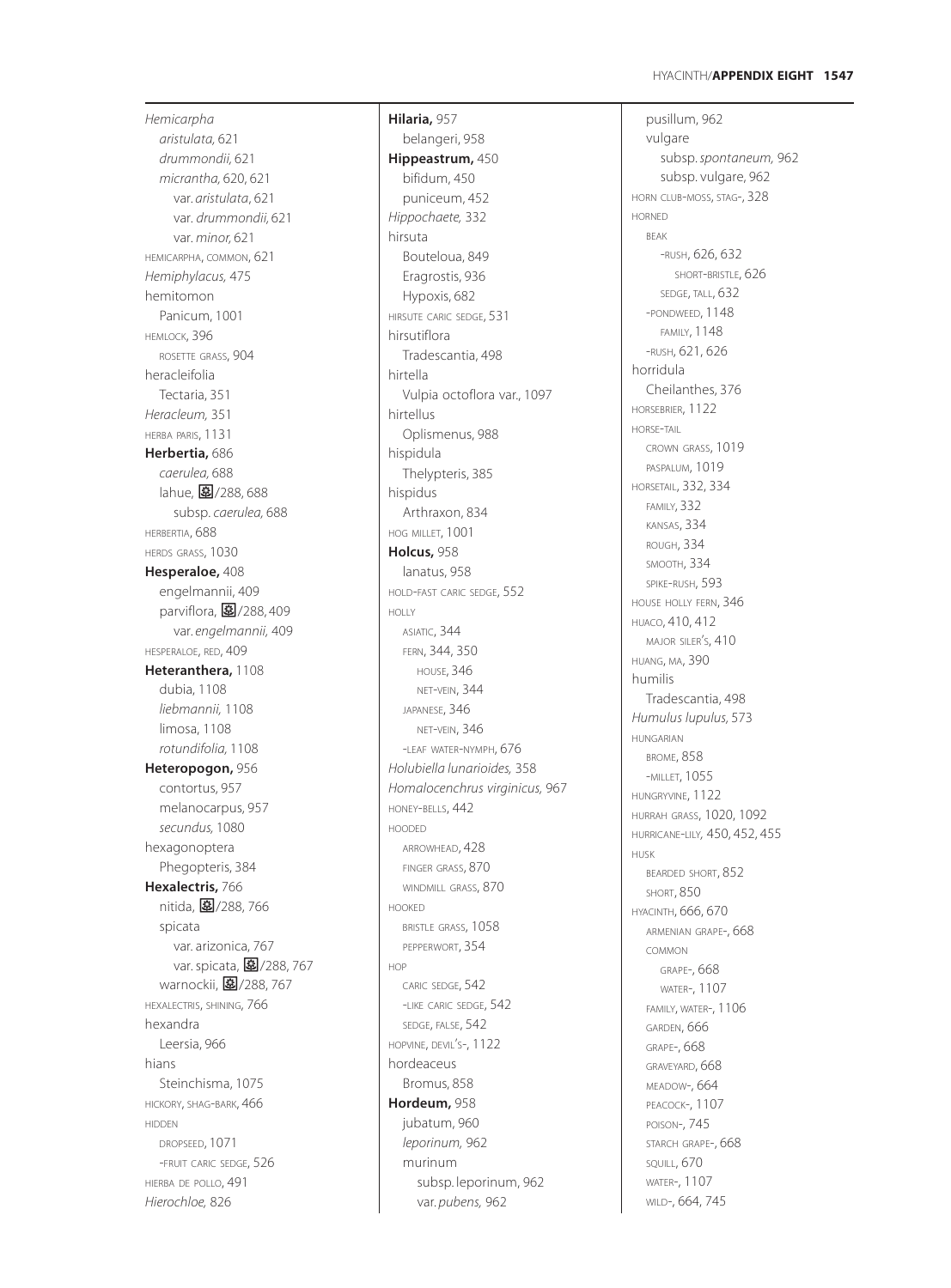**Hyacinthaceae,** 663 hyacinthoides Allium canadense var., 436 Scilla, 670 **Hyacinthus,** 666 *botryoides,* 668 orientalis, 666 *racemosus,* 668 hyalina Carex, 540 HYALINE-SCALE CARIC SEDGE, 540 hyalinolepis Carex, 540 HYBRID BEARD GRASS, 843 BLUESTEM, 843 hybrida Bothriochloa, 843 **Hydrilla,** 673 verticillata, 673 *Hydrocharis,* 672 *spongia,* 674 **Hydrocharitaceae,** 670 *Hydrochloa,* 976 *caroliniensis,* 976 *fluitans,* 976 **Hydrocleys,** 736 nymphoides, 736 hyemale Equisetum, 334 hyemalis Agrostis, 817 *Hymenoasplenium,* 336 **Hymenocallis**, 452 *caroliniana,* 454 *eulae,* 454 *galvestonensis,* 454 subsp. *angustifolia,* 454 liriosme, 27/289, 454 occidentalis, 454 var. eulae, 图/289, 454 var. occidentalis, 454 *Hyparrhenia hirta,* 796 hypnoides Eragrostis, 936 *Hypnum,* 936 **Hypoxidaceae,** 678 **Hypoxis,** 678 curtissii, 680 *erecta,* 682 hirsuta, 27/289, 682 var. *leptocarpa,* 682 *juncea* var. *wrightii,* 683 *leptocarpa,* 682 *longii,* 680, 682 *micrantha,* 682, 683

rigida, 682 sessilis, 682 wrightii, 682 hystricinus Cyperus, 572 *Hystrix,* 924

# $\bullet$ I

illinoensis Potamogeton, 1113 ILLINOIS PONDWEED, 1113 *Imbidium floridanum,* 784 *laciniatum,* 786 **Imperata,** 962 cylindrica, 963 *brasiliensis,* 963 IMPERIAL GRASS, 839 INCAS, LILY-OF-THE-, 443  $\times$ incomparabilis Narcissus, 458 incurva Parapholis, 1006 INDIA CUPSCALE, 1046 LOVE GRASS, 940 INDIAN ARROWROOT, WEST, 737 -BALM, 1132 CHERRIES, 465 CORN, 1100 CROWN GRASS, 1022 GOOSE GRASS, 922 GRASS*,* 1060, 1062 LONG-BRISTLE, 1062 SLENDER, 1062 YELLOW, 1062 -HAIR FERN, 337 -MILLET, 918 PASPALUM, 1022 REED, 1062 WILD RICE, 1102 WOOD-OATS, 865 INDIANOLA BEAK -RUSH, 630 SEDGE, 630 indianolensis Rhynchospora*,* 630 INDIAN -SHOT, 482, 485 -TEA, 390 -TURNIP, 465 indica Canna, 485 Eleusine, 922 Sacciolepis, 1046

indicus Sporobolus, 1072 INDIGO-SQUILL, 664 inermis Bromus, 858 inexpansa Rhynchospora, 632 INFLATED CARIC SEDGE, 540 NARROW-LEAF CARIC SEDGE, 540 -SCALE FLAT SEDGE, 565 INLAND MUHLY, 984 RUSH, 711 SALT GRASS, 916 SEA-OATS, 865 INNOCENT-WEED, 864 insularis Digitaria, 914 integerrima Astrolepis, 370 integra Platanthera, 774 interior Fimbristylis puberula var., 612 Juncus, 711 intermedia Eragrostis, 936 INTERRUPTED FERN, 362, 364 interruptum Trisetum, 1089 interstincta Eleocharis, 594 intumescens Carex, 540 involucratus Cyperus, 573  $\times$ involuta Muhlenbergia, 984 **Ipheion,** 440 uniflorum, 27/289, 440 *Ipomoea batatas,* 654 iria Cyperus, 573 **Iridaceae,** 683 iridifolia Xyris laxifolia var., 1144 **Iris,** 688 brevicaulis, 691 *conglomerata*, 692 *ecristata,* 691  $\times$ flexicaulis,  $\boxed{\ddot{}}$ /290, 691 *foliosa,* 691 fulva, 27/290, 691 *fulvala,* 691 germanica, 692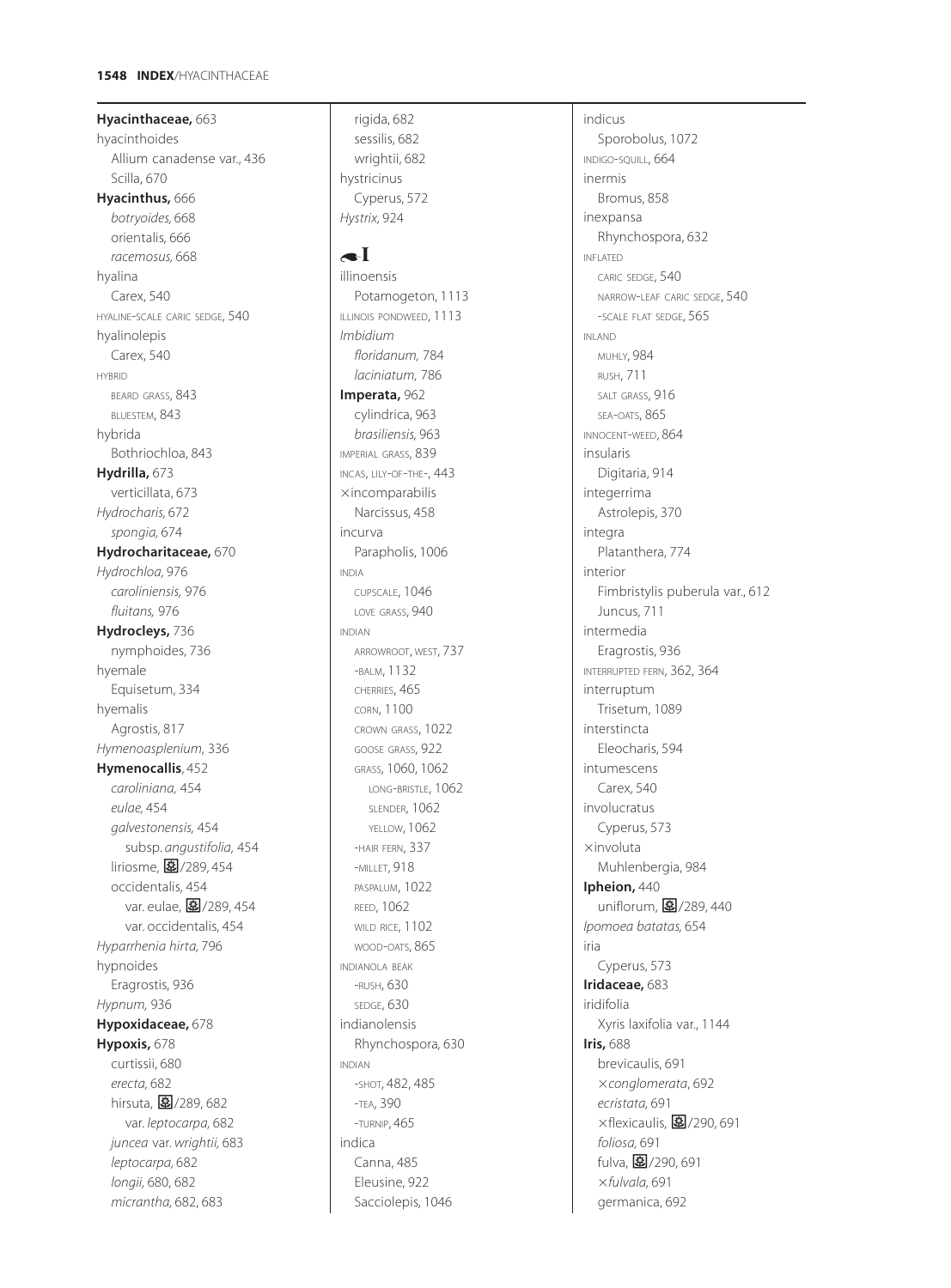# JUNCUS /**INDEX 1549**

**Iris** *(cont.) giganticaerulea,* 688, 691, 692 *hexagona,* 691, 692 var. *flexicaulis,* 691 *nelsonii,* 688 pallida, 692 .<br>pseudacorus, **图**/290, 692 *shrevei,* 692 *versicolor* var. *shrevei,* 692 *vinicolor,* 692 virginica, <mark>国</mark>/290, 692 xiphium, 694 IRIS COPPER, 691 DALMATIAN, 692 DUTCH, 694 FAMILY, 683 GARDEN, 692 GERMAN, 692 GIANT BLUE, 691 -LEAF YELLOW-EYED -GRASS, 1144 LAMANCE, 691 PALE -YELLOW, 692 PRAIRIE-, 694 RED, 691 SHORT -STEM, 691 SPANISH, 694 SWEET, 692 VIRGINIA, 692 YELLOW, 692 WATER, 692 ZIGZAG, 691 *Ischaemum ophiuroides,* 944 ischaemum Bothriochloa, 843 Digitaria, 914 ISLAND LILY, PHILIPPINE, 734 **Isoetaceae,** 323 **Isoetes,** 323 butleri, 324 *lithophila,* 324 melanopoda, 324 **Isolepis,** 614 *ambigua,* 598 carinata, 616 cernua, 616 *koilolepis,* 616 *molesta,* 616 pseudosetacea, 616 **Isotria,** 768 *medeoloides,* 768 verticillata, <mark>a/</mark>/290, 768 ISOTRIA, WHORLED, 768 ITALIAN GLADIOLUS, 686 -MILLET, 1055 RYE GRASS, 974

italica Setaria, 1055 italicus Gladiolus, 686 IVORY LADY S -SLIPPER, 761 ' VEGETABLE-, 473 IVY DUCKWEED, 723 -LEAF DUCKWEED, 723 *Ixia,* 683

 $\bullet$ JABURAN LILY -TURF, 504 jaburan Ophiopogon, 504 JACK GREEN-, 465 -IN-THE-PULPIT, 464, 465, 716 JACKET, BLUE-, 498 JACKSONBRIER, 1124 JACKSONVINE, 1124 JAMAICA SAW -GRASS, 556 SWAMP SAW -GRASS, 556 jamaicense Cladium, 556 JAPANESE BARNYARD MILLET, 918 BRISTLE GRASS, 1055 BROME, 858 CHESS, 858 CLIMBING FERN, 352 GRASS, 977 HOLLY FERN, 346 -HYACINTH, 504 LAWN GRASS, 1104 LOVE GRASS*,* 933, 938 NET -VEIN HOLLY FERN, 346 STILT GRASS*,* 977 japonica Eragrostis, 938 Zoysia, 1104 japonicum Lygodium, 352 japonicus Bromus, 858 JEW BOLIVIAN-, 489 WANDERING-, 488, 494 WHITE WANDERING-, 496 JEWEL FERN, DALLAS, 348 JIGGLE-JOGGLES, 854 JIMMY FERN, 371 JIO, 492 JOB S -TEARS, 874 '

JOGGLES, JIGGLE-, 854 JOHN <sup>S</sup> SHIELD FERN, ST., 385 ' JOHNSON GRASS, 1064, 1065 JOINT BLUESTEM, BRISTLE-, 843 -FIR, 390 FAMILY, 390 GRASS, 874, 1014 -HEAD, 834 -TAIL, 872, 944 CAROLINA, 874 WRINKLED, 874 JOINTED CROWN GRASS, 1014 FLAT SEDGE, 566 GOAT GRASS, 815 RUSH, 712 Joinvilleaceae, 796 JONES' RAIN -LILY, 448 JONQUIL, 458 CAMPERNELLE, 458 jonquilla Narcissus, 458 JOOR S CARIC SEDGE, JOSEPH F., 540 ' ioorii Carex, 540 JOSEPH F. JOOR S CARIC SEDGE, 540 ' FRANK S CARIC SEDGE, 536 ' JOSHUA TREE, 413 jubata Cortaderia, 875 jubatum Hordeum, 960 JUG ORCHID, 776 **Juncaceae,** 702 junceus Sporobolus, 1074 juncoides Bulbostylis, 514 **Juncus,** 703 acuminatus, 708 var. *debilis,* 710 anthelatus, 708 brachycarpus, <mark>3</mark>/290, 708 brachyphyllus, 708 *bufonis,* 714 capitatus, 708 *caudatus,* 714 coriaceus, 708 debilis, 708 dichotomus, 710 diffusissimus, 710 dudleyi, 710 effusus, 710 var. *solutus,* 710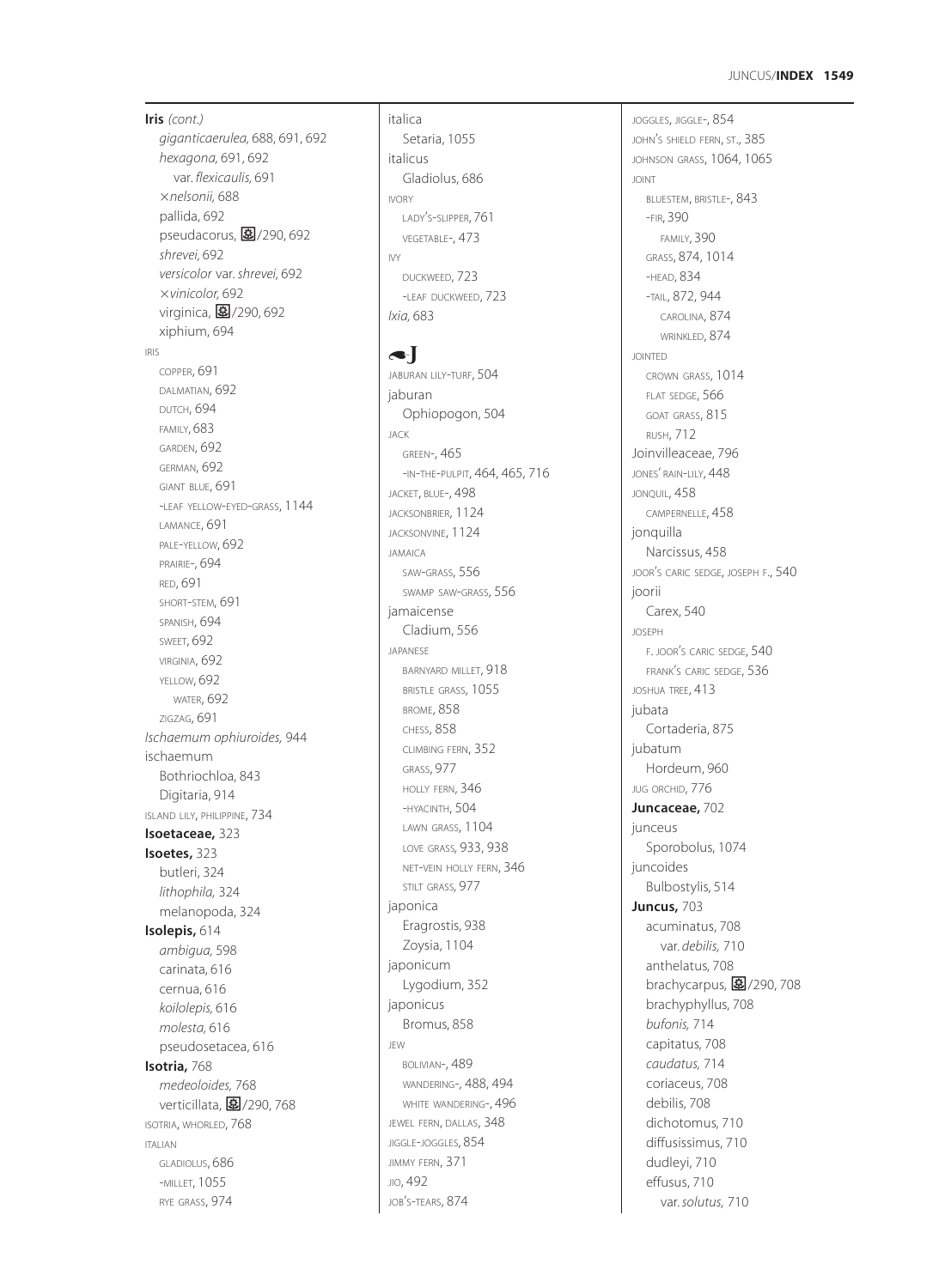## **1550 INDEX**/JUNCUS

**Juncus** *(cont.)* elliottii, 710 filipendulus, 710 interior, 711 marginatus, 712 nodatus, 712 polycephalus, 712 repens, 712 roemerianus, 712 scirpoides, 712 *setosus,* 712 var. *setosus,* 712 *squarrosus,* 703 tenuis, 714 var. *anthelatus,* 708 var. *dudleyi,* 710 texanus, 714 torreyi, 714 trigonocarpus, 714 validus, 714 var. fascinatus, 714 var. validus, 714 JUNE BLUE GRASS, 1037 GRASS, 861, 964, 1040 ANNUAL, 1040 PRAIRIE, 964 JUNGLE-RICE, 920 JUNIPER, 392, 393 ASHE'S, 393 MEXICAN, 393 PINCHOT'S, 393 RED, 394 -BERRY, 393 **Juniperus,** 392 ashei, 393 *communis,* 392 pinchotii, 393 *silicicola,* 394 virginiana var. *silicicola,* 394 var. virginiana, 图/291, 394 jupicai Xyris, 1144

# $\blacktriangleleft K$

KAFFIR, 1063, 1064 -CORN, 1063 -LILY, 444 KALO*,* 468 KANGAROO GRASS, 1078 KANSAS HORSETAIL, 334 SCOURING-RUSH, 334 KAOLANG, 1063 KARIBA WEED, 381

KEARNEY'S THREEAWN, 830 KEELED BULRUSH, 616 LATERAL BULRUSH, 616 kentuckiense Cypripedium, 761 KENTUCKY BLUE GRASS, 1037 LADY'S-SLIPPER, 761 KEY GRASS, 980 KIDNEY-SHAPE CARIC SEDGE, 550 KILL, COW-, 593 KING RANCH BLUESTEM, 843, 909 KLEBERG'S BLUESTEM, 909 KLEIN GRASS, 998 KNEE CARIC SEDGE, CYPRESS-, 534 SEDGE, CYPRESS-, 534 KNOT GRASS, 1014 -LEAF RUSH, 708 -ROOT BRISTLE GRASS, 1056 FOXTAIL, 1056 KNOTTED SPIKE-RUSH, 594 *Kobresia,* 516 KODO-MILLET, 1008, 1022 KOELER'S GRASS, 963 **Koeleria,** 963 *cristata,* 964 *gerardii,* 1040 macrantha, 964 *nitida,* 964 *phleoides,* 1040 *pyramidata,* 964 KOELERIA, ANNUAL, 1040 KOREA TEMPLE GRASS*,* 1104 KOREAN VELVET GRASS, 1106 kornickianum Eriocaulon, 659 KRAL'S CARIC SEDGE, ROBERT, 540 KR BLUESTEM, 843 kraliana Carex, 540 KUNAI, 963 kunthii Thelypteris, 388 KUNTH'S MAIDEN FERN, 388 PANIC GRASS, 894 **Kyllinga,** 616 brevifolia, 618 odorata, 618 pumila, 618 *sesquiflora,* 618 *tenuifolia,* 618

# $\blacktriangle$ L

LACE GRASS, 934  $-$ LIP LADIES'-TRESSES, 784 SPIRAL ORCHID, 784 lacera Platanthera, 776 Spiranthes, 784 **Lachnocaulon,** 660 anceps, 660 digynum, 660 laciniata Spiranthes, 784 lacryma-jobi Coix, 874 LADDER BRAKE, 379 CHINESE, 379 LADIES, NAKED, 485 LADIES'-TRESSES, 779, 782 BECK'S, 790 COMMON, 782 EATON'S, 782 FLORIDA, 784 FRAGRANT, 786 FRINGE-LIP, 784 GIANT, 789 SPIRAL, 786 GRASS-LEAF, 789 GRAY'S, 790 GREAT PLAINS, 786 GREEN -LIP, 784 -VEIN, 789 LACE-LIP, 784 LESSER, 788 LITTLE, 790 LONG-LIP, 786 MARSH, 786 NAVASOTA, 788 NODDING, 782 OCTOBER, 788 OVAL, 788 PARKS', 788 PRAIRIE, 786 SLENDER, 784 SOUTHERN SLENDER, 784 SPRING, 790 SWEET, 786 TEXAS, 782 TWISTED, 790 UPLAND, 790 WHITE NODDING, 782 WOODLANDS, **789** LADD'S-FAVORITE, 977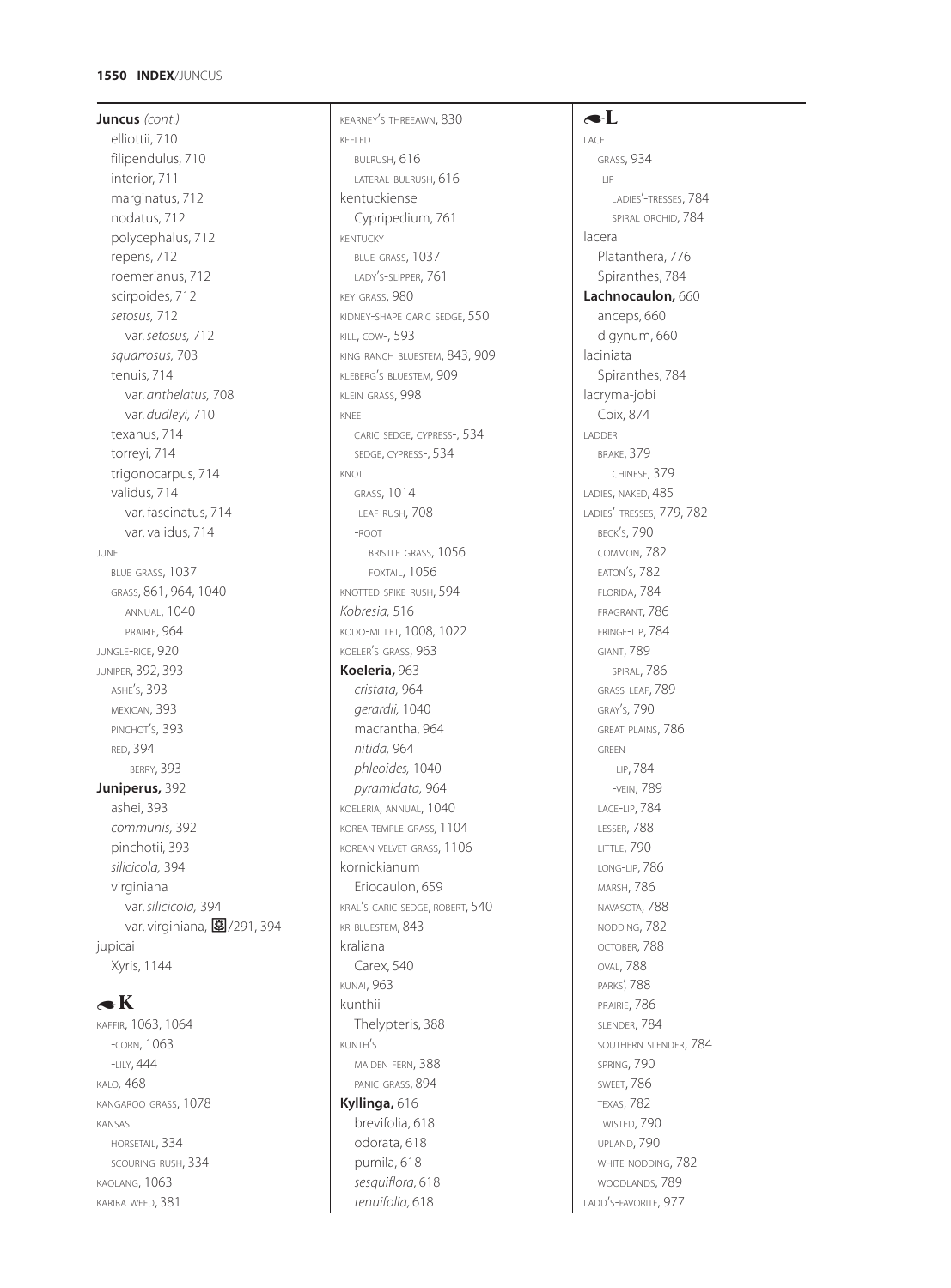## **1551** LEMNA /**INDEX**

LADY FERN, 344 LOWLAND, 344 SOUTHERN, 344 NAKED-, 450 LADY S ' -ETTERCAP, 759 -SLIPPER, 761 IVORY, 761 KENTUCKY, 761 RAFINESQUE S, 761 ' SOUTHERN, 761, 762 YELLOW, 761 leave Paspalum, 1016 laevigatum Equisetum, 334 laguroides Bothriochloa, 844 *Lagurus cylindricus,* 963 lahue Herbertia, 688 LALANG, 963 LAMANCE IRIS, 691 LAMP RUSH, 710 lanatus Holcus, 958 LANCE DON QUIXOTE S-, 420 '  $-$ LEAF BURHEAD, 424 GREENBRIER, 1124 SPIKE -RUSH, 596 -LIKE SPIKE -RUSH, 596 -SPIKE SPIKE -RUSH, 596 lanceolata Eleocharis, 596 lanceolatus Bromus, 860 Cyperus, 573 lancifolia Sagittaria, 427 **Landoltia,** 720 punctata, 720 langei Paspalum, 1016 LANGE S PASPALUM, 1016 ' langloisii Sisyrinchium, 700 lanosa Aristida, 830 Cheilanthes, 376 LARGE BARNYARD GRASS, 920 BEAK SEDGE, 632 -RUSH, 632

BELLWORT, 486 CRAB GRASS, 914 DUCKWEED, 720 FALSE SOLOMON <sup>S</sup> SEAL, 504 ' -FOOT PEPPERWORT, 354 -HEAD FLAT SEDGE, 576 -LEAF PONDWEED, 1114 SWEET VERNAL GRASS, 826 WHITE FRINGED ORCHID, 772 WHORLED -POGONIA, 768 WOODSIA, 351 *Larrea,* 409 lasioneura Smilax, 1121 lata Manfreda virginica subsp., 412 LATANIA, 475 LATANIER, 475 LATE CORALROOT, 760 SOUTHERN CORALROOT, 760 LATERAL BULRUSH*,* 614, 642 GULF COAST, 616 KEELED, 616 LOW, 616 latifolia Rhynchospora, 632 Sagittaria, 428 Typha, 1138 latifolium Chasmanthium, 865 Dichanthelium, 897 LATIN AMERICAN CROWN GRASS, 1012 FLAT SEDGE, 573 LAUREL GREENBRIER, 1121 -LEAF GREENBRIER, 1121 LAURELBRIER, 1121 laurifolia Smilax, 1121 LAURISA GRASS*,* 1025 LAWN GRASS, JAPANESE, 1104 laxiflorum Dichanthelium, 898 laxifolia Xyris, 1144 laxum Chasmanthium, 865 LEAF ANACHARIS, NARROW-, 672 BEAK SEDGE, THREAD-, 628 -RUSH, BRISTLE-, 628 CHAIN FERN, NARROW-, 340 CLUB -MOSS, TIGHT-, 327

FALSE CLOAK FERN, SMALL-, 370 FLAT SEDGE ALTERNATE, 573 SHORT-, 618 SLENDER-, 618 GRAPE FERN, CUT-, 357 NEEDLE-, 478 PEPPERWORT, NARROW-, 354 PLEAT-, 694 PRAIRIE PLEAT-, 694 PURPLE PLEAT-, 684 SPIKE<br>-RUSH DAGGER-, 596 LANCE-, 596 SEDGE, SHORT-, 618 WATER -NYMPH, HOLLY-, 676 WHITE -TOP, NARROW-, 626 YAM, FOUR-, 656 LEAFLESS ORCHID, 767 LEAFY DICHANTHELIUM, 904 PONDWEED, 1113 ROSETTE GRASS, 904 -BRACT DWARF RUSH*,* 708 LEAN FLAT SEDGE, 578 LEAST ADDER S -TONGUE, 361 ' BLUE -EYED -GRASS, 700 DUCKWEED, 722 SPIKE -RUSH, 591 LEATHERY RUSH *,* 708 LEAVED BRACKEN, SAW-, 379 leavenworthii Carex, 542 LEAVENWORTH S CARIC SEDGE, 542 ' LEEK, 432, 435 WILD, 435 **Leersia,** 964 hexandra, 966 lenticularis, 966 monandra, 966 oryzoides, 967 virginica, 967 lehmanniana Eragrostis, 938 LEHMANN S LOVE GRASS, 938 ' leiandra Tradescantia, 498 **Lemna,** 721 perpusilla, 722 aequinoctialis, 722 *gibba,* 718, 722 *minor,* 721, 722 var. *obscura,* 722 *minuscula,* 722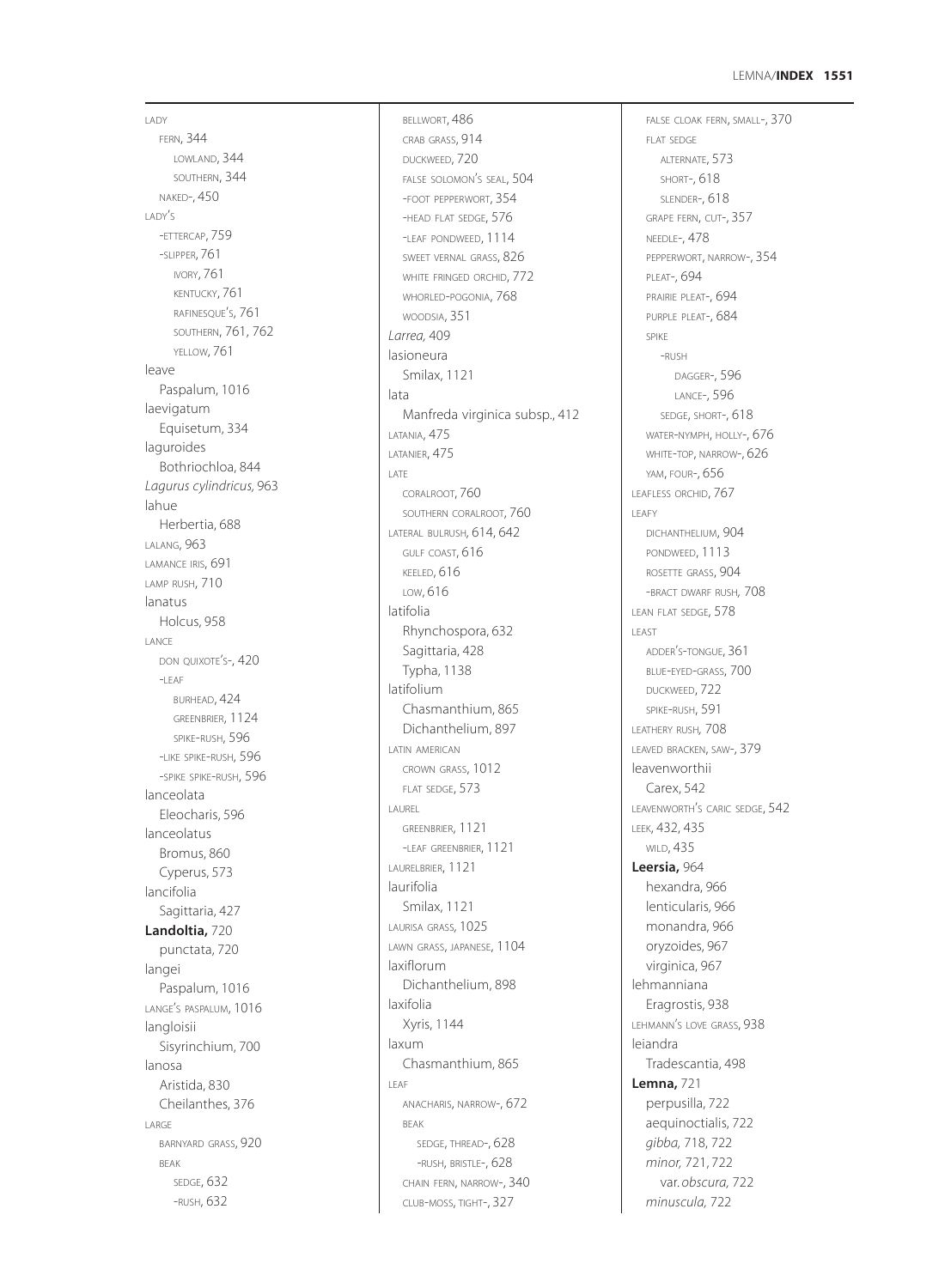**Lemna** *(cont.)* minuta, 722 *oblonga,* 726 obscura, 722 *punctata,* 721 *trinervis,* 722 *trisulca,* 723 turionifera, 723 valdiviana, 723 var. *minima,* 722 **Lemnaceae,** 716 lenticularis Leersia, 966 lentiginosus Cyperus, 573 LEOPARD -FLOWER, 685 -LILY, 683, 685 leporinum Hordeum murinum subsp., 962 leptalea Carex, 542 **Leptochloa,** 967 *domingensis,* 972 dubia, 968 *fascicularis,* 968, 970 *filiformis,* 970 fusca, 968 subsp. fascicularis, 968 subsp. uninervia, 970 *malabarica,* 968 *mucronata,* 970 nealleyi, 970 panicea, 970 subsp. *brachiata,* 970 subsp. *mucronata,* 970 panicoides, 970 *uninervia,* 968, 970 virgata, 972 *Leptocoryphium,* 824 *Leptoloma,* 910, 913 *cognatum,* 913 LESSER CREEPING RUSH, 712 DUCKWEED, 722 LADIES'-TRESSES, 788 QUAKING GRASS, 854 LETTUCE DUCK-, 677 WATER-, 472 leucoblepharis Dichanthelium strigosum var., 906 **Leucojum,** 454 aestivum, 455 *vernum,* 455 leucopila Setaria, 1055

leucotricha Nassella, 988 *Leymus triticoides,* 928 LIGHT GREEN ANACHARIS, 672 **Liliaceae,** 726 lilioasphodelus Hemerocallis, 663 **Lilium,** 734 *canadense* var*. carolinianum ,* 735 *canadidum,* 734 *carolinianum,* 735 *fortunofulgidum,* 735 *longiflorum,* 735 michauxii, 图/291, 735 philippinense, 735 *superbum* var. *carolinianum,* 735 LILY, 729, 734 AMAZON-, 444 ATAMOSCO-, 450 AUTUMN RAIN-, 460 ZEPHYR-, 460 BARBADOS-, 450, 452 BEAKED TROUT-, 734 BELLADONNA-, 444, 450 BLACKBERRY-, 685 BLOOD -, 444 BLUE FUNNEL-, 1128 BOURBON, 734 BRAZOS RAIN-, 446 CALLA-, 463 CAMAS-, 664 CAROLINA, 735 CELESTIAL-, 694 CLUSTER-, 1127 COPPER-, 449, 450 CORN-, 683, 745 CRAG-, 462 CRINUM-, 448 DAY-, 662, 663 DIMPLED TROUT-, 734 EUROPA DAY-, 662 EVENING STAR RAIN-, 446 FAIRY-, 460 FAMILY*,* 726 CLUSTER-, 1127 FAWN-, 731 FRAGRANT SPIDER-, 454 FULVOUS DAY-, 662 FUNNEL-, 1128 GREEN-, 740, 742 GUERNSEY-, 444 HAMMOCK SPIDER-, 454 HARDY SWAMP, 449 HURRICANE-*,* 450, 452, 455 JONES' RAIN-, 448

KAFFIR-, 444 LEOPARD-, 683, 685 LOUISIANA MARSH SPIDER-, 454 MADONNA, 734 MAY-, 502 MIDLAND TROUT-, 732 NORTHERN SPIDER-, 454 -OF-THE -INCAS, 443 -VALLEY, 502 FAMILY, 500 ORANGE DAY-, 662 RIVER, 449 OXBLOOD-*,* 450 PARROT-, 443 PERUVIAN SWAMP-, 460 PHILIPPINE, 734 ISLAND, 734 PINK RAIN-, 461 PRAIRIE RAIN-, 446 TROUT-, 732 RAIN-, 445, 446, 460 RED SPIDER-, 450, 455 REFUGIO RAIN-, 461 ZEPHYR-, 461 RIO GRANDE COPPER-, 450 ROSE-PINK ZEPHYR-, 461 SCHOOLHOUSE-*,* 450 SHAGGY-, 751 SOUTHERN SWAMP-, 448 SPICE-, 410 SPIDER-, 448, 452, 454, 455 SPRING SPIDER-, 454 ST. BERNARD'S-, 462 STAR-, 744, 746 STRAW-, 486 STRING-, 448 SUMMER SPIDER-, 454 SWORD-, 685 TAWNY DAY-, 662 TORREY'S CRAG-, 462 TRAUB'S RAIN-, 446 TRIPLET-, 1128 TROUT-, 731, 732 -TURF, 502, 504 DWARF, 504 GIANT, 504 JABURAN, 504 **WHITE, 504** WATER-, 736 WESTERN MARSH SPIDER-, 454 SPIDER-, 454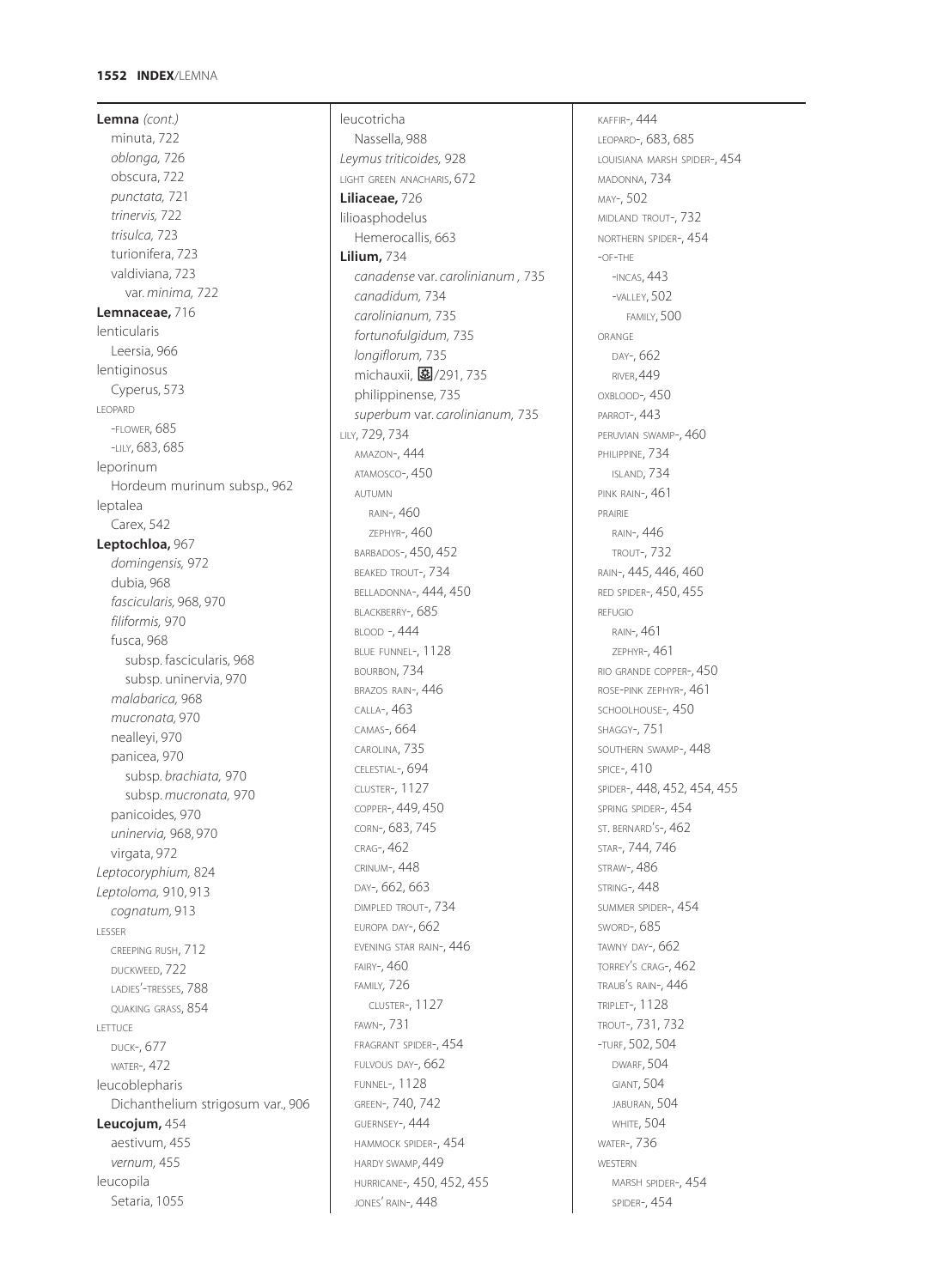# **1553** LONG/**INDEX**

LILY *(cont.)* **WHITE** FAWN-, 732 RAIN-, 446 SPIDER-, 452 TROUT-, 732 WIDE-LEAF RAIN-, 446 WOODLAND SPIDER-, 454 YELLOW TROUT-,  $734$ ZEPHYR-, 460 LIMESTONE ADDER'S-TONGUE, 361 -MEADOW CARIC SEDGE, 536 *Limnobiophyllum,* 472, 716, 718 **Limnobium,** 674 spongia, 67 *Limnocharis,* 735 *flava,* 736 **Limnocharitaceae,** 735 **Limnodea,** 972 arkansana, 972 limosa Heteranthera, 1108 *Lindera,* 852 lindheimeri Cheilanthes, 376 Dichanthelium acuminatum var., 892 Muhlenbergia, 985 Thelypteris ovata var., 388 lindheimeriana Nolina, 751 LINDHEIMER'S BEAR-GRASS, 751 LIP FERN, 376 MAIDEN FERN, 388 MUHLY, 985 NOLINA*,* 751 PANIC, 892 ROSETTE GRASS, 892 LINE CARIC SEDGE, FINE-, 550 linearifolium Dichanthelium, 898 LINEAR-LEAF PANIC GRASS, 898 LINED CARIC SEDGE*,* 550 lingulata Wolffiella, 726 LIP FERN, 372 ALABAMA, 374 BULB, 371 EATON'S, 374 FEE'S, 374 HAIRY, 376 LINDHEIMER'S, 376 RIVAL, 374 ROUGH, 376

SLENDER, 374 SMOOTH, 374 TEXAS, 374 WOOLLY, 374, 376 **Lipocarpha,** 620 aristulata, 621 drummondii, 621 micrantha, 621 *Liriope muscari,* 502, 504 liriosme Hymenocallis, 454 LIS, FLEUR-DE-, 688 **Listera,** 768 australis, 图/291, 770 LITTLE BARLEY, 962 BEAK-RUSH, 636 BLUESTEM, 1048 EASTERN, 1048 VIRILE, 1048 CLUB-SPUR ORCHID, 773 DUCKWEED, 722 EBONY SPLEENWORT, 337 -ELEPHANTS, 788 FALSE BLUESTEM, 1048 -HEAD NUT-RUSH, 651 SPIKE-RUSH*,* 600 LADIES'-TRESSES, 790 PEARL-TWIST, 790 QUAKING GRASS, 854 -SNOUT CARIC SEDGE, 544 -TOOTH CARIC SEDGE, 544 littoralis Monanthochloe, 980 LIVER-SEED GRASS, 1090, 1094 BROAD-LEAF, 1092 BROWN-TOP, 1092 FRINGED, 1092 GUINEA, 1092 MOZAMBIQUE, 1094 PANIC, 1094 PARA, 1092 PLANTAIN, 1096 SPRAWLING, 1094 TEXAS, 1094 lividum Paspalum, 1016 LOBE CLIFF FERN, BLUNT-, 351 GRAPE FERN SPARSE-, 357 WOODSIA, BLUNT-, 346, 351 LOBLOLLY, 400 PINE, 400 LOCA, PALMA, 420 *Lodoicea maldivica,* 473

LOG FERN, 347 **Lolium,** 972 *arundinaceum,* 951 *multiflorum,* 974 perenne, 973 var. aristatum, 974 var. *italicum,* 974 subsp. *multiflorum,* 974 var. *multiflorum,* 974 var. perenne, 974 subsp. *rigidum,* 974 var. *rigidum,* 974 *pratense,* 952 rigidum, 974 *strictum,* 974 *subulatum,* 974 temulentum, 974 var. *leptochaeton,* 974 lonchocarpa Carex, 542 LONG -AWN COCK-SPUR GRASS, 921 HAIR GRASS, 983 -AWNED ARISTIDA, 831 THREEAWN, 831 WOOD GRASS, 852 -BEAK BEAK SEDGE, 636 WITCH GRASS, 998 -BRISTLE INDIAN GRASS, 1062 CARIC SEDGE, SOUTHERN, 542 CLOAK FERN, 371 -LEAF BASKET GRASS, 988 CHASMANTHIUM, 865 PONDWEED, 1113 RUSH GRASS, 1072 THREEAWN, 830 WEDGESCALE, 1066 WOOD-OATS, 865 -LIP LADIES'-TRESSES, 786 TWAYBLADE, 770 -LOBE ARROWHEAD, 428 -MOSS, 480 -PETALED TRILLIUM, 1136 -SPIKE BEARD GRASS, 844 FLUFF GRASS, 1086 SILVER BLUESTEM, 844 TRIDENS, 1086 -SPINE SANDBUR, 864 -STALKED FINGER CARIC SEDGE, 534 -STEM ADDER'S-TONGUE, 361 -TOM, 1016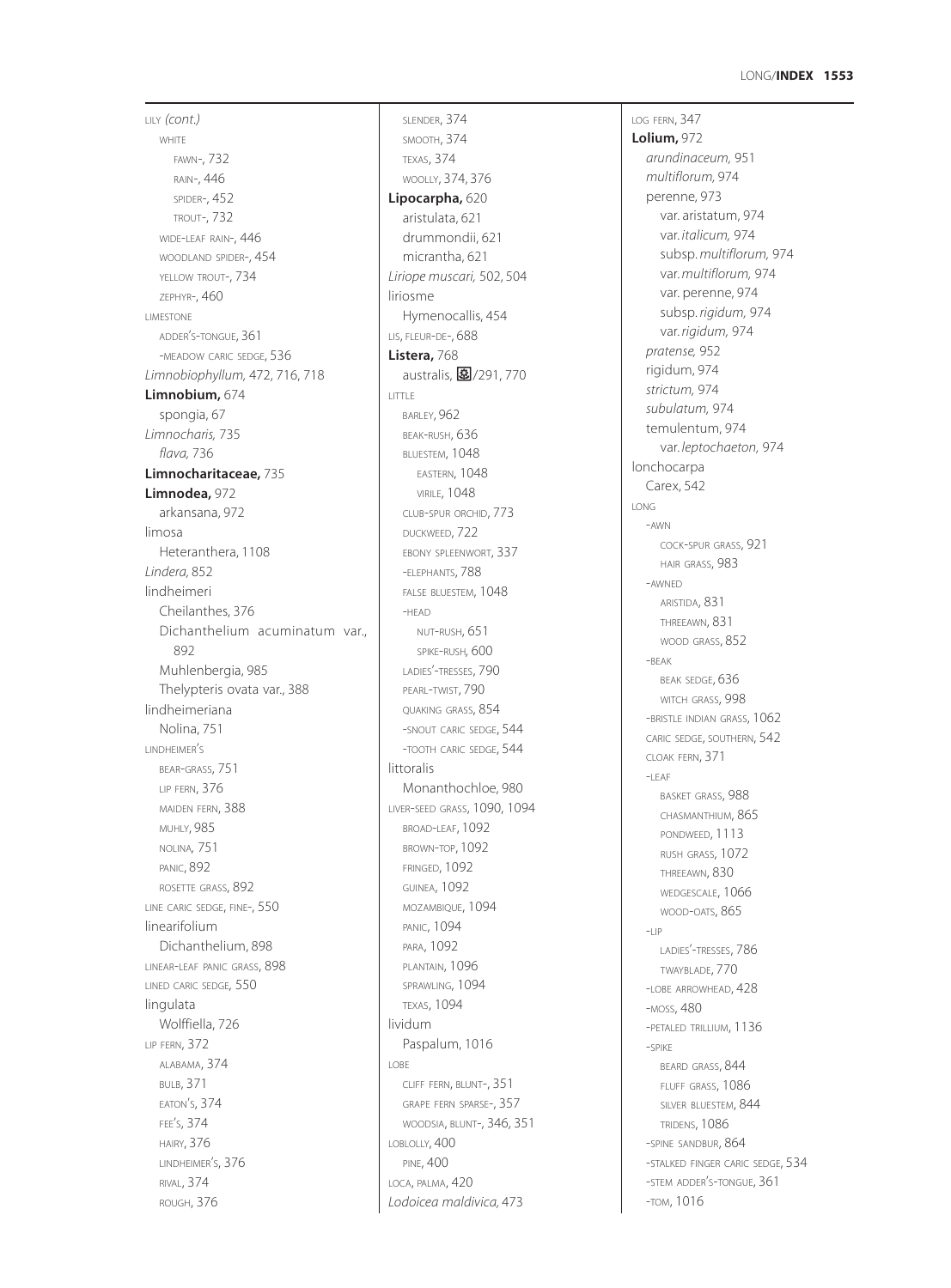# **1554 INDEX**/LONGESPICA

longespica Aristida, 830 LONG-HORNED HABENARIA, 764 longii Carex, 542 longilabris Spiranthes, 786 longiligulatum Dichanthelium acuminatum var., 892 longiloba Sagittaria, 428 longipaniculata Bothriochloa, 844 longiseta Aristida purpurea var., 831 longispinus Cenchrus, 864 LONGLEAF, 400 PINE, 398, 400 YELLOW PINE, 398 LONG'S CARIC SEDGE, 542 BAYARD, 542 LONGSTRAW PINE, 398 LONGTAG PINE, 398 LOOSE-HEAD BEAK SEDGE, 626 LOP GRASS, 858 *Lophochloa,* 963 *cristata,* 1040 Loranthaceae, 478 *Lorinseria areolata,* 340 LOUISIANA CANNA, 484 CARIC SEDGE, 542 CUP GRASS, 945 IRISES*,* 688, 690 MARSH SPIDER-LILY, 454 TRILLIUM, 1134 YELLOW-EYED-GRASS, 1146 YUCCA, 416 WOOD FERN, 347 louisianensis Yucca, 416 louisianica Carex, 542 LOVE FLUFF GRASS, 1084 GRASS, 929, 1084 BIG-TOP, 936 CAROLINA, 938 COASTAL, 940 CREEPING, 940 DARNEL, 933 ELLIOTT'S, 936 GOPHER-TAIL, 934

GUMMY, 934 HAIRY-SHEATH, 940 INDIA, 940 JAPANESE*,* 933, 938 LEHMANN'S, 938 MEADOW, 940 MEDITERRANEAN, 934 MOURNING, 938 PLAINS, 936 POND, 938 PURPLE, 938, 942 RED, 942 SAND, 942 SAW-TOOTH, 942 SHORT-STALKED, 934 SMOOTH CREEPING, 936 SPREADING, 940 STOUT, 936 TEAL, 936 TEEL, 936 THREAD, 942 TINY, 934 TRIDENS, 1084 TUFTED, 938 TUMBLE, 942 WEEPING, 934 WILMANN'S, 942 LOW ERYTHRODES, 776 GROUND ORCHID, 776 LATERAL BULRUSH, 616 NUT -GRASS, 652 -RUSH, 652 SPEAR GRASS, 1036 SPIKE SEDGE, 618 WOODLAND CARIC SEDGE, 550 LOWLAND BLADDER FERN, 346 BRITTLE FERN, 346 LADY FERN, 344 SWITCH GRASS, 1004 lucidum Dichanthelium dichotomum subsp., 896 ludoviciana Dryopteris, 347 ludovicianum Trillium, 1134 lugens Eragrostis, 938 lunarioides Botrychium, 358 lupuliformis Carex, 542 lupulina Carex, 542

lupulinus Cyperus, 573 lurida Carex, 544 Luziola, 976 fluitans, 976 *peruviana,* 976 **Luzula,** 714 bulbosa, 716 *campestre,* 716 var. *bulbosa,* 716 var. *echinata,* 716 echinata, 716 var. *mesochorea,* 716 **Lycopodiaceae,** 324 **Lycopodiella,** 326 alopecuroides, 327 appressa, 27/291, 327 *cernua,* 328 prostrata, 327 **Lycopodiophyta,** 323 *Lycopodium,* 738 *adpressum,* 327 *alopecuroides,* 327, 328 *L. appressa,* 327 *L. prostrata,* 327 var. *pinnatum,* 328 *appressa L. prostrata,* 327 *appressum,* 327 *carolinianum,* 329 *cernuum,* 328 *inundatum* var. *pinnatum,* 328 *nudum,* 322 *prostratum,* 328 **Lycoris,** 455 radiata, 27/291, 455 **Lygodiaceae,** 352 **Lygodium,** 352 japonicum, 图/291, 352 *microphyllum,* 352 *palmatum,* 352 *Lyonia,* 852

# $\bullet$ M

macer Sporobolus compositus var., 1072 macra Echinochloa crus-pavonis var., 920 Rhynchospora, 632 macrantha Koeleria, 964 macropoda Carex digitalis var., 534 Marsilea, 354 macrostachya Eleocharis, 596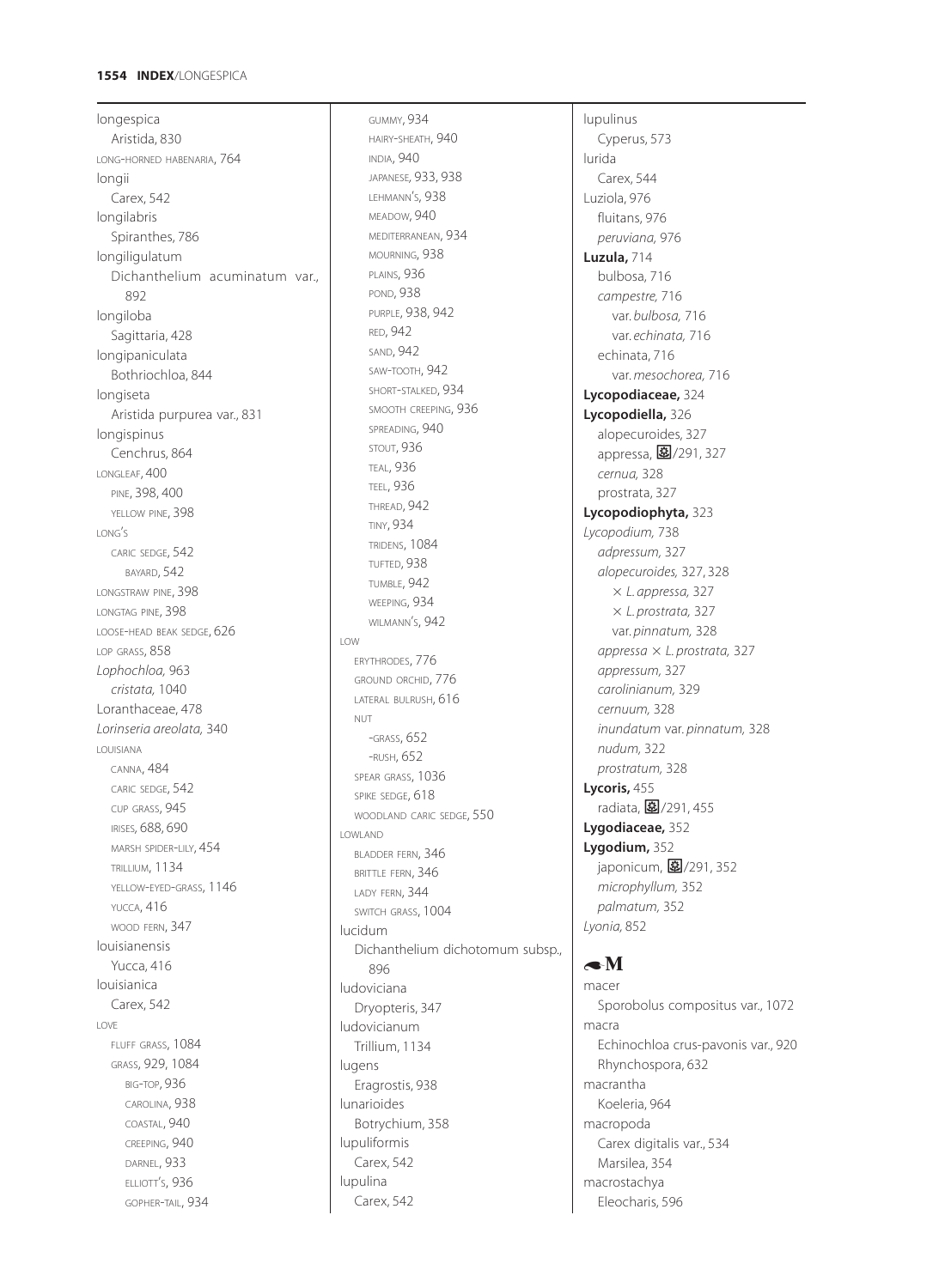macrostachya *(cont.)* Rhynchospora, 632 Setaria, 1056 **Macrothelypteris,** 382 torresiana, 382 maculosa Manfreda, 410 MADAGASCAR CRAB GRASS, 912 MADONNA LILY, 734 magna Setaria, 1056 magnicamporum Spiranthes, 786 Magnoliaceae, 405 **Magnoliophyta,** 403 MAGUEY, 408 MA HUANG, 390 **Maianthemum,** 502 racemosum, 504 MAIDEN-CANE, 1001 MAIDEN FERN, 384, 365, 368 DOWNY, 385 FALSE, 382 FAMILY, 382 KUNTH'S, 388 LINDHEIMER'S, 388 MARIANA, 382 ROUGH-HAIRY, 385 SOUTHERN, 368, 764 TREE, 389, 401 VARIABLE, 385 WIDESPREAD, 388 MAIZE, 1088, 1098, 1100 MAJOR SILER'S HUACO, 410 major Sphenopholis obtusata var., 1068 malacophyllum Dichanthelium, 898 Paspalum, 1018 MALANGA*,* 468 **Malaxis,** 770 unifolia, 27/292, 770 *wendtii,* 770 MALAXIS GREEN, 770 ONE-LEAF, 770 MALE FERN, 347 **Manfreda,** 410 maculosa, 410 sileri, 410 virginica, 412 subsp. lata, 27/292, 412 subsp. virginica, 412 *Manihot esculenta,* 413 MANILA GRASS, 1106 TEMPLE GRASS, 1106

*Manisuris,* 872 *cylindrica,* 874 *rugosa,* 874 MANNA GRASS, 954 ARKANSAS, 954 EASTERN, 955 FLOATING, 955 FOWL, 955 NERVED, 955 MANY -FLOWER PANIC GRASS, 904 -HEAD RUSH, 712 -SPIKE FLAT SEDGE, 577 *Maranta,* 736, 737 *arundinacea,* 737 **Marantaceae,** 736 Marattiaceae, 335, 336, 362 MARGIN CARIC SEDGE, SHARP, 536 marginatus Juncus, 712 MARIANA MAIDEN FERN, 382 marina Najas, 676 MARION'S WILD ONION, 436 mariscoides Cladium, 558 *Mariscus,* 558 *jamaicense,* 556 *mariscoides,* 558 maritimus Bolboschoenus, 511 MARSH FERN, 384, 388 EASTERN, 388 FAMILY, 382 OVATE, 388 SOUTHERN, 388 FIMBRY, 608 FLAT SEDGE, 577 FOXTAIL GRASS, SALT-, 1056 GRASS, 1065 TALL, 1065 LADIES'-TRESSES, 786 SPIDER-LILY LOUISIANA, 454 WESTERN, 454 SPIKE-RUSH, 600 -MILLET, 1103 **Marsilea,** 353 *drummondii,* 353 macropoda, 27/292, 354 *mucronata,* 354 *tenuifolia,* 354 *uncinata,* 354 vestita, 354 subsp. *tenuifolia,* 354

**Marsileaceae,** 353 MASCARENE GRASS, 1106 TEMPLE GRASS, 1106 MASTER, RATTLESNAKE-, 412, 773 MAT PASPALUM, 1018 matrella Zoysia, 1106 MATTED CROWN GRASS, 1018 MATTRESS FERN, 368 maxima Briza, 854 Urochloa, 1092 MAY GRASS, 1029 **Mayaca,** 738 *aubletii,* 738 fluviatilis, 738 **Mayacaceae,** 738, 796 MAYFLOWER, 502 MAY-LILY, 502 mays Zea, 1100 meadii Carex, 544 MEADOW BROME, 858 CARIC SEDGE, LIMESTONE-, 536 DROPSEED, 1072 FESCUE, 952 FOXTAIL, 818 SLENDER, 820 TUFTED, 820 GRASS*,* 1037 DWARF, 1036 SALT, 968 -HYACINTH, 664 LOVE GRASS, 940 SPIKE-MOSS, 330 MEAD'S CARIC SEDGE, 544 SAMUEL, 544 MEALY BELLWORT, 486 media Sagittaria lancifolia subsp., 427 MEDITERRANEAN BROME, 860 LOVE GRASS, 934 melanocarpa Eleocharis, 596 melanocarpus Heteropogon, 957 melanopoda Isoetes, 324 **Melanthiaceae,** 738 *Melanthium,* 739, 745, 748 *dispersum,* 746 *racemosum,* 1130 *virginicum,* 746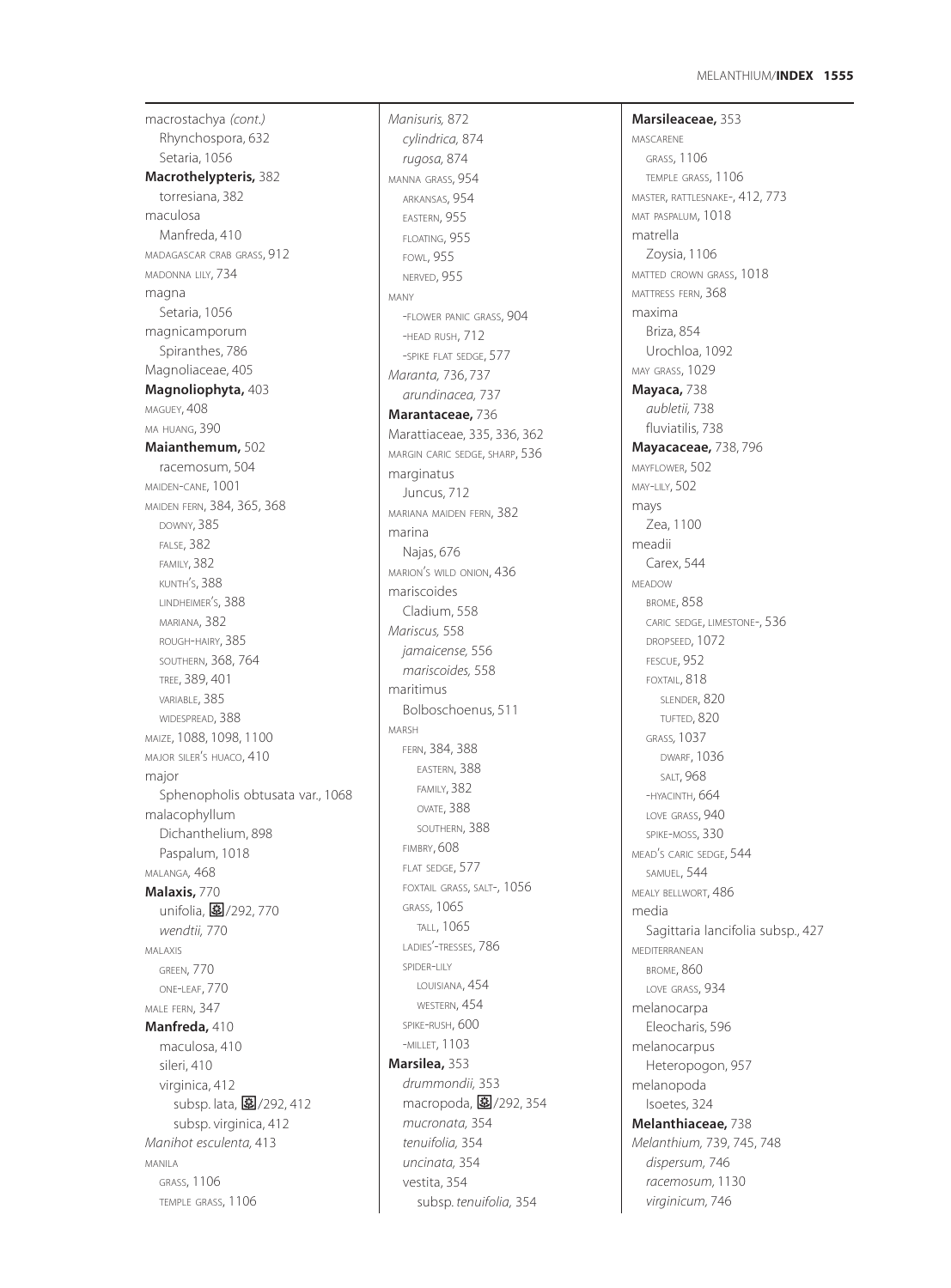# **1556 INDEX**/MELIC

MELIC, 976 GRASS*,* 976 NARROW, 977 TALL, 977 THREE-FLOWER, 977 TWO-FLOWER, 977 **Melica,** 976 mutica, 977 nitens, 977 Meliceae, 954, 977 *Melinis repens,* 796 *Menispermum,* 852 MERRY -BELLS, 485 -HEARTS, 745 mesochoreum Erythronium, 732 MESQUITE COMMON CURLY-, 958 CURLY-, 957 GRASS, 850 VINE-, 1001 *Metasequoia glyptostroboides,* 392 MEXICAN BALD-CYPRESS, 396 FERN, 336 JUNIPER, 393 MOSQUITO FERN, 339 PALMETTO, 474 PASPALUM, 1012 SPRANGLETOP, 970 -TEA, 390 mexicana Anemia, 336 Sabal, 474 michauxiana Pleopeltis polypodioides var., 365 michauxii Lilium, 735 MICHAUX'S ORCHID, 764 micrantha Lipocarpha, 621 microcarpa Eleocharis, 598 Rhynchospora, 632 microcarpon Dichanthelium dichotomum subsp., 896 microdonta Carex, 544 microphylla Argyrochosma, 370 microrhyncha Carex, 544 **Microstegium,** 977 *unifolia,* 770

vimineum, 977 var. *imberbe,* 978 MIDLAND TROUT-LILY, 732 MIDSORUS FERN FAMILY, 339 MIDWESTERN ARROWHEAD, 427 GRAY'S FLAT SEDGE, 572 miliacea Rhynchospora, 634 Zizaniopsis, 1103 miliaceum Panicum, 1001 *Milium,* 610, 1001 *compressum,* 840 *punctatum,* 945 MILLET BEAK SEDGE, 634 BROOMCORN, 1001 BROWNTOP-, 1092 COMMON, 1001 DITCH-, 1022 FINGER-, 922 FOXTAIL, 864 FOXTAIL-, 1052, 1053, 1055 GERMAN-, 1055 HOG, 1001 INDIAN-, 918 ITALIAN-, 1055 JAPANESE BARNYARD, 918 KODO-, 1008, 1022 MARSH-, 1103 PEARL-, 1025 PROSO, 864, 1001 RUSSIAN, 1001 SAWA-, 918 SHAMA-, 920 TEXAS-, 1094 WATER-, 1103 MILO, 1062, 1063 MINGLED BEAK SEDGE, 634 minima Eleocharis, 598 Salvinia, 380 minor Briza, 854 Sabal, 475 minus Paspalum, 1018 Sisyrinchium, 700 minuta Lemna, 722 MINUTE DUCKWEED*,* 722 **Miscanthus,** 978 sinensis, 978 miserrima Eragrostis pectinacea var., 938 MISSISSIPPI DROPSEED, 1072 mixta Rhynchospora, 634 *Mnesithea,* 872 *cylindrica,* 874 *rugosa,* 874 MOBILE ONION, 436 mobilense Allium canadense var., 436 MOCCASIN FLOWER, 761 MOCK GRAMA, 1088 EASTERN, 1088 MOHLENBROCK'S SEDGE, 572 *Mohria caffrorum,* 336 molesta Salvinia, 381 monandra Leersia, 966 **Monanthochloe,** 980 littoralis, 980 MONDO DWARF, 504 -GRASS, 502, 504 MONKEY-GRASS, 504 **Monocotyledonae,** 405 monostachyum Paspalum, 1018 monspeliensis Polypogon, 1038 *Monstera,* 463 montana Eleocharis, 598 *Montbretia crocosmiiflora,* 685 MONTBRETIA, 685 montevidensis Eleocharis, 598 Sagittaria, 428 MONTEZUMA BALD-CYPRESS, 396 MOONWORT, 356 MORENO, RETORCIDO, 957 MORMON -OATS, 861 -TEA, 390 MORNING GLORY FAMILY, 654 MOSQUITO FERN, 338, 339 CAROLINA, 339 EASTERN, 339 MEXICAN, 339 MOSS APPRESSED BOG CLUB-, 327 AQUARIUM WATER-, 381 BALL-, 478 BLACK-, 480 BOG-, 738 BOG CLUB-, 326, 328 BUNCH-, 478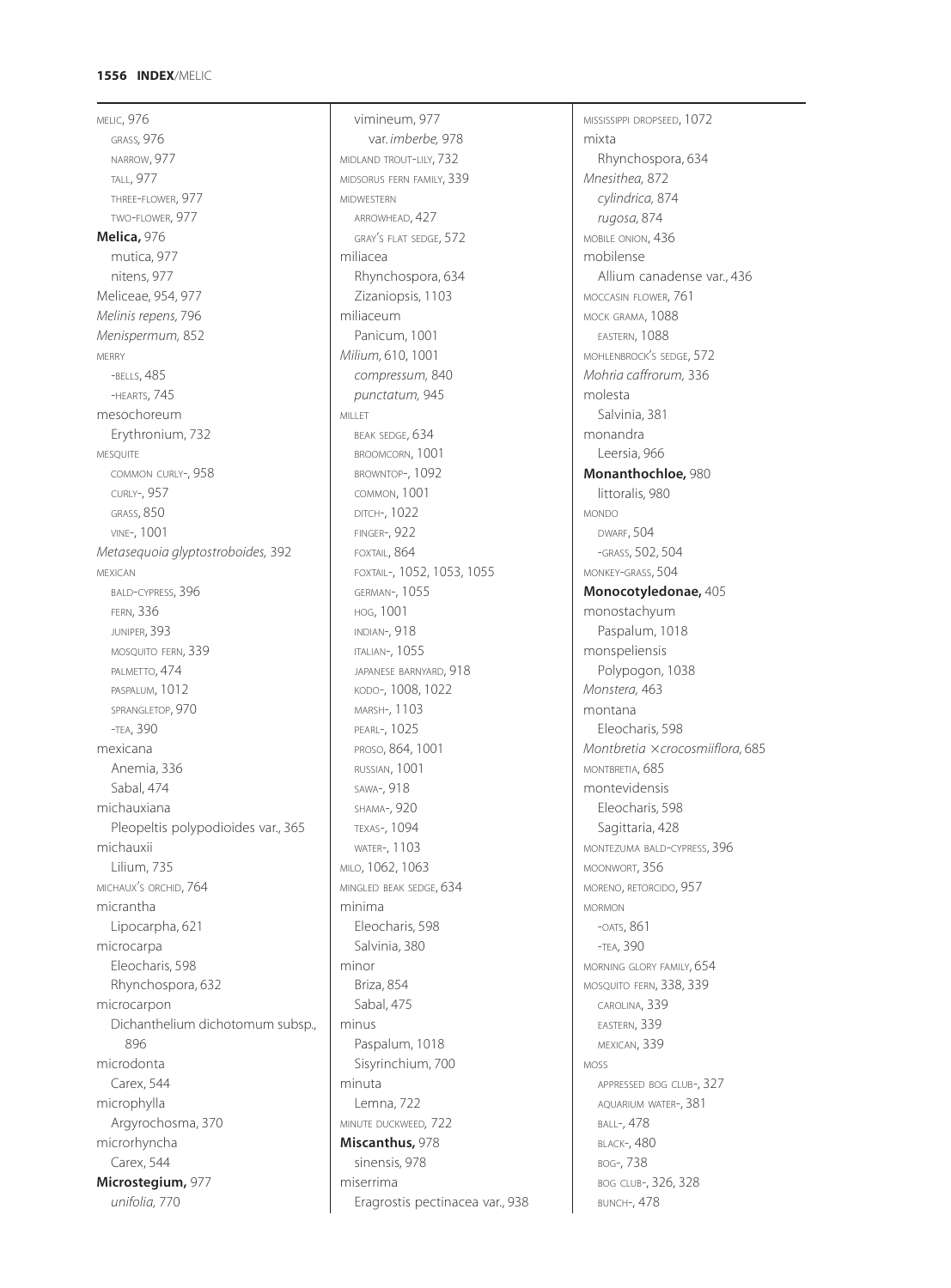MOSS *(cont.)* CAROLINA CLUB-, 329 CHAPMAN'S CLUB-, 327 CLUB-, 326, 328 CREEPING CLUB-, 327 DITCH-, 672 FAIRY-, 338 FAMILY CLUB- 324 SPIKE- 329 FEATHER-STEM CLUB-, 327 FLORIDA-, 480 FOXTAIL BOG CLUB-, 327 CLUB-, 327 LONG-, 480 MEADOW SPIKE-, 330 NODDING CLUB-, 328 PERUVIAN SPIKE-, 332 PROSTRATE BOG CLUB-, 327 RIDDELL'S SPIKE-, 330 SLENDER BOG CLUB-, 329 CLUB-, 327, 329 SMALL BALL-, 478 SOUTHERN APPRESSED CLUB-, 327 CLUB-, 327 SPANISH-, 480 STAG-HORN CLUB-, 328 STREAM BOG-, 738 TIGHT-LEAF CLUB-, 327 WATER-, 380 MOSSES CLUB-, 323 SPIKE-, 323 MOTH ORCHID, 754 MOUNTAIN BULRUSH, ROCKY, 642 -CEDAR, 393 CLUB-RUSH, ROCKY, 642 -CORALROOT, GLASS, 766 CRESTED-CORALROOT, GLASS, 766 GRASS, 988 SPIKE-RUSH, 598 MOURNING LOVE GRASS, 938 MOUSE BARLEY, 962 FOXTAIL, 820 THREEAWN, CHURCH-, 829 MOUTH ADDER'S-, 770 GREEN ADDER'S-, 770 ONE-LEAF ADDER'S-, 770 SNAKE-, 778 MOZAMBIQUE LIVER-SEED GRASS, 1094 MUDBANK CROWN GRASS, 1014 PASPALUM, 1014 MUD -MIDGET, 724 -PLANTAIN, 423, 1108 BLUE, 1108 GRASS-LEAF, 1108 ROUND-LEAF, 1108 muehlenbergii Carex, 544 Scleria, 651 **Muhlenbergia,** 980 *brachyphylla,* 983 bushii, 983 capillaris, 983 var. *trichopodes,* 984 dubia, 983 expansa, 984 frondosa, 984 glabriflora, 984 xinvoluta, 984 lindheimeri, 985 *Muhlenbergia reverchonii,* 984 *marshii,* 985 *mundula,* 985 reverchonii, 985 rigens, 985 *rigida,* 985 schreberi, 985 sobolifera, 985 var. *setigera,* 986 sylvatica, 986 tilis, 986 MUHLENBERG'S CARIC SEDGE, 544, 548 GOTTHLIF, 544 NUT-GRASS, 651 VEINLESS CARIC SEDGE, GOTTHILF, 544 MUHLY, 980 APAREJO, 986 CANYON, 984 CUTOVER, 984 FOREST, 986 HAIRY-AWN, 983 INLAND, 984 LINDHEIMER'S, 985 NODDING, 983 PINE, 983 PINELAND, 983 REVERCHON'S, 985 ROCK, 985 SCHREBER'S, 985 SEEP, 985 SLENDER, 983 SMOOTH, 984

WIRE-STEM, 984 WOODLAND, 986 multifida Pteris, 379 MULTI-FLOWERED FALSE RHODES GRASS, 1081 **Murdannia,** 492 nudiflora, 492 muricata Echinochloa muricata var., 921 murinum Hordeum, 962 Musaceae, 482, 737 **Muscari,** 668 *armeniacum,* 668 botryoides, 668 neglectum, 668 *racemosus,* 668 MUSCARI, 668 mutica Melica, 977 Urochloa, 1092 muticus Tridens, 1084 myosuroides Alopecurus, 820 Cenchrus, 864 *Myrsiphyllum,* 476 myuros Vulpia, 1097  $\bullet N$ NAIAD, 674 SOUTHERN, 676 SPINY, 676 Najadaceae, 676 **Najas,** 674 guadalupensis, 676 marina, 676 *minor,* 676 NAKED LADIES, 485 -LADY, 450 -STEM BULRUSH, 638 DEWFLOWER, 492 NAL, 1030 NAPIER GRASS, 1026 NAPLES GARLIC, 438 *Nararepenta,* 654 **Narcissus,** 455 *biflorus,* 458

xincomparabilis, 458 *intermedius,* 458 jonquilla, 458 *Narcissus pseudonarcissus,* 458 *medioluteus,* 458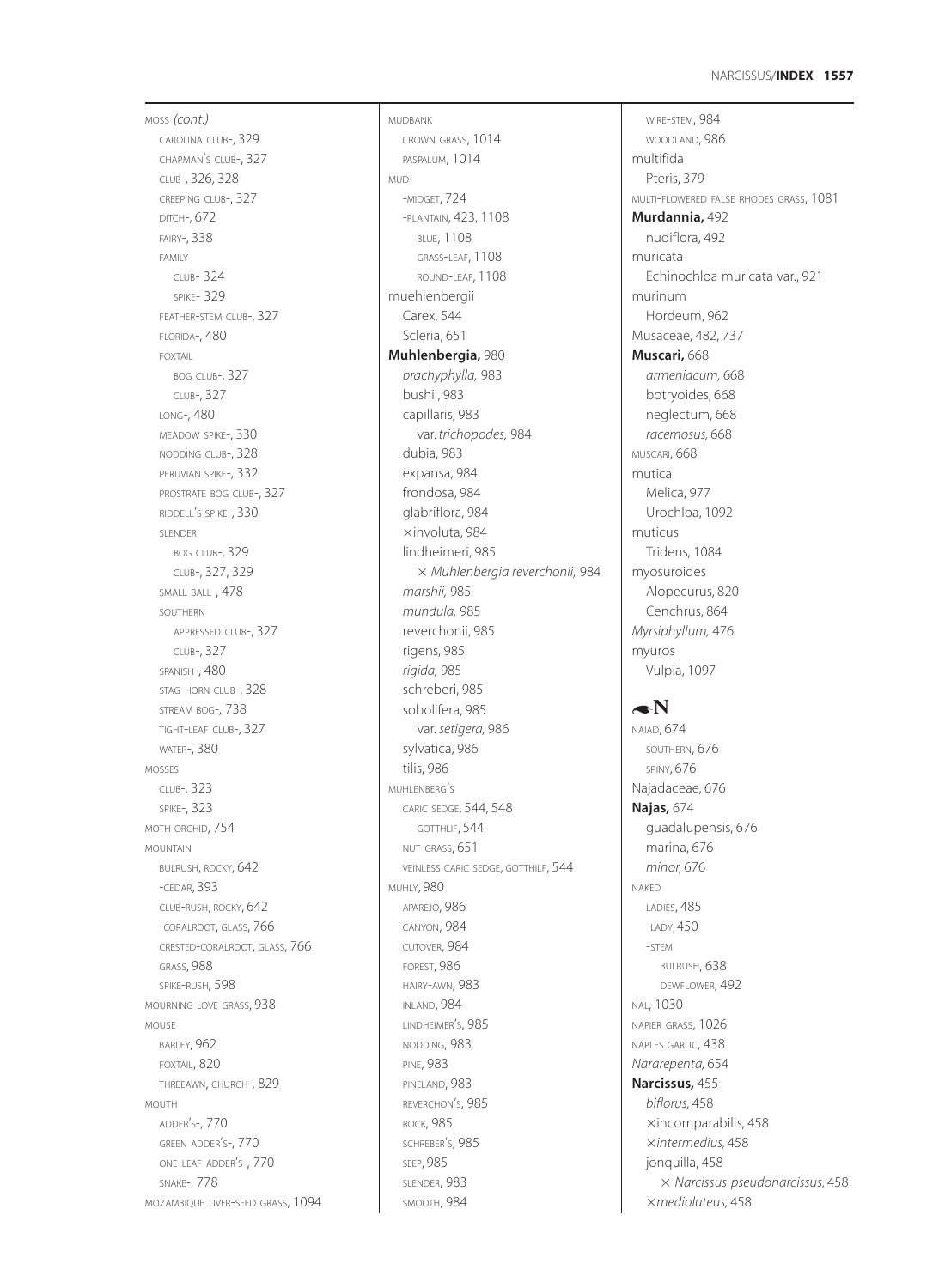# **1558 INDEX**/NARCISSUS

**Narcissus** *(cont.)*  $\times$ odorus, 458 papyraceus, 458 poeticus, 458 *Narcissus pseudonarcissus,* 458 pseudonarcissus, 458 tazetta, 460 NARCISSUS, 455 BUNCH-FLOWERED, 460 POET'S, 458 TRUMPET, 458 NARDOO FERN, 353 NARROW  $-I$  FAF ANACHARIS, 672 ATLANTIC CARIC SEDGE, 528 BLUE-EYED-GRASS, 698 CARIC SEDGE, 528 INFLATED, 540 CARPET GRASS, 840 CAT-TAIL, 1137, 1138 CHAIN FERN, 340 DAYFLOWER, 492 PANIC GRASS, 889 PEPPERWORT, 354 SEDGE, EASTERN, 528 WHITE-TOP, 626 WOOD-OATS, 865 MELIC, 977 PLUME GRASS, 1044 **Nartheciaceae,** 748 *Narthecium,* 749 **Nassella**, 986 leucotricha, 988 *trichotoma,* 986 NAVARRE, PLUME OF, 72 NAVASOTA LADIES'-TRESSES, 788 *Nazia aliena,* 1080 nealleyi Aristida purpurea var., 832 Leptochloa, 970 NEALLEY'S GRAMA, 850 SPRANGLETOP, 970 THREEAWN, 832 neapolitanum Allium, 438 necopina Yucca, 418 *Nectaroscilla hyacinthoides,* 670 NEEDLE GRAMA, 848 GRASS BLACK-SEED, 1034 EASTERN, 1034 OATS, 1034

PURPLE, 832 TEXAS, 988 -LEAF, 478 ROSETTE GRASS, 889 -POD RUSH, 712 -POINT RUSH, 712 SPIKE-RUSH, 591 *Neeragrostis,* 942 neglectum Muscari, 668 neglectus Sporobolus, 1074 NEGRA, BARBA, 957 *Nelumbo nucifera,* 466 **Nemastylis,** 694 geminiflora, 27/292, 694 nuttallii, 694 *purpurea,* 684 *texana,* 694 *Nemexia lasioneura,* 1121 *Neomolinia,* 884 NEOPOLITANUM ONION, 438 NEOTTIA, GLANDULAR, 778 *Neotyphodium coenophialum,* 951 *lolii,* 974 NEPALESE BROWNTOP, 977 Nephrolepidaceae, 348 **Nephrolepis,** 348 exaltata, 348 *Nerine,* 444 NERVE GRASS, HAIRY-, 1081 NERVED MANNA GRASS, 955 NEST FERNS, BIRD'S-, 337 NETTED CHAIN FERN, 340 NUT-RUSH, 651 NET-VEIN HOLLY FERN, 344 JAPANESE, 346 nigromarginata Carex, 548 NIMBLE-WILL, 984, 985 NIPPLE-BRACT ARROWHEAD, 428 nitens Melica, 977 Rhynchospora, 634 nitida Hexalectris, 766 Sphenopholis, 1066 nitidum Dichanthelium dichotomum subsp., 897 nivea Platanthera, 776 Rhynchospora, 634 NIXIE, NODDING-, 481

NOBLE-CANE*,* 1045 nodatum Dichanthelium, 898 nodatus Juncus, 712 NODDING BEAK SEDGE, 632 -RUSH, 632 -CAPS, 791 CLUB-MOSS, 328 FESCUE, 952 FOXTAIL, 1055 LADIES'-TRESSES, 782 WHITE, 782 MUHLY, 983 -NIXIE, 481 -POGONIA, 791, 792 WILD RYE, 926 nodosus Potamogeton, 1113 **Nolina,** 751 lindheimeriana, 751 texana, 2/292, 752 var. *compacta,* 752 NOLINA*,* LINDHEIMER'S, 751 **Nolinaceae,** 750 NORTHERN BLUE-THREAD, 482 BURMANNIA, 482 NUT-GRASS, 570 SPIDER-LILY, 454 WILD RICE, 1102, 1103 notatum Paspalum, 1018 *Nothoholcus lanatus,* 958 *Notholaena,* 368, 370 *dealbata,* 370 *integerrima,* 370 *parvifolia,* 370 *sinuata,* 371 var. *cochisensis,* 371 var. *integerrima,* 370 **Nothoscordum,** 440 bivalve, 27/292, 442 *borbonicum,* 442 *fragrans,* 442 gracile, 442 *inodorum,* 442 *texanum,* 442 NOTRE DAME, SOULIER DE, 761 nudicaule Ophioglossum, 361 nudiflora Murdannia, 492 nudum Psilotum, 322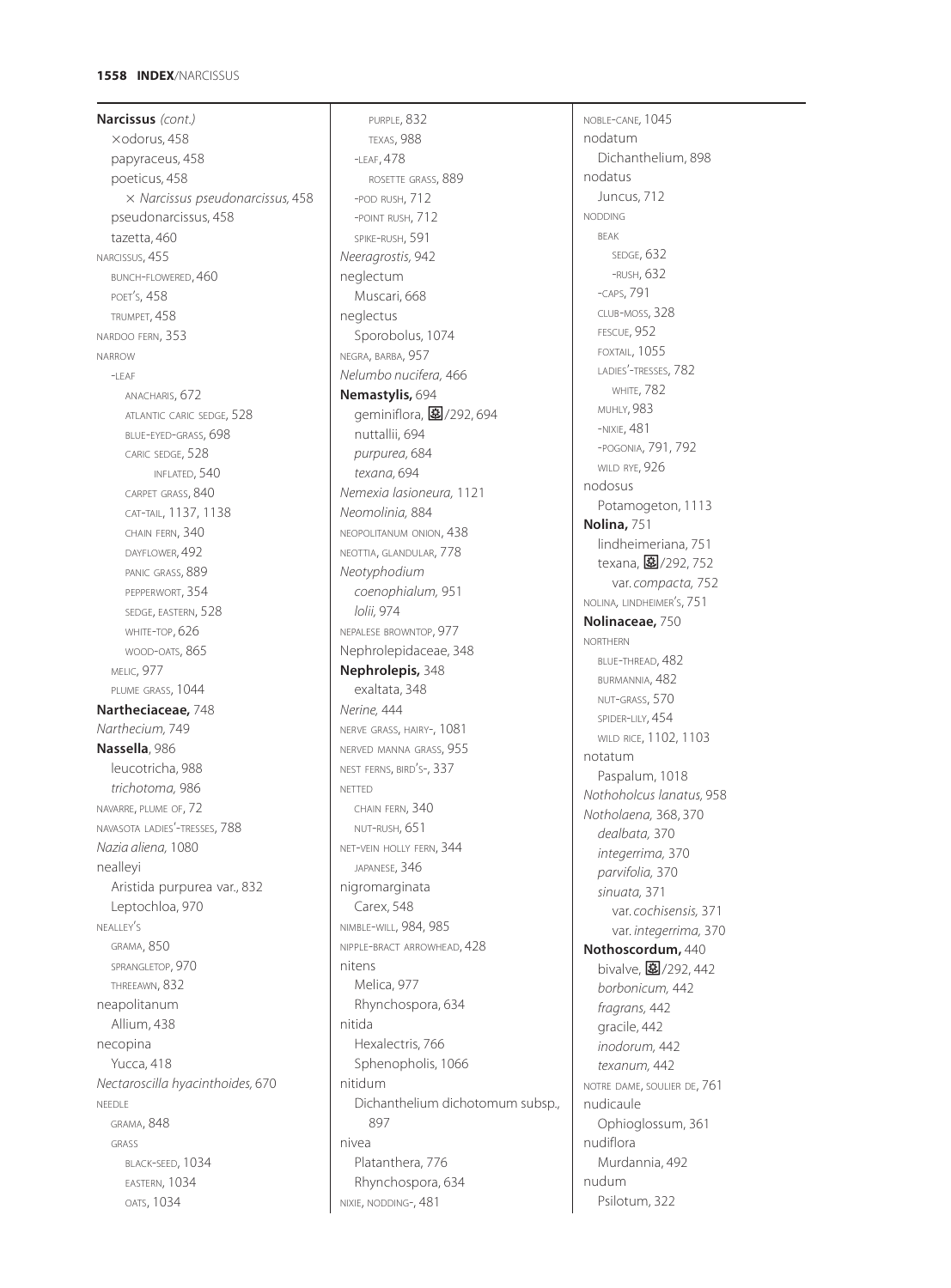NUT SEDGE, 578 PURPLE, 578 BETEL, 473 nutans Sorghastrum, 1062 NUT-GRASS, 578 CAROLINA, 651 FALSE, 580 LOW, 652 MUHLENBERG S, 651 ' NORTHERN, 570 TALL, 652 WHORLED, 652 YELLOW, 570 -RUSH*,* 648 BALDWIN S, 649 ' BRITTON S, 650 ' CAROLINA, 651 CILIATE, 650 FEW -FLOWER, 651 FRINGED, 650 GEORGIA, 650 LITTLE -HEAD, 651 LOW, 652 NETTED, 651 RIVER -SWAMP, 650 SLENDER -FRUIT, 650 TALL, 652 WHIP, 652 WHORLED, 652 nuttallii Nemastylis, 694 Toxicoscordion*,* 745 NUTTALL S ' DEATH -CAMAS, 745 HABENARIA, 766 NYMPH BRITTLE WATER-, 676 COMMON WATER-, 676 GUADELOUPE WATER-, 676 HOLLY -LEAF WATER-, 676 PRAIRIE-, 686, 688 WATER-, 674 *Nymphaea,* 736 Nymphaeaceae, 403 nymphoides Hydrocleys, 736 *Nyssa,* 852

# $\bullet$ <sup>0</sup>

*Oakesia sessilifolia,* 488 *Oakesiella sessilifolia,* 488 OAT, 836, 838, 839 ANIMATED, 838 COMMON, 838

GRASS, 838, 881 BLACK, 1034 CURLY, 882 DOWNY, 881 POVERTY, 882 WILD, 882 POOR, 838 PRAIRIE FALSE, 1089 SILKY WILD, 881 WILD, 838, 881 OATMEAL GRASS, 966 OATS GRAMA, SIDE-, 848 BROAD -LEAF WOOD-, 865 CREEK-, 865 INDIAN WOOD-, 865 INLAND SEA-, 865 LONG -LEAF WOOD-, 865 MORMON-, 861 NARROW -LEAF WOOD-, 865 NEEDLE GRASS, 1034 POVERTY-, 881, 882 SEA, 865 SLENDER WOOD-, 865 SWAMP-, 1068 WILD-, 486, 865 WOOD-, 860, 865 OBLIQUE GRAPE FERN, 357 oblonga Wolffiella, 726 obovata Diarrhena, 884 obscura Lemna, 722 Xyris stricta var., 1146 obtusa Eleocharis, 600 Woodsia, 351 obtusata Sphenopholis, 1068 obtusum Panicum, 1001 occidentalis Hymenocallis, 454 Tradescantia, 498 Woodsia obtusa subsp., 351 occulta Eleocharis, 600 *Oceanorus leimanthoides,* 744 ochraceus Cyperus, 573 OCTOBER LADIES'-TRESSES, 788 octoflora Vulpia, 1097 odontorhiza Co rallorhiza, 760

CULTIVATED, 838

odorata Kyllinga, 618 Spiranthes, 786 odoratum Anthoxanthum, 826 odoratus Cyperus, 576  $\times$ odorus Narcissus, 458 officinalis Asparagus, 476 officinarum Saccharum, 1045 OF -THE -VALLEY, LILY-, 502 ohiensis Tradescantia, 498 OHIO SPIDERWORT, 498 OIL PALM, 473 OKLAHOMA CARIC SEDGE, 548 GRASS - PINK, 758 oklahomensis Calopogon, 758 Carex, 548 OLD-FIELD PINE, 400 -MAN S -BEARD, 480 ' WORLD CLIMBING FERN, 352 OLDFIELD THREEAWN, 830 oligantha Aristida, 830 Rhynchospora, 634 Scleria, 651 oligosanthes Dichanthelium*,* 898 olivacea Eleocharis flavescens var., 594 OLNEY THREE -SQUARE, 641 ONE-FLOWER FLAT SEDGE, 577 GRAMA, 850 -LEAF ADDER S -MOUTH, 770 ' MALAXIS, 770 ONION, 432, 433, 436 CANADA WILD, 435 COMMON, 436 CRESTLESS WILD, 435 DRUMMOND S, 436 ' ELMENDORF WILD, 436 FALSE SEA-, 668 FAMILY, 430 FLOWERING, 438 FRAGRANT WILD, 436 FRASER S, 438 ' WILD, 435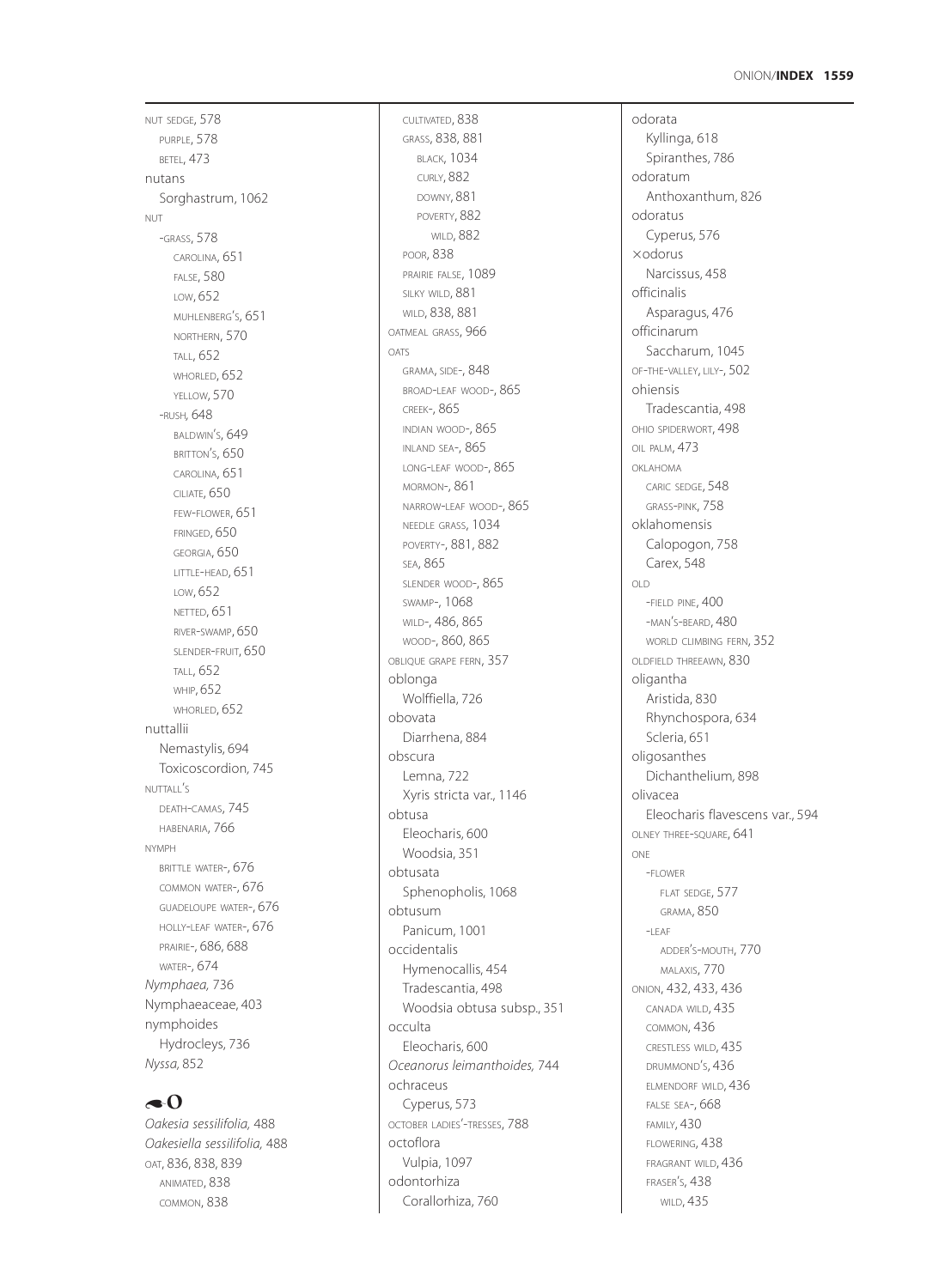ONION *(cont.)* MARION <sup>S</sup> WILD, 436 ' MOBILE, 436 NEOPOLITANUM, 438 PINK WILD, 436, 438 PRAIRIE, 436, 438 RUNYON S, 438 ' SWEET -SMELLING, 438 WILD, 435, 436, 438 **Onoclea,** 348 sensibilis, 348 OPEN -FLOWER PANIC, 898 ROSETTE GRASS, 898 **Ophioglossaceae,** 356 ophioglossoides Pogonia, 778 **Ophioglossum,** 358 crotalophoroides, 361 *dendroneuron,* 361 *ellipticum,* 361 engelmannii, **图**/292, 361 *japonicum,* 352 *mononeuron,* 361 nudicaule, 361 var. *minus,* 361 var. *tenerum,* 361 petiolatum, 361 *polyphyllum,* 360 *pycnostichum,* 362 *tenerum,* 361 vulgatum, 362 var. *pycnostichum,* 362 **Ophiopogon,** 504 jaburan, 504 *japonicus,* 504 ophiuroides Eremochloa, 944 *Ophrys,* 755 *australis,* 770 *barbata,* 759 **Oplismenus,** 988 *compositus* var. *setarius,* 988 hirtellus subsp. setarius, 988 cv. *variegatus,* 988 *setarius,* 988 ORANGE -CREST ORCHID, 773 DAY -LILY, 662 -FRINGE, 773 GRASS, 876 -PLUME, 773 REIN ORCHID, 774 RIVER LILY, 449 ORCHARD GRASS, 880

ORCHID, 790 BOG, 771 BUTTERFLY, 771 CHAPMAN S, 772 ' FINGER, 772 FRINGED, 772 CORSAGE, 754 CREEPING, 766 WATER SPIDER, 766 CRESTED FINGER, 773 FRINGED, 773 YELLOW, 773 CRESTLESS PLUME, 755 FALSE REIN, 764, 766 FAMILY, 752 FINGER, 764, 771 FIVE -LEAF, 768 FLOATING, 766 FRINGED, 771, 773 FRINGELESS, 771 GIANT SPIRAL, 786 GOLDEN FRINGE, 773 GREEN FRINGED, 776 REIN, 773 WOOD, 773 JUG, 776 LARGE WHITE FRINGED, 772 LEAFLESS, 767 LITTLE CLUB -SPUR, 773 LOW GROUND, 776 MICHAUX S, 764 ' MOTH, 754 ORANGE -CREST, 773 REIN, 774 PONTHIEU S, 778 ' PURPLE FIVE-LEAF, 768 RAGGED, 776 FRINGED, 776 REIN, 764 ROSE, 759 -CRESTED, 778 ROSEBUD, 759 SAVANNAH, 776 SLIPPER, 754 SMALL GREEN WOOD, 773 SMALLER ROSEBUD, 759 SNAKE -MOUTH, 778 SNOWY, 776 SOLDIER S, 792 ' SOUTHERN REIN, 773, 774 TUBERCLED, 774

THREE -BIRDS, 791 TUBERCLED FINGER, 774 WATER, 766 SPIDER, 766 **WHITE** FINGER, 772 FRINGED, 772 REIN, 776 WOOD, 773 YELLOW FINGER, 773 FRINGED, 773 FRINGELESS, 774 ZEUXINE, 792 **Orchidaceae,** 752 ORCHIDS, THREE-BIRDS, 791 *Orchis,* 754, 755 *quinqueseta,* 764 *strateumatica,* 795 ORCHIS GREEN WOODLAND, 773 PALE GREEN, 774 SHOWY, 776 SMALL SOUTHERN YELLOW, 774 SOUTHERN SMALL WHITE, 776 STREAM, 762 ORIENTAL-ARBORVITAE, 392 orientale Pennisetum, 1025 orientalis Hyacinthus, 666 **Ornithogalum,** 668 *texanum,* 664, 670 umbellatum, 27/293, 669 **Orontium,** 469 aquaticum, **图**/293,469 ORRIS, 692 **Oryza,** 990 *glaberrima,* 990 *nivara,* 990 *rufipogon,* 990 sativa, 990 oryzoides Leersia, 967 OSCEOLA S -PLUME, 744 ' **Osmunda,** 362 cinnamomea, <mark>国</mark>/293, 364 forma *frondosa,* 364 *claytoniana,* 362, 364 regalis var. spectabilis, **图**/293, 364 **Osmundaceae,** 362 *Othocallis siberica,* 670 **Ottelia,** 677 alismoides, 677 OVAL LADIES'-TRESSES, 788 ovale Dichanthelium, 900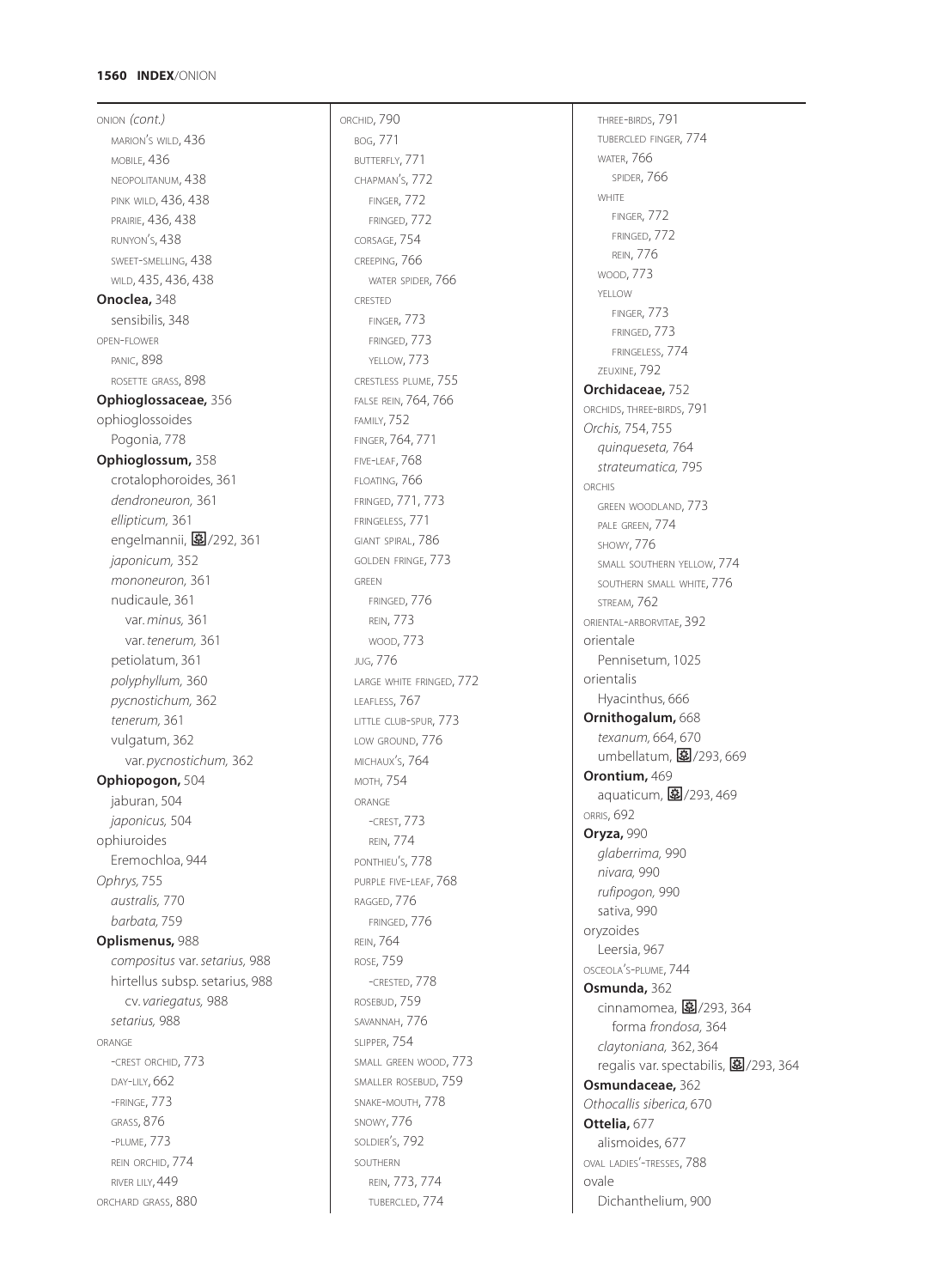## **1561** PANICUM/**INDEX**

ovalis Spiranthes, 788 OVAL-LEAF CARIC SEDGE, 530 ovata Pellaea, 378 Thelypteris, 388 OVATE MARSH FERN, 388 OXBLOOD-LILY*,* 450 oxylepis Carex, 576 Eragrostis secundiflora subsp., 942 *Oxytria crocea,* 670 OYSTERPLANT, 488, 494 OZARK CARIC SEDGE, 548 DROPSEED, 1074 GRASS, 972 GREEN TRILLIUM, 1136 POVERTY GRASS, 1074 TRILLIUM, 1136 ozarkana Carex, 548 ozarkanus Sporobolus, 1074

# $\triangle$ P

PACIFIC YEW, 391 pacifica Zoysia, 1106 PAINTER'S PALETTE, 463 PALE BLUE-EYED-GRASS, 700 BULRUSH, 646 DUCKWEED, 723 GREEN ORCHIS, 774 -LEAF YUCCA, 418 SPIKE-RUSH, 594, 596 -YELLOW IRIS, 692 YUCCA, 418 PALETTE, PAINTER'S, 463 **Palhinhaea,** 328 cernua, 328 pallida Iris, 692 Yucca, 418 PALM, 473 BLUE, 475 CALIFORNIA FAN, 473 CARNAUBA WAX, 473 COCONUT, 473 DATE, 473 DWARF, 475 FAMILY, 473 OIL, 473 PEACH, 473 ROYAL, 473

SWAMP, 475 PALMA DE DÁTILES, 420 DE MICHAROS, 474 LOCA, 420 PITA, 420 Palmaceae, 405 Palmae, 473 PALMETTO, 474 BLUE, 475 BUSH, 475 DWARF, 475 MEXICAN, 474 RIO GRANDE, 474 SWAMP, 475 TEXAS, 474 paludosa Tradescantia, 498 paludosus Bolboschoenus maritimus subsp., 511 palustris Aristida, 830 Eleocharis, 600 Thelypteris, 388 Pinus, 398 PAMPAS GRASS, 875 PURPLE, 875 URUGUAYAN, 875 PAN-AMERICAN BALSAM-SCALE, 923 *Pancratium liriosme,* 454 *maritimum,* 454 Pandanales, 654 PANIC BLUE, 996 CEDAR, 902 GRASS, 884, 992, 1094 BLUE, 996 -JOINT, 1002 BLUNT-GLUME, 904 BOSC'S, 892 BROAD-LEAF, 897 **BULB, 996** CORM-BASED, 902 CUSHION-TUFTED, 905 FEW-FLOWER, 898 FORKED, 894 GAPING, 1075 KUNTH'S, 894 LINEAR-LEAF, 898 MANY-FLOWER, 904 NARROW-LEAF, 889 PHILADELPHIA, 998

SEYCHELLES, 473

PRAIRIE, 996 RAVENEL'S, 904 ROUND-FRUIT, 905 SARITA, 898 SAVANNAH, 1000 SCRIBNER'S, 900 SLENDER, 906 SMALL-FLOWER, 1002 SOFT -LEAF, 898 -TUFT, 898 SOUTHEASTERN, 1002 STARVED, 894 STIFF-LEAF, 900 SWORD-LEAF, 897 TALL SWAMP, 905 TROPICAL, 1002 VELVETY, 905 WARTY, 1004 WRIGHT'S, 908 HALL'S, 1001 LINDHEIMER'S, 892 LIVER-SEED GRASS, 1094 OPEN-FLOWER, 898 RED-TOP, 1002 ROUND-SEED, 905 SLIM-LEAF, 898 WHITE-HAIRED, 902 WOOLLY, 892 panicea Leptochloa, 970 panicoides Leptochloa, 970 *Panicularia septentrionalis,* 955 paniculatus Schedonnardus, 1047 **Panicum,** 992 *aciculare,* 890 var. *angustifolium,* 890 var. *arenicoloides,* 890 *acuminatum,* 892 var. *acuminatum,* 890 var. *fasciculatum,* 892 var. *lindheimeri,* 892 var. *longiligulatum,* 892 var. *unciphyllum,* 906 var. *villosum,* 902 var. *wrightianum,* 908 *addisonii,* 902 *agrostoides,* 1002 *americanum,* 1025 anceps, 995 var. *pubescens,* 1002 subsp. *rhizomatum,* 995 var. *rhizomatum,* 995 *angustifolium,* 890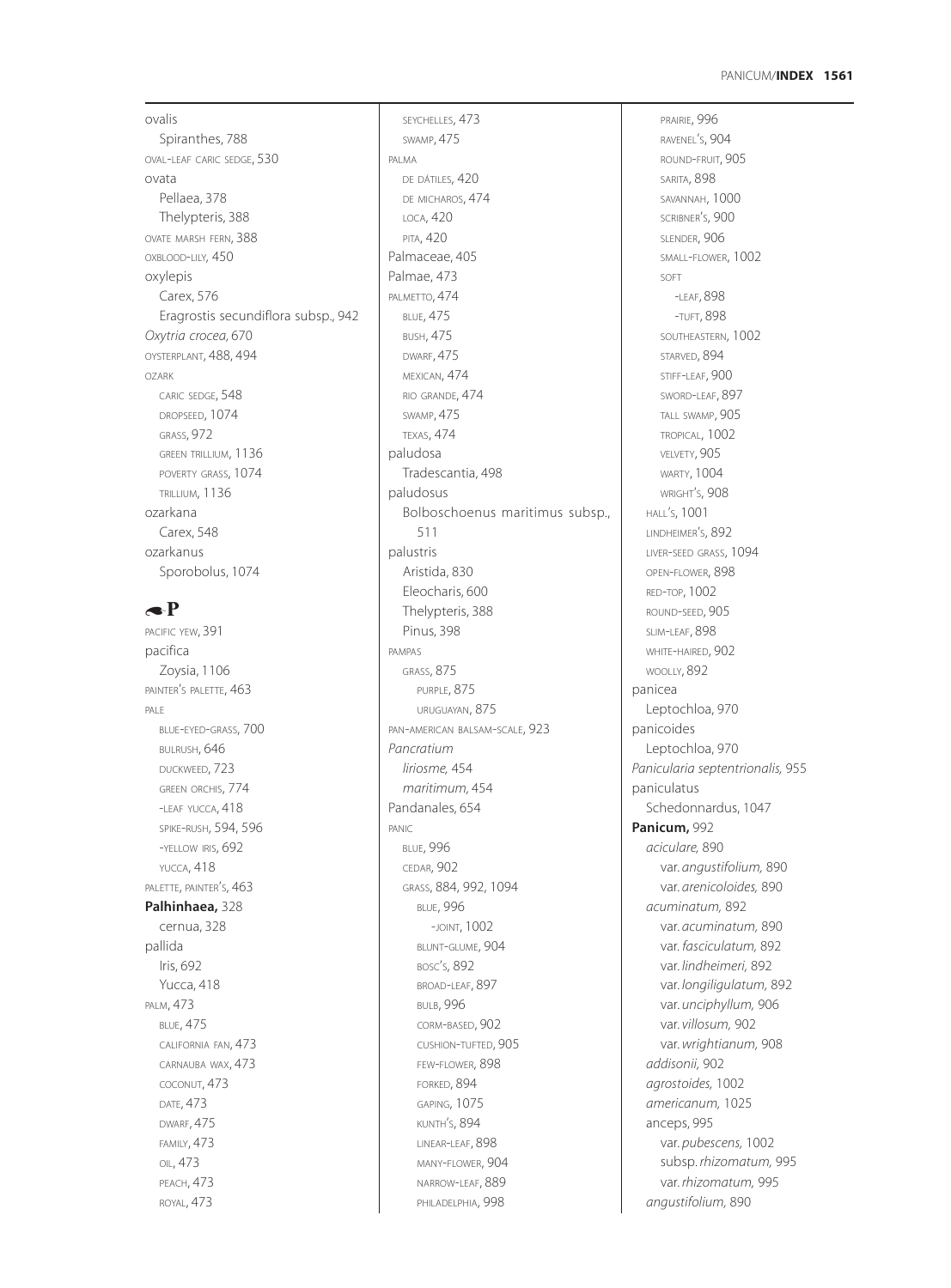**Panicum** *(cont.)* antidotale, 996 *aquaticum,* 1047 *arenicoloides,* 890 *auburne,* 892 *barbulatum,* 896 bergii, 996 *boscii,* 892 brachyanthum, 996 bulbosum, 996 capillare, 996 var. capillare, 998 var. *flexile,* 1000 subsp. *hillmanii,* 998 var. sylvaticum, 998 capillarioides, 998 *ciliatum,* 906 *clandestinum,* 894 coloratum, 998 *commutatum,* 894 *condensum,* 1002 *consanguineum,* 894 *corrugatum,* 1055 *crusgalli,* 920 *deminutivum,* 908 *depauperatum,* 894 dichotomiflorum, 1000 *dichotomum,* 896 var. *barbulatum,* 896 var. *ensifolium,* 897 var. *lucidum,* 896 var. *nitidum,* 897 var. *ramulosum,* 897 var. *roanokense,* 897 var. *tenue,* 906 var. *unciphyllum,* 906 var. *villosum,* 902 var. *yadkinense,* 897 diffusum, 1000 *dissectum,* 1014 *divergens,* 894 *ensifolium,* 897 *fasciculatum* var. *reticulatum,* 1092 *filipes,* 1001 *flexicaule,* 1000 flexile, 1000 *furcatum,* 840 *geminatum,* 1006 *glaucum,* 1025 *gouinii,* 1002 gymnocarpon, 1000 hallii, 1001 subsp. *filipes,* 1001 var. filipes, 1001 var. hallii, 1001 *helleri,* 900

hemitomon, 1001 *hians,* 1076 *hillmanii,* 998 *huachucae,* 892 *lanuginosum,* 892 var. *lindheimeri,* 892 var. *praecocius,* 902 *latifolium,* 897 *laxiflorum,* 898 var. *pubescens,* 906 *lepidulum,* 1001 *leucoblepharis,* 906 *lindheimeri,* 892 *linearifolium,* 898 *longifolium,* 1002 *longiligulatum,* 892 *lucidum,* 896 *maculatum,* 897 *malacon,* 902 *malacophyllum,* 898 *maximum,* 1092 *microcarpon,* 897, 904 var. *isophyllum,* 904 miliaceum, 1001 *minutulum,* 908 *muticum,* 1092 *nitidum,* 897 var. *densiflorum,* 892 var. *ensifolium,* 897 var. *ramulosum,* 897 *nodatum,* 898 obtusum, 1001 *oligosanthes,* 900 var. *scribnerianum,* 900 *ovale,* 902 var. *addisonii,* 902 var. *pseudopubescens,* 902 var. *villosum,* 902 *ovinum,* 890 *patulum,* 904 *pedicellatum,* 904 *philadelphicum,* 998 *pilcomayense,* 996 *plantagineum,* 1096 *plenum,* 996 *polyanthes,* 904 *portoricense,* 904 *praecocius,* 902 *prostratum,* 1094 *pseudopubescens,* 902 *pubescens,* 902 *purpurascens,* 1092 *ramosum,* 1094 *ravenelii,* 904 repens, 1002 *reticulatum,* 1092

*reverchonii,* 1058 *rhizomatum,* 995 rigidulum, 1002 subsp. *pubescens,* 1002 var. pubescens, 1002 subsp. *rigidulum,* 1002 var. rigidulum, 1002 *roanokense,* 897 *sabulorum,* 904 var. *patulum,* 904 *scabriusculum,* 905 *scoparium,* 905 *scribnerianum,* 900 *sphaerocarpon,* 905 var. *isophyllum,* 904 var. *polyanthes,* 904 *spretum,* 892 *strictum,* 908 *strigosum,* 906 var. *leucoblepharis,* 906 var. *puberula,* 906 tenerum, 1002 *tennesseense,* 892 *tenue,* 906 *texanum,* 1094 *thurowii,* 892 trichoides, 1002 *trifolium,* 906 *unciphyllum,* 906 *variegatum,* 988 verrucosum, 1004 *villosissimum,* 902 var. *pseudopubescens,* 902 virgatum, 1004 *wrightianum,* 908 *yadkinense,* 897 PANICUM BEAKED, 995 FALL, 1000 FILLY, 1001 GAPING, 1075 PIMPLE, 996 RED-TOP, 1002 SAVANNAH, 1000 SPREADING, 1000 TEXAS, 1094 WARTY, 1004 PAPER -REED, 558 -WHITE NARCISSUS, 458 *Paphiopedilum,* 754, 761 *Papilio troilus,* 773 *glaucus*, 735 papillosa Sagittaria, 428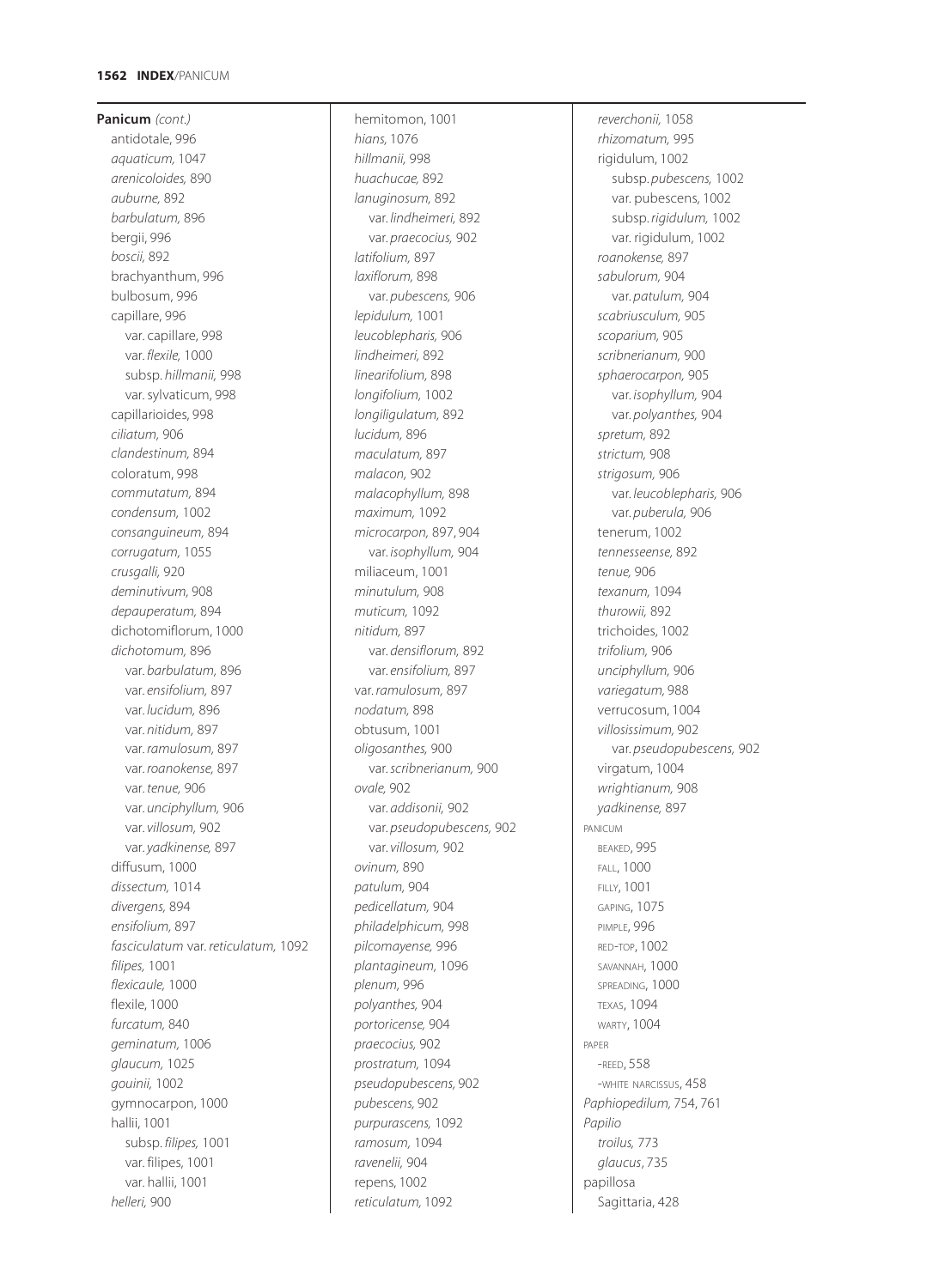**Pappophorum,** 1004 bicolor*,* 1004 *vaginatum,* 796 PAPPUS GRASS, 1004 PINK, 1004 papyraceus Narcissus*,* 458 PAPYRUS, 558 PARA GRASS, 1090, 1092 LIVER -SEED GRASS, 1092 PARADISE, BIRD-OF-, 482, 737 paradoxa Festuca, 952 PARAGUAYAN WINDMILL GRASS, 870 **Parapholis,** 1006 incurva, 1006 *Paris,* 1131, 1132 *quadrifolia,* 1131 Parkeriaceae *,* 371 PARKS' LADIES'-TRESSES, 788 parksii Spiranthes, 788 PARROT-LILY, 443 *Parthenocissus,* 852 parviflora Hesperaloe, 409 Setaria, 1056 parvula Eleocharis, 600 *Pascopyrum,* 924, 928 *smithii,* 928 **Paspalidium,** 1006 geminatum, 1006 var. *paludivagum,* 1006 PASPALIDIUM EGYPTIAN, 1006 **WATER, 1006 Paspalum,** 1008 acuminatum, 1011 almum, 1011 *alopecuroides,* 1022 *bicorne,* 912 bifidum, 1012 var. *projectum,* 1012 boscianum, 1012 *ciliatifolium,* 1020 *circulare,* 1016 conjugatum, 1012 convexum, 1012 dilatatum, 1012 dissectum, 1014 distichum, 1014 var. *indutum,* 1014 floridanum, 1014 var. *glabratum,* 1014

*fluitans,* 1019, 1020 hartwegianum, 1014 laeve, 1016 var. circulare, 1016 var. leave, 1016 var. pilosum, 1016 langei, 1016 *larranagai,* 1020 *lentiferum,* 1019 lividum, 1016 *longipilum,* 1016 *macrostachyum,* 1022 malacophyllum, 1018 minus, 1018 monostachyum, 1018 *mucronatum,* 1019 notatum, 1018 var. *latiflorum,* 1018 var. *notatum,* 1018 var. *saurae,* 1018 *orbiculare,* 1022 *paspaloides,* 1014 *platyphyllum,* 1092 plicatulum, 1018 praecox, 1019 var. *curtissianum,* 1019 pubiflorum, 1019 var. glabrum, 1019 var. pubiflorum, 1019 *pyramidale,* 1008 repens, 1019 var. *fluitans,* 1019 *scorbiculatum,* 1008, 1022 *separatum,* 1020 setaceum, 1020 var. *ciliatifolium,* 1020 var. *muhlenbergii,* 1020 var. *stramineum,* 1020 *stramineum,* 1020 *texanum,* 1019 *unispicatum,* 796 urvillei, 1020 vaginatum, 1020 PASPALUM BIG, 1014 FLORIDA, 1014 BROOK, 1011 BROWN -SEED, 1018 BULL, 1012 COMB'S, 1011 EARLY, 1019 FIELD, 1016 FLORIDA, 1014 FRINGE -LEAF, 1020 GRASS, 1012 GULF DUNE, 1018

HAIR -LEAF, 1016 HAIRY -SEED, 1019 HARTWEG S, 1014 ' HORSE -TAIL, 1019 INDIAN, 1022 LANGE S, 1016 ' MAT, 1018 MEXICAN, 1012 MUDBANK, 1014 PITCHFORK, 1012 PLAITED, 1018 ROUND -SEED, 1016 RUSTY -SEED, 1016 SEASHORE, 1020 SMOOTH, 1016 -SEED, 1019 SOUR, 1012 THIN, 1020 URVILLE S, 1020 ' WATER, 1012, 1019 YELLOW SAND, 1020 PASTLE, 480 PASTURE BRAKE, 342 patens Digitaria, 914 PATH RUSH, 714 pauciflora Scleria, 651 PEACH PALM,  $473$ PEACOCK -HYACINTH, 1107 PEARL -MILLET, 1025 -TWIST, 779 LITTLE, 790 pectinacea Eragrostis, 938 pectinata Bouteloua, 849 Spartina, 1065 Stuckenia, 1114 pedicellatum Dichanthelium*,* 902 pedunculata Cooperia, 446 PEJIBAYE, 473 **Pellaea,** 376 。<br>atropurpurea, **图**/293, 378 *dealbata,* 370 *microphylla,* 370 ovata, 378 *ternifolia* var. *wrightiana,* 378 wrightiana, 378 **Peltandra,** 470 *tharpii,* 470 virginica, 470 pendulus Scirpus, 648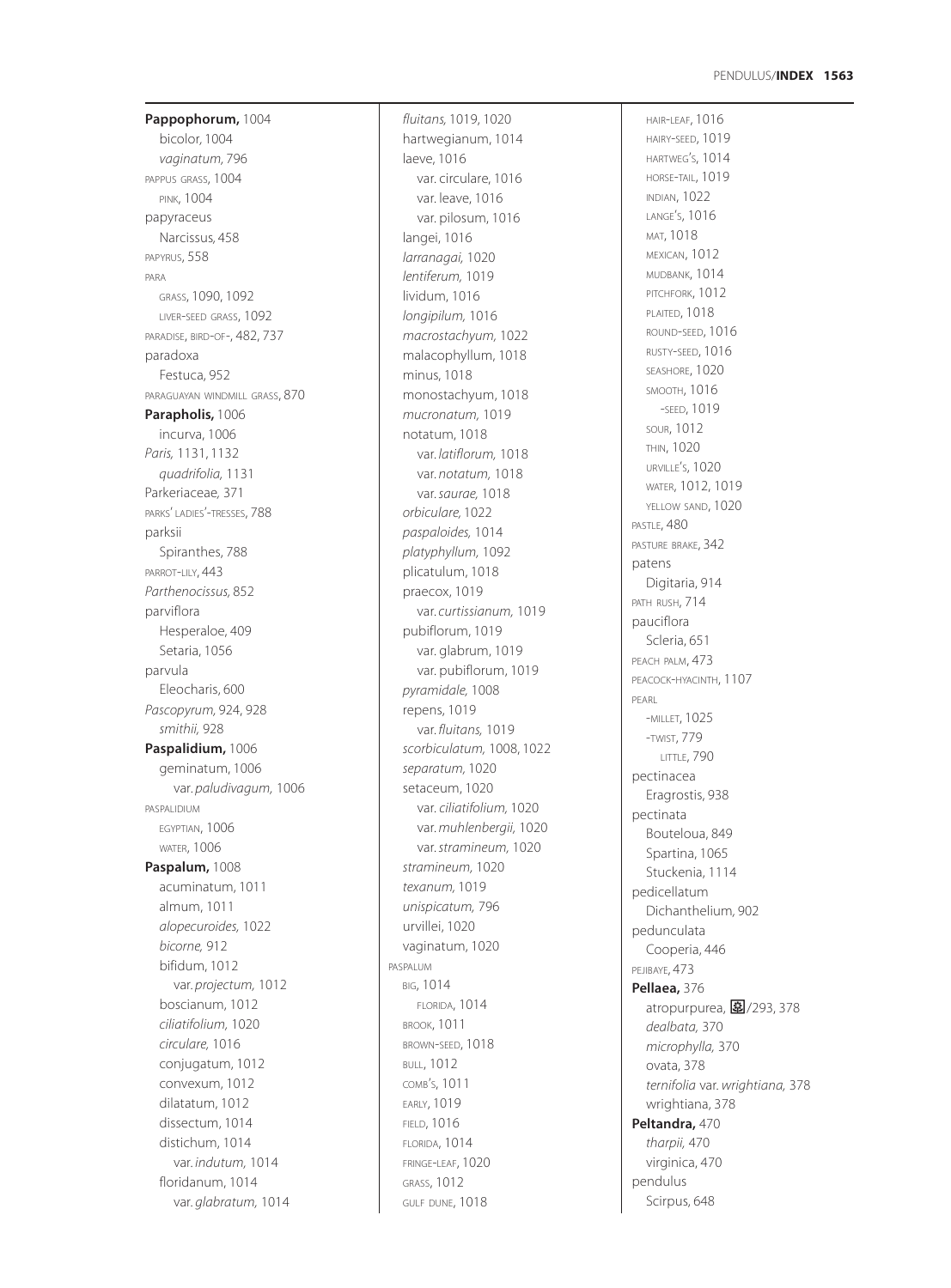## **1564 INDEX**/PENNISETUM

**Pennisetum,** 1022 *advena,* 1028 *americanum,* 1025 ciliare, 1024 *cupreum,* 1028 glaucum, 1025 subsp. *glaucum,* 1025 *nervosum,* 796, 1028 orientale, 1025 purpureum, 1026 setaceum, 1026 *setosum,* 796 *typhoides,* 1025 villosum, 1026 PENNISETUM*,* FEATHER-TOP, 1026 PENSACOLA BAHIA GRASS, 1018 *Penthorum,* 852 PEPPER, WATER-, 354 PEPPERWORT, 353 FAMILY, 353 HAIRY, 354 LARGE-FOOT, 354 NARROW-LEAF, 354 perdentata Carex, 548 perdulce Allium, 438 perennans Agrostis, 817 perenne Lolium, 973 PERENNIAL BENT GRASS, 817 GREEN-HEAD SEDGE, 618 RYE GRASS, 926, 973, 974 VELDT GRASS, 922 perfoliata Uvularia, 486 PERFOLIATE BELLWORT, 486 perforata Bothriochloa barbinodis var., 843 PERFORATED BLUESTEM, 843 perplexa Rhynchospora, 634 perpusilla Lemna, 722 *Perularia bidentata,* 774 *scutellata,* 774 PERUVIAN -LILY, 443 FAMILY, 442 SPIKE-MOSS, 332 SWAMP-LILY, 460 WATER GRASS, 976 petiolatum Ophioglossum, 361

# petraea Eustachys, 948 PETTICOAT-CLIMBER, 942 *Phalaenopsis,* 754 *Phalangium croceum,* 670 **Phalaris,** 1028 angusta, 1029 *aquatica,* 796 *arundinacea,* 1029 canariensis, 1029 caroliniana, 1029 *Phanopyrum,* 992, 1000 *gymnocarpon,* 1000 PHEASANT'S-EYE, 458 **Phegopteris,** 384 hexagonoptera, 384 PHILADELPHIA PANIC GRASS, 998 WITCH GRASS, 998 PHILIPPINE ISLAND LILY, 734 LILY, 734 philippinense Lilium, 734 *Philodendron,* 463 **Phleum,** 1030 pratense, 1030 *Phoenix dactylifera,* 473 *Pholiurus incurvus,* 1006 *Phoradendron,* 478 Phormiaceae, 660, 662 **Phragmites,** 1030 australis, 1030 *communis,* 1032 *Phryma,* 852 *Phyllantherum,* 1134 **Phyllostachys,** 1032 aurea, 1032 *nigra,* 1034 *Physurus querceticola,* 778 *sagraeanus,* 778 *Phytelephas macrocarpa,* 473 *Picea,* 396 PICKEREL-WEED, 1108 FAMILY, 1106 PIG-BUTT THREEAWN, 829 PILLWORT, 354 AMERICAN, 354 pilosa Eragrostis, 940 pilosum Erioneuron, 946 Paspalum laeve var., 1016 **Pilularia,** 354

americana, 354

PIMPLE PANICUM, 996 **Pinaceae,** 396 pinchotii Juniperus, 393 PINCHOT'S JUNIPER, 393 PINEAPPLE, 477 PINE, 391, 396 BARREN DEATH-CAMAS, 744 -BARREN FLAT SEDGE, 578 FLUFF GRASS, 1082 TRIDENS, 1082 FAMILY, 396 HABENARIA, 764 MUHLY, 983 LOBLOLLY, 400 LONGLEAF, 398 YELLOW, 398 LONGSTRAW, 398 LONGTAG, 398 OLD-FIELD, 400 PITCH, 398 SHORTLEAF, 398, 400 YELLOW, 398 SLASH, 398 YELLOW SLASH, 398 PINELAND BEAK SEDGE, 634 BOGBUTTON, 660 FERN, 336 MUHLY*,* 983 YELLOW-EYED-GRASS, 1146 pinetorum Rhynchospora globularis var., 628 **PINEWOODS** FINGER GRASS, 948 DROPSEED, 1074 PINHOLE BEARD GRASS, 843 BLUESTEM, 843 PINK BEARDED GRASS-, 758 FLUFF-GRASS, 1084 GRASS-, 757, 758 OKLAHOMA GRASS-, 758 PAPPUS GRASS*,* 1004 RAIN-LILY, 461 SWAMP-, 757, 758 TRIDENS, 1084 TUBEROUS GRASS-, 758 WILD ONION, 436, 438 ZEPHYR-LILY, ROSE-, 461 **Pinophyta,** 391 PINS, HAT-, 657 **Pinus,** 396 echinata, 398,  $\triangleq$ 4/1318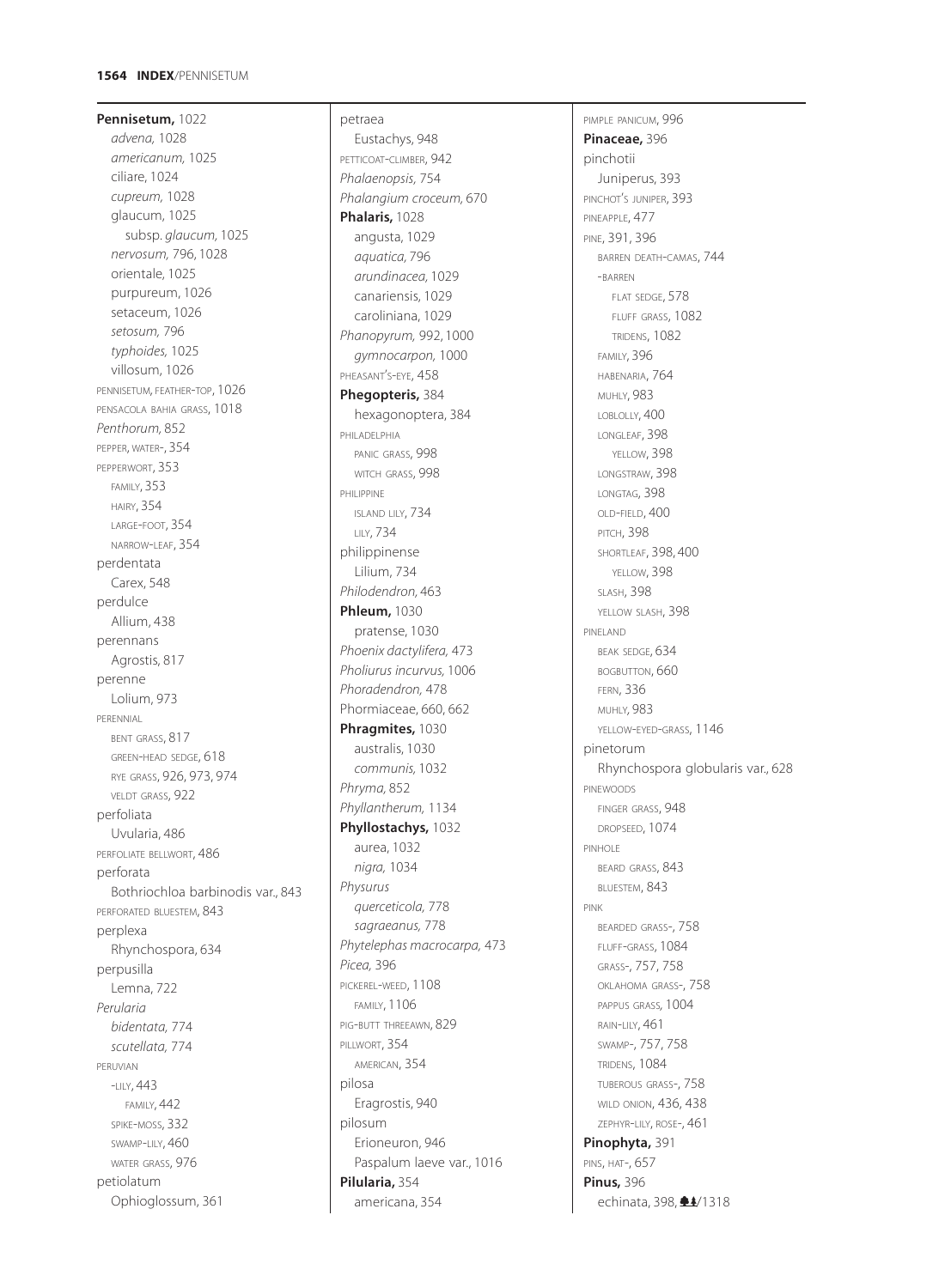**Pinus** *(cont.)* elliotti, 398 *longaeva,* 397 palustris, 398,  $\triangleq$ 4/1320 taeda, 400, **±4**/1322 PIPEWORT, 657, 658, 659 DWARF, 659 FAMILY, 657 FLATTENED, 658 GULF, 659 HAIRY, 660 SEVEN-ANGLE, 659 SMALL-HEAD, 659 TEN-ANGLE, 658 TEXAS, 659 **Piptochaetium,** 1034 avenaceum, 1034 **Pistia,** 472 stratiotes,  $\boxed{3}$ /293, 472 PITA, 420 PALMA, 420 PITCH PINE, 398 PITCHER PLANT, 659, 778 PITCHFORK CROWN GRASS, 1012 PASPALUM, 1012 *Pityrogramma,* 371 PLAIN BEAK SEDGE, COASTAL-, 638 CARIC SEDGE SINGLE-, 550 COASTAL, 531 FLAT SEDGE, COASTAL-, 580 ROSETTE GRASS, COASTAL, 892 PLAINS BRISTLE GRASS, 1055, 1055 FLAT SEDGE, GREAT, 573 LADIES'-TRESSES, GREAT, 786 LOVE GRASS, 936 THREEAWN, 830 PLAITED PASPALUM*,* 1018 planispicata Carex, 550 PLANK BEAK-RUSH, 630 planostachys Carex, 550 PLANT AMOLE, 410 DAGGER, 415 PRAYER, 482 SOAP, 410 UMBRELLA-, 573 *Plantago,* 360, 677, 1096 PLANTAIN, 677, 1096 AMERICAN WATER-, 423 BLUE MUD-, 1108

GRASS-LEAF MUD-, 1108 LIVER-SEED GRASS, 1096 MUD-, 423, 1108 ROUND-LEAF MUD-, 1108 SIGNAL GRASS, 1096 SOUTHERN WATER-, 423 SUBCORDATE WATER-, 423 WATER -, 422, 423, 677 PLANTAINS, 360 PLATANILLO, 485 **Platanthera,** 771 blephariglottis var. *blephariglottis,* 772 var. conspicua, 图/294, 772 chapmanii, 27/294, 772 ciliaris, 27/294, 773 clavellata,  $\boxed{3}$ /294, 773 cristata, 27/294, 773 flava, **图**/294, 774 var*. herbiola,* 774 integra, 图/295, 774 lacera, 图/295, 776 nivea, 2/295, 776 PLATEAU CARIC SEDGE, EDWARDS, 534 SPIDERWORT, 496 *Platycladus orientalis,* 392 *Platyheyls,* 752 platylepis Xyris, 1144 platyneuron Asplenium, 337 platyphylla Sagittaria, 430 Urochloa, 1092 **Platythelys,** 776 querceticola, 776 PLEAT-LEAF, 694 PRAIRIE, 684, 694 *Plectronema candida,* 461 **Pleopeltis,** 365 polypodioides var. michauxiana, 图/295, 365 *Pleuraphis,* 957 *jamesii,* 796 *mutica,* 796 plicatulum Paspalum, 1018 plukenetii Cyperus, 576 PLUKENET'S FLAT SEDGE, 576 PLUME GRASS, 978, 1040, 1063 BENT-AWN, 1044 BUNCHED, 1045 GIANT, 1045

NARROW, 1044 SILVER, 1044 SUGARCANE, 1045 OF NAVARRE, 772 ORANGE-, 773 ORCHID, CRESTLESS, 755 OSCEOLA'S-, 744 SOLOMON'S-, 504 PLUMED BEAK SEDGE, 636 plumosa Rhynchospora, 636 pluriflora Trichloris, 1081 **Poa,** 1035 *ambigua,* 1082 annua, 1036 var. *reptans,* 1036 arachnifera, 1036 autumnalis, 1036 bigelovii, 1037 bulbosa, 1037 subsp. *bulbosa,* 1037 subsp. *vivipara,* 1037 chapmaniana, 1037 compressa, 1037 *flava,* 1084 *flexuosa,* 1037 *malabarica,* 968 pratensis, 1037 subsp. *pratensis,* 1038 *rigida,* 882 sylvestris, 1038 POA, CHAPMAN'S, 1037 **Poaceae,** 795 *Podophyllum,* 852 poeticus Narcissus, 458 POET'S NARCISSUS, 458 **Pogonia,** 778 *bifaria,* 759 ophioglossoides, 27/295, 778 *trianthophora,* 792 *verticillata,* 768 POGONIA ADDER'S-TONGUE-LEAVED, 778 BROODING-, 791 LARGE WHORLED-, 768 NODDING-, 791, 792 SMALL WHORLED, 768 SMALLER SPREADING, 759 SPREADING, 759 WHORLED-, 768 POINT-BEAK BEAK-RUSH, 625 POINTED WOLFFIA, 724 POISON -CAMAS, 745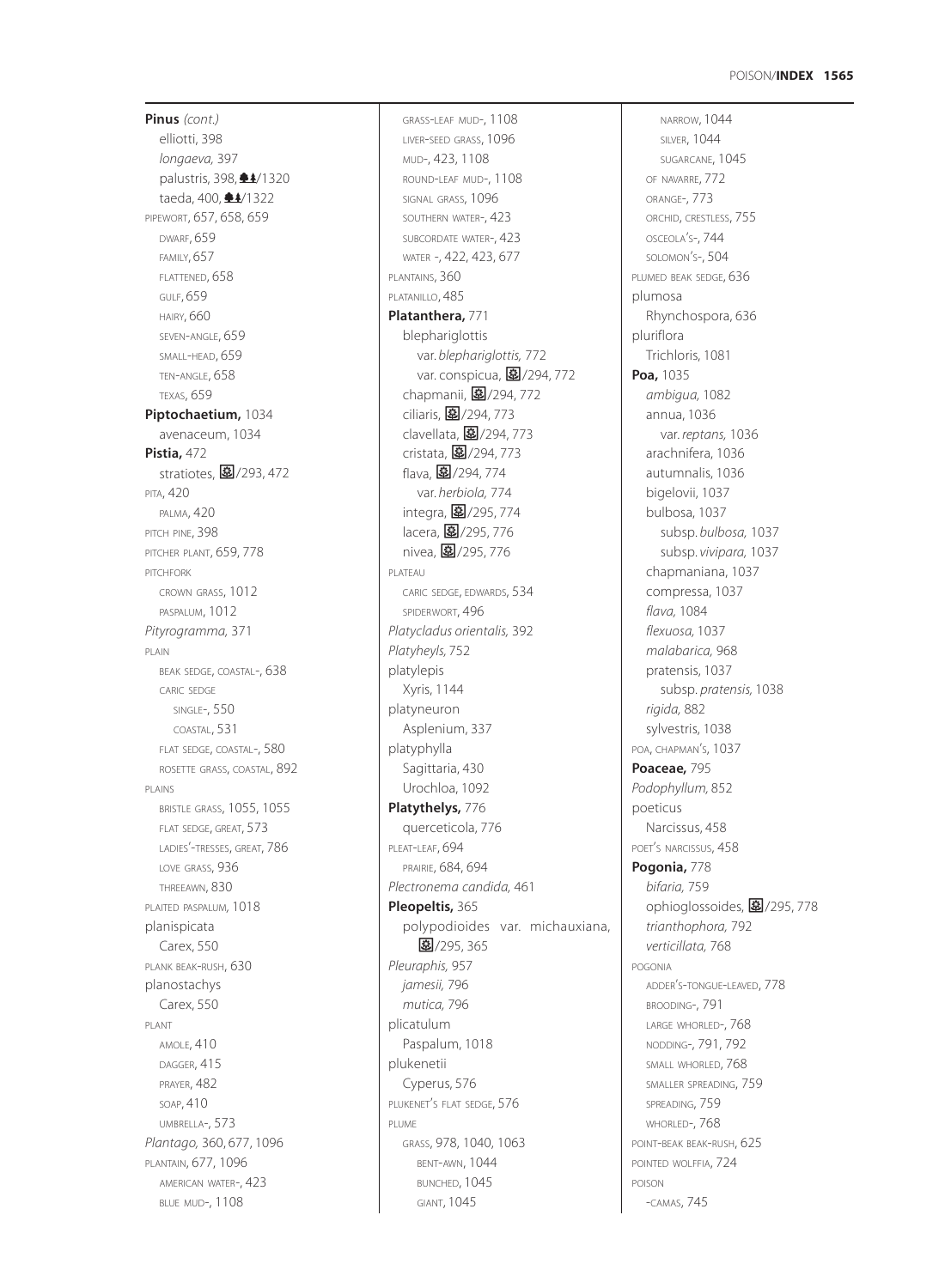POISON *(cont.)* CROW-, 442, 744 DARNEL, 974 FLY-, 739 -HYACINTH, 745 -SEGO, 744, 746 POLE BAMBOO, FISH-, 1032 *Polianthes,* 412, 410 *lata,* 412 *maculosa,* 410 polyanthes Dichanthelium, 904 POLYANTHUS NARCISSUS, 460 polycephalus Juncus, 712 **Polygonatum,** 504 biflorum, 27/295, 506 var. *commutatum,* 506 *commutatum,* 506 **Polypodiaceae,** 364 polypodioides Pleopeltis, 365 **Polypodiophyta,** 335 *Polypodium dentatum,* 385 *falcatum,* 346 *hexagonopterum,* 384 POLYPODY, 364 FERN FAMILY, 364 SCALY-, 365 **Polypogon,** 1038 *adscendens,* 1040 monspeliensis, 1038 *semiverticillatus,* 1040 viridis, 1040 polyrhiza Spirodela, 723 polystachyos Cyperus, 577 **Polystichum,** 350 acrostichoides, 350 *torresianum,* 384 polytricha Eragrostis, 940 *Polytrichum,* 660 POND FLAT SEDGE, 573 LOVE GRASS, 938 -CYPRESS, 396 PONDWEED, 1111, 1112, 1113 BABY, 1114 BROAD-LEAF, 1114 BUSHY-, 674 CORNSTALK, 1113 CURLED, 1112 CURLY, 1112

FALSE, 1114 FAMILY, 1110 HORNED-, 1148 FENNELL-LEAF, 1114 HEART-LEAF, 1113 HORNED-, 1148 ILLINOIS, 1113 LARGE-LEAF, 1114 LEAFY, 1113 LONG-LEAF, 1113 SAGO, 1114 FALSE, 1114 SHINING, 1113 SMALL, 1114 SPOTTED, 1113 WATER-THREAD, 1112 **Pontederia,** 1108 cordata, 27/296, 1108 var. *lanceolata,* 1110 var. *lancifolia,* 1110 **Pontederiaceae,** 1106 PONTHIEU'S ORCHID, 778 **Ponthieva,** 778 racemosa, 图/296, 778 POOLMAT, COMMON, 1148 POORLAND FLAT SEDGE, 566 POOR OAT, 838 POPOTE, 390 POPPY FAMILY, WATER-, 735 WATER-, 736 portoricense Dichanthelium, 904 Portulacaceae, 703 Posidoniaceae, 1116 POST-CEDAR, 393 **Potamogeton,** 1111 *amplifolius,* 1113, 1114 *berchtoldii,* 1114 var. *tenuissimus,* 1114 *bicupulatus,* 1112 *capillaceus,* 1112 crispus, 1112 diversifolius, 1112 var. *trichophyllus,* 1112 foliosus, 1113 var. *macellus,* 1113 illinoensis, 1113 nodosus, 1113 *pectinatus,* 1114 pulcher, 1113 pusillus, 1113 subsp. pusillus, 1114 subsp. tenuissimus, 1114 POTATO AIR-, 656

DUCK-, 428 YAM, 656 POTATOES, SWEET, 654 *Pothos,* 463 POVERTY DANTHONIA, 882 GRASS, 593, 829, 1074, 1075 OZARK, 1074 SOUTHERN, 1075 OAT GRASS, 882 OATS, 881, 882 DROPSEED, 1075 RUSH, 714 WILD OAT GRASS, 882 POWDERY ALLIGATOR-FLAG, 737 CLOAK FERN, 370 FALSE CLOAK FERN, 370 THALIA, 737 praecocius Dichanthelium ovale subsp., 902 praecox Paspalum, 1019 Spiranthes, 789 PRAIRIE BLUE-EYED-GRASS, 698 BULRUSH, 511 CAMAS, 664 CELESTIAL, 694 CORD GRASS, 1065 CUP GRASS, 945 DROPSEED, 1075 FALSE OAT, 1089 -IRIS, 694 JUNE GRASS, 964 LADIES'-TRESSES, 786 -NYMPH, 686, 688 ONION, 436 PANIC GRASS, 996 PLEAT-LEAF, 694 SPIDERWORT, 498 THREEAWN, 830 TRISETUM, 1089, 1134 TROUT-LILY, 732 WAKE-ROBIN, 1134 WEDGESCALE, 1068, 1089 pratense Phleum, 1030 pratensis Festuca, 952 Poa, 1037 PRAYER PLANT, 482, 736, 737 FAMILY, 736 PRICKLE GRASS, 1080 PRICKLY BOG CARIC SEDGE, 528 *Prionium*, 703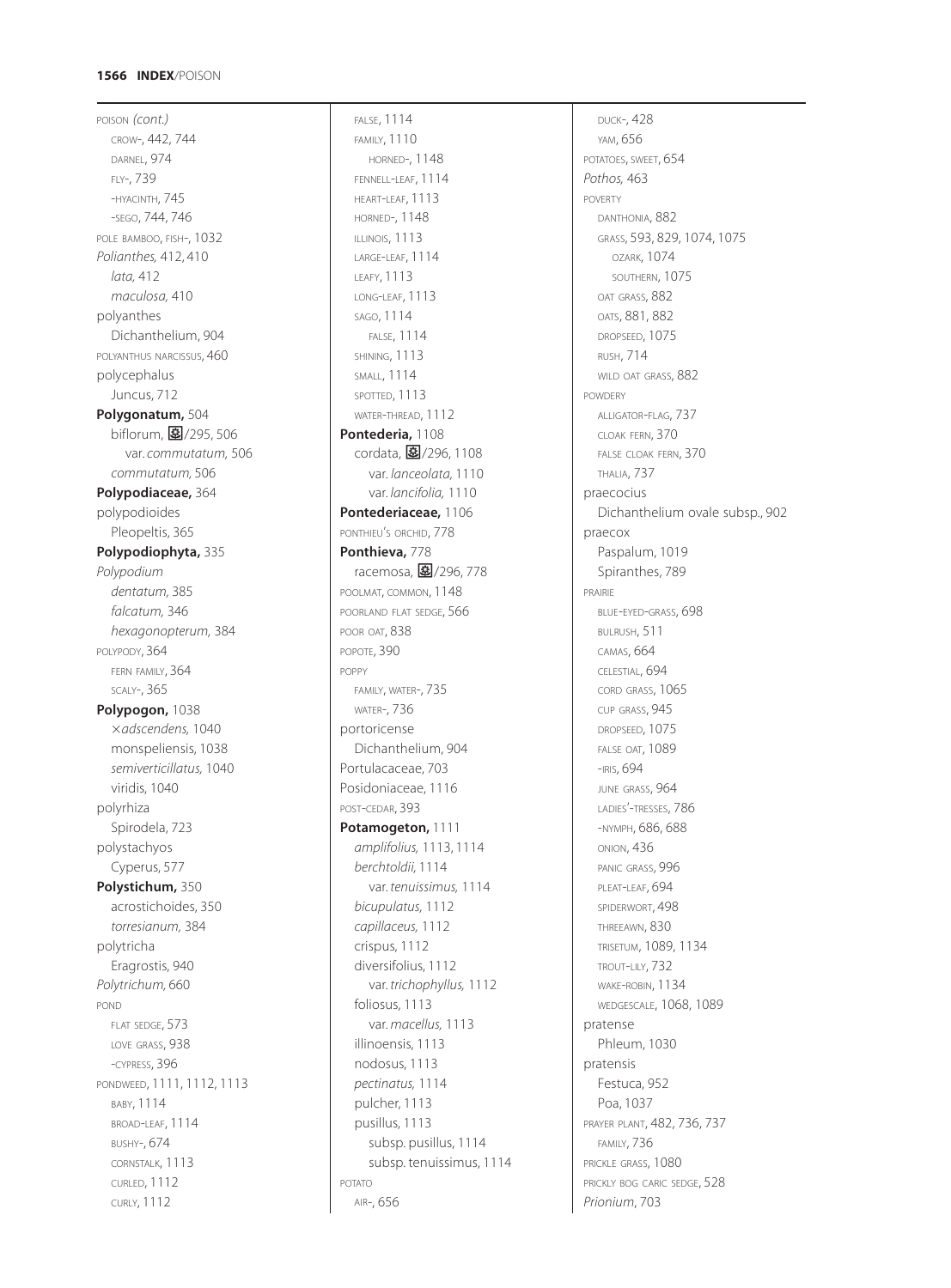purpureum

PROPELLER-FLOWER, 684 PROSO, 1001 MILLET, 864, 1001 prostrata Lycopodiella, 327 PROSTRATE BOG CLUB-MOSS, 327 GRAPE FERN, 358 GREENBRIER, 1122 *Protasparagus,* 476 protrusa Cystopteris, 346 pruinosum Sisyrinchium, 700 PRUNE -FRUIT CARIC SEDGE, 531 pseudacorus Iris, 692 pseudocaudatum Pteridium aquilinum var., 342 **Pseudolycopodiella,** 328 caroliniana, 图/296, 329 pseudonarcissus Narcissus, 458 pseudopubescens Dichanthelium ovale subsp., 902 pseudosetacea Isolepis, 616 pseudothyrsiflorus Cyperus, 577 *Pseudotsuga menziesii,* 396 pseudovegetus Cyperus, 577 *Psilocarya nitens,* 634 *portoricensis,* 634 *scirpoides,* 638 **Psilophyta,** 321 **Psilotaceae,** 322 **Psilotum,** 322 nudum, 322 **Pteridaceae,** 365 **Pteridium,** 342 aquilinum subsp*. aquilinum,* 342 subsp*. caudatum,* 342 var. pseudocaudatum, 342 Pteridophyta, 321 **Pteris,** 378 multifida, 379 *vittata,* 379 *Pteroglossaspis ecristata,* 755 Pterophyta, 335 puberula Fimbristylis, 610

pubescens Bromus, 860 Panicum rigidulum var., 1002 Thelypteris palustris var., 388 pubiflora Digitaria cognata subsp., 913 pubiflorum Paspalum, 1019 *Puccinellia,* 954 *graminis,* 1090 *sorghi,* 1102 PUFF-SHEATH DROPSEED, 1074 pulchella Alstroemeria, 443 Zephyranthes, 461 pulcher Potamogeton, 1113 PULL-AND-BE-DAMNED*,* 1016 PULPIT, JACK-IN-THE-, 464, 465 pumila Fuirena, 613 Kyllinga, 618 Setaria, 1056 Smilax, 1122 punctata Landoltia, 720 pungens Schoenoplectus, 642 puniceum Hippeastrum, 452 PURI OINED-SLIPPER, 762 PURPLE CLIFF-BRAKE, 378 DROPSEED, 1074 FIVE-LEAF ORCHID, 768 FLAT SEDGE, 578 -FLOWER DROPSEED, 1071 FOUNTAIN GRASS, 1028 LOVE GRASS, 938, 942 NEEDLE GRASS, 832 NUT SEDGE, 578 PAMPUS GRASS, 875 PLEAT-LEAF, 684 SAND GRASS, 1086 SILKYSCALE, 825 SPIKE-RUSH, 591 -SPIKE, TEXAS, 767 -STEM CLIFF-BRAKE, 378 THREEAWN, 831, 832 PURPLETOP, 1084 purpurascens Aristida, 831 Sporobolus, 1074 purpurea Aristida, 831 Triplasis, 1086

Pennisetum, 1026 pusilla Rhynchospora, 636 pusillum Hordeum, 962 Trillium, 1134 pusillus Potamogeton, 1113 *Pycnodoria multifida,* 379 *Pycreus flavescens,* 570 PYLE, AFRICAN, 381 pyramidatus Sporobolus, 1075  $\triangleleft Q$ QUACK GRASS, 926 quadrangulata Eleocharis, 601 QUAKING GRASS, 854 BIG, 854 GREATER, 854 LESSER, 854 LITTLE, 854 QUAMASH, 664 QUEENSLAND ARROWROOT, 484 BLUEGRASS, 909 querceticola Platythelys, 776 *Quercus ilex,* 1119 QUILLWORT, 323 BLACK-FOOTED, 324 BUTLER'S, 324 FAMILY, 323 ROCK, 324 quinatum Arisaema triphyllum subsp., 466 quinqueseta Habenaria, 764 QUIXOTE'S-LANCE, DON, 420

# $\triangle$ R

RABBIT'S-FOOT, 1038 GRASS, 1038, 1040 ANNUAL, 1038 racemosa Ponthieva, 778 Triantha, 1130 racemosum Maianthemum, 504 radiata Lycoris, 455 radicans Eleocharis, 601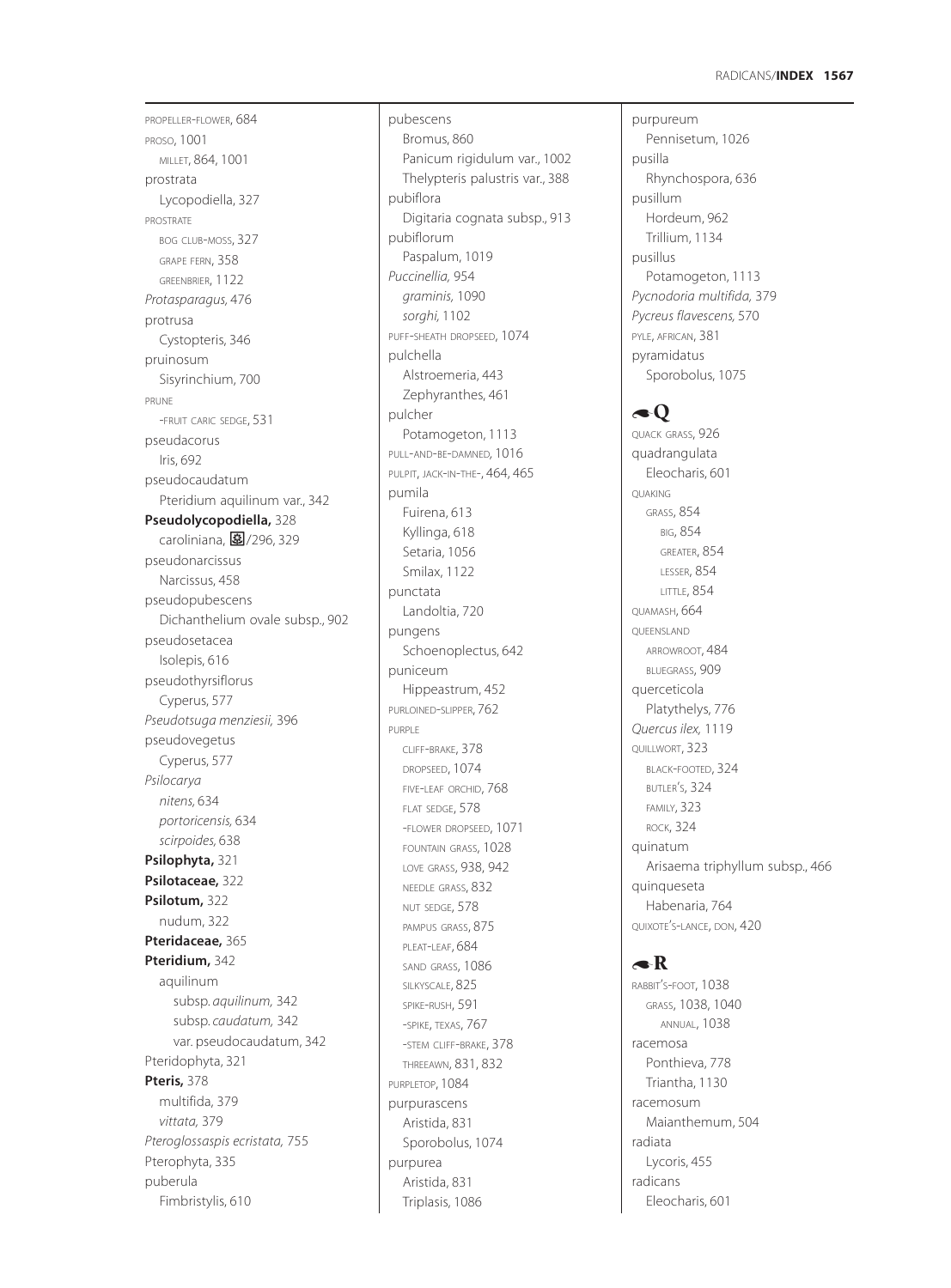# **1568 INDEX**/RAFINESQUE'S LADY'S-SLIPPER

RAFINESQUE'S LADY'S-SLIPPER, 761 RAGGED FRINGED ORCHID, 776 ORCHID, 776 RAIN-LILY, 445, 446, 460 AUTUMN, 460 BRAZOS, 446 EVENING STAR, 446 GIANT, 446 JONES', 448 PINK, 461 REFUGIO, 461 TRAUB'S, 446 **WHITE, 446** WIDE-LEAF, 446 *Rajania,* 654 ramosa Urochloa, 1092 ramosissima Aristida, 832 RAMPS, 432 RANCH BLUESTEM, KING, 843, 909 Rapataceae, 738 rariflora Rhynchospora, 636 RAT-TAIL FESCUE, 1097 SIXWEEKS GRASS, 1097 RATTAN, 473 RATTLESNAKE FERN, 358 -MASTER, 412 RATTLESNAKE'S-MASTER, 773 ravenelii Dichanthelium, 904 Eleocharis, 601 RAVENEL'S PANIC GRASS, 904 RAVEN-FOOT CARIC SEDGE, 531 recognita Rhynchospora, 636 recurvata Tillandsia, 478 RED -BEAD GREENBRIER, 1124 -BERRIED BAMBOO, 1124 -BERRY JUNIPER, 393 -CEDAR, 394 COASTAL, 394 EASTERN, 394 SOUTHERN, 394 VIRGINIA, 394 FLAG, 691 -FLOWER FALSE YUCCA, 409 -FLOWERED YUCCA, ENGELMANN'S, 409 GRAMA, 850 HESPERALOE, 409

IRIS, 691 JUNIPER, 394 LOVE GRASS, 942 -POD RUSH, 714 RICE*,* 990 -ROOT FLAT SEDGE, 570 SAVIN, 394 SPIDER-LILY, 450, 455 SPRANGLETOP, 970 THREEAWN, 830, 831 -TOP BENT GRASS, 817 PANIC, 1002 PANICUM, 1002 -YUCCA, 409 REDTOP, 1084 TALL, 1084 REDWOOD COAST, 392 DAWN, 392 FAMILY, 391, 392 GIANT, 392 REED, 1030 AMERICAN BUR-, 1127 BRANCHED BUR-, 1127 BUR-, 1126 CANARY GRASS, 1029 COMMON, 1030 FAMILY, BUR-, 1126 GIANT, 836 GRASS, WOOD, 872 INDIAN, 1062 PAPER-, 558 STAMINATE BUR-, 1127 STOUT WOOD, 872 WOOD, 872 REFLEXED CARIC SEDGE, 550 -FRUIT CARIC SEDGE, 550 reflexus Cyperus, 577 refracta Eragrostis, 940 REFUGIO RAIN-LILY, 461 ZEPHYR-LILY, 461 regalis Osmunda, 364 REIN ORCHID, 764 FALSE, 764, 766 GREEN, 773 ORANGE, 774 SOUTHERN, 773, 774 WHITE, 776 reniformis Carex, 550

repens Bouteloua, 850 Callisia, 489 Elymus, 926 Habenaria, 766 Juncus, 712 Panicum, 1002 Paspalum, 1019 reptans Eragrostis, 940 Urochloa, 1094 RESCUE BROME, 857 GRASS, 857 resiliens Asplenium, 337 Restionaceae, 796 RESURRECTION FERN, 365 reticularis Scleria, 651 RETORCIDO MORENO, 957 retroflexa Carex, 550 retroflexus Cyperus, 577 retrorsus Cyperus, 578 retusa Eustachys, 948 reverchonii Setaria, 1058 Eleocharis, 602 Muhlenbergia, 985 Tradescantia, 500 REVERCHON'S BRISTLE GRASS, 1058 MUHLY, 985 SPIDERWORT, 500 SPIKE-RUSH, 602 RHEUMATISM-ROOT, 749 *Rhexia,* 757 RHODES GRASS, 870 FALSE, 1080 MULTI-FLOWERED FALSE, 1081 *Rhodophiala,* 450 *bifida*, 452 *Rhoeo,* 488, 494 *Rhombolytrum albescens,* 1082 **Rhynchospora,** 621 caduca, 625 capitellata, 625 cephalantha, 625 var. *attenuata,* 626 chalarocephala, 626 colorata,  $\mathbf{\mathbb{E}}$ /296, 626 *compressa,* 636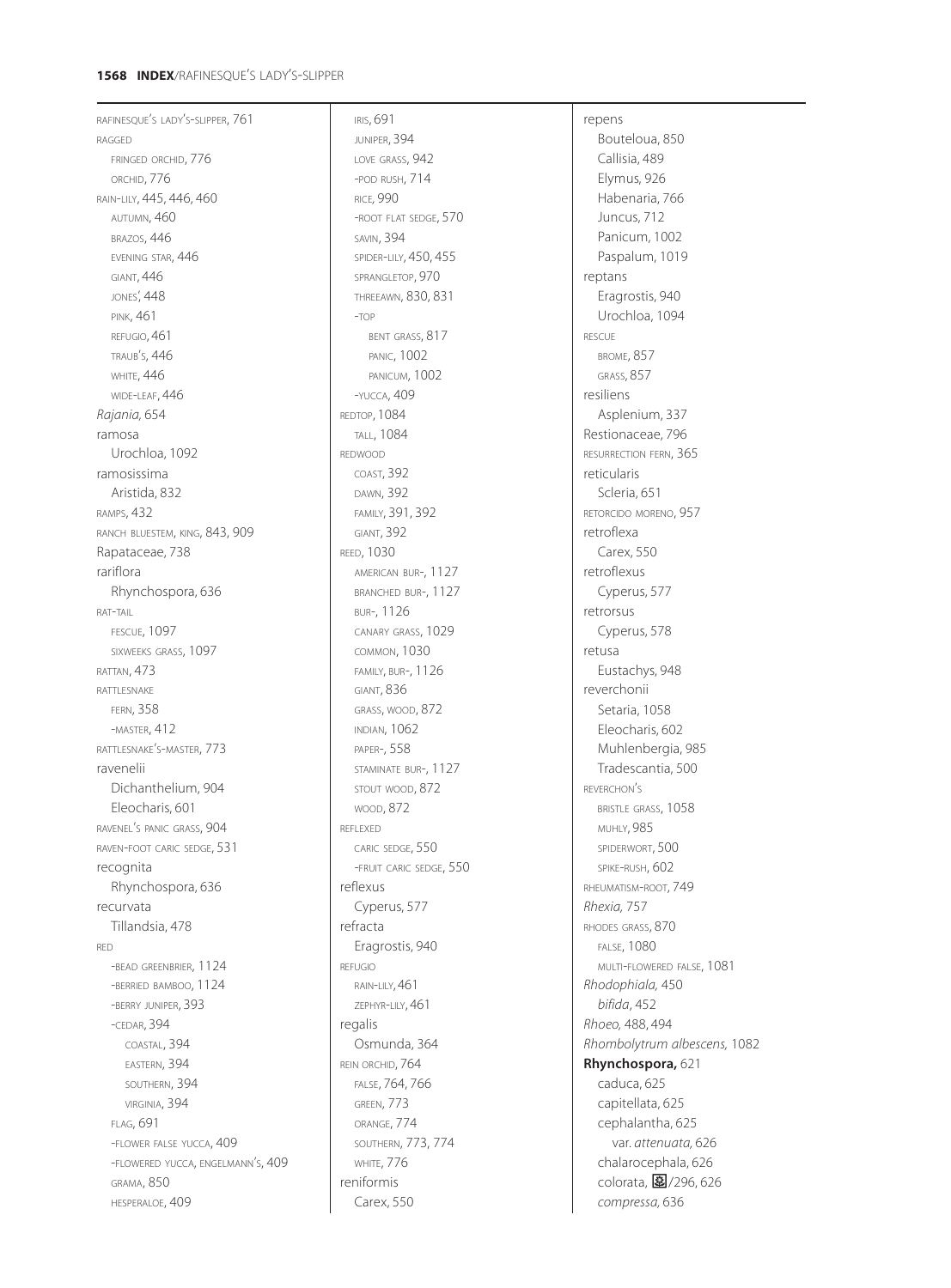**Rhynchospora** *(cont.)* corniculata, 2/296, 626 var. *colpophylla,* 632 var. *interior,* 626 *cymosa,* 630 debilis, 626 *distans,* 628 divergens, 626 *earlei,* 630 *edisoniana,* 632 elliottii, 628 fascicularis, 628 var. *distans,* 628 filifolia, 628 *fuscoides,* 628 globularis, 628 var. *angusta,* 630 var. *capitellata,* 625 var. globularis, 628 var. *leptocarpa,* 625 var. *minor,* 625 var. *paniculata,* 630 var. pinetorum, 628 var. *recognita,* 636 glomerata, 630 gracilenta, 630 grayi, 630 harveyi, 630 indianolensis, 630 inexpansa, 632 *intermixta,* 636 latifolia, 632 *leptocarpa,* 625 macra, 632 macrostachya, 632 microcarpa, 632 miliacea, 634 mixta, 634 nitens, 634 nivea, 634 *obliterata,* 636 oligantha, 634 *patula,* 625 perplexa, 634 var. *virginiana,* 636 *pinetorum,* 628 *plankii,* 630 plumosa, 636 *prolifera,* 634 pusilla, 636 rariflora, 636 recognita, 636 *schoenoides,* 628 scirpoides, 636 *scutellata,* 630 *semiplumosa,* 636

stenophylla, 638 tracyi, 638 *trichodes,* 626 Rhynia, 321 *Rhytachne,* 872 RIBBED CROWN GRASS, 1018 -GRASS, 751 RICE, 403, 796, 964, 990, 992, 1062, 1090, 1100 AFRICAN, 990 ASIAN, 990 BROWN-BEARD, 990 CULTIVATED, 990 CUT GRASS, 967 -FIELD FLAT SEDGE, 573 INDIAN WILD, 1102 JUNGLE-, 920 NORTHERN WILD, 1102, 1103 RED, 990 SOUTHERN WILD, 1102, 1103 WILD, 469, 1102, 1103 RICHARD'S YELLOW-EYED-GRASS, 1144 riddellii Selaginella arenicola subsp., 330 RIDDELL'S SELAGINELLA, 330 SPIKE-MOSS, 330 rigens Muhlenbergia, 985 rigida Desmazeria, 882 Hypoxis, 682 rigidiseta Bouteloua, 850 rigidulum Panicum, 1002 rigidum Lolium, 974 RIM YUCCA, WHITE-, 422 RINGED DICHANTHIUM, 909 RING-SEED RUSH, 710 RIO GRANDE COPPER-LILY, 450 PALMETTO, 474 SPIKE-RUSH, 601 RIPGUT BROMUS, 857 GRASS, 857 RIVAL LIP FERN, 374 RIVER GRASS, CREEPING, 921 LILY, ORANGE, 449 -SWAMP NUT-RUSH, 650 YUCCA, BRAZOS, 418 RIVET WHEAT, 1090

ROADSIDE BLUE-EYED-GRASS, 700 roanokense Dichanthelium dichotomum subsp., 897 ROBERT KRAL'S CARIC SEDGE, 540 ROBIN FAMILY, WAKE-, 1130 PRAIRIE WAKE-, 1134 SLENDER WAKE-, 1133 WAKE-, 1131, 133 robustus Bolboschoenus, 511 ROCK -CEDAR, 393 -DROPSEED*,* 985 **MUHLY, 985** QUILLWORT, 324 ROCKFORD FERN, 346 ROCKY MOUNTAIN BULRUSH, 642 CLUB-RUSH, 642 RODS, BUTTON-, 657 roemerianus Juncus, 712 ROEMER'S RUSH, 712 ROLAND HARPER'S BRISTLE-STALK CARIC SEDGE, 542 ROOIGRAS, 1078 ROOT AGUE-, 749 BACKACHE-, 749 BREAST-, 749 COLIC, 656 COLIC-, 749 DRAGON-, 465 FLAT SEDGE, RED-, 570 GOLDEN COLIC-, 749 RHEUMATISM-, 749 SNAKE-, 748 SOUTHERN COLIC-, 749 SPIKED CRESTED CORAL-, 767 SQUAW-, 1131 UNICORN-, 749 WHITE COLIC-, 749 YAM, 656 YELLOW COLIC-, 749 ROOTED SPIKE-RUSH, 601 *Rosa,* 757 ROSE -CRESTED ORCHID, 778 ORCHID, 759 -PINK ZEPHYR-LILY, 461 POGONIA, 778 SILER'S TUBE-, 410 TEXAS TUBE-, 410 TUBE-, 410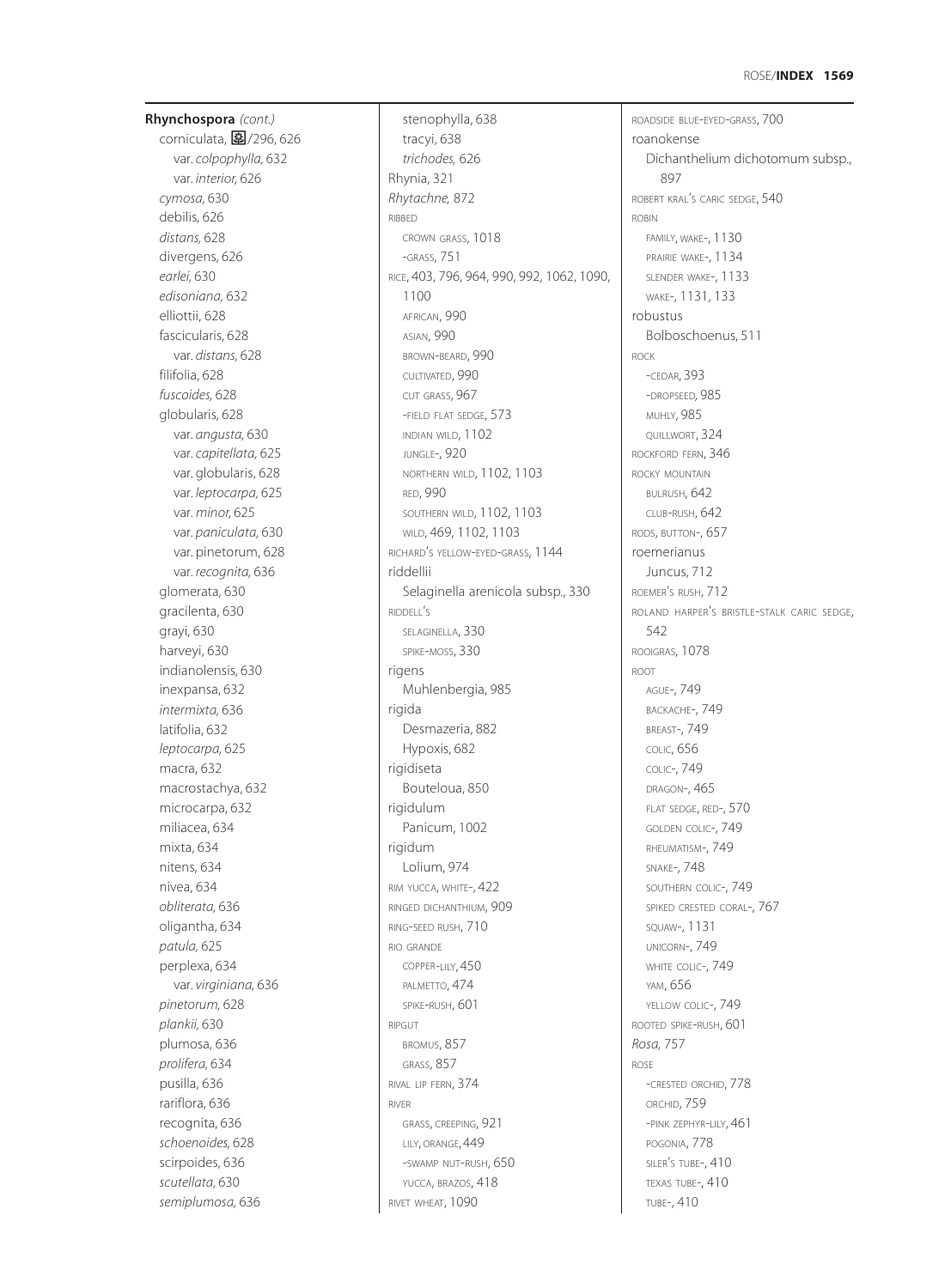# **1570 INDEX**/ROSE

ROSE *(cont.)* WILD TUBE-, 410 YUCCA, GLEN,  $418$ rosea Carex, 550 ROSEBUD ORCHID, 759 SMALLER, 759 ROSELING, 489 ROSETTE GRASS, 884 BLOOD, 894 BROAD-LEAF, 897 CEDAR, 902 COASTAL PLAIN, 892 CYPRESS, 894 DEER-TONGUE, 894 EATON'S, 892 EGG-LEAF, 900 HELLER'S, 898 HEMLOCK, 904 LEAFY, 904 LINDHEIMER'S, 892 NEEDLE-LEAF, 889 OPEN-FLOWER, 898 ROUGH -HAIR, 905 -SEED, 905 SARITA, 898 SCRIBNER'S, 900 SLIM-LEAF, 898 SOFT-LEAF, 898 STARVED, 894 VARIABLE, 894 VELVET, 905 WHITE-HAIRED, 902 WOOLLY, 892, 905 WRIGHT'S, 908 ROSE-WINGS, 758 rostellata Eleocharis, 602 **Rostraria,** 1040 cristata, 1040 rostratum Erythronium, 734 rosulatum Sisyrinchium, 700 ROSY SEDGE*,* 550 *Rottboellia,* 872 rotundifolia Smilax, 1122 rotundus Cyperus, 578 ROUGH BARNYARD GRASS, 921 BENT GRASS, 817 BRISTLE GRASS, 1058 DOG-TAIL, 878

DROPSEED, 1071, 1072 FLAT SEDGE, 582 -HAIRY MAIDEN FERN, 386 ROSETTE GRASS, 905 HORSETAIL, 334 -LEAF YELLOW-EYED-GRASS, 1144 LIP FERN, 376 RUSH GRASS, 1072 TRIDENS, 1086 YELLOW-EYED-GRASS, 1144 ROUND -FRUIT PANIC GRASS, 905 -HEAD RUSH, 714 -LEAF MUD-PLANTAIN, 1108 -SEED DICHANTHELIUM, 905 PANIC, 905 PASPALUM, 1016 ROSETTE GRASS, 905 ROYAL FERN, 362 FAMILY, 362 FLAT SEDGE, 568 PALM, 473 *Roystonea regia,* 473 RUFOUS BULRUSH, 648 rugosa Coelorachis, 874 runyonii Allium, 438 RUNYON'S ONION, 438 rupicola Yucca, 420 **Ruppia,** 1116 cirrhosa, 1118 subsp. *occidentalis,* 1118 *maritima,* 1118 *occidentalis,* 1118 **Ruppiaceae,** 1116 Ruscaceae, 476, 500, 750 RUSH, 703 AMERICAN SCOURING-, 334 ANGLE-STEM BEAK, 625 BALD-, 634 BALDWIN'S NUT-, 649 SPIKE-, 591 BEAK-, 621 BEAKED SPIKE-, 602 BENT SPIKE-, 594 BLACK-FRUIT SPIKE-, 596 BLUNT SPIKE-, 600 BOG, 710 BRAUN'S SCOURING-, 334 BRIGHT GREEN SPIKE-, 594

BRISTLE-LEAF BEAK-, 628 BRITTON'S NUT-, 650 SPIKE-, 592 CALIFORNIA CLUB-, 641 CANBY'S CLUB-, 641 CAPITATE SPIKE-, 594 CAPPED, 708 CAROLINA NUT-, 651 CHAIRMAKER'S, 642 CLUB-, 641 CILIATE NUT-, 650 CLUB-, 638 CLUSTER BEAK-, 630 COMMON, 710 SCOURING-, 334 SPIKE-, 600 COMPRESSED SPIKE-, 592 CONE-CAP SPIKE-, 606 CREEPING, 712 SPIKE-, 606 DAGGER-LEAF SPIKE-, 596 DUDLEY'S, 710 DWARF SPIKE-, 600 ELLIOTT'S, 710 ENGELMAN'S SPIKE-, 593 FAMILY, 702 FERRISS' SCOURING-, 334 FEW-FLOWER BEAK-, 634 NUT-, 651 FLAT -LEAF, 712 -STEM SPIKE-, 592 FORKED, 710 FRINGED NUT-, 650 GEORGIA NUT-, 650 GLOBE BEAK-, 628 GRASS -LEAF, 712 LONG-LEAF, 1072 ROUGH, 1072 GRAY'S BEAK-, 630 GREAT SCOURING-, 334 GREEN SPIKE-, 594 GULF COAST SPIKE-, 592 HAIR SEDGE, 514 HALL'S CLUB-, 644 HARD-STEM CLUB-, 641 HARVEY'S BEAK-, 630 HORNED-, 621, 626 BEAK-, 626, 632 HORSETAIL SPIKE-, 593 INDIANOLA BEAK-, 630 INLAND, 711 JOINTED, 712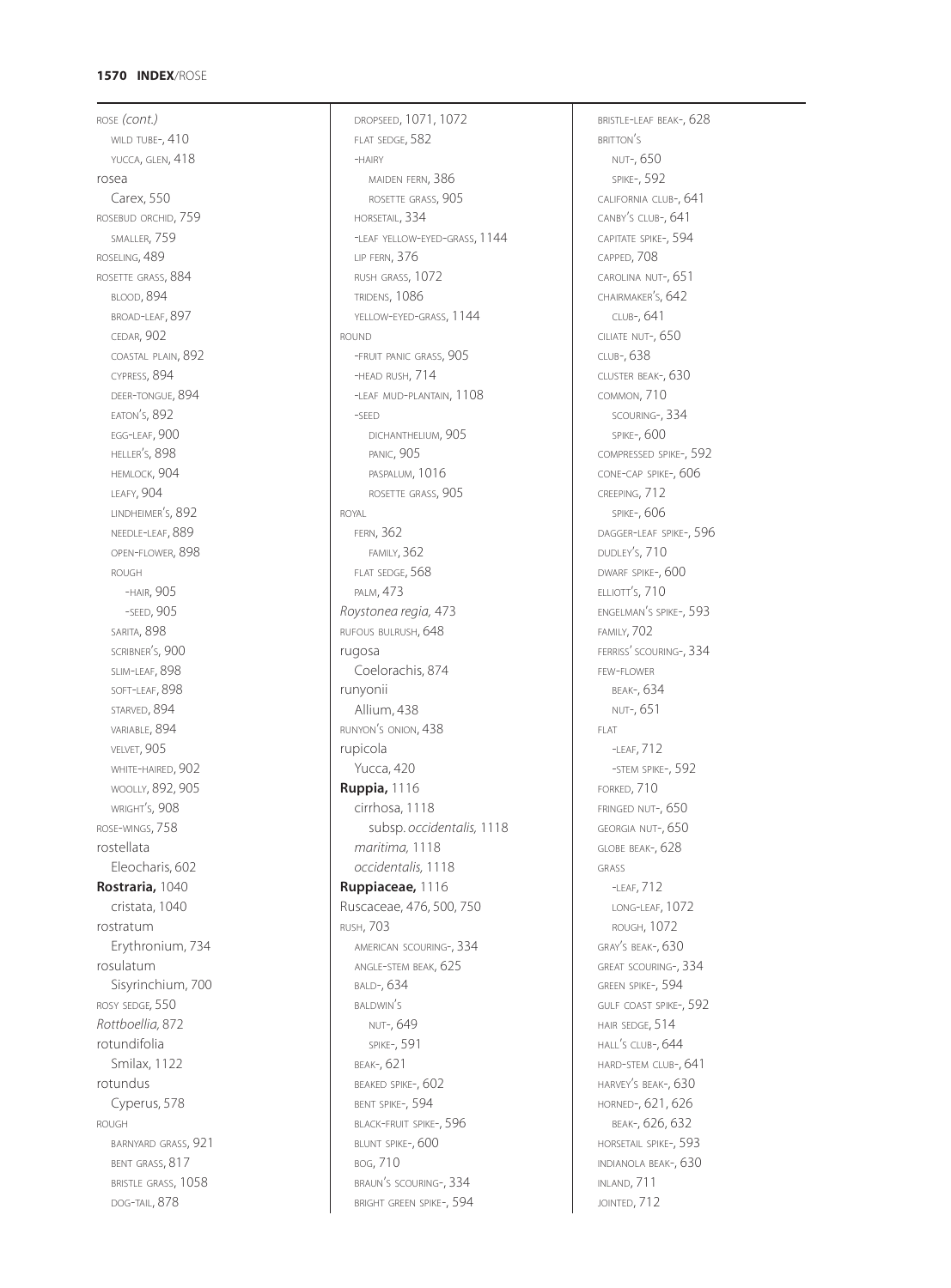# **1571** SAGITTARIA/**INDEX**

RUSH *(cont.)* KANSAS SCOURING-, 334 KNOT-LEAF, 708 KNOTTED SPIKE-, 594 LAMP, 710 LANCE-LEAF SPIKE-, 596 LEAFY-BRACT DWARF, 708 LEAST SPIKE-, 591 LEATHERY, 708 LESSER CREEPING, 712 LITTLE BEAK-, 636 -HEAD NUT-, 651 SPIKE-, 600 LOW NUT-, 652 MANY-HEAD, 712 MARSH SPIKE-, 600 MOUNTAIN SPIKE-, 598 NEEDLE -POD, 712 -POINT, 712 SPIKE-, 591 NETTED NUT-, 651 NODDING BEAK-, 632 NUT-, 648 PALE SPIKE-, 594, 596 PATH, 714 PLANK BEAK-, 630 POINT-BEAK BEAK-, 625 POVERTY, 714 PURPLE SPIKE-, 591 RED-POD, 714 REVERCHON'S SPIKE-, 602 RING-SEED, 710 RIO GRANDE SPIKE-, 601 RIVER-SWAMP NUT-, 650 ROCKY MOUNTAIN CLUB-, 642 ROEMER'S, 712 ROOTED SPIKE-, 601 ROUND-HEAD, 714 SALTMARSH CLUB-, 511 SAND SPIKE-, 598 SCOURING-, 332 SEASIDE CLUB-, 511 SEDGE, 712 SHARP -BEAK BALD-, 634 -BRISTLE HORNED BEAK-, 626 -FRUIT, 708 -LEAF, 708 -SCALE SPIKE-, 592 SLENDER, 714 BEAK-, 630 FRUIT NUT-, 650 SPIKE-, 591, 602

SLIM PIKE-, 593 POD, 710 SMALL FRUIT SPIKE-, 598 -HEAD, 708 PIKE-, 598, 600 -SEED SPIKE-, 598 SMOOTH SCOURING-, 334 SOFT, 710 -STEM CLUB-, 642 SPIKE-, 582, 586 SPROUTING SPIKE-, 606 SQUARE-STEM SPIKE-, 601 STOUT BEAK, 628 SUMMER SCOURING-, 334 TALL BEAK-, 632 NUT-, 652 SCOURING-, 334 TEXAS, 714 THREAD BEAK-, 636 TORREY'S, 714 TWIG-, 556, 558 TWO-FLOWER, 712 VIVIPAROUS SPIKE-, 606 WEAK, 708 WHIP NUT-, 652 WHITE -ROOT, 708 SPIKE-, 591 -TOP SEDGE, STAR-, 626 STAR-, 626 WHORLED NUT-, 652 WINTER SCOURING-, 334 WOLF'S SPIKE-, 606 WRINKLE-SHEATH SPIKE-, 594 YELLOW SPIKE-, 594 RUSHES, 507, 797 RUSSIAN MILLET, 1001 RUSTY FLAT SEDGE, 576 -SEED CROWN GRASS, 1016 PASPALUM, 1016 RYE, 962, 1050, 1052 BROME, 860 CANADA WILD, 926 CREEPING WILD, 926 GRASS, 972 ANNUAL, 974 BEARDLESS DARNEL, 974 DARNEL, 974 ENGLISH, 973, 974 ITALIAN, 974

PERENNIAL, 926, 973, 974 STIFF, 974 WIMMERA, 974 HAIRY WILD, 926 NODDING WILD, 926 VIRGINIA WILD, 928 WILD, 923 *Rytidosperma,* 881

 $\blacktriangle$ S SABADILLA, 740 DRUMMOND'S, 740 GRAY**,** 740 TEXAS, 742 **Sabal,** 474 *exul,* 475 *louisiana,* 475 mexicana, 474 minor,  $\frac{1}{2}$ /296, 475 *texana,* 475 *Sabatia,* 757 SABER BOG-MAT, 726 SABI GRASS, 1094 SACAHUISTA, 752 COASTAL, 1065 GRASS*,* 1065 TEXAS, 752 SACATON, ALKALI, 1071 **Saccharum,** 1040 alopecuroides, 1044 baldwinii, 1044 brevibarbe, 1044 var. brevibarbe, 1045 var. contortum, 1045 coarctatum, 1045 *contortum,* 1045 giganteum, 1045 officinarum, 1045 *sinense,* 1046 *spontaneum,* 1042, 1046 *strictum,* 1044 **Sacciolepis,** 1046 indica, 1046 striata, 1046 **Sagittaria,** 426 brevirostra, 427 *calycina,* 428 *cycloptera,* 427 *engelmanniana* subsp. *brevirostra,* 427 *falcata,* 428 graminea, 427 var. *platyphylla,* 430 lancifolia var. *angustifolia,* 427 subsp. *lancifolia,* 428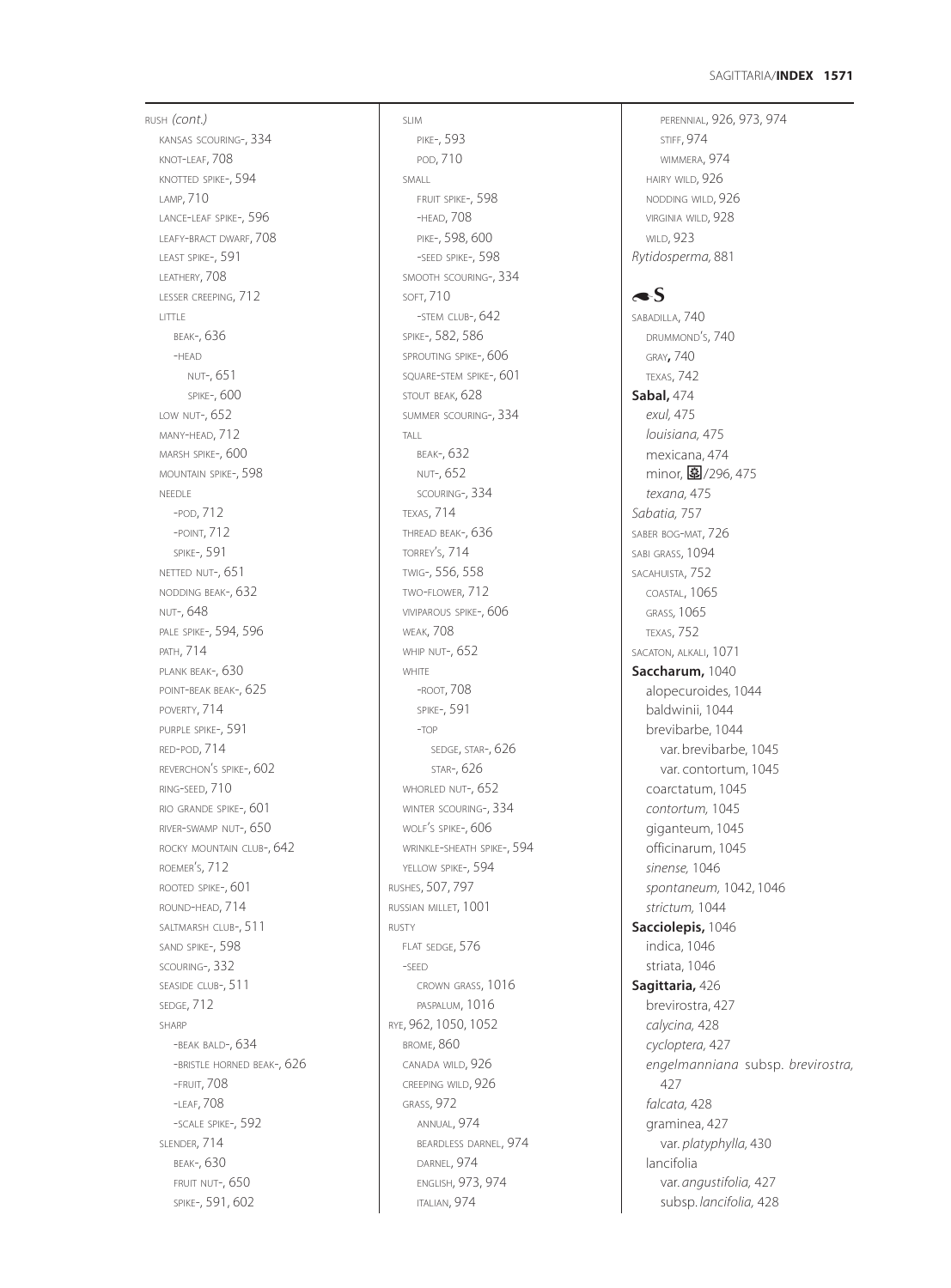**Sagittaria** *(cont.)* subsp. media, 427 var. *media,* 428 latifolia,  $\boxed{3}/297,428$ var. *latifolia,* 428 var. *obtusa,* 428 var. *pubescens,* 428 longiloba, 428 *montevidensis,* 428 subsp. calycina, 428 *obtusa,* 428 papillosa, 428 *plantaginifolia,* 428 platyphylla,  $\mathbf{E}/297,430$ *pubescens,* 428 *stolonifera,* 427 sagittiferum Sisyrinchium, 696 sagittifolium Xanthosoma, 472 SAGO, 1114 FALSE PONDWEED, 1114 PONDWEED, 1114 SAILS, WHITE, 463 *Salix,* 977 SALLOW CARIC SEDGE, 544 SALT GRASS, 916 COASTAL, 916 DESERT, 916 DWARF-STAND, 980 FINE-TOP, 1071 INLAND, 916 SPICATE, 916 -MARSH FOXTAIL GRASS, 1056 MEADOW GRASS, 968 SPRANGLETOP*,* 968 SALTMARSH BULRUSH, 511, 641 CLUB-RUSH, 511 FLAT SEDGE, 577 UMBRELLA SEDGE, 613 **Salvinia,** 380 minima, 27/297, 380 molesta, 381 *rotundifolia,* 381 SALVINIA COMMON, 380 GIANT, 381 **Salviniaceae,** 379 SAMUEL MEAD'S CARIC SEDGE, 544 SAND BLUESTEM, 822 DROPSEED, 1072 GRASS, 1086

PURPLE, 1086

LOVE GRASS, 942 PASPALUM, YELLOW, 1020 SPIKE-RUSH, 598 THREEAWN, 829 SANDBOG DEATH-CAMAS, 748 SANDBUR, 862 BIG, 864 COASTAL, 864 COMMON, 864 LONG-SPINE, 864 SOUTHERN, 864 SANDHILL GRASS, 1092 SANDSPUR, 862 SANDSTONE CARIC SEDGE*,* 548 SANDSWAMP WHITE-TOP, 632 SANGAMON CALTROP CARIC SEDGE, 552 sangamonensis Carex tribuloides var., 552 sanguinalis Digitaria, 914 SARITA DICHANTHELIUM, 898 PANIC GRASS, 898 ROSETTE GRASS, 898 *Sarracenia,* 659 SARSAPARILLA, 1124 -VINE, 1122 WILD, 1121 SASA GRASS, 977 FLEXIBLE, 977 *Sassafras,* 852 SATIN GRASS, 984, 985 -TAIL*,* 962, 963 BRAZILIAN, 963 sativa Avena, 838 Oryza, 990 sativum Allium, 438 Saururaceae, 406 *Saururus,* 852 SAVANNAH BEAK SEDGE, 626 HAIR GRASS, 984 ORCHID, 776 PANIC GRASS, 1000 PANICUM, 1000 SAVIN, RED, 394 SAWA-MILLET, 918 SAWBRIER, 1121  $SAN$ -GRASS, 556 JAMAICA SWAMP, 556 JAMAICAN, 556 SWAMP, 556, 558

GREENBRIER, 1120 -LEAVED BRACKEN, 379 -TOOTH LOVE GRASS, 942 saximontanus Schoenoplectus, 642 scabra Agrostis, 817 scabrifolia Xyris, 1144 scabriusculum Dichanthelium, 905 SCALE FLAT SEDGE, SHARP-, 576 SPIKE-RUSH, SHARP-, 592 SCALED CLOAK FERN, STAR-, 370 SCALY CLOAK FERN, 370 WAVY, 371 -POLYPODY, 365 **Schedonnardus,** 1047 paniculatus, 1047 *Schedonorus,* 950, 951, 952, 972, 973, 1096 *arundinaceus,* 951 *phoenix,* 951 *pratensis,* 952 scheelei Setaria, 1058 SCHEELE'S BRISTLE GRASS, 1058 **Schizachyrium,** 1047 scoparium, 1048 subsp. *divergens,* 1048 var. divergens, 1048 var. *frequens,* 1048 subsp. *neomexicanum,* 1048 var. scoparium, 1048 var. *virile,* 1048 tenerum, 1050 Schizaeaceae, 336 **Schoenocaulon,** 740 *drummondii,* 742 *dubium,* 740 ghiesbreghtii, 740 *officinale,* 740 texanum, 27/297, 742 **Schoenolirion,** 669 croceum, 27/297, 669 *texanum,* 664, 670 wrightii, 图/297, 670 **Schoenoplectus,** 638 acutus, 641 var. *acutus,* 641 var. *occidentalis,* 641 americanus, 641 californicus, 641 etuberculatus, 641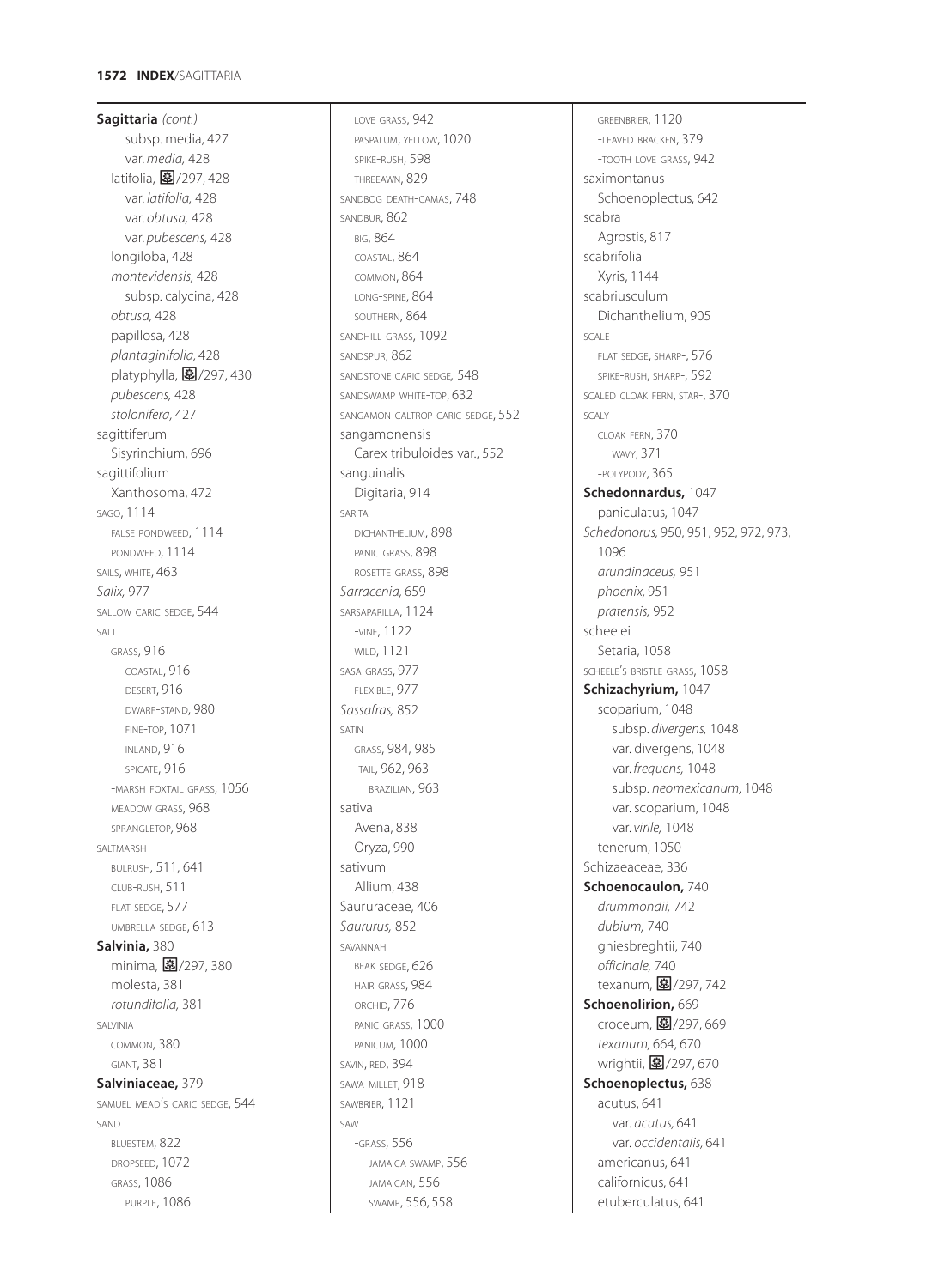# **1573** SEASHORE/**INDEX**

**Schoenoplectus** *(cont.) hallii,* 644 *maritimus,* 511 *olneyi,* 642 pungens, 642 var. *longispicatus,* 642 *robustus,* 511 saximontanus, 642 tabernaemontani, 642 *Schoenus fascicularis,* 628 *miliaceus,* 634 *rariflorus,* 636 SCHOOLHOUSE-LILY*,* 450 SCHRADER'S GRASS, 857 schreberi Muhlenbergia, 985 SCHREBER'S MUHLY, 985 **Scilla,** 670 hyacinthoides, 670 *maritima*, 670 *siberica*, 670 scilloides Camassia, 664 scirpoides Juncus, 712 Rhynchospora, 636 **Scirpus,** 644 *acutus,* 641 *americanus,* 641, 642 var. *longispicatus,* 642 *annuus,* 608 *atropurpureus ,* 591 atrovirens, 646 var. *georgianus,* 648 *autumnalis,* 608 *barbatus,* 512 *bergsonii,* 642 *californicus,* 641 *capillaris,* 512 *carinatus,* 616 *carolinianus,* 608 *castaneus,* 610 *cernuus,* 616 subsp. *californicus,* 616 var. *californicus,* 616 *chilensis,* 641 *ciliatifolius,* 512 *coarctatus,* 514 *coloradoensis,* 601 *conglomeratus,* 641 cyperinus, 646 *dichotomus,* 610 divaricatus, 646 *eriophorum,* 646 *etuberculatus,* 642

*geniculatus,* 594 georgianus, 648 *glaucus,* 594 *hallii,* 644 *interstinctus,* 596 *koilolepis,* 616 *lacustris* subsp. *tabernaemontani,* 642 *lineatus,* 648 *maritimus,* 511 var. *macrostachyus,* 511 var. *paludosus,* 511 *micranthus,* 621 *miliaceus,* 610 *molestus,* 616 *montana,* 598 *nanus,* 601 *obtusa,* 600 *olneyi,* 641 *pacificus,* 511 *paludosus,* 511 *palustris,* 600 *parvulus,* 601 pendulus, 648 *pseudosetaceus,* 616 *puberulus,* 612 *pungens,* 642 var. *longisetus,* 641 var. *longispicatus,* 642 var. *polyphyllus,* 642 *quadrangulatus,* 601 *radicans,* 601 *retrofractus,* 582 *robustus,* 511 *rostellatus,* 602 *rubicosus,* 646 *saximontanus,* 642 *supinus* var. *hallii,* 644 var. *saximontanus,* 642 *tabernaemontani,* 642 *tortilis,* 602 *tuberculosus,* 606 *vahlii,* 612 *validus,* 642 *wolfii,* 606 sciurea Vulpia, 1098 **Scleria,** 648 baldwinii, 649 *brittonii,* 650 ciliata, 650 var. *caroliniana,* 651 var. ciliata, 650 var. elliottii, 650 var. glabra, 650 var. *pauciflora,* 651

*costata,* 649 distans, 650 *elliottii*, 650 *flaccida,* 652 georgiana, 650 *gracilis,* 651 *hirtella,* 650 *minor,* 652 muehlenbergii, 651 *nitida,* 652 *nutans,* 650 oligantha, 651 pauciflora, 651 var. *glabra,* 650 reticularis, 651 var. *pubescens,* 651 *tenella,* 652 triglomerata, 652 var. *minor,* 652 verticillata, 652 **Sclerochloa,** 1050 dura, 1050 *Scleropoa rigida,* 882 scoparium Dichanthelium, 905 Schizachyrium, 1048 SCOURING-RUSH, 332 AMERICAN, 334 BRAUN'S, 334 COMMON, 334 FERRISS', 334 GREAT, 334 KANSAS, 334 SMOOTH, 334 SUMMER, 334 TALL, 334 WINTER, 334 scribnerianum Dichanthelium oligosanthes var., 900 SCRIBNER'S PANIC GRASS, 900 ROSETTE GRASS, 900 S-CURVE THREEAWN, 832 SCYTHE-FRUIT ARROWHEAD, 427 SEAL FALSE SOLOMON'S-, 502 GREAT SOLOMON'S-, 506 LARGE FALSE SOLOMON'S, 504 SOLOMON'S-, 486, 504 SEA -OATS, 865 INLAND, 865 -ONION, FALSE, 668 SEASHORE CROWN GRASS, 1020 PASPALUM*,* 1020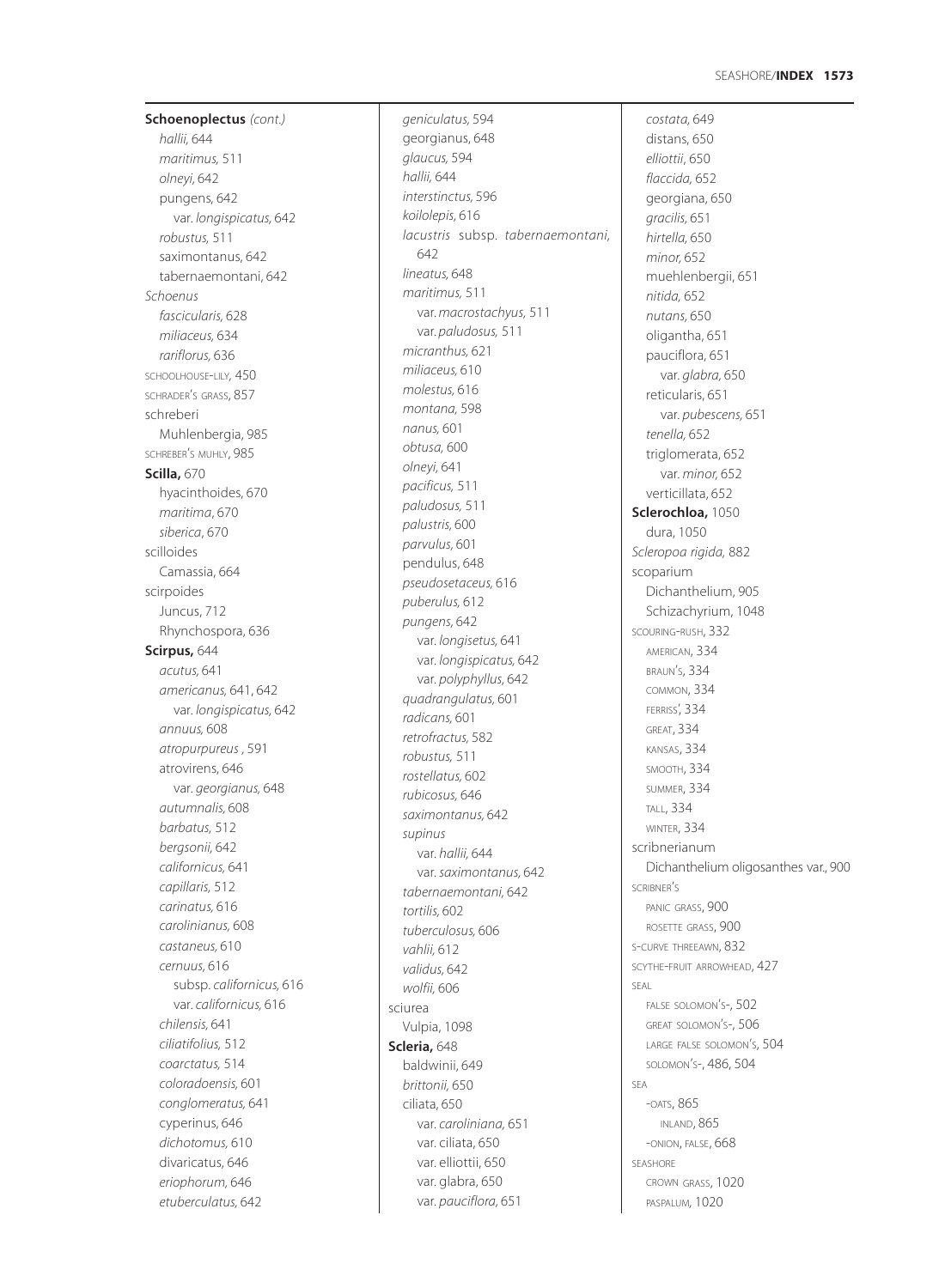# **1574 INDEX**/SEASIDE CLUB-RUSH

SEASIDE CLUB-RUSH, 511 **Secale,** 1050 cereale, 1052 *montanum,* 1052 *strictum,* 1052 secalinus Bromus, 860 secundatum Stenotaphrum, 1076 secundiflora Eragrostis, 942 secundus Trachypogon, 1080 SEDGE ALTERNATE LEAF FLAT, 573 ANGLE-STEM BEAK, 625 ANNUAL GREEN-HEAD, 618 ARKANSAS CARIC, 528 ASYMMETRIC-FRUITED FINGER CARIC, 534 ATLANTIC CARIC, 528 AWNED FLAT, 580 HALFCHAFF, 621 BALDWIN'S FLAT, 566 BASAL-FRUIT CARIC, 528 BAYARD LONG'S CARIC, 542 BEAK, 621 BEARDED CARIC, 531 FLAT, 580 BENJAMIN BUSH'S CARIC, 530 BENT CARIC, 552 -AWN FLAT, 577 BLADDERY CARIC, 540 BLUE CARIC, 536 BRISTLED UMBRELLA, 578 BRISTLY FLAT, 572 BRITTON'S CARIC, 552 BROAD-WING CARIC, 526 BROMUS-LIKE CARIC, 530 BROOM-, 831 BROWNISH BEAK, 625 BUNCHED BEAK, 625 BUSH'S CARIC, 530 UMBRELLA, 613 CAPILLARY HAIR, 512 CARIC, 514 CAROLINA CARIC, 530 CAT-TAIL CARIC, 552 CEDAR CARIC, 550 CHARMING CARIC, 530 CHEROKEE CARIC, 530 CHUFA FLAT, 570 CLOSE-FLOWERED CARIC, 531

CLUSTERED BEAK, 630 COARSE-GLOBE BEAK, 636 COASTAL PLAIN CARIC, 531 -PLAIN BEAK, 638 FLAT, 580 COMMON FOX CARIC, 556 COMPANION CARIC, 550 CONNECTING CARIC, 528 CONSPICUOUSLY-TOOTHED CARIC, 548 CROW-FOOT CARIC, 531 CYLINDER FLAT, 568 CYPRESS -KNEE, 534 CARIC, 534 -SWAMP CARIC, 540 DENSE-TUFT HAIR, 512 DRUMMOND'S FLAT, 568 HALFCHAFF, 621 DWARF UMBRELLA, 613 EASTERN FOX CARIC, 552 NARROW-LEAF, 528 WOODLAND CARIC, 530 EDWARDS PLATEAU CARIC, 534 ELK, 556 ELLIOTT'S BEAK, 628 EMERSON DAVIS' CARIC, 534 EMORY'S CARIC, 534 FAIRY BEAK, 636 FALSE HAIR CARIC, 530 HOP, 542 FAMILY, 506 FASCICLED BEAK, 628 FEATHER-BRISTLE BEAK, 634 FERN FLAT, 570 FESCUE CARIC, 534 -LIKE CARIC, 534 FEW -FLOWER BEAK, 636 -FLOWERED CARIC, 540 FINE-LINE CARIC, 550 FINGER FLAT, 568 FLACCID-FRUIT CARIC, 536 FLAT, 558 -FRUIT BEAK, 636 CARIC, 531 FLORIDA BLACK-MARGINED CARIC, 548 FOUR-ANGLE CARIC, 552 FOX-TAIL CARIC, 556

FRAGRANT FLAT, 576 SPIKE, 618 FRANK'S CARIC, 536 GIANT CARIC, 536 GLAUCESCENT CARIC, 536 GLOBE BEAK, 628 FLAT, 568 GLOBOSE CARIC, 530 GOTTHILF MUHLENBERG'S CARIC, 544 VEINLESS CARIC, 544 GRANULAR CARIC, 536 -GRASS, 558 GRAY-GREEN FRUIT CARIC, 536 GRAY'S BEAK, 630 GREAT PLAINS FLAT, 573 GREATER BLADDER CARIC, 540 GREEN FLAT, 580 -HEAD, 616 -WHITE CARIC, 526 HAIR, 511, 512 HAIRY UMBRELLA, 614 HALF-CHAFF, 620 HARVEY'S BEAK, 630 HASPAN FLAT, 572 HEAD-BEARING CARIC, 530 HEAVY CARIC, 536 -FRUIT CARIC, 536 HIDDEN-FRUIT CARIC, 526 HIRSUTE CARIC, 531 HOLD-FAST CARIC, 552 HOP CARIC, 542 -LIKE CARIC, 542 HYALINE-SCALE CARIC, 540 INDIANOLA BEAK, 630 INFLATED CARIC, 540 NARROW-LEAF CARIC, 540 -SCALE FLAT, 565 JOINTED FLAT, 566 JOSEPH F. JOOR'S CARIC, 540 FRANK'S CARIC, 536 KIDNEY-SHAPE CARIC, 550 LARGE BEAK, 632 -HEAD FLAT, 576 LEAN FLAT, 578 LEAVENWORTH'S CARIC, 542 LIMESTONE-MEADOW CARIC, 536 LINED CARIC, 550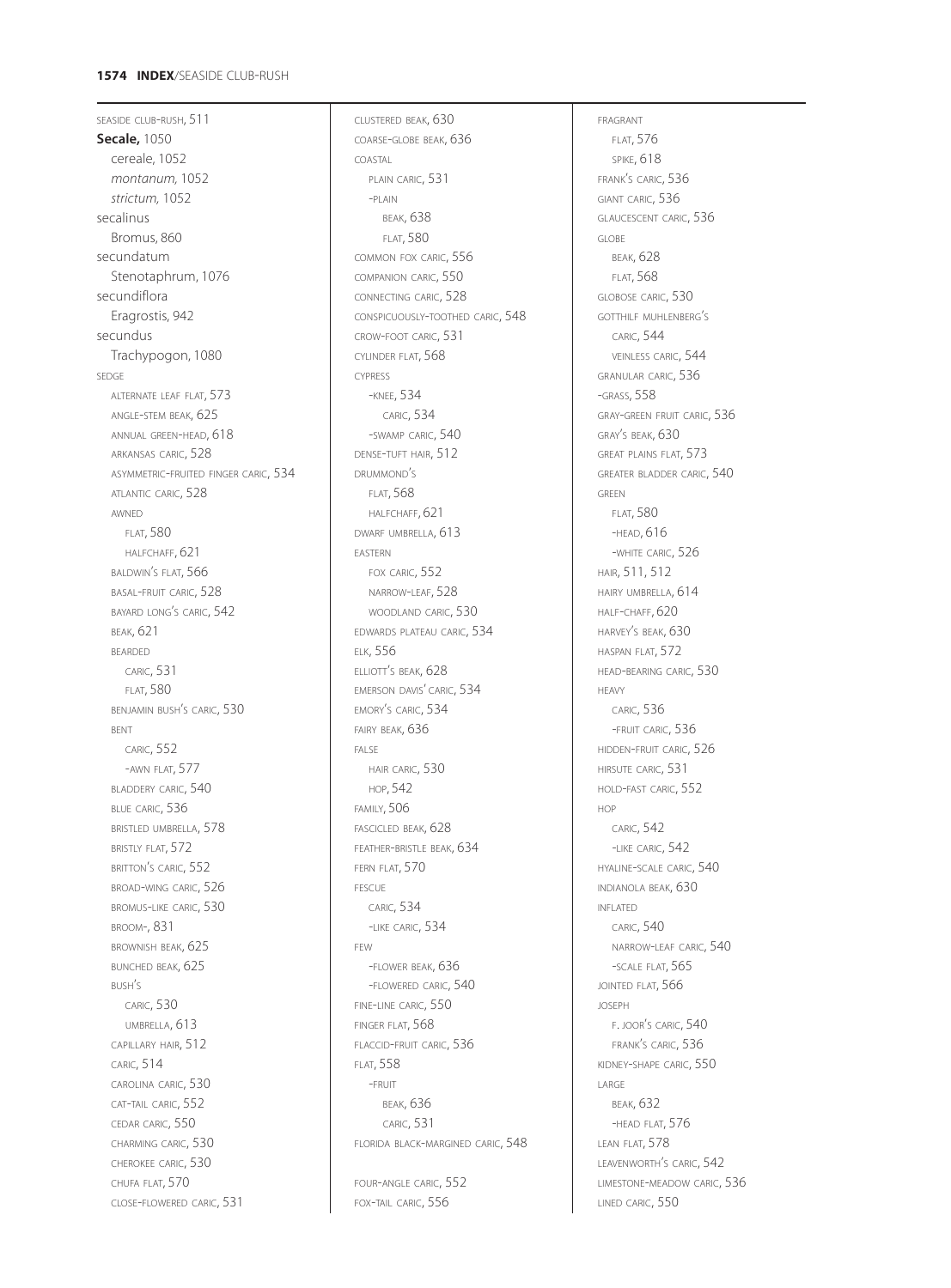## **1575** SELAGINELLA/**INDEX**

SEDGE *(cont.)* LITTLE -SNOUT CARIC, 544 -TOOTH CARIC, 544 LONG -BEAK BEAK, 636 -STALKED FINGER CARIC, 534 LONG'S CARIC, 542 LOOSE-HEAD BEAK, 626 LOUISIANA CARIC, 542 LOW SPIKE, 618 WOODLAND CARIC, 550 MANY-SPIKE FLAT, 577 MARSH FLAT, 577 MEAD'S CARIC, 544 MIDWESTERN GRAY'S FLAT, 572 MILLET BEAK, 634 MINGLED BEAK, 634 MOHLENBROCK'S, 572 MUHLENBERG'S CARIC, 544, 548 NARROW-LEAF ATLANTIC CARIC, 528 CARIC, 528 NODDING BEAK, 632 NUT, 578 OKLAHOMA CARIC, 548 ONE-FLOWER FLAT, 577 OVAL-LEAF CARIC, 530 OZARK CARIC, 548 PERENNIAL GREEN-HEAD, 618 PINE-BARREN FLAT, 578 PINELAND BEAK, 634 PLUKENET'S FLAT, 576 PLUMED BEAK, 636 POND FLAT, 573 POORLAND FLAT, 566 PRICKLY BOG CARIC, 528 PURPLE FLAT, 578 NUT, 578 RAVEN-FOOT CARIC, 531 RED-ROOT FLAT, 570 REFLEXED CARIC, 550 -FRUIT CARIC, 550 RICE-FIELD FLAT, 573 ROBERT KRAL'S CARIC, 540 ROLAND HARPER'S BRISTLE-STALK CARIC, 542 ROSY, 550 ROUGH FLAT, 582 ROYAL FLAT, 568 RUSH, 712 HAIR, 514 RUSTY FLAT, 576 SALLOW CARIC, 544

SALTMARSH FLAT, 577 UMBRELLA, 613 SAMUEL MEAD'S CARIC, 544 SANDSTONE CARIC, 548 SANGAMON CALTROP CARIC, 552 SAVANNAH BEAK, 626 SHARP MARGIN CARIC, 536 -SCALE CARIC, 548 FLAT, 576 SHEATHED FLAT, 572 SHINING FLAT, 566 SHINNERS' CARIC, 550 SHORELINE CARIC, 540 SHORT  $-RFAK$ BEAK, 634 CARIC, 530 CARIC, 530 -HAIR CAIRC, 531  $-$ LEAF FLAT, 618 SPIKE, 618 SLENDER BEAK, 630 FLAT, 573 -LEAF FLAT, 618 WOODLAND CARIC, 534 SMALL -BEAKED CARIC, 544 -FLOWER HALFCHAFF, 621 UMBRELLA, 566 -TOOTH CARIC, 544 SNOWY WHITE-TOP, 634 SOUTH TEXAS SPIKE, 601 SOUTHERN BEAK, 632 BELLOWS-BEAK CARIC, 526 CARIC, 528 FLAT, 580 LONG CARIC, 542 WAXY CARIC, 536 SPEAR-FRUIT CARIC, 542 SPIKE, 582, 616 SPREADING BEAK, 626 STAR-RUSH WHITE-TOP, 626 STELLATE CARIC, 550 STICKY FLAT, 568 STRAW-COLOR FLAT, 580 TALL HORNED BEAK, 632 TAPER-TIP FLAT, 565 TEXAS CARIC, 552 THICKET CARIC, 526

THIN-FRUIT CARIC, 536 THREAD-LEAF BEAK, 628 THREE-WAY, 582 TISSUE CARIC, 540 TRACY'S BEAK, 638 TRIANGULAR CARIC, 552 TROPICAL FLAT, 580 TUSSOCK CARIC, 552 UMBRELLA, 558, 612, 614 FLAT, 573 UPRIGHT CARIC, 552 VARIABLE FLAT, 566 WARTY CARIC, 556 WEAK CARIC, 534 WESTERN UMBRELLA, 614 WHITE -EDGE CARIC, 534 FLAT, 572 -HEAD, 618 WHITISH YELLOW CARIC, 526 WIDOW CARIC, 528 WILLIAM EMORY'S CARIC, 516, 534 WINGED CARIC, 526 WIRE CARIC, 552 WOLF-TAIL, 530 WOODRUSH FLAT, 568 WRINKLE-FRUIT CARIC, 531 YELLOW FLAT, 570 -FRUIT CARIC, 528 SEDGES, 797 SEED GOLD STAR GLOSS-, 682 **BRISTLE-, 682** GRASS*,* DIXIE LIVER-, 1092 SPIKE-RUSH, SMALL-, 598 STAR-GRASS, BRISTLE-, 682 YELLOW STAR-GRASS BRISTLE-, 682 GLOSS-, 682 SEEP MUHLY, 985 SEGO, POISON-, 744, 746 **Selaginella,** 329 apoda var. apoda, 37/298, 330 var. *ludoviciana,* 330 arenicola subsp. riddellii, 330 *ludoviciana,* 330 *peruviana,* 332 *riddellii,* 330 *sheldonii,* 332 SELAGINELLA BASKET, 330 RIDDELL'S, 330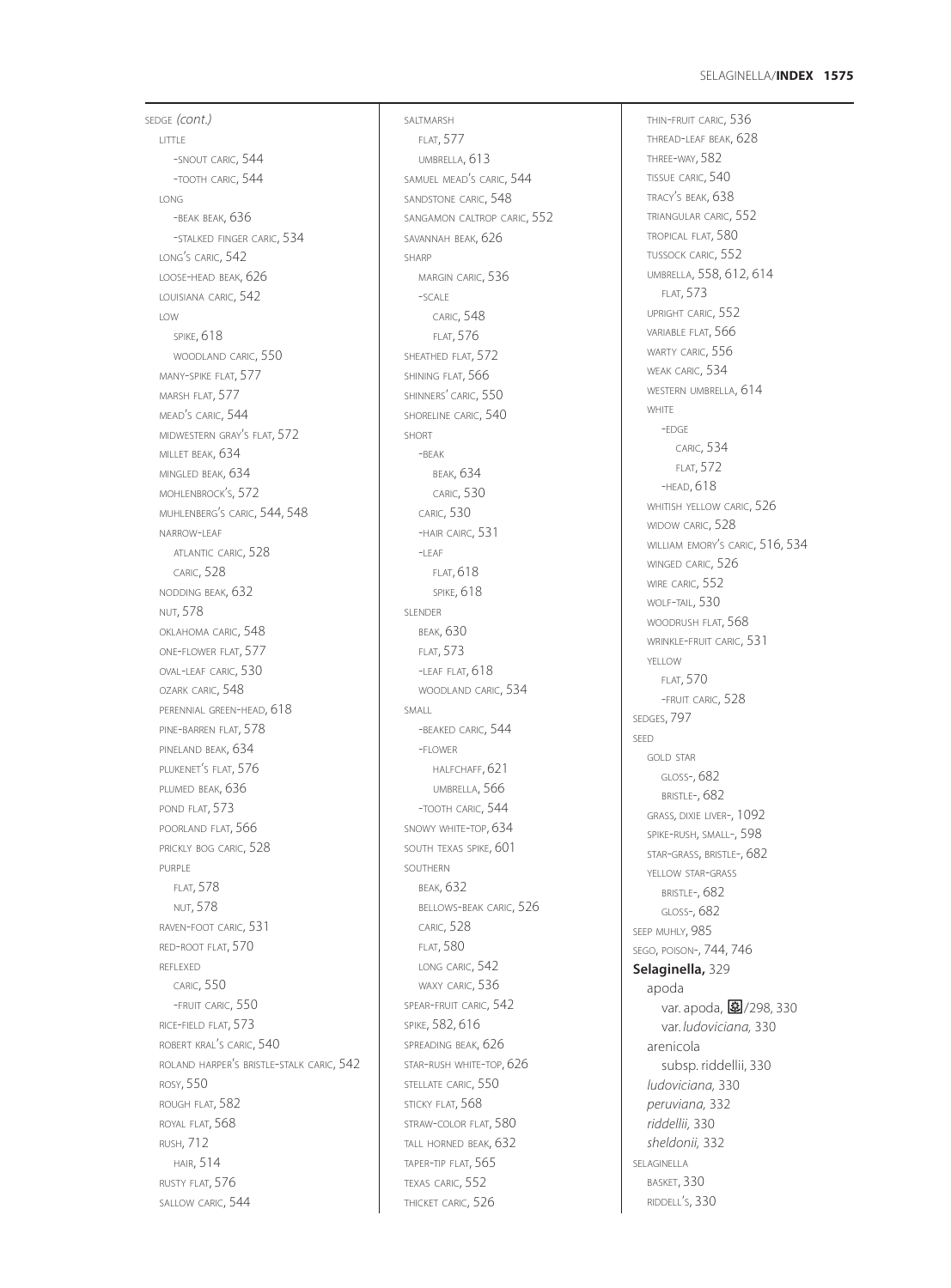### **1576 INDEX**/SELAGINELLACEAE

**Selaginellaceae,** 329 selloana Cortaderia, 875 sensibilis Onoclea, 348 SENSITIVE FERN, 348, 350 septentrionalis Glyceria, 955 *Sequoia sempervirens,* 392 *Sequoiadendron,* 392 *Serapias,* 755 sericea Danthonia, 881 Eriochloa, 945 sericeum Dichanthium, 909 SERRATED TUSSOCK GRASS, 986 SESSILE-LEAF BELLWORT, 486 sessiliflorum Chasmanthium, 865 sessilifolia Uvularia, 486 sessilis Hypoxis, 682 sessilispica Eragrostis, 942 setaceum Paspalum, 1020 Pennisetum, 1026 **Setaria,** 1052 *adhaerans,* 1058 corrugata, 1055 faberi, 1055 *geminata,* 1006 *geniculata,* 1056 *glauca,* 1025, 1056 italica, 1055 subsp. *viridis,* 1060 leucopila, 1055 *lutescens,* 1056 macrostachya, 1056 magna, 1056 parviflora, 1056 pumila, 1056 subsp. *pallide-fusca,* 1056, 1058 subsp. *pumila,* 1056 *ramiseta,* 1058 *reverchonii* subsp. *ramiseta,* 1058 subsp. reverchonii, 1058 scheelei, 1058 texana, 1058 verticillata, 1058 villosissima, 1060 viridis var. *major,* 1055, 1060

var. viridis, 1060 *vulpiseta,* 1056 setarius Oplismenus hirtellus subsp., 988 *Setcreasea,* 494, 496, 498 *buckleyi,* 496 *leiandra,* 498 SETCREASEA, 498 setigerus Cyperus, 578 SEVEN -ANGLE PIPEWORT, 659 -SISTERS, 448 SEVERAL-VEIN SWEETFLAG, 406 SEYCHELLES PALM, 473 SHADE, TOAD-, 1131 SHADOW-WITCH, 778 HAIRY, 778 SHAG-BARK HICKORY, 466 SHAGGY CRAB GRASS, 914 -LILY, 751 SHAKING GRASS, 854 SHALLOT, 432 SHAMA-MILLET, 920 SHANK FEATHER-, 740 GREEN FEATHER-, 740 TEXAS FEATHER-, 742 SHARP -FRUIT RUSH, 708 MARGIN CARIC SEDGE, 536  $-SCAIF$ CARIC SEDGE, 548 FLAT SEDGE, 576 SPIKE-RUSH, 592 SHATTER CANE, 1064 SHEAR-GRASS, 516 SHEATH DROPSEED, PUFF-, 1074 SPIKE-RUSH, WRINKLE-, 594 SHEATHED FLAT SEDGE, 572 GALINGALE, 582 SHELL-FLOWER, 694 SHELLFLOWER, 472 SHIELD FERN, 347 DOWNY, 385 SOUTHERN, 388 ST. JOHN'S, 385 -SORUS FERN, 365 SHINING COCK'S-COMB, 766 -CORALROOT, 766 FLAT SEDGE, 566

HEXALECTRIS, 766 PONDWEED, 1113 WEDGE GRASS*,* 1066 WEDGESCALE, 1066 SHINNERS' CARIC SEDGE, 550 shinnersii Carex, 550 SHINY WEDGESCALE, 1066 SHOESTRING, DEVIL'S-, 751 SHORE GRASS, 980 SHORELINE CARIC SEDGE, 540 SHORT -BEAK ARROWHEAD, 427 BALD-RUSH, 634 BEAK SEDGE, 634 CARIC SEDGE, 530 -BRISTLE HORNED BEAK-RUSH, 626 CARIC SEDGE, 530 -HAIR CAIRC SEDGE, 531 HUSK, 850 BEARDED, 852  $-I$  FAF FLAT SEDGE, 618 RUSH, 708 SKELETON GRASS, 956 SPIKE SEDGE, 618 -SPIKE WINDMILL GRASS, 871 -STALKED LOVE GRASS, 934 -STEM IRIS, 691 SHORTLEAF PINE, 398, 400 YELLOW PINE, 398 SHOT, INDIAN-, 482, 485 SHOWY CHLORIS, 871 ORCHIS, 776 WHITE-TOP, 634 ZEPHYR-LILY, 461 SIBERIAN SQUILL, 670 SICKLE GRASS, 1006 CURVED, 1006 SIDE-OATS GRAMA, 848 *Sieglingia buckleyana,* 1084 *chapmanii,* 1084 *congesta,* 1084 SIGNAL GRASS, 1090 BROAD-LEAF, 1092 BROWN-TOP, 1092 FRINGED, 1092 PLANTAIN, 1096 SPRAWLING, 1094 TEXAS, 1094 SIKO, 664 sileri Manfreda, 410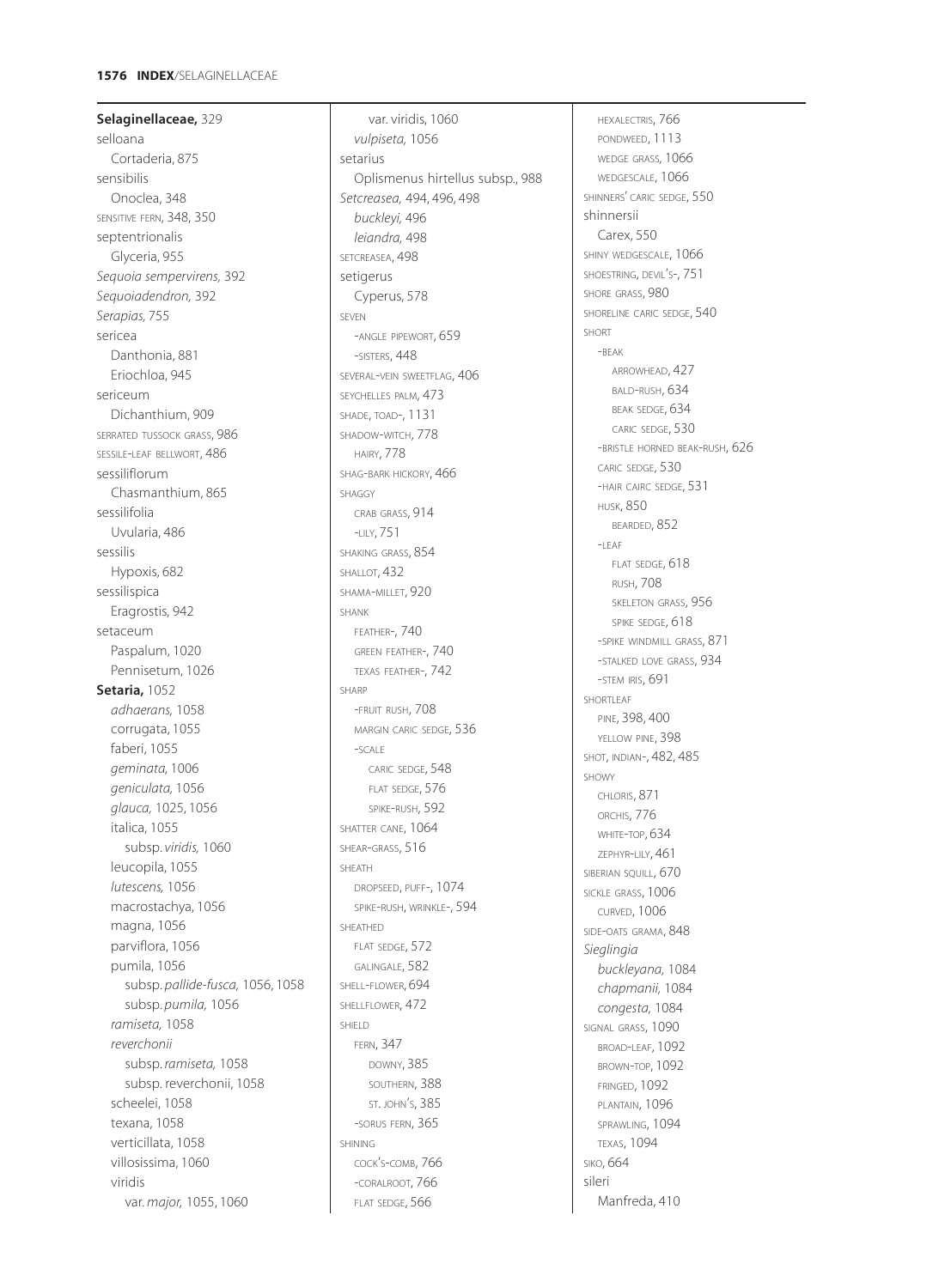SILER'S HUACO, MAJOR, 410 TUBE-ROSE, 410 SILKY BLUESTEM, 909 CUP GRASS, 945 WILD OAT GRASS, 881 SILKYSCALE, 824 GREEN, 825 PURPLE, 825 TEXAS, 825 SLIM-SPIKE FOXTAIL, 820 silveanus Sporobolus, 1075 SILVER BEARD GRASS, 844 BLUESTEM, 844 LONG-SPIKE, 844 GRASS, 978 CHINESE, 978 HAIR GRASS, 818 ANNUAL, 818 COMMON, 818 -LEAF GRASS, 976 PLUME GRASS, 1044 SILVERY BEARD GRASS, 824 SILVEUS' DROPSEED, 1075 GRASS, 1081 simplex Fuirena, 614 SIMPSON'S GRASS, 1001 sinensis Miscanthus, 978 SINGLE-PLAIN CARIC SEDGE, 550 Sinopteridaceae, 366 sinuata Astrolepis, 371 SISAL, 407 SISTERS, SEVEN-, 448 **Sisyrinchium,** 696 albidum, 698 angustifolium, 698 *apiculatum,* 698 atlanticum, 698 *bermudiana,* 698 biforme, 698 campestre, 698 *chilense,* 700 *dimorphum,* 698 ensigerum, 700 *exile,* 702 langloisii, 700 minus, 700 *mucronatum* var*. atlanticum,* 698

pruinosum, 图/298, 700 rosulatum, 27/298, 700 sagittiferum, 图/298, 702 *scabrum,* 700 *texanum,* 702 *Sitanion,* 924 SIXWEEKS FESCUE, 1097, 1098 GRASS, 1096 GRAMA, 848 GRASS, 848, 950, 1096 BROME, 1097 COMMON, 1097, 1098 EIGHT-FLOWER, 1097 HAIRY*,* 1097 RAT-TAIL, 1097 SQUIRREL, 1098 SKELETON GRASS, 955 BEARDED, 956 SHORT-LEAF, 956 SLIM, 956 SKUNK -CABBAGE, 745 -TAIL GRASS, 960 SLASH PINE, 398 YELLOW, 398 SLEEPY-DICK, 669 SLENDER ADDER'S-TONGUE, 361 BEAK -RUSH, 630 SEDGE, 630 BLUESTEM, 1050 BOG CLUB-MOSS, 329 CHASMANTHIUM, 865 CLUB-MOSS, 327, 329 CRAB GRASS, 913 CROWN GRASS, 1020 FALSE BLUESTEM, 1050 FIMBRISTYLIS, 608 FIMBRY, 608 FINGER GRASS, 913 FLAT SEDGE, 573 -FRUIT NUT-RUSH, 650 GRAMA, 850 GRASS, 970 INDIAN GRASS, 1062 LADIES'-TRESSES, 784 SOUTHERN, 784 -LEAF FLAT SEDGE, 618 LIP FERN, 374 MEADOW FOXTAIL, 820 MUHLY, 983 PANIC GRASS, 906 RUSH, 714 SPIKE-RUSH, 591, 602

THREEAWN, 830 TRILLIUM, 1133 WAKE-ROBIN, 1133 WEDGESCALE, 1068 WOODLAND CARIC SEDGE, 534 WOOD-OATS, 865 YELLOW-EYED-GRASS, 1148 SLIM SKELETON GRASS, 956 SPIKE-RUSH, 593 TRIDENS, 1086  $-I$  FAF PANIC, 898 ROSETTE GRASS, 898 -POD RUSH, 710 -SPIKE THREEAWN, 830 WINDMILL GRASS, 868 SLIPPER IVORY LADY'S-, 761 KENTUCKY LADY'S-, 761 LADY'S-, 761 ORCHID, 754 PURLOINED-, 762 RAFINESQUE'S LADY'S-, 761 SOUTHERN LADY'S-, 761, 762 YELLOW LADY'S-, 761 SLOUGH GRASS, 1065 SMALL BALL-MOSS, 478 -BEAKED CARIC SEDGE, 544 BELLWORT, 486 CARP GRASS, 834 DROPSEED, 1074 -FLOWER CORALROOT, 760 HALFCHAFF SEDGE, 621 PANIC GRASS*,* 1002 UMBRELLA SEDGE, 566 WATER-PLANTAIN, 423 -FRUIT SPIKE-RUSH, 598 GREEN WOOD ORCHID, 773 -HEAD PIPEWORT, 659 RUSH, 708 -LEAF FALSE CLOAK FERN, 370 PONDWEED, 1114 -SEED SPIKE-RUSH, 598 SOUTHERN YELLOW ORCHIS, 774 SPIKE-RUSH, 598, 600 SWEET VERNAL GRASS, 826 -TOOTH CARIC SEDGE, 544 WHITE ORCHIS, SOUTHERN, 776 WHORLED POGONIA, 768 WOOD ORCHID, 773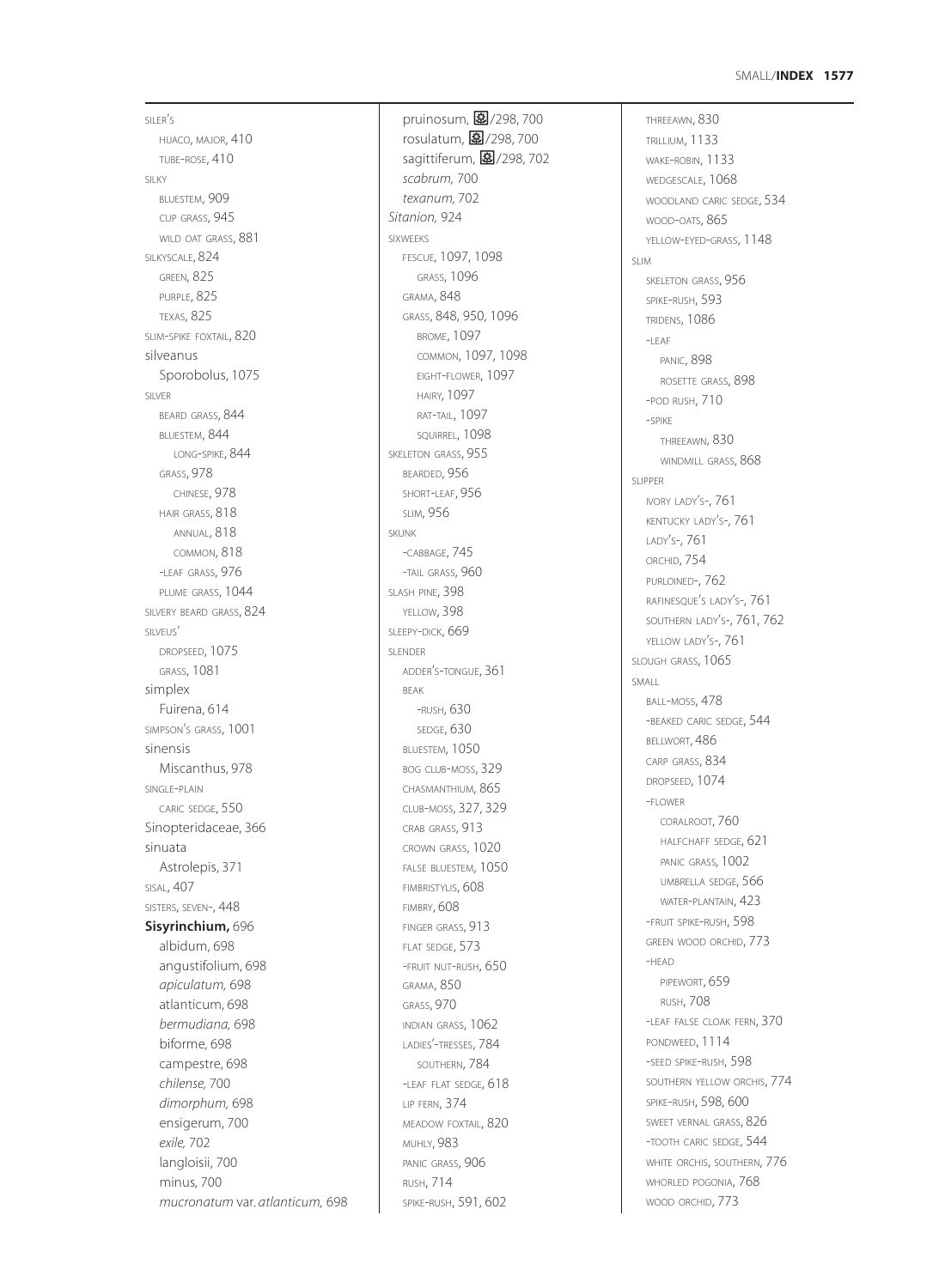# **1578 INDEX**/SMALLER

SMALLER ROSEBUD ORCHID, 759 SPREADING POGONIA, 759 smalliana Xyris, 1146 smallii Smilax, 1124 SMALL'S GREENBRIER, 1124 YELLOW-EYED-GRASS, 1146 **Smilacaceae,** 1118 *Smilacina,* 502 *racemosa,* 504 **Smilax,** 1118 *aspera,* 1119 bona-nox, 图/299, 1120 glauca, 1121 *herbacea* subsp. *lasioneura,* 1121 *hispida,* 1124 *humilis,* 1122 *lanceolata,* 1124 lasioneura, 1121 laurifolia, 27/299, 1121 pumila, 1122 *renifolia,* 1121, 1126 rotundifolia, 1122 smallii, 1124 tamnoides, 1124 walteri, 1124 SMILAX BAY-LEAF, 1121 SOUTHERN, 1124 THORNLESS, 1124 smithii Elymus, 928 SMOOTH BROME, 858 CRAB GRASS, 914 CREEPING LOVE GRASS, 936 HORSETAIL, 334 LIP FERN, 374 MUHLY, 984 PASPALUM, 1016 SAW-GRASS, 558 SCOURING-RUSH, 334 -SEED PASPALUM, 1019 SMUT GRASS, 1072 SNAKE -BEARD, 504 -MOUTH, 778 ORCHID, 778 -ROOT, 748 SNAKEROOT, BLACK-, 744 SNOUT CARIC SEDGE, LITTLE-, 544 SNOWDROP, 455 COMMON, 455

SNOWFLAKE, 454 GIANT, 455 SPRING, 455 SUMMER, 455 SNOWY HABENARIA, 776 ORCHID, 776 WHITE-TOP SEDGE, 634 SOAP PLANT,  $410$ SOAPWEED, 413, 415 sobolifera Muhlenbergia, 985 socialis Carex, 550 SOFT BROME, 858 CHESS, 858 GRASS, CREEPING, 958  $-$ LEAF PANIC GRASS, 898 ROSETTE GRASS, 898 RUSH, 710 -STEM CLUB-RUSH, 642 -TUFT PANIC GRASS, 898 SOLDIER'S ORCHID, 792 SOLOMON'S -PLUME, 504 -SEAL, 486, 504 FALSE, 502 LARGE, 504 GREAT, 506 songarica Bothriochloa ischaemum var., 843 **Sorghastrum,** 1060 *avenaceum,* 1062 elliottii, 1062 nutans, 27/299, 1062 SORGHO, 1063 **Sorghum,** 1062 *almum,* 1062, 1065 bicolor, 1063 subsp. *arundinaceum,* 1063, 1064 subsp. *arundinaceum S. bicolor* subsp. *bicolor,* 1064 subsp. bicolor, 1063 var. *drummondii,* 1064 subsp. × drummondii, 1064 *drummondii,* 1064 *drummondii,* 1064 halepense, 1064 *sudanese,* 1064 *vulgare,* 1063 var. *drummondii,* 1064 SORGHUM, 796, 1062, 1063, 1064 GRAIN, 1063 GRASS, 1065

SORUS FERN, SHIELD-, 365 SOTOL, 751 TEXAS, 751 SOULIER DE NOTRE DAME, 761 SOUR CROWN GRASS, 1012 GRASS, 914 PASPALUM, 1012 SOUTH AMERICAN ELODEA, 672 TEXAS SPIKE SEDGE, 601 SOUTHEASTERN PANIC GRASS, 1002 SOUTHERN ADDER'S-TONGUE, 362 APPRESSED CLUB-MOSS, 327 BALD-CYPRESS, 394 BEAK SEDGE, 632 BEECH FERN, 384 BELLOWS-BEAK CARIC SEDGE, 526 BLADDER FERN, 346 BLUE FLAG, 692 THREAD, 482 CANARY GRASS, 1029 CANE, 834 CARIC SEDGE, 528 CAT-TAIL, 1137 CLUB-MOSS, 327 COLIC-ROOT, 749 CORALROOT EARLY, 761 LATE, 760 CRAB GRASS, 912 CUT GRASS, 966 CYPRESS, 394 FIMBRY, 610 FLAT SEDGE, 580 GRAPE FERN, 357 LADY FERN, 344 LADY'S-SLIPPER, 761, 762 LONG CARIC SEDGE, 542 MAIDENHAIR, 368 FERN, 764 MARSH FERN, 388 NAIAD, 676 POVERTY GRASS, 1075 RED-CEDAR, 394 REIN ORCHID, 773, 774 SANDBUR, 864 SHIELD FERN, 388 SLENDER LADIES'-TRESSES, 784 SMALL WHITE ORCHIS, 776 SMILAX, 1124 SWAMP-LILY, 448 TUBERCLED ORCHID, 774 TWAYBLADE, 770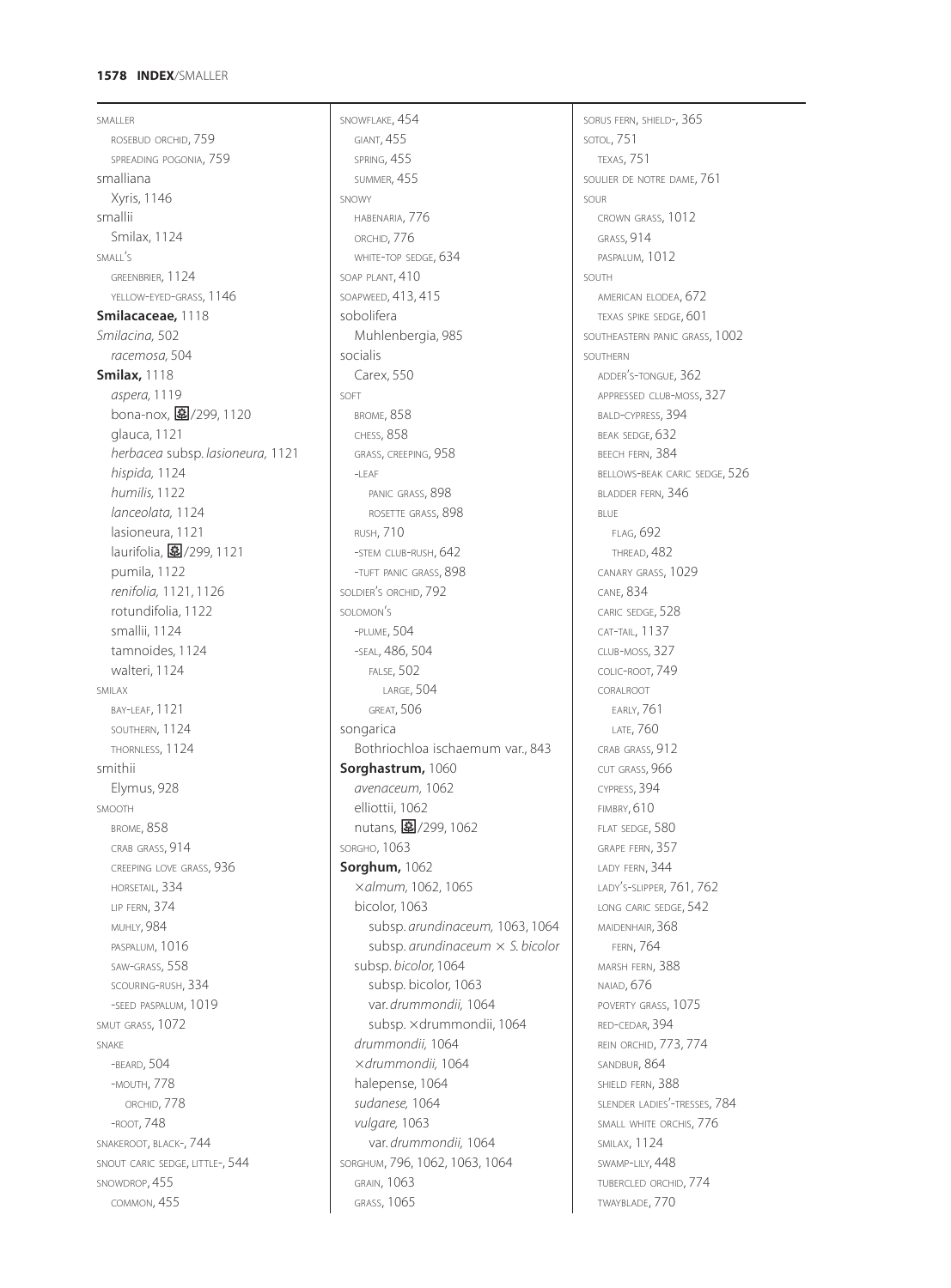# **1579** SPIKE/**INDEX**

SOUTHERN *(cont.)* WATER GRASS, 976 -PLANTAIN, 423 WAXY CARIC SEDGE, 536 WILD RICE, 1102, 1103 WOOD FERN, 347 YELLOW ORCHIS, SMALL, 774 -EYED-GRASS, 1142 SOUTHWESTERN BRISTLE GRASS, 1058 CLOAK FERN, 370 SOWBRIER, 1121, 1122 SPANGLES, WATER, 380 SPANISH -BAYONET, 413, 415, 420 -DAGGER, 420 IRIS, 694 -MOSS, 480 **Sparganiaceae,** 1126 **Sparganium,** 1126 americanum, 图/299, 1127 androcladum, 1127 *lucidum,* 1127 SPARSE-LOBE GRAPE FERN, 357 **Spartina,** 1065 *alterniflora,* 1065 *densiflora,* 1065 pectinata, 1065 spartinae, 1065 spartinae Spartina, 1065 *Spartium junceum,* 1065 *Spathiphyllum,* 463 SPEAR GRASS, 988, 1034 BLACK, 957 -SEED, 1034 BUNCH, 957 FLEXUOUS, 1036 LOW, 1036 SPEAR -BRACT BLUE-EYED-GRASS, 702 FROG-, 776 -FRUIT CARIC SEDGE, 542 spectabilis Eragrostis, 942 Osmunda regalis var., 364 Spermatophyta, 968 sphaerocarpon Dichanthelium, 905 *Sphagnum,* 481, 660 **Sphenopholis,** 1066 filiformis, 1066 *intermedia,* 1068 var. *pilosa,* 1068

*interrupta,* 1089 *longiflora,* 1068 nitida, 1066 obtusata, 1068 var. major, 1068 var. obtusata, 1068 *pensylvanica,* 1068 Sphenophyta, 332 spicata Hexalectris, 767 Danthonia, 882 Distichlis, 916 SPICATE SALT GRASS, 916 spicatus Tripogon, 1088 SPICE-LILY, 410 SPIDER BRAKE, 379 FERN, 379 -LILY, 448, 452, 454, 455 FRAGRANT, 454 HAMMOCK, 454 LOUISIANA MARSH, 454 NORTHERN, 454 RED, 450, 455 SPRING, 454 SUMMER, 454 WESTERN, 454 MARSH, 454 WHITE, 452 WOODLAND, 454 ORCHID CREEPING WATER, 766 WATER, 766 SPIDERWORT, 488, 493 BUCKLEY'S, 496 CANYON, 498 CONFEDERATE, 498 FAMILY, 488 GIANT, 496 HAIRY-FLOWER, 498 OHIO, 498 PLATEAU, 496 PRAIRIE, 498 REVERCHON'S, 500 STEMLESS, 500 TEXAS, 498 THARP'S, 500 TROPICAL, 492 SPIKE BEARD GRASS, LONG-, 844 BUR GRASS, 1080 DROPSEED, COVERED-, 1072 FLAT SEDGE, MANY-, 577 GRASS, 916 -MOSS, 329

FAMILY, 329 MEADOW, 330 PERUVIAN, 332 RIDDELL'S, 330 -RUSH, 582, 586 BALDWIN'S, 591 BEAKED, 602 BENT, 594 BLACK-FRUIT, 596 BLUNT, 600 BRIGHT GREEN, 594 BRITTON'S, 592 CAPITATE, 594 COMMON, 600 COMPRESSED, 592 CONE-CAP, 606 CREEPING, 606 DAGGER-LEAF, 596 DWARF, 600 ENGELMAN'S, 593 FLAT-STEM, 592 GREEN, 594 GULFCOAST, 592 HORSETAIL, 593 KNOTTED, 594 LANCE -LEAF, 596 -LIKE, 596 LEAST, 591 LITTLE-HEAD, 600 MARSH, 600 MOUNTAIN, 598 NEEDLE, 591 PALE, 594, 596 PURPLE, 591 REVERCHON'S, 602 RIO GRAND, 601 ROOTED, 601 SAND, 598 SHARP-SCALE, 592 SLENDER, 591, 602 SLIM, 593 SMALL, 598, 600 -FRUIT, 598 -SEED, 598 SPROUTING, 606 SQUARE-STEM, 601 TWISTED, 602 VIVIPAROUS, 606 WHITE, 591 WOLF'S, 606 WRINKLE-SHEATH, 594 YELLOW, 594 SEDGE*,* 582, 616 FRAGRANT, 618 LOW, 618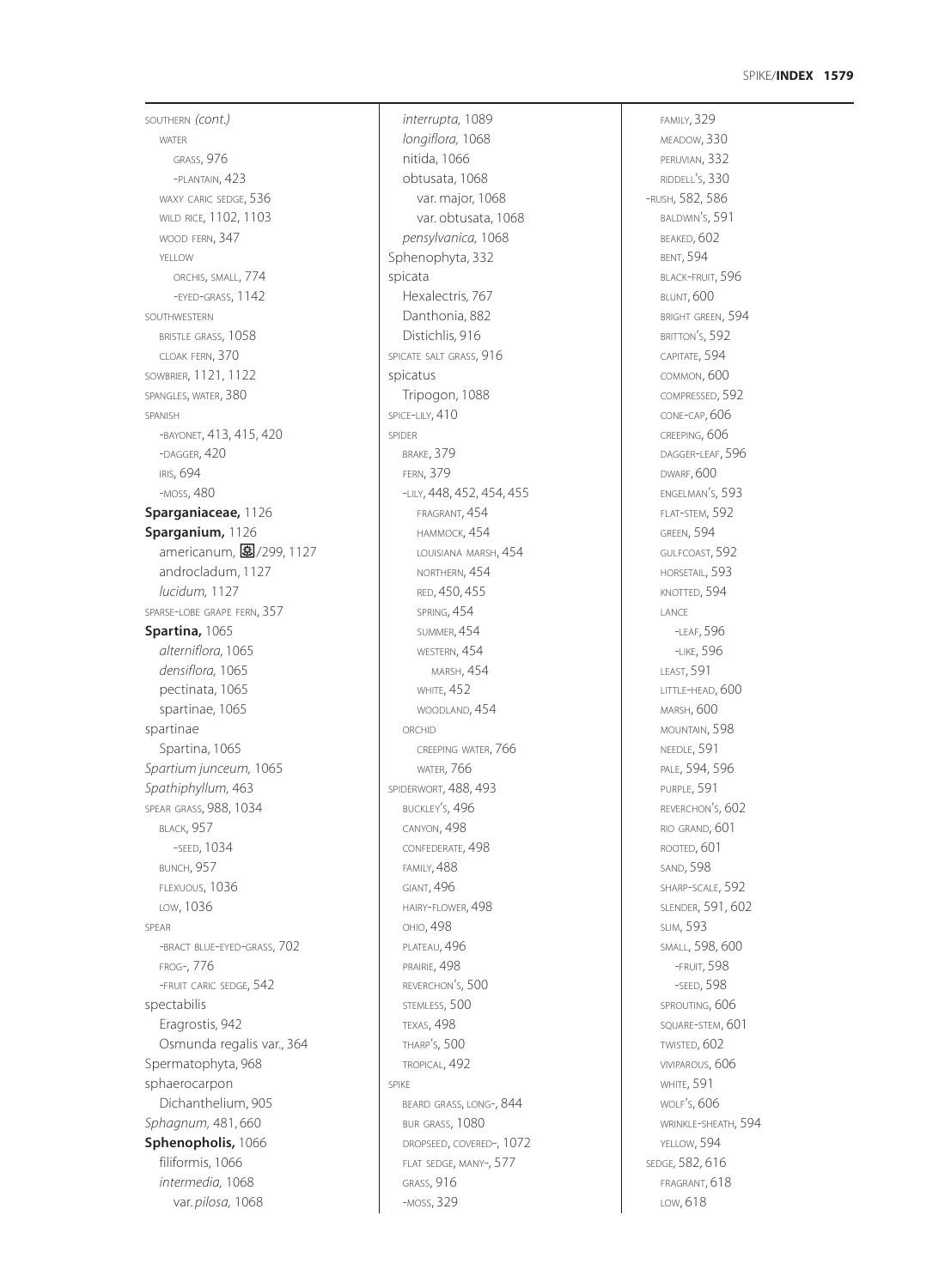# **1580 INDEX** /SPIKE

SPIKE *(cont.)* SHORT -LEAF, 618 SOUTH TEXAS, 601 SILVER BLUESTEM, LONG-, 844 SPIKE -RUSH, LANCE-, 596 THREEAWN, SLIM-, 830 SPIKED CRESTED CORAL-ROOT, 767 SPIKENARD, FALSE, 504 SPINACH, TAHITIAN-, 472 spinifex Cenchrus, 864 SPINY DOG -TAIL GRASS, 878 NAIAD, 676 SPIRAL DITCH -GRASS, 1118 LADIES'-TRESSES, GIANT, 786 ORCHID, GIANT, 786 LACE -LIP, 784 WHITE , 790 SPIRAL -FLAG, 482, 737 **Spiranthes,** 779 brevilabris, <mark>国</mark>/300, 782 var. *floridana,* 784 cernua, <mark>国</mark>/300, 782 var. *erostellata,* 788 var. *odorata,* 786 var. *ovalis,* 788 var. *parviflora,* 788 eatonii, **图**/300, 782 floridana, <mark>国</mark>/300, 784 *gracilis,* 782, 784 var. *brevilabris,* 782 var. *floridana,* 784 *grayi,* 790 lacera var. gracilis, m/300, 784 var. *lacera,* 784 laciniata, **图**/300, 784 longilabris, 27/301, 786 magnicamporum, **图**/301, 786 odorata, <mark>0</mark>/301, 786 ovalis, 27301, 788 parksii, **图**/301, 788 .<br>praecox, **皨**/301, 789 *reverchonii,* 790 sylvatica, **图**/302, 789 .<br>tuberosa, <mark>国</mark>/302, 790 var. *grayi,* 790 vernalis, 302,790 **Spirodela,** 723 *oligorhiza,* 721 polyrhiza, 723 *punctata,* 720, 721 SPLEENWORT, 337 BLACK -STEM, 337

BROWN -STEM, 337 EBONY, 337 FAMILY, 336 LITTLE EBONY, 337 SPLIT BLUESTEM, 824 -BEARD BLUESTEM, 824 SPONGEPLANT, 674 AMERICAN, 674 spongia Limnobium, 674 **Sporobolus,** 1070 airoides, 1071 *asper,* 1072 var. *drummondii,* 1072 var. *macer,* 1072 *brasiliensis,* 933 clandestinus, 1071 compositus, 1072 var. *clandestinus,* 1071 var. compositus, 1072 var. drummondii, 1072 var. macer, 1072 *coromandelianus,* 1075 cryptandrus, 1072 *drummondii,* 1072 *gracilis,* 1074 *heterolepis,* 1075 indicus, 1072 junceus, 1074 *macer,* 1072 neglectus, 1074 var. *ozarkanus,* 1074 ozarkanus, 1074 *patens,* 1075 *pulvinatus,* 1075 purpurascens, 1074 pyramidatus, 1075 silveanus, 1075 vaginiflorus, 1075 var. *neglectus,* 1074 var. *ozarkanus,* 1074 SPOTTED PONDWEED, 1113 SPRANGLETOP, 967 AMAZON, 970 BEARDED, 968 GREEN, 968 MEXICAN, 970 NEALLEY S, 970 ' RED, 970 SALT, 968 TROPIC, 972 SPRAWLING LIVER -SEED GRASS, 1094 SIGNAL GRASS, 1094 SPREADING

BEAK SEDGE, 626 BLUE -EYED -GRASS, 700 BROME, 858 BULRUSH, 646 DAYFLOWER, 491 LOVE GRASS, 940 PANICUM, 1000 POGONIA, 759 SMALLER, 759 WITCH GRASS, 1000 SPRENGER ASPARAGUS, 476 SPRING BENT GRASS, 817 CORALROOT, 761 FERN, 344 GRASS, 826 LADIES'-TRESSES, 790 SNOWFLAKE, 455 SPIDER -LILY, 454 -STAR, 440 STARFLOWER, 440 TRESSES, 790 SPRITE, WATER, 371 SPROUTING SPIKE-RUSH, 606 SPRUCE, 391, 396 SPUR BUR GRASS, 1080 GRASS, GULF COCK-, 920 ORCHID, LITTLE CLUB-, 773 SQUARE BULRUSH, THREE-, 642 COMMON THREE-, 642 OLNEY THREE-, 641 -STEM SPIKE-RUSH, 601 THREE-, 642 squarrosa Fuirena, 614 squarrosus Cyperus, 580 SQUAW -ROOT, 1131 SQUILL, 670 HYACINTH, 670 INDIGO-, 664 SIBERIAN, 670 SQUIRREL SIXWEEKS GRASS, 1098 -TAIL FESCUE, 1098 GRASS, 960 ST. AUGUSTINE GRASS, 1076 ST. BERNARD'S-LILY, 462 ' FAMILY, 461 ST. JOHN <sup>S</sup> SHIELD FERN, 385 ' STAGGER -GRASS, 450 STAG -HORN CLUB -MOSS, 328 STALK, TWISTED-, 502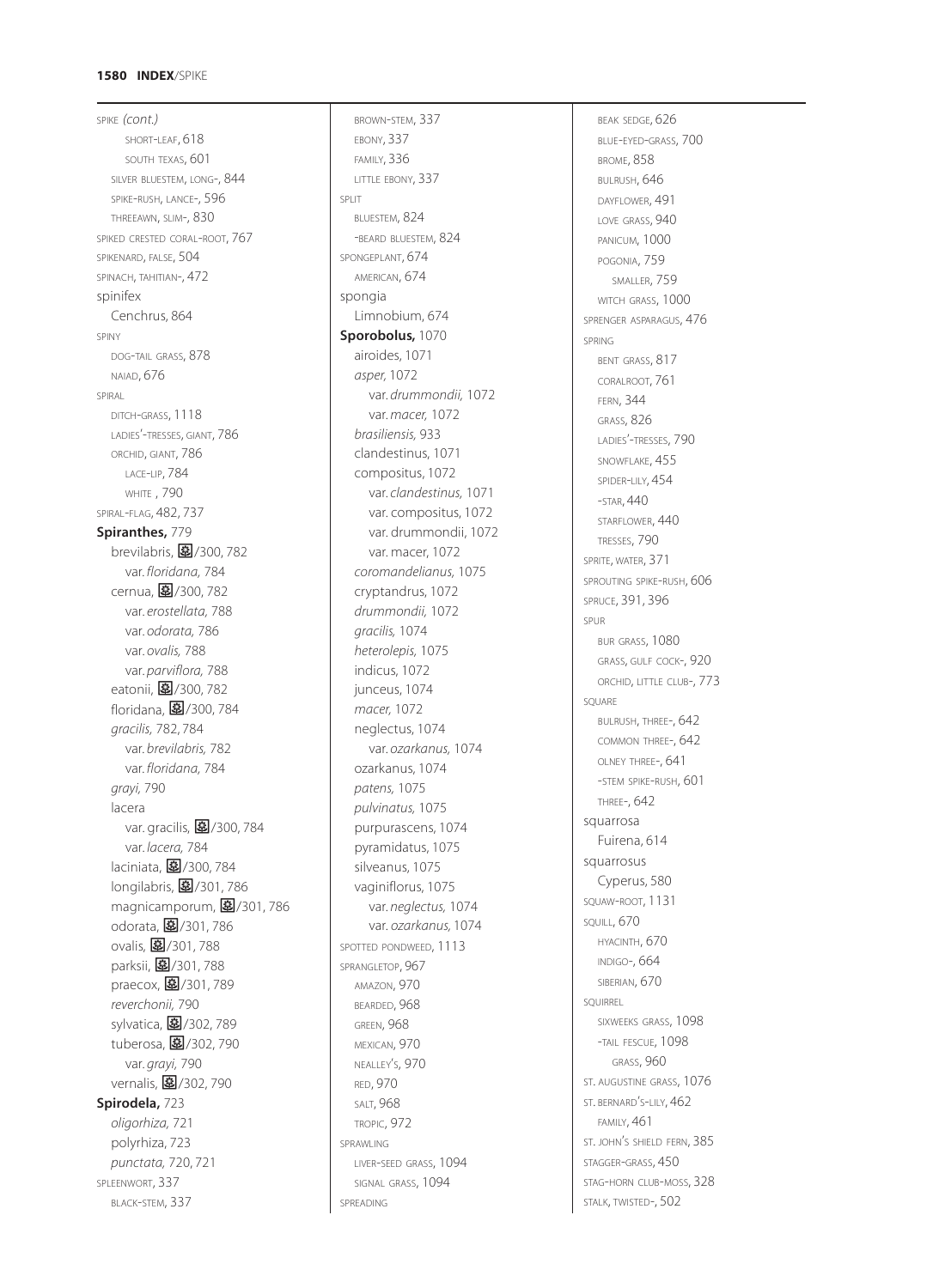## **1581** SWAMP/**INDEX**

STALKED ADDER'S TONGUE, 361, 362 FINGER CARIC SEDGE, LONG-, 534 STAMINATE BUR-REED, 1127 STAR DUCKWEED, 723 GLOSS-SEED GOLD, 682 -GRASS, 749, 878 BRISTLE-SEED, 682 YELLOW, 682 CHAPMAN'S YELLOW, 682 COMMON YELLOW, 680 CURTISS' YELLOW, 680 EASTERN YELLOW, 682 FAMILY, 678 GLOSS-SEED YELLOW, 682 SWAMP YELLOW, 680 WATER, 1108 **WHITE, 749** -TUBE, 749 YELLOW, 678, 682, 749 -LILY, 744, 746 -OF-BETHLEHEM, 668, 669 RAIN-LILY, EVENING, 446 -RUSH WHITE-TOP, 626 SEDGE, 626 -SCALED CLOAK FERN, 370 SPRING-, 440 STARFLOWER, SPRING, 440 STARCH GRAPE-HYACINTH, 668 STARVED PANIC GRASS, 894 ROSETTE GRASS, 894 **Steinchisma,** 1075 hians, 1075 STELLATE CARIC SEDGE, 550 stellatum Allium, 438 **STEM** ADDER'S-TONGUE, LONG-, 361 BEAK RUSH, ANGLE-, 625 BLUE, 475 BULRUSH HARD-, 641 NAKED-, 638 CLIFF-BRAKE, PURPLE-, 378 CLUB -MOSS, FEATHER-, 327 -RUSH SOFT-, 642 HARD-, 641 IRIS, SHORT-, 691 SPIKE-RUSH FLAT-, 592 SQUARE-, 601 SPLEENWORT

BLACK-, 337 BROWN-, 337 STEMLESS SPIDERWORT, 500 **Stenanthium,** 742 *angustifolium,* 744 densum, 744 gramineum, 图/302, 744 var. *robustum,* 744 *leimanthoides,* 742, 744 *robustum,* 744 stenophylla Rhynchospora, 638 stenophyllus Andropogon gyrans var., 824 **Stenotaphrum,** 1076 secundatum, 1076 *Stewartia,* 852 STICKERS, 862 STICKY FLAT SEDGE, 568 TOFIELDIA, 1130 STIFF  $-$ LEAF FINGER GRASS, 948 PANIC GRASS, 900 RYE GRASS, 974 STILT GRASS*,* JAPANESE, 977 STINK GRASS, 934 *Stipa avenacea,* 1035 *leucotricha,* 988 stolonifera Agrostis, 817 STOUT BEAK RUSH, 628 LOVE GRASS, 936 WOOD REED, 872 strateumatica Zeuxine, 792 *Stratiotes alismoides,* 677 stratiotes Pistia, 472 STRAW -COLOR FLAT SEDGE, 580 -LILY, 486 STREAM BOG-MOSS, 738 EPIPACTIS, 762 ORCHIS, 762 STREAMBED BRISTLE GRASS*,* 1055 Strelitziaceae, 482, 737 *Streptopus,* 502 STRETCHBERRY, 1120, 1121 striata Glyceria, 955 Sacciolepis, 1046

striatula Carex, 550 stricta Carex, 552 Xyris, 1146 strictus Tridens, 1086 strigosum Dichanthelium, 905 strigosus Cyperus, 580 STRING-LILY, 448 *Strobus*, 397 **Stuckenia,** 1114 pectinata, 1114 styloflexa Carex, 552 subacaulis Tradescantia, 500 SUBCORDATE WATER-PLANTAIN, 423 subcordatum Alisma, 423 subdolichostachya Chloris, 871 subverticillata Festuca, 952 SUDAN GRASS, 1064 SUGARCANE, 796, 978, 1040, 1042, 1045, 1046, 1063 PLUME GRASS, 1045 WILD, 1042 SUMMER SCOURING-RUSH, 334 SNOWFLAKE, 455 SPIDER-LILY, 454 SUNFLOWER, 1090 SUNNY-BELL, 669 TEXAS, 670 YELLOW, 669 superba Eragrostis, 942 surinamensis Cyperus, 580 SWAMP -CANDLE*,* 669 CARIC SEDGE, CYPRESS-, 540 LILY, HARDY, 449  $-1$  H Y PERUVIAN, 460 SOUTHERN, 448 NUT-RUSH, RIVER-, 650 -OATS, 1068 PALM, 475 PALMETTO, 475 PANIC GRASS, TALL, 905 -PINK, 757, 758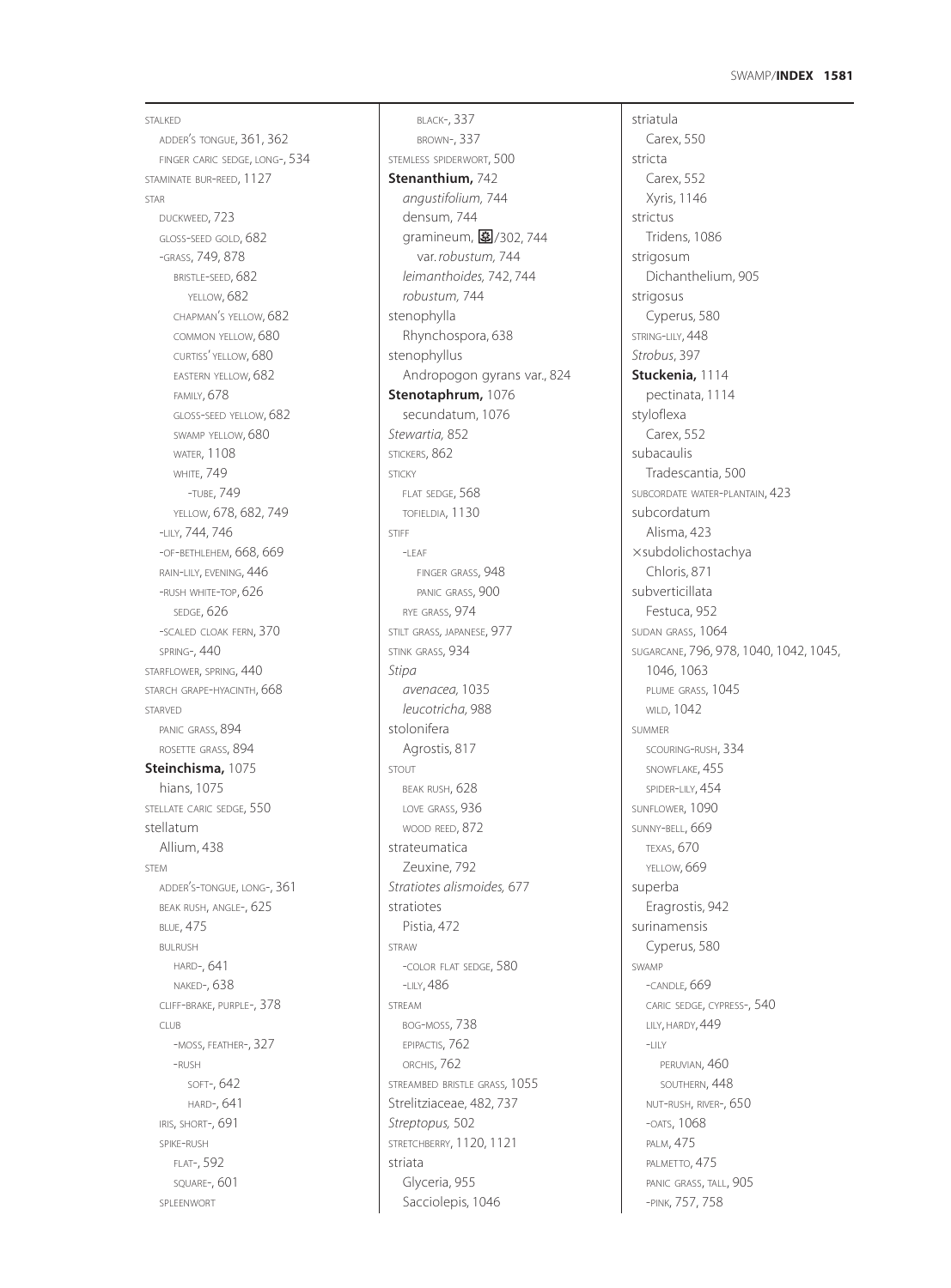## **1582 INDEX**/SWAMP

SWAMP *(cont.)* SAW-GRASS, 556, 558 JAMAICA, 556 TRESSES, 786 WEDGESCALE, 1068 YELLOW STAR-GRASS, 680 SWEET CALAMUS, 407 IRIS, 692 LADIES'-TRESSES, 786 POTATOES, 654 -SMELLING ONION, 438 TANGLEHEAD, 957, 988 VERNAL GRASS, 826 LARGE, 826 SMALL, 826 WOOD GRASS, 872 SWEETFLAG DRUG, 406 FAMILY, 406 SEVERAL-VEIN,  $406$ SWITCH CANE, 834, 1004 GRASS, 1004 LOWLAND, 1004 UPLAND, 1004 SWORD BOG-MAT, 726 FERN, 348, 350 BOSTON, 348 -GRASS, 642  $-$ LEAF BLUE-EYED-GRASS*,* 700 PANIC GRASS, 897 -LILY, 685 SWORDS, FAIRY-, 376 SYLVAN BLUE GRASS, 1038 sylvatica Muhlenbergia, 986 Spiranthes, 789 sylvaticum Panicum capillare var., 998 sylvestris Poa, 1038

# $\bullet$ T

tabernaemontani Schoenoplectus, 642 taeda Pinus, 400 TAGUA, 473 TAHITIAN-SPINACH, 472 TAIL CARIC SEDGE CAT-, 552 FOX-, 556 SEDGE, WOLF-, 530

TALL BEAK-RUSH, 632 DROPSEED, 1072 FESCUE, 951 GRAMA, 849 HORNED BEAK SEDGE, 632 MARSH GRASS, 1065 MELIC, 977 NUT -GRASS, 652 -RUSH, 652 REDTOP, 1084 SCOURING-RUSH, 334 SWAMP PANIC GRASS, 905 YELLOW-EYED-GRASS, 1144 tamnoides Smilax, 1124 *Tamnus,* 1124 *Tamus,* 654 TANGLEHEAD, 956, 957 SWEET, 957, 988 TANIA, 472 TANIER, 463 TANNIA, 472 TAPE-GRASS, 670, 677 TAPER -LEAF FLAT SEDGE, 565 -TIP FLAT SEDGE, 565 TARGET DROPSEED, 1075 TARO, 463, 466, 468, 990 WILD*,* 468 TAWNY DAY-LILY, 662 Taxaceae, 391 Taxodiaceae, 392, 394 **Taxodium,** 394 *ascendens,* 396 distichum var. distichum, 394,  $\triangleq$ 4/1338 var. *imbricatum,* 396 var. *mexicanum,* 396 var. *nutans,* 396 *mucronatum,* 396 *Taxus,* 391 *baccata,* 391, 1119 *brevifolia,* 391 tazetta Narcissus, 460 TEA INDIAN-, 390 MEXICAN-, 390 MORMON-, 390 TEAL LOVE GRASS, 936 TEARS JOB'S-, 874 WIDOW'S-, 490, 494

**Tectaria,** 350

heracleifolia, 351 tectorum Bromus, 861 TEEL LOVE GRASS, 936 TEFF, 929 TEMPLE GRASS, 1104 KOREA, 1104 MANILA, 1106 MASCARENE, 1106 TEN-ANGLE PIPEWORT, 658 tenax Carex, 552 TENDER FOUNTAIN GRASS, 1026 tenellus Echinodorus, 424 tenerum Panicum, 1002 Schizachyrium, 1050 tenue Dichanthelium, 906 tenuis Eleocharis, 602 Juncus, 714 tenuissimus Potamogeton pusillus subsp., 1114 TEOSINTE, 1100 TEPOPOTE, 390 ternarius Andropogon, 824 tetrastachya Carex, 552 texana Anthenantia, 825 Digitaria, 916 Nolina, 752 Setaria, 1058 Urochloa, 1094 Willkommia, 1098 Zizania, 1103 texanum Dasylirion, 751 Schoenocaulon, 742 Trillium pusillum var., 1134 texanus Juncus, 714 Tridens, 1086 TEXAS -BAYONET, 420 BEAR-GRASS, 752 BLUE GRASS, 1036 BRISTLE GRASS, 1058 BROME, 861 CARIC SEDGE, 552 COTTON-TOP, 914 CRAB GRASS, 916, 1047 CRESTED-CORALROOT*,* 767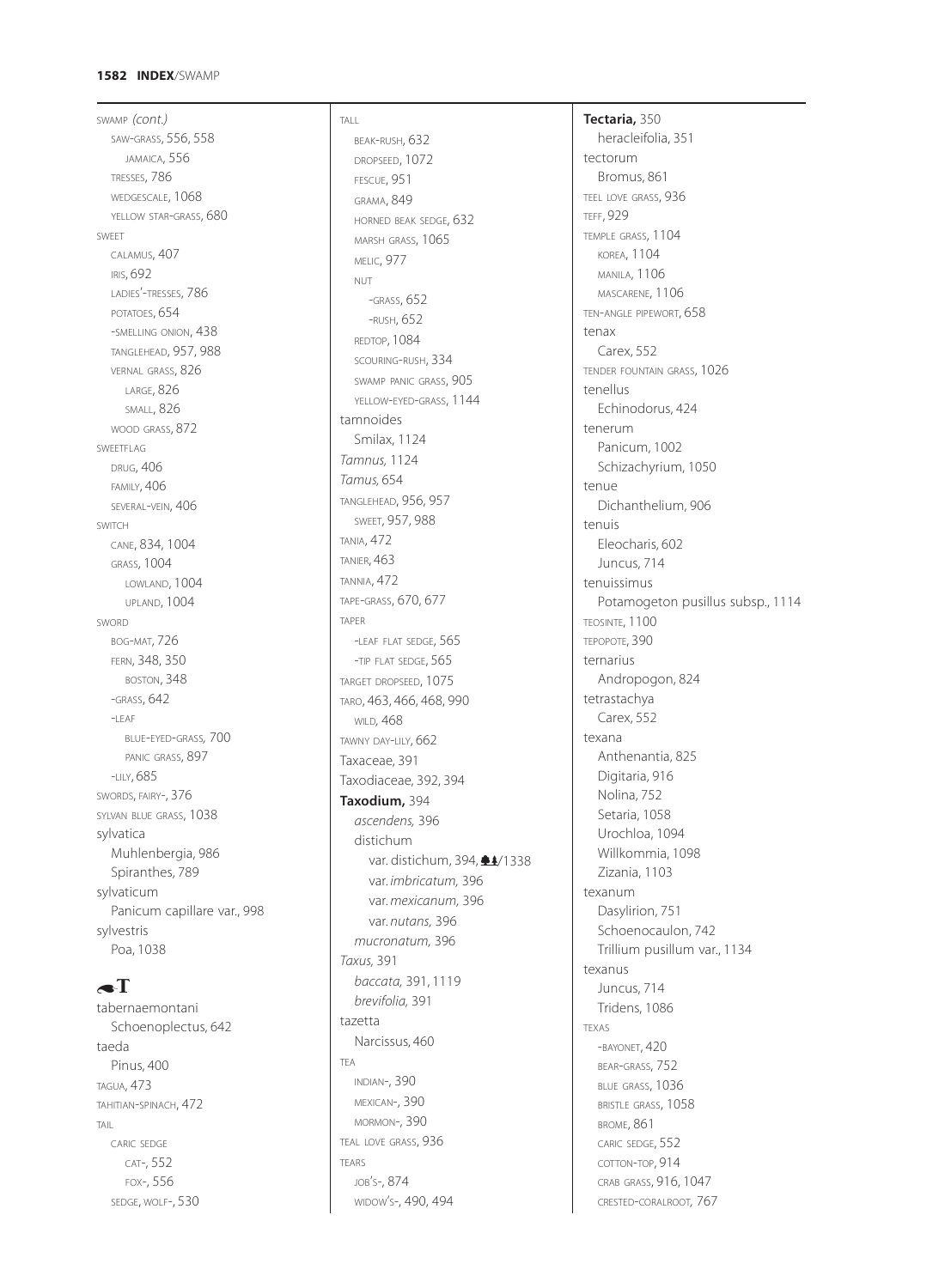### **1583** TONGUE/**INDEX**

TEXAS *(cont.)* CROWFOOT, 968 CUP GRASS, 945 FEATHER-SHANK, 742 FESCUE*,* 952 FINGER GRASS, 916 GRAMA, 850 LADIES'-TRESSES, 782 LIP FERN, 374 LIVER-SEED GRASS, 1094 -MILLET, 1094 NEEDLE GRASS, 988 PALMETTO, 474 PANICUM, 1094 PIPEWORT, 659 PURPLE-SPIKE, 767 RUSH, 714 SABADILLA, 742 SACAHUISTE, 752 SIGNAL GRASS, 1094 SILKYSCALE, 825 SOTOL, 751 SPIDERWORT, 498 SPIKE SEDGE, SOUTH, 601 SUNNY-BELL, 670 TRIDENS, 1086 TRILLIUM, 1134 TUBE-ROSE, 410 TUSSOCK GRASS, 988 WEDGESCALE, 1068 WILD RICE, 469, 1103 WILLKOMMIA, 1098 WINDMILL GRASS, 871 WINTER GRASS, 956, 988, 1035 YUCCA, 420 texense Eriocaulon, 659 texensis Bromus, 861 Carex, 552 Chloris, 871 **Thalia,** 737 dealbata, 27302, 737 THALIA, POWDERY, 737 thalictroides Ceratopteris, 371 *Thalictrum,* 371 tharpii Tradescantia, 500 THARP'S SPIDERWORT, 500 **Thelypteridaceae,** 382 **Thelypteris**, 384 dentata, 385 hexagonoptera, 384 hispidula var. versicolor, 385 kunthii, 388 *ludoviciana,* 348

*normalis,* 388 ovata var. lindheimeri, 388 palustris var. *haleana,* 388 var. pubescens, 388 *quadrangularis* var. *versicolor,* 388 *torresiana,* 384 *versicolor,* 388 **Themeda,** 1078 *australis,* 1078 triandra, 1078 **Themidaceae,** 1127 *Themis,* 1128 THICKET CARIC SEDGE, 526 THIN -FRUIT CARIC SEDGE, 536 PASPALUM, 1020 Thismiaceae, 480, 654 THOMPSON GRASS, 1014 FORT, 1014 THORNLESS SMILAX, 1124 THREAD BEAK-RUSH, 636 BLUE-, 481 -LEAF BEAK SEDGE, 628 LOVE GRASS*,* 942 PONDWEED, WATER-, 1112 WATER-, 1112 THREE-AWN GRAMA, 850 THREEAWN, 826 ARROW-FEATHER, 831 BLUE, 832 CHURCH-MOUSE, 829 CURLY, 829 FORKED, 829 FORK-TIP, 829 KEARNEY'S, 830 LONG -AWNED, 831 -LEAF, 830 NEALLEY'S, 832 OLDFIELD, 830 PIG-BUTT, 829 PLAINS, 830 PRAIRIE, 830 PURPLE, 831, 832 RED, 830, 831 SAND, 829 S-CURVE, 832 SLENDER, 830 SLIM-SPIKE, 830 WESTERN, 829 WOOLLY, 830 -SHEATH, 830 WRIGHT'S, 832 THREE -BIRDS ORCHID, 791

-FLOWER MELIC, 977 -SPIKE GOOSE GRASS, 922 -SQUARE, 642 BULRUSH, 642 COMMON, 642 OLNEY, 641 -WAY SEDGE, 582 *Thuarea,* 1076 *Thuja,* 392 *orientalis,* 392 Thurniaceae, 738 THYME, WATER-, 673 thyrsiflorus Cyperus, 580 TICKLE GRASS, 817 ANNUAL, 816 TIDAL TRESSES, 786 TIGER-FLOWER, 683 TIGHT-LEAF CLUB-MOSS, 327 *Tigridia,* 683 **Tillandsia,** 478 recurvata, 273/303, 478 usneoides,  $\boxed{3}$ /303, 480 TIMOTHY, 1030 CANARY GRASS, 1029 CULTIVATED, 1030 **Tinantia,** 494 anomala,  $\frac{1}{3}$ /303, 494 TINY BOG-BUTTONS, 660 BUG-BOTTOMS, 660 LOVE GRASS, 934 **Tipularia,** 790 discolor, 27/303, 791 *japonica,* 790 *josephi,* 790 *unifolia,* 791 TISSUE CARIC SEDGE, 540 *Tmesipteris,* 322 TOAD RUSH, 708 -SHADE, 1131 *Tofieldia racemosa,* 1130 TOFIELDIA, STICKY, 1130 **Tofieldiaceae,** 1128 tomentosa Cheilanthes, 376 Fimbristylis, 612 TONGUE ADDER'S-, 358, 362 BULBOUS ADDER'S-, 361 ENGELMANN'S ADDER'S-, 361 FAMILY, ADDER'S-, 356 FERN, DWARF ADDER'S-, 361 LEAST ADDER'S-, 361 -LEAVED POGONIA, ADDER'S-, 778 LIMESTONE ADDER'S-, 361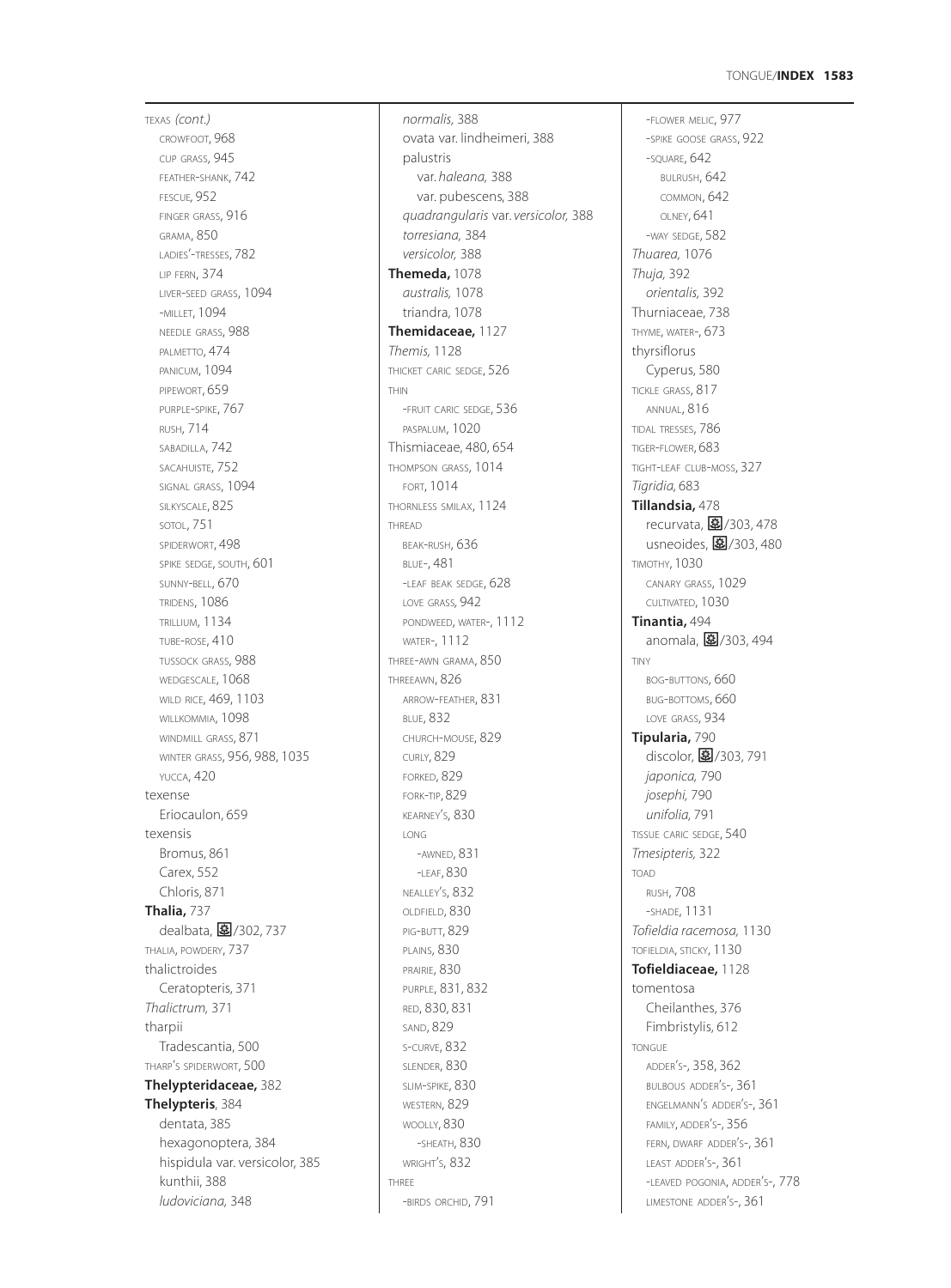## **1584 INDEX**/TONGUE

TONGUE *(cont.)* LONG-STEM ADDER'S-, 361 -SHAPED BOG-MAT, 726 SLENDER ADDER'S-, 361 SOUTHERN ADDER'S-, 362 STALKED ADDER'S, 361, 362 TOOTH CARIC SEDGE LITTLE-, 544 SMALL-, 544 TOOTHACHE GRASS, 876 TOOTHED CARIC SEDGE, CONSPICUOUSLY-, 548 TOP GIANT WHITE-, 632 NARROW-LEAF WHITE-, 626 SANDSWAMP WHITE-, 632 SEDGE, STAR-RUSH WHITE-, 626 SHOWY WHITE-, 634 STAR-RUSH WHITE-, 626 UMBRELLA-GRASS, WHITE-, 626 WHITE-, 621, 632 TORCH, BOG-, 776 TORPEDO GRASS, 1002 TORRÈS' FERN, 382 torresiana Macrothelypteris, 382 torreyana Bothriochloa laguroides subsp., 844 torreyi Juncus, 714 Yucca, 420 *Torreyochloa,* 954 TORREY'S CRAG-LILY, 462 RUSH, 714 YUCCA, 420 torta Xyris, 1148 tortilis Eleocharis, 602 TOTORA, 640, 641 **Toxicoscordion,** 744 nuttallii, 图/303, 745 *texense,* 745 *Trachelospermum,* 852 **Trachypogon,** 1078 *montufari,* 1080 *plumosus,* 1078, 1080 secundus, 1080 *spicatus,* 1078, 1080 *Tracyanthus angustifolius,* 744 tracyi Rhynchospora, 638 TRACY'S BEAK SEDGE, 638 **Tradescantia,** 494 buckleyi, 496 *canaliculata,* 496, 498

edwardsiana, 496 fluminensis, 27/304, 496 gigantea,  $\boxed{\ddot{2}$ /304, 496 hirsutiflora,  $\boxed{3}$ /304, 498 humilis, 498 leiandra, 498 occidentalis, 27304, 498 var. *melanthera,* 498 ohiensis, 图/304, 498 var. *foliosa,* 498 var. *paludosa,* 498 paludosa, 498 reverchonii, 500 subacaulis, 500 tharpii, 500 **Tragus,** 1080 berteronianus, 1080 TRAMP'S-TROUBLE, 1120 traubii Cooperia*,* 446 Crinum americanum var., 449 TRAUB'S RAIN-LILY, 446 treculeana Yucca, 420 TRECUL'S YUCCA, 420 TREE FERN, 365 JOSHUA, 413 MAIDEN-HAIR, 389 triandra Themeda, 1078 TRIANGULAR CARIC SEDGE, 552 triangularis Carex, 552 **Triantha,** 1130 racemosa, 37/305, 1130 trianthophora Triphora, 791 tribuloides Carex, 552 *Trichachne,* 910 *californica,* 912 *insularis,* 914 *nutans,* 914 *patens,* 914 **Trichloris,** 1080 pluriflora, 1081 trichodes Eragrostis, 942 Panicum, 1002 **Trichoneura,** 1081 elegans, 1081 *Tricuspis mutica,* 1086 **Tridens,** 1081 albescens, 1082 ambiguus, 1082 buckleyanus, 1084

*chapmanii,* 1084 congestus, 1084 *elongatus,* 1086 eragrostoides, 1084 flavus, 1084 var. chapmanii, 1084 var. flavus, 1084 muticus, 1084 var. elongatus, 1086 var. muticus, 1086 *oklahomensis,* 1086 *pilosus,* 946 strictus, 1086 texanus, 1086 TRIDENS, 1081 BUCKLEY'S, 1084 CHAPMAN'S, 1084 HAIRY, 946 LONG -SPIKE, 1086 LOVE GRASS, 1084 PINE-BARREN, 1082 PINK, 1084 ROUGH, 1086 SLIM, 1086 TEXAS, 1086 **WHITE, 1082** trifida Bouteloua, 850 *Trifurcia lahue* subsp. *caerulea,* 688 triglomerata Scleria, 652 trigonocarpus Juncus, 714 **Trilliaceae,** 1130 **Trillium,** 1131 gracile, 27/305, 1133 ludovicianum, 1134 forma *luteum,* 1134 *ovatum,* 1132 pusillum var. *pusillum,* 1134 var. texanum, 27/305, 1134 recurvatum, 27/305, 1134 *sessile,* 1132 *texanum,* 1134 *viride,* 1136 viridescens, 27/305, 1136 TRILLIUM, 1131 GRACEFUL, 1133 LONG-PETALED, 1136 LOUISIANA, 1134 OZARK, 1136 GREEN, 1136 PRAIRIE, 1134 TEXAS, 1134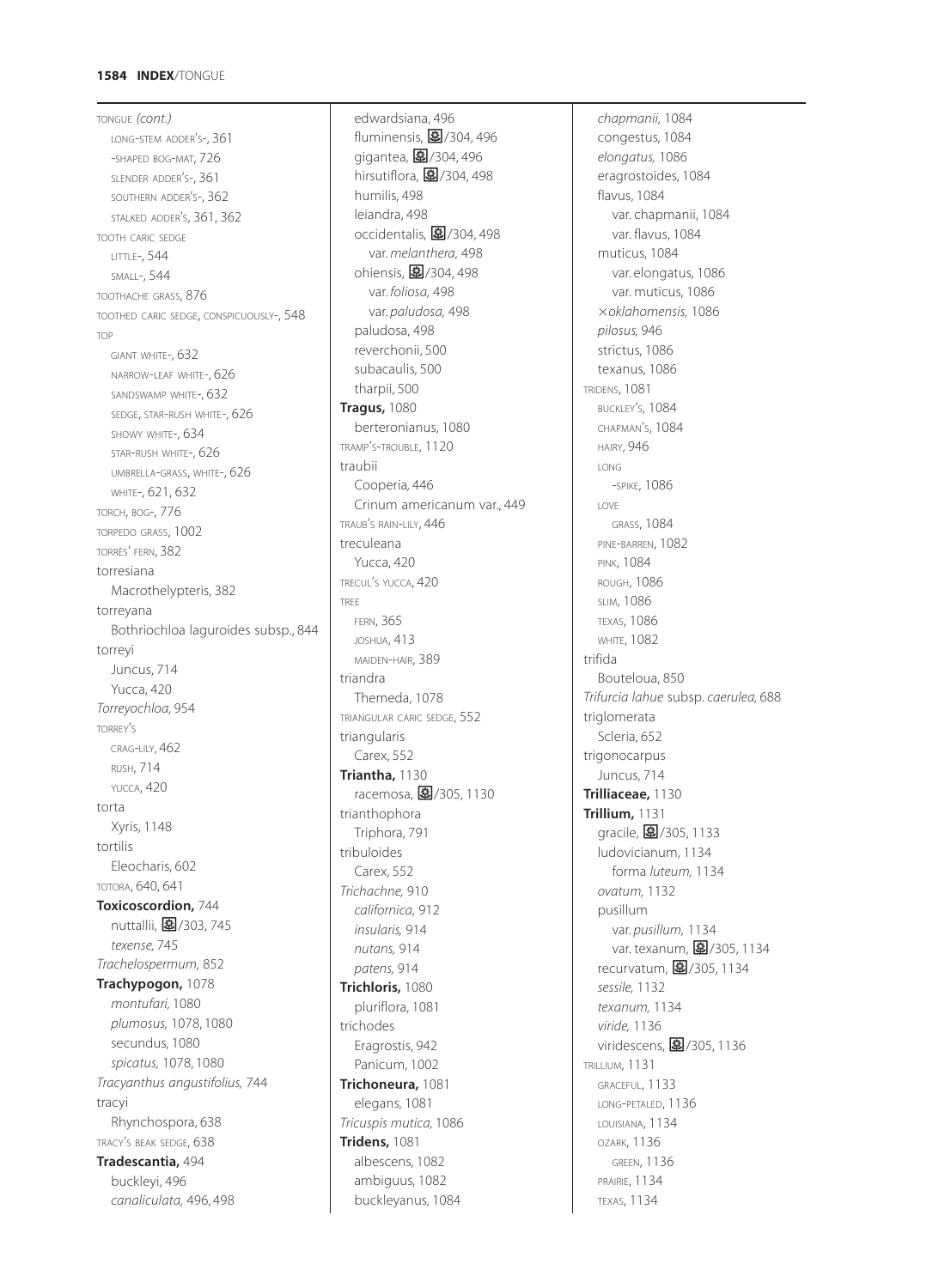*Triodia,* 1081 *albescens,* 1082 *ambigua,* 1082 *buckleyana,* 1084 *chapmanii,* 1084 *congesta,* 1084 *elliottii,* 1082 *elongata*, 1086 *eragrostoides,* 1084 *flava,* 1084 *mutica,* 1086 *stricta,* 1086 *texana,* 1086 *Triosteum,* 852 **Triphora,** 791 •<br>trianthophora, <mark>国</mark>/306, 791 var. *schaffneri,* 792 triphyllum Arisaema, 466 **Triplasis,** 1086 *americana,* 1086 purpurea, 1086 TRIPLEAWN GRASS WOOLLY, 830 WRIGHT S, 832 ' WESTERN, 829 TRIPLET -LILY, 1128 **Tripogon,** 1088 spicatus, 1088 TRIPOGON, AMERICAN, 1088 tripsacoides Elionurus, 923 **Tripsacum,** 1088 .<br>dactyloides, <mark>国</mark>/306, 1088 *flavescens,* 1089 **Trisetum,** 1089 interruptum, 1089 *pensylvanicum,* 1068 TRISETUM, PRAIRIE, 1089 *Tristagma,* 440 *uniflorum,* 440 *Triteleia,* 1128 TRITICALE, 1050 *Triticosecale,* 1050, 1090 **Triticum** aestivum, 1090 *cylindricum,* 816 *repens,* 926 *turgidum,* 1090 *vaillantianum,* 926 *Tritonia,* 685 *crocosmiiflora,* 685 TROPIC SPRANGLETOP, 972 **TROPICAL** CARPET GRASS, 839

FIMBRY, 610

FLAT SEDGE, 580 PANIC GRASS, 1002 SPIDERWORT, 492 TROUBLE, TRAMP S-, 1120 ' TROUT -LILY, 731, 732 BEAKED, 734 DIMPLED, 734 MIDLAND, 732 PRAIRIE, 732 WHITE, 732 YELLOW, 734 TRUMPET LILY, 734 NARCISSUS , 458 WATER-, 468, 469 *Tsuga,* 396 TUBERCLED FINGER ORCHID, 774 ORCHID, SOUTHERN, 774 tuberculosa Eleocharis, 606 tuberosa Spiranthes, 790 TUBE - ROSE, 410 SILER S, 410 ' TEXAS, 410 WILD, 410 tuberosus Calopogon, 758 TUBEROUS BULRUSH, 510 GRASS -PINK, 758 tubispathus Habranthus, 450 TUCKAHOE, 470 TUFT HAIR SEDGE, DENSE-, 512 TUFTED FOXTAIL, 820 LOVE GRASS, 938 MEADOW FOXTAIL, 820 TULE, 638, 641, 1137 ALKALI, 641 CALIFORNIA, 641 ESPADILLA, 1138 GIANT, 642 TULIP, 729 *Tulipa,* 729, 731 TUMBLE GRASS, 1047 LOVE GRASS, 942 WINDMILL GRASS, 871 TURF DWARF LILY-, 504 GIANT LILY-, 504 JABURAN LILY-, 504 LILY-, 502, 504 WHITE LILY-, 504

TURION DUCKWEED, 723 turionifera Lemna, 723 TURKEYFOOT, 822 TURKISH CORN -FLAG, 686 TURKS S -CAP, 735 ' TURNIP, INDIAN-, 465 TUSSOCK CARIC SEDGE, 552 GRASS, 986, 990 SERRATED, 986 TEXAS, 988 TWAYBLADE, 768 LONG -LIP, 770 SOUTHERN, 770 TWIG -RUSH, 556, 558 TWISTED LADIES'-TRESSES, 790 SPIKE -RUSH, 602 -STALK, 502 YELLOW -EYED -GRASS, 1148 TWIST -LEAF YUCCA, 420 TWITCH, BLACK-, 820 TWO -FLOWER BURMANNIA, 482 MELIC, 977 RUSH, 712 **Typha,** 1137 *angustifolia,* 1138 domingensis, **图**/306, 1137 latifolia, 1138 *provincialis,* 1137 typhina Carex, 552  $\bullet U$ umbellatum Ornithogalum, 669 UMBRELLA

FLAT SEDGE, 573 GRASS, 866, 929 BURY -SEED, 929 -GRASS, 612, 626 HAIRY, 614 WESTERN, 614 WHITE -TOP, 626 -PLANT, 573 SEDGE, 558, 612, 614 BRISTLED, 578 BUSH S, 613 ' DWARF, 613 HAIRY, 614 SALTMARSH, 613 SMALL -FLOWER, 566 WESTERN, 614 *Uncinia,* 516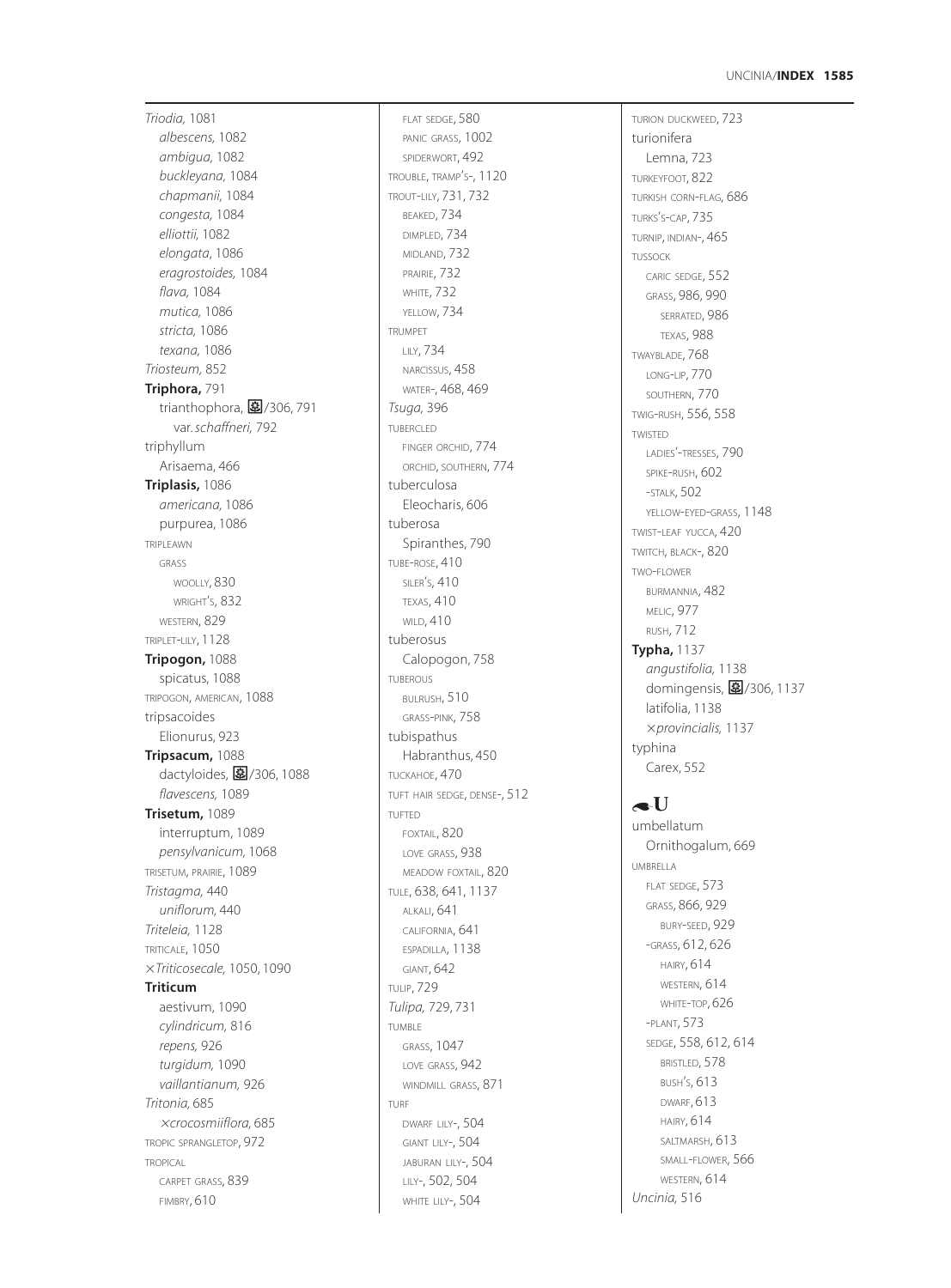## **1586 INDEX**/UNICORN-ROOT

UNICORN-ROOT, 749 uniflora Bouteloua, 850 uniflorum Ipheion, 440 unifolia Malaxis, 770 uninervia Leptochloa fusca subsp., 970 *Uniola latifolia,* 865 *laxa,* 865 *paniculata,* 865 *sessiliflora,* 866 UPLAND BENT GRASS, 817 LADIES'-TRESSES, 790 SWITCH GRASS, 1004 UPRIGHT BURHEAD, 424 CARIC SEDGE, 552 ELEPHANT-EARS, 463 *Uralepis elongata,* 1086 *Uranthoecium,* 1076 *Urginea maritima,* 670 **Urochloa,** 1090 *brizantha,* 796 ciliatissima, 1092 *fasciculata* var. *reticulata,* 1092 fusca, 1092 maxima, 1092 *mosambicensis,* 796, 1092, 1094 mutica, 1092 *panicoides,* 1094 *plantaginea,* 1096 platyphylla, 1092 ramosa, 1092 reptans, 1094 texana, 1094 *Uromyces ari-triphylli,* 465 URUGUAYAN PAMPAS GRASS, 875 urvillei Paspalum, 1020 URVILLE'S PASPALUM, 1020 *Usnea,* 480 usneoides Tillandsia*,* 480 *Ustilago esculenta,* 1102 utilis Muhlenbergia, 986 **Uvularia,** 485 *grandiflora,* 486 perfoliata, 27/306, 486 sessilifolia, 486 Uvulariaceae, 485

# $\blacktriangle V$ vaginatum Paspalum, 1020 vaginiflorus Sporobolus, 1075 vahlii Fimbristylis, 612 VAHL'S FIMBRISTYLIS, 612 FIMBRY, 612 valdiviana Lemna, 723 VALDIVIANA DUCKWEED, 723 validus Juncus, 714 VALLEY, LILY-OF-THE-, 502 **Vallisneria,** 677 americana, 677 *spiralis,* 678 *Vanilla planifolia,* 754 VARIABLE FLAT SEDGE, 566 MAIDEN FERN, 385 ROSETTE GRASS, 894 VASEY'S GRASS, 1020 VEGETABLE-IVORY, 473 VEIN HOLLY FERN JAPANESE NET-, 346 NET-, 344 VEINLESS CARIC SEDGE, GOTTHILF MUHLENBERG'S, 544 VELDT GRASS, 921, 922 PERENNIAL, 922 VELVET CARPET GRASS, 910 GRASS COMMON, 958 KOREAN, 1106 ROSETTE GRASS, 905 VELVETY PANIC GRASS, 905 VENUS' -HAIR FERN, 368, 764 **Veratrum,** 745 virginicum, 27/306, 746 VERNAL GRASS, 826 LARGE SWEET, 826 SMALL SWEET, 826 SWEET, 826 vernalis Spiranthes, 790 verrucosa Carex, 556 Eleocharis tenuis. var., 602 verrucosum Panicum*,* 1004 versicolor

Thelypteris hispidula var., 385

versuta Festuca, 952 verticillata Chloris, 871 Hydrilla, 673 Isotria, 768 Scleria, 652 Setaria, 1058 vestita Marsilea, 354 *Vetiveria zizanioides,* 796 *Vilfa,* 1065 *spartinae,* 1066 villosa Anthenantia, 825 Digitaria filiformis var., 914 Dioscorea, 656 villosissima Setaria, 1060 villosissimum Dichanthelium ovale subsp., 902 villosum Pennisetum, 1026 vimineum Microstegium, 977 VINE, CINNAMON, 656 vineale Allium, 440 VINE-MESQUITE*,* 1001 violascens Digitaria, 916 VIOLET CRAB GRASS, 916 DOG-TOOTH-, 729, 731 GRASS-, 498, 500, 696 WHITE DOG-TOOTH-, 732 virens Cyperus, 580 virgata Aristida purpurascens var., 831 Chloris, 871 Leptochloa, 972 virgatum Panicum, 1004 VIRGINIA AGAVE, 412 ARUM, 470 BLUESTEM, 824 CHAIN FERN, 340 CUT GRASS, 967 DAYFLOWER, 492 GRAPE FERN, 358 IRIS, 692 RED-CEDAR, 394 WILD RYE, 928 virginiana Juniperus, 394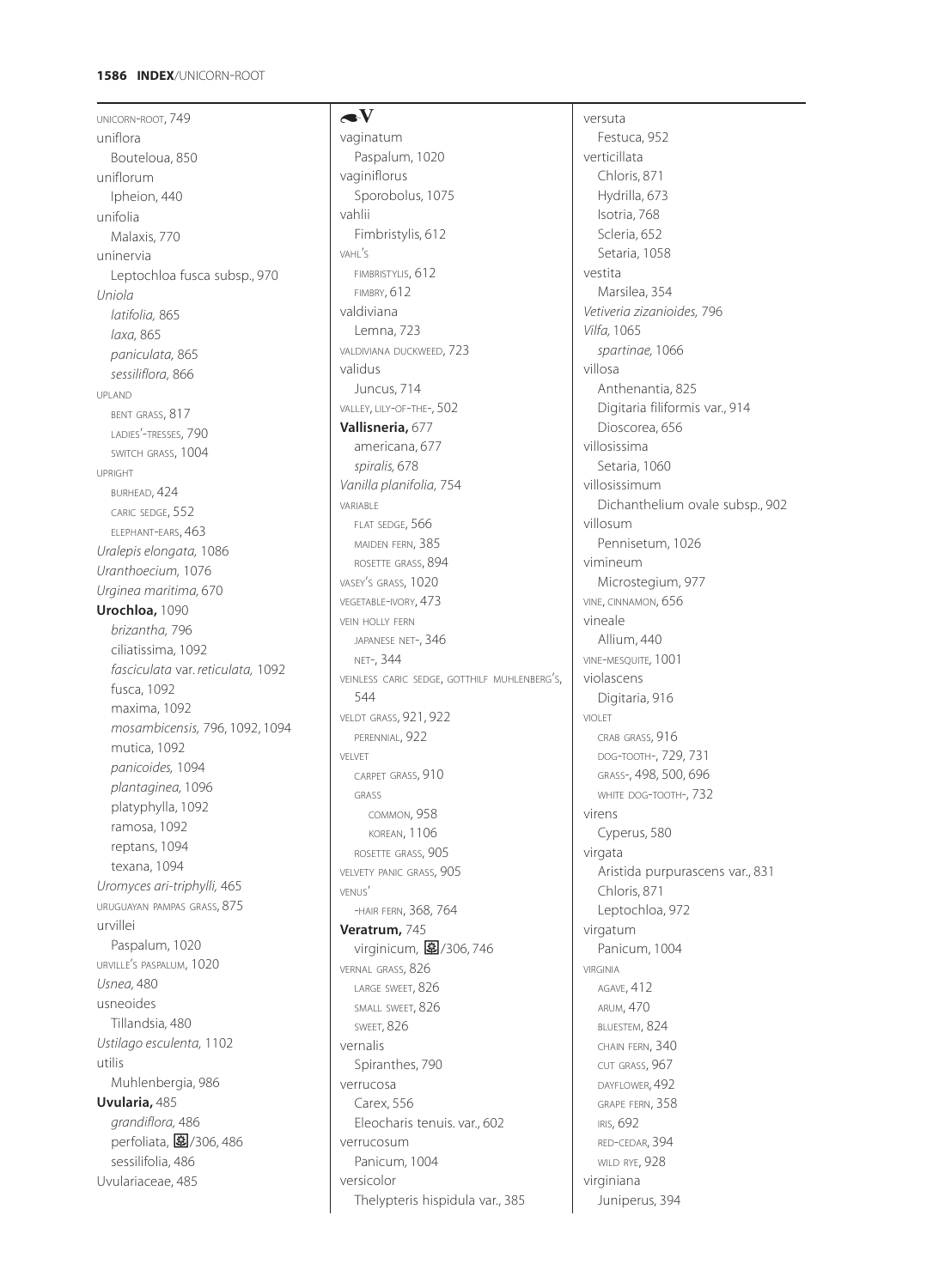### **1587** WHIP /**INDEX**

virginianum Botrychium, 358 virginica Commelina, 492 Iris, 692 Leersia, 967 Manfreda, 412 Peltandra, 470 Woodwardia, 340 virginicum Veratrum, 746 virginicus Andropogon, 824 Elymus, 928 Trillium, 1136 viridis Setaria, 1060 Polypogon, 1040 VIRILE LITTLE BLUESTEM, 1048 vivipara Eleocharis, 606 VIVIPAROUS SPIKE -RUSH, 606 vulgare Hordeum, 962 vulgatum Ophioglossum, 362 **Vulpia,** 1096 bromoides, 1097 *dertonensis,* 1097 *elliotea,* 1098 myuros, 1097 var. *hirsuta,* 1097 forma *megalura,* 1097 octoflora, 1097 var. glauca, 1097 var. hirtella, 1097 var. octoflora, 1098 var. *tenella,* 1097 sciurea, 1098 vulpinoidea Carex, 556

# $\triangle$ W

WAIT-A-BIT, 1122 WAKE -ROBIN, 1131, 1133 FAMILY, 1130 PRAIRIE, 1134 SLENDER, 1133 walteri Echinochloa, 921 Smilax, 1124 WALTER <sup>S</sup> GREENBRIER, 1124 ' WAMPEE*,* 1108 WANDERING WILLY, 496 -JEW, 488, 494 WHITE, 496

warnockii Hexalectris, 767 WARTY CARIC SEDGE, 556 PANIC GRASS, 1004 PANICUM, 1004 *Washingtonia filifera,* 473 WATER BENT GRASS, 1040 -BONNET, 472 -CELERY, 677 -CHESTNUT, 586, 593 -CLOVER, 353, 354 BIG -FOOT, 354 HAIRY, 354 -CROWN GRASS, 1006 -EGYPTIAN, 1006 FERN, 338, 339, 371 FAMILY, 338 -GRASS, 512 GRASS, 976 EGYPTIAN, 1006 PERUVIAN, 976 SOUTHERN, 976 -HYACINTH, 1107 COMMON, 1107 FAMILY, 1106 IRIS, YELLOW, 692 -LETTUCE, 472 -LILIES, 404 -LILY, 736 -MEAL, 724 BRAZILIAN, 724 COLOMBIAN, 724 -MILLET, 1103 -MOSS, 380 AQUARIUM, 381 -NYMPH, 674 BRITTLE, 676 COMMON, 676 GUADELOUPE, 676 HOLLY -LEAF, 676 ORCHID, 766 PASPALIDIUM, 1006 PASPALUM, 1012, 1019 -PEPPER, 354 -PLANTAIN, 422, 423, 677 AMERICAN, 423 SMALL -FLOWER, 423 SOUTHERN, 423 SUBCORDATE, 423 -POPPY, 736 FAMILY, 735 -SPANGLES, 380 FAMILY, 379

WAPATO, 426, 428

SPIDER ORCHID, 766 SPRITE, 371 STAR -GRASS, 1108 -THREAD, 1112 PONDWEED, 1112 -THYME, 673 -TRUMPET, 468, 469 WATERWEED, 670, 672 BRAZILIAN, 672 COMMON, 672 WAVY CLOAK FERN, 371 SCALY CLOAK FERN, 371 WAX PALM, CARNAUBA, 473 WAXY CARIC SEDGE, SOUTHERN, 536 WAY SEDGE, THREE-, 582 WEAK CARIC SEDGE, 534 RUSH *,* 708 WEDGE GRASS, 1066, 1068 SHINING, 1066 WEDGESCALE, 1066 LONG -LEAF, 1066 PRAIRIE, 1068, 1089 SHINING, 1066 SHINY, 1066 SLENDER, 1068 SWAMP, 1068 TEXAS, 1068 **WEEPING** FINGER GRASS, 948 LOVE GRASS*,* 934 YUCCA, 416 Welwitschiaceae, 389 WEST INDIAN ARROWROOT, 737 WESTERN BRACKEN FERN, 342 MARSH SPIDER -LILY, 454 SPIDER -LILY, 454 THREEAWN, 829 TRIPLEAWN, 829 UMBRELLA SEDGE, 614 -GRASS, 614 WHEAT GRASS, 928 WITCH GRASS, 913 WHEAT, 403, 796, 815, 816, 838, 960, 962, 992, 1052, 1062, 1089, 1090, 1100 BREAD, 1089, 1090 COMMON, 1090 GRASS BLUESTEM, 928 WESTERN, 928 RIVET, 1090 WHIP<br>-GRASS, 652 NUT -RUSH, 652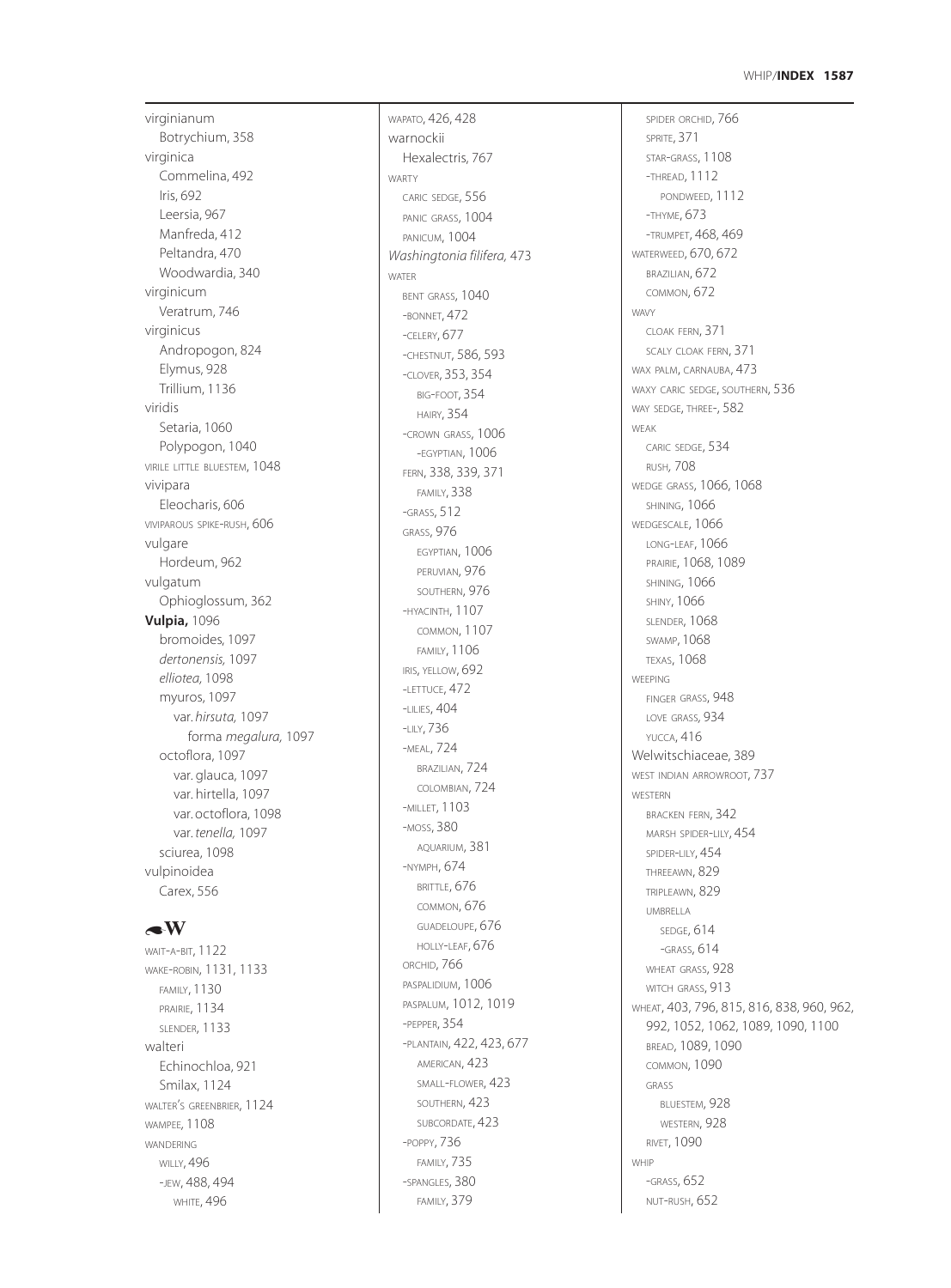## **1588 INDEX** /WHISK -FERN

WHISK -FERN, 322 FAMILY, 322 WHITE BLUE-EYED-GRASS, 698 -BUTTONS, 659 CARIC SEDGE, GREEN-, 526 COLIC -ROOT, 749 DOG -TOOTH -VIOLET, 732 -EDGE CARIC SEDGE, 534 FLAT SEDGE, 572 FAWN -LILY, 732 FINGER ORCHID, 772 FLUFF GRASS, 1082 FOUNTAIN GRASS, 1025 FRINGED ORCHID, 772 LARGE, 772 FROG -ARROW, 776 GARLIC, 438 GRASS, 964, 967, 978 -HAIRED PANIC, 902 ROSETTE GRASS, 902 -HEAD BOGBUTTON, 660 SEDGE, 618 HELLEBORE, 745 LILY -TURF, 504 -MOUTH DAYFLOWER 491 NODDING LADIES'-TRESSES, 782 ORCHIS, SOUTHERN SMALL, 776 RAIN -LILY, 446 REIN ORCHID, 776 -RIM YUCCA, 422 -ROOT RUSH, 708 SAILS, 463 SPIDER -LILY, 452 SPIKE -RUSH, 591 SPIRAL ORCHID, 790 STAR -GRASS, 749 -TOP, 621 GIANT, 632 NARROW -LEAF, 626 SANDSWAMP, 632 SEDGE SNOWY<sub>634</sub> STAR -RUSH, 626 SHOWY, 634 STAR -RUSH, 626 UMBRELLA -GRASS, 626 - TOPS, 632 TRIDENS, 1082 TROUT -LILY, 732 -TUBE STAR -GRASS, 749 wandering-jew, 496

WHITETOP, 1082 WHITISH YELLOW CARIC SEDGE, 526 WHORLED DROPSEED, 1075 ISOTRIA, 768 NUT<br>-GRASS, 652 -RUSH, 652 -POGONIA, 768 LARGE, 768 SMALL, 768 WIDE-LEAF FALSE ALOE, 412 RAIN -LILY, 446 WIDESPREAD MAIDEN FERN, 388 WIDGEON -GRASS, 1116, 1118 WIDOW CARIC SEDGE, 528 WIDOW S -TEARS, 490, 494 ' WILD BOSTON FERN, 348 CANARY GRASS, 1029 -CELERY, 677 AMERICAN, 677 ELEPHANT GARLIC, 435 GARLIC, 435, 440 -HYACINTH, 664, 745 LEEK, 435 OAT, 838 GRASS, 881 POVERTY, 882 SILKY, 881 -OATS, 486 OATS, 865 ONION, 435, 436, 438 CANADA, 435 CRESTLESS, 435 ELMENDORF, 436 FRAGRANT, 436 FRASER S, 435 ' MARION S, 436 ' PINK, 436, 438 RICE, 1102, 1103 INDIAN, 1102 NORTHERN, 1102, 1103 SOUTHERN, 1102, 1103 TEXAS, 469, 1103 RYE, 923 CANADA, 926 CREEPING, 926 HAIRY, 926 NODDING, 926 VIRGINIA, 928 SARSAPARILLA, 1121, 1122, 1124 SUGARCANE, 1042 TARO *,* 468 TUBE - ROSE, 410 YAM, 656

WILLIAM EMORY <sup>S</sup> CARIC SEDGE, 516, 534 ' **Willkommia,** 1098 texana var. *stolonifera,* 1098 var. texana, 1098 WILLKOMMIA, 1098 TEXAS, 1098 WILLY, WANDERING,  $496$ WILMANN <sup>S</sup> LOVE GRASS, 942 ' WIMMERA RYE GRASS, 974 WINDMILL FINGER GRASS, 871 GRASS, 866, 1081 FEATHER, 871 FRINGED, 870 HOODED, 870 PARAGUAYAN, 870 SHORT -SPIKE, 871 SLIM -SPIKE, 868 TEXAS, 871 TUMBLE, 871 *Windsoria stricta,* 1086 WING CARIC SEDGE, BROAD-, 526 WINGED CARIC SEDGE, 526 WINGS, ROSE-, 758 WINTER BENT GRASS, 817 GRAPE FERN, 357, 358 GRASS, 988 TEXAS, 956, 988, 1035 SCOURING -RUSH, 334 **WIRE** BLUE -EYED -GRASS, 698 CARIC SEDGE, 552 GRASS, 1074 -STEM MUHLY, 984 WITCH GRASS, 1000 wisteriana Co rallorhiza, 761 WISTER S CORALROOT, 761 ' WITCH GRASS, 926, 996, 998 HALL S, 1001 ' LONG -BEAK, 998 PHILADELPHIA, 998 SPREADING, 1000 WESTERN, 913 WIRY, 1000 WOOD, 998 **WITCH** HAIRY SHADOW-, 778 SHADOW-, 778 **WITCHGRASS** BERG S, 996 ' FALL, 913 **Wolffia,** 724 brasiliensis, 724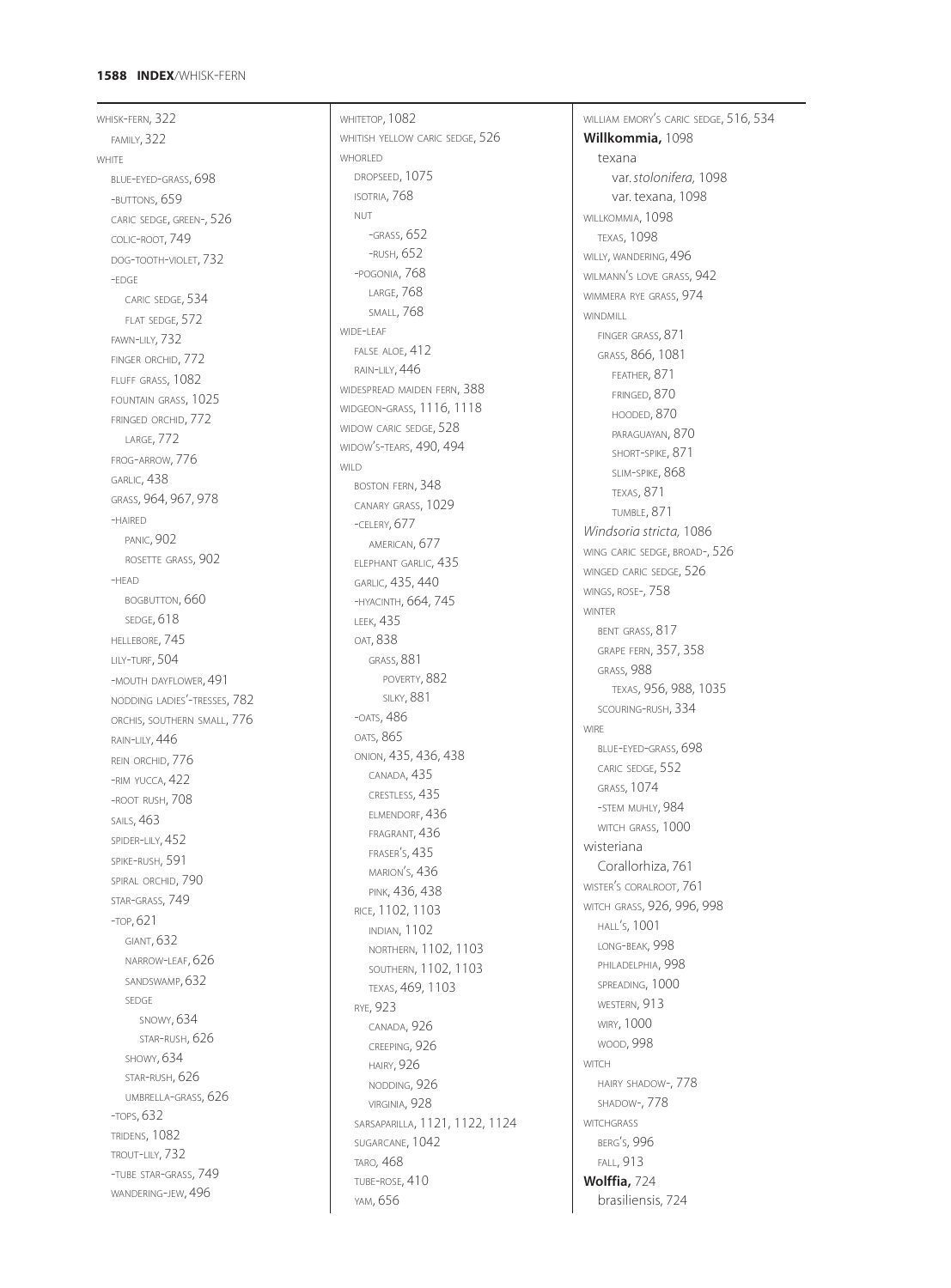#### **1589** YELLOW/**INDEX**

**Wolffia** *(cont.)* columbiana, 724 *gladiata,* 726 var. *floridana,* 726 *lingulata,* 726 *papulifera,* 724 *punctata,* 724 WOLFFIA COLOMBIA, 724 POINTED, 724 **Wolffiella,** 724 *floridana,* 726 gladiata, 726 lingulata, 726 oblonga, 726 wolfii Eleocharis, 606 WOLF'S SPIKE-RUSH, 606 WOLF-TAIL SEDGE, 530 WOOD BRAZILIAN ARROW-, 484 FERN, 347 CRESTED, 347 FAMILY, 342 LOUISANA, 347 SOUTHERN, 347 GRASS LONG-AWNED, 852 SWEET, 872 -LILIES, 502 -OATS, 860, 865 BROAD-LEAF, 865 INDIAN, 865 LONG-LEAF, 865 NARROW-LEAF, 865 SLENDER, 865 ORCHID, 773 GREEN, 773 SMALL GREEN, 773 REED, 872 GRASS, 872 STOUT, 872 WITCH GRASS, 998 WOODLAND BLUE GRASS, 1038 BROME, HAIRY, 860 CARIC SEDGE EASTERN, 530 LOW, 550 SLENDER, 534 MUHLY, 986 ORCHIS, GREEN , 773 SPIDER-LILY, 454 WOODLANDS LADIES'-TRESSES, 789 WOODRUSH, 714 BULB, 716

FLAT SEDGE, 568 HEDGEHOG, 716 **Woodsia,** 351 obtusa, 351 subsp. obtusa, 351 subsp. occidentalis, 351 WOODSIA BLUNT-LOBE, 346, 351 COMMON, 351 LARGE, 351 Woodsiaceae, 343 **Woodwardia,** 339 areolata, 340 virginica, 340 WOOL-GRASS, 646 WOOLLY FIMBRY, 612 -FOOT GRAMA, 849 -GRASS BULRUSH, 646 GRASS, 945 HAIRY, 946 LIP FERN, 374, 376 PANIC, 892 ROSETTE GRASS, 892, 905 -SHEATH THREEAWN, 830 THREEAWN, 830 GRASS, 830 WORLD CLIMBING FERN, OLD, 352 wrightiana Pellaea, 378 wrightianum Dichanthelium, 908 wrightii Aristida purpurea var., 832 Hypoxis, 682 Schoenolirion, 670 WRIGHT'S CLIFF-BRAKE, 378 PANIC GRASS, 908 ROSETTE GRASS, 908 THREEAWN, 832 TRIPLEAWN GRASS, 832 WRINKLED JOINT-TAIL, 874 WRINKI F -FRUIT CARIC SEDGE, 531 -SHEATH SPIKE-RUSH, 594

# $\triangleleft$ X Xanthorrhoeaceae, 662 **Xanthosoma,** 472 sagittifolium, 472 xiphium Iris, 694 **Xyris,** 1138 ambigua, 2/306, 1141 *arenicola,* 1141

baldwiniana, 1141 caroliniana, 1141 *chapmanii,* 1146 *curtissii,* 1142 difformis, 1141 var. curtissii, 1142 var. difformis, 1142 drummondii, 1142 fimbriata, 1142 *flexuosa,* 1141 *iridifolia,* 1144 jupicai, 1144 laxifolia var. iridifolia, 1144 *louisianica,* 1146 platylepis, 1144 scabrifolia, 1144 smalliana, 1146 stricta, 1146 var. obscura, 1146 var. stricta, 1148 torta, 1148

# $\blacktriangle Y$

yadkinense Dichanthelium dichotomum subsp., 897 YAM, 654 AERIAL, 656 AIR, 656 ATLANTIC, 656 CHINESE, 656 COCO-, 466, 468 FAMILY*,* 652 FOUR-LEAF, 656 POTATO, 656 ROOT, 656 WILD, 656 YARD GRASS, 922 YAUTIA, 472 YELLOW BAMBOO*,* 1032 BRISTLE GRASS, 1056 CARIC SEDGE, WHITISH, 526 COLIC-ROOT, 749 -EYED-GRASS, 1138, 1141, 1146 BALDWIN'S, 1141 BOG, 1141 CAROLINA, 1141 COASTAL-PLAIN, 1141 DRUMMOND'S, 1142 FAMILY, 1138 FRINGED, 1142 HARPER'S, 1144 IRIS-LEAF, 1144 LOUISIANA, 1146 PINELAND, 1146